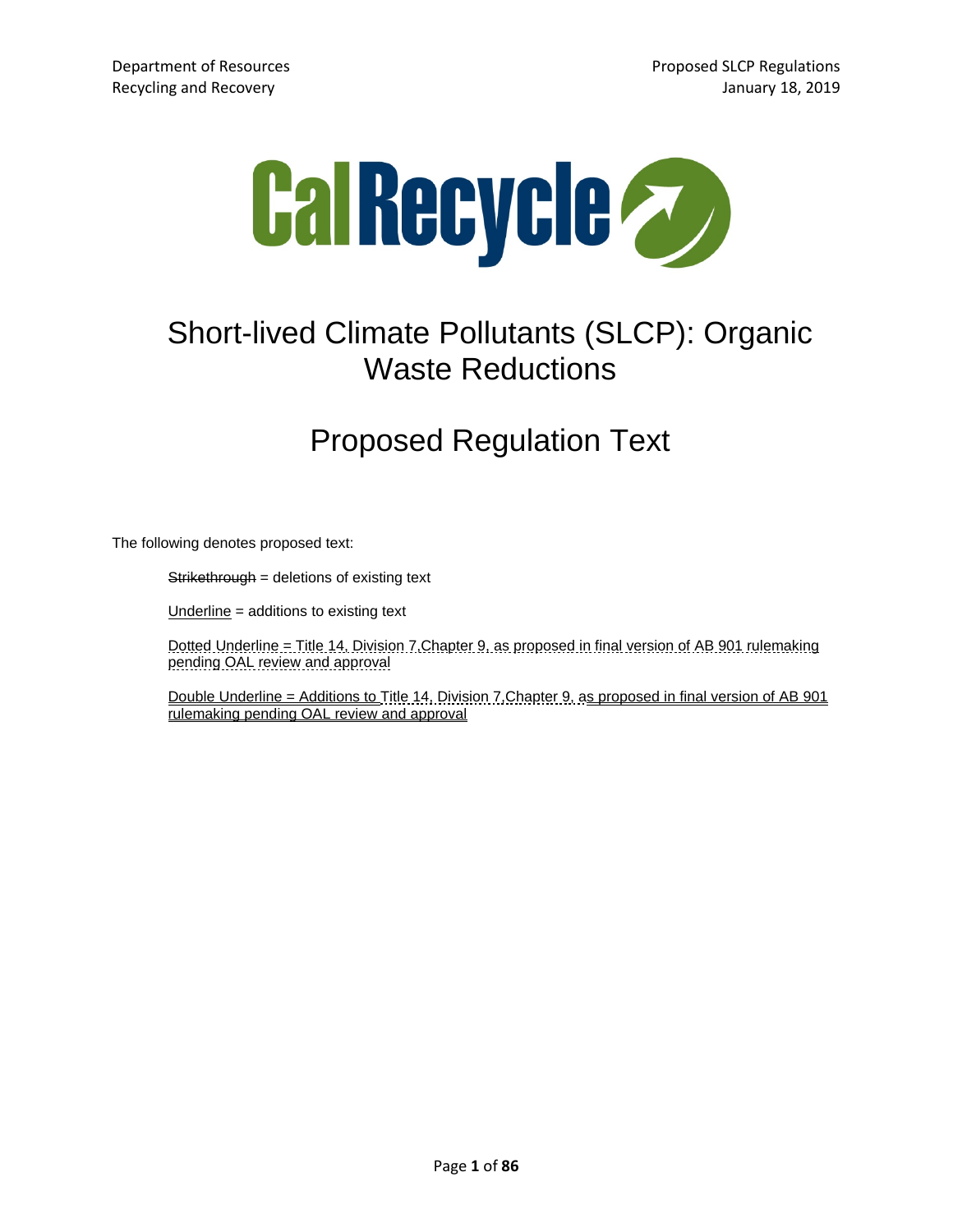### **Table of Contents**

#### **TITLE 14: NATURAL RESOURCES DIVISION 7. DEPARTMENT OF RESOURCES RECYCLING AND RECOVERY**

### **Chapter 12 Short-lived Climate Pollutants (New)**

| <b>General Provisions</b>                                                                  |
|--------------------------------------------------------------------------------------------|
| <b>Article 1. Definitions</b>                                                              |
| Article 2. Landfill Disposal and Reductions in Landfill Disposal                           |
| <b>Article 3. Organic Waste Collection Services</b>                                        |
| <b>Article 4. Education and Outreach</b>                                                   |
| <b>Article 5. Generators of Organic Waste</b>                                              |
| Article 6. Biosolids Generated at a Publicly Owned Treatment Works (POTW)                  |
| <b>Article 7. Regulation of Haulers</b>                                                    |
| Article 8. Cal-Green Building Standards                                                    |
| <b>Article 9. Locally Adopted Standards and Policies</b>                                   |
| Article 10. Jurisdiction Edible Food Recovery Programs, Food Generators, and Food Recovery |
| <b>Article 11. Capacity Planning</b>                                                       |
| <b>Article 12. Procurement of Recovered Organic Waste Products</b>                         |
| Article 13. Reporting                                                                      |
| <b>Article 14. Enforcement</b>                                                             |
| Article 15. Enforcement Oversight by the Department                                        |
| <b>Article 16. Penalties</b>                                                               |

#### **Amendments to Existing Title 14 Regulations**

- **Chapter 3 Minimum Standards for Solid Waste Handling and Disposal**
- **Chapter 3.1. Composting Operations Regulatory Requirements. (Amended)**
- **Chapter 3.2. In-Vessel Digestion Operations and Facilities Regulatory Requirements**
- **Chapter 5 Enforcement of Solid Waste Standards and Administration of Solid Waste Facility Permits; Loan Guarantees**
- **Chapter 9 Planning Guidelines and Procedures for Preparing, Revising, and Amending Countywide or Regional Integrated Waste Management Plans[1](#page-1-0)**

### **TITLE 27: NATURAL RESOURCES DIVISION 2 Solid Waste**

### **Amendments to Existing Title 27 Regulations**

- **Chapter 2 Definitions**
- **Chapter 3 Criteria for All Waste Management Units, Facilities, and Disposal Sites**
- **Chapter 4 Documents and Reporting for Regulatory Tiers Permits, WDRs, and Plans**

<span id="page-1-0"></span> $\overline{1}$ <sup>1</sup>The dotted underline text for Title 14 Division 7 chapter 9 denotes text from a separate rulemaking package pending OAL review (AB 901 Rulemaking). That text is not part of this rulemaking and not subject to comments under this rulemaking. The text denoted by double underline in that chapter is part of this rulemaking and comments may be submitted on that portion of the text on this page.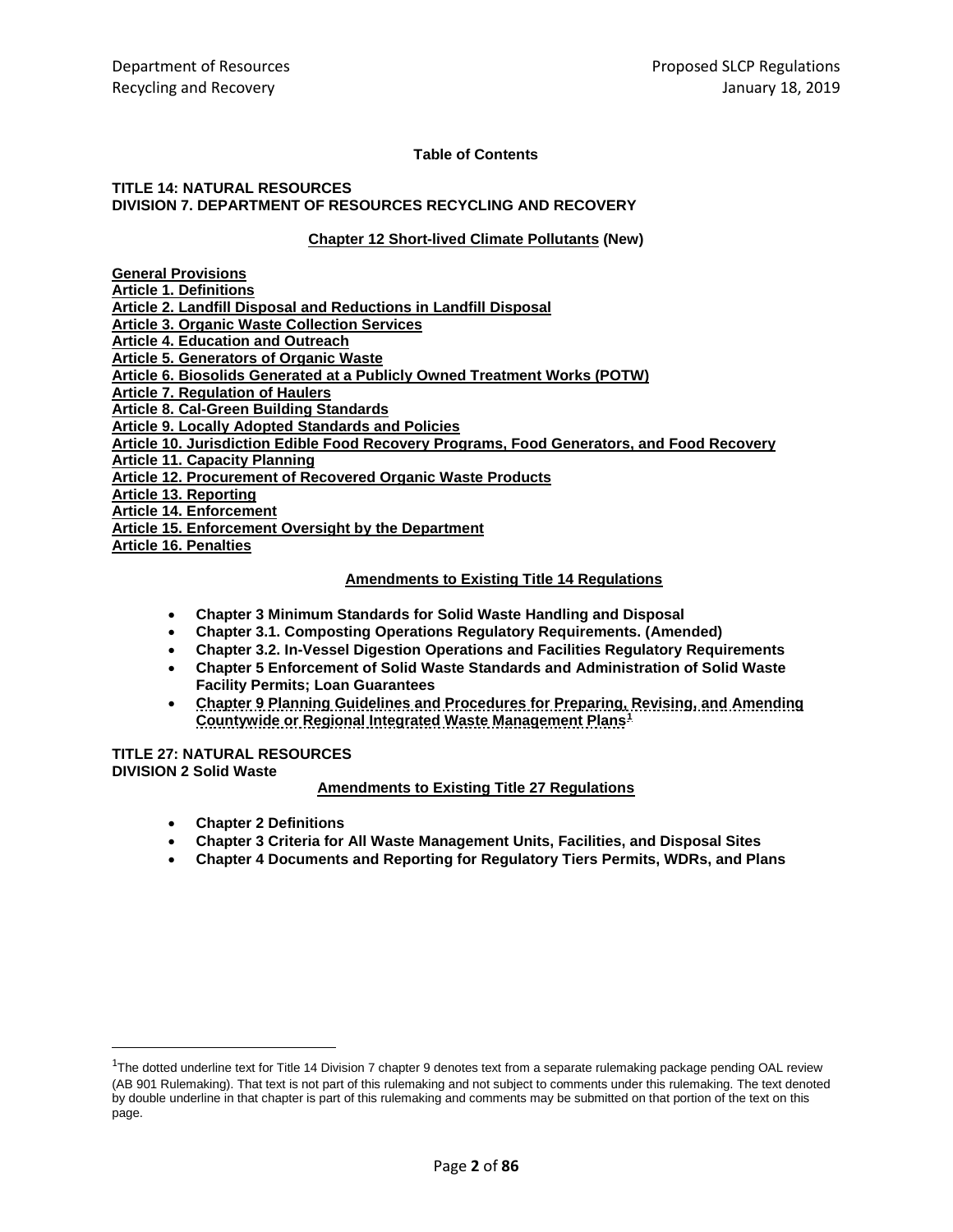## **TITLE 14: NATURAL RESOURCES DIVISION 7. DEPARTMENT OF RESOURCES RECYCLING AND RECOVERY**

|                                    | <b>Chapter 12: Short-lived Climate Pollutants</b>                                                                                                                                                                  |
|------------------------------------|--------------------------------------------------------------------------------------------------------------------------------------------------------------------------------------------------------------------|
| $\mathbf{1}$                       |                                                                                                                                                                                                                    |
| $\overline{2}$                     | <b>General Provisions</b>                                                                                                                                                                                          |
| 3                                  |                                                                                                                                                                                                                    |
| $\pmb{4}$                          | Section 18981. 1. Scope of Chapter                                                                                                                                                                                 |
| 5                                  | (a) This chapter establishes the regulatory requirements for jurisdictions, generators, haulers, solid waste                                                                                                       |
| $\boldsymbol{6}$<br>$\overline{7}$ | facilities, and other entities to achieve the organic waste disposal reduction targets codified in Section 39730.6                                                                                                 |
| $\,$ 8 $\,$                        | of the Health and Safety Code and Chapter 13.1 of Division 30 of the Public Resources Code.                                                                                                                        |
| $\boldsymbol{9}$                   | (b) This chapter includes:<br>(1) Requirements for jurisdictions to adopt and implement organic waste collection services and to develop                                                                           |
| 10                                 | edible food recovery programs;                                                                                                                                                                                     |
| 11                                 | (2) Limitations on local ordinances, policies, and initiatives that are in conflict with the Integrated Waste                                                                                                      |
| 12                                 | Management Act and specifically Chapter 13.1 of Division 30 of the Public Resources Code;                                                                                                                          |
| 13                                 | (3) Requirements for the procurement of recovered organic waste products; and,                                                                                                                                     |
| 14                                 | (4) Minimum standards for reporting, enforcement, and penalties to be implemented by jurisdictions and the                                                                                                         |
| 15                                 | Department.                                                                                                                                                                                                        |
| 16                                 |                                                                                                                                                                                                                    |
| 17                                 | Authority cited: Public Resources Code Sections 40502, 43020, 43021 and 42652.5.                                                                                                                                   |
| 18                                 |                                                                                                                                                                                                                    |
| 19                                 | Reference: Public Resources Code Sections 40002, 41780.01, 42652.5, 42653, 42654, 43020, 43021, 43103,                                                                                                             |
| 20                                 | 44001-44017, 44100-44101, 44500-44503 and 44813-44816; and Health and Safety Code Sections 39730.5,                                                                                                                |
| 21                                 | 39730.6, 39730.7 and 39730.8.                                                                                                                                                                                      |
| 22                                 |                                                                                                                                                                                                                    |
| 23                                 | Section 18981. 2. Implementation Requirement on Jurisdictions                                                                                                                                                      |
| 24                                 | (a) By January 1, 2022, a jurisdiction shall adopt enforceable ordinance(s), or similarly enforceable                                                                                                              |
| 25<br>26                           | mechanisms that are consistent with the requirements of this chapter, to mandate that organic waste<br>generators, haulers, and other entities subject to the requirements of this chapter that are subject to the |
| 27                                 | jurisdiction's authority comply with the requirements of this chapter.                                                                                                                                             |
| 28                                 | (b) A jurisdiction may designate a public or private entity to fulfill its responsibilities under this chapter. A                                                                                                  |
| 29                                 | designation shall be made through any one or more of the following:                                                                                                                                                |
| 30                                 | (1) Contracts with haulers or other private entities; or,                                                                                                                                                          |
| 31                                 | (2) Agreements such as MOUs with other jurisdictions, entities, regional agencies as defined in Public                                                                                                             |
| 32                                 | Resources Code Section 40181, or other government entities, including environmental health departments.                                                                                                            |
| 33                                 | (c) Notwithstanding subdivision (b) of this section, a jurisdiction shall remain ultimately responsible for                                                                                                        |
| 34                                 | compliance with the requirements of this chapter.                                                                                                                                                                  |
| 35                                 | (d) If a jurisdiction designates another entity as allowed in subdivision (b) of this section, the jurisdiction shall                                                                                              |
| 36                                 | include copies of all agreements and contracts in the Implementation Record Required by Section 18995.2 of                                                                                                         |
| 37                                 | this chapter.                                                                                                                                                                                                      |
| 38                                 |                                                                                                                                                                                                                    |
| 39                                 | Authority cited: Public Resources Code Sections 40502, 43020, 43021 and 42652.5.                                                                                                                                   |
| 40                                 |                                                                                                                                                                                                                    |
| 41                                 | Reference: Public Resources Code Sections 40002, 41780.01, 42652.5, 42653, 42654, 43020, 43021, 43103,                                                                                                             |
| 42                                 | 44001-44017, 44100-44101, 44500-44503 and 44813-44816; and Health and Safety Code Sections 39730.5,                                                                                                                |
| 43                                 | 39730.6, 39730.7 and 39730.8.                                                                                                                                                                                      |
| 44                                 |                                                                                                                                                                                                                    |
| 45                                 | <b>Article 1. Definitions</b>                                                                                                                                                                                      |
| 46<br>47                           | <b>Section 18982. Definitions</b>                                                                                                                                                                                  |
| 48                                 | (a) The following definitions shall govern the provisions of this chapter:                                                                                                                                         |
| 49                                 | (1) "Activities that constitute landfill disposal" are activities described in subdivision (a) of Section 18983.1.                                                                                                 |
| 50                                 | (2) "Alternative daily cover (ADC)" has the same meaning as in Section 20690 of Title 27 of the California                                                                                                         |
| 51                                 | Code of Regulations (CCR).                                                                                                                                                                                         |
| 52                                 | (3) "Alternative intermediate cover (AIC)" has the same meaning as in Section 20700 of Title 27 of the                                                                                                             |
| 53                                 | California Code of Regulations                                                                                                                                                                                     |
| 54                                 | (4) "Biosolids" has the same meaning as Section 17852(a)(9) of this division.                                                                                                                                      |
|                                    |                                                                                                                                                                                                                    |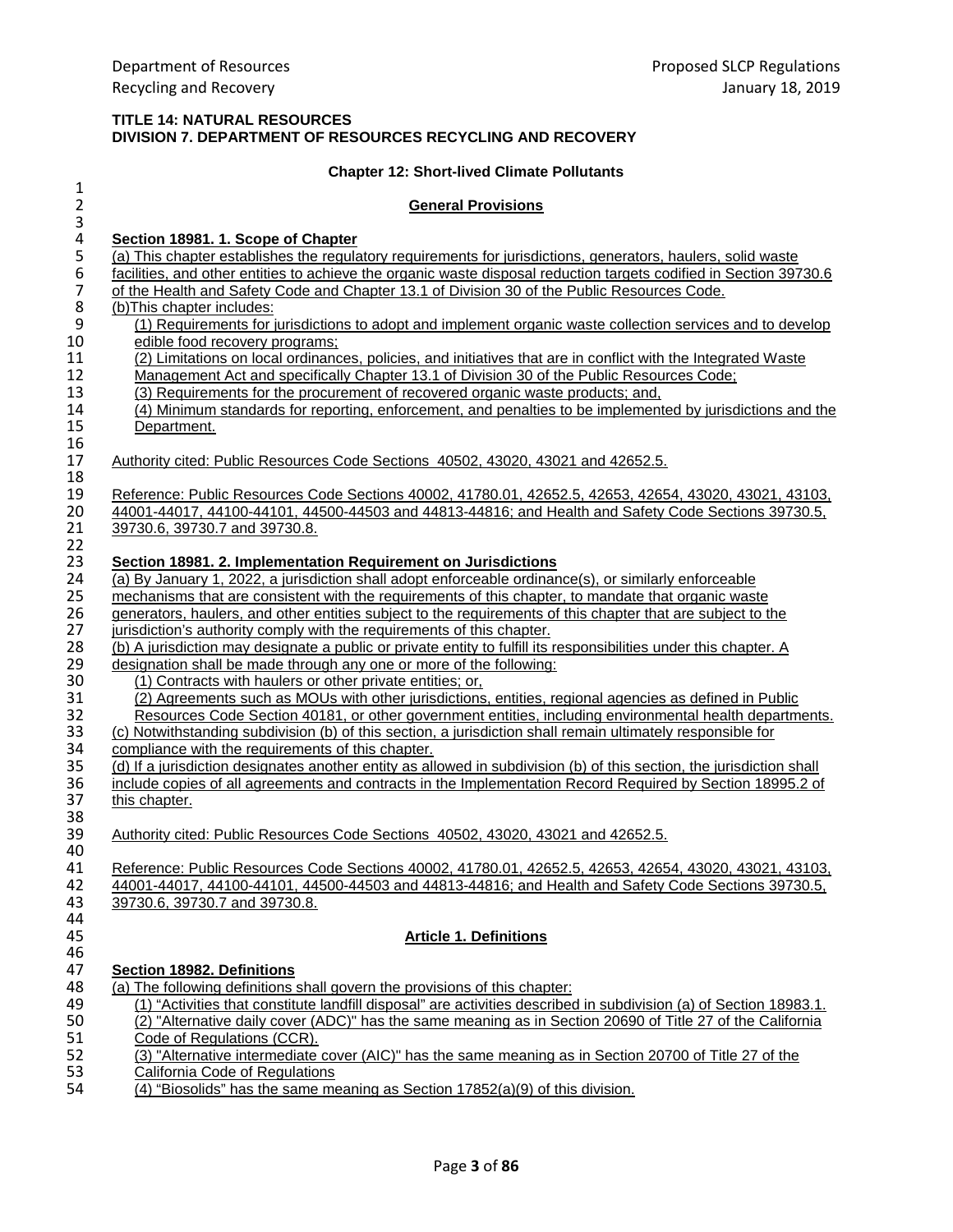| 1                                     | (5) "Blue container" means a container where the lid of the container is entirely blue in color. Hardware such        |
|---------------------------------------|-----------------------------------------------------------------------------------------------------------------------|
| 2                                     | as hinges and wheels on a blue container may be a different color.                                                    |
| 3                                     | (6) "Commercial business" means a firm, partnership, proprietorship, joint- stock company, corporation, or            |
| 4                                     | association, whether for-profit or nonprofit, strip mall, industrial facility, or a multifamily residential dwelling. |
|                                       | (A) A multifamily residential dwelling that consists of fewer than five units is not a commercial business            |
| $\begin{array}{c} 5 \\ 6 \end{array}$ | for purposes of this chapter.                                                                                         |
| $\overline{\mathcal{I}}$              | (7) "Commercial edible food generator includes a Tier One or a Tier Two commercial edible food generator              |
| 8                                     | as defined in subdivisions (a)(73) and (a)(74) of this section.                                                       |
| $\boldsymbol{9}$                      | (8) "Community composting" means any activity that composts green material, agricultural material, food               |
| 10                                    | material, and vegetative food material, alone or in combination, and the total amount of feedstock and                |
| 11                                    | compost on-site at any one time does not exceed 100 cubic yards and 750 square feet, as specified in                  |
| 12                                    | Section 17855(a)(4).                                                                                                  |
| 13                                    | (9) "Compliance Review" means a review of records by a jurisdiction or the Department to determine                    |
| 14                                    | compliance with subscribing to an organic waste collection service as required by this chapter                        |
| 15                                    | $(10)$ "Compost" has the same meaning as in Section $17896.2(a)(4)$ of this division.                                 |
| 16                                    | $(11)$ "Compostable material" has the same meaning as in Section $17852(a)(11)$ .                                     |
| 17                                    | (12) "Compostable material handling operation" or "facility" has the same meaning as in Section                       |
|                                       |                                                                                                                       |
| 18                                    | 17852(a)(12).                                                                                                         |
| 19                                    | (13) "Consumer" has the same meaning as in Section 113757 of the Health and Safety Code.                              |
| 20                                    | (14) "Container contamination" or "contaminated container" means a container, regardless of color, that               |
| 21                                    | contains prohibited container contaminants as defined in subdivision (a)(55) of this section.                         |
| 22                                    | (15) "Designee" means an entity that a jurisdiction contracts with or otherwise arranges to carry out any             |
| 23                                    | responsibilities of this chapter, as authorized in Section 18981. 2 of this chapter. A designee may be a              |
| 24                                    | government entity, a hauler, a private entity, or a combination of those entities.                                    |
| 25                                    | (16) "Diesel gallon equivalent" means the amount of renewable gas transportation fuel that has the                    |
| 26                                    | equivalent energy content of one gallon of conventional diesel.                                                       |
| 27                                    | (17) "Direct service provider" means a provider that contracts with a jurisdiction to provide services.               |
| 28                                    | (18) "Edible food" means unsold or unserved food that is fit for human consumption, even though the food              |
| 29                                    | may not be readily marketable due to appearance, age, freshness, grade, size, surplus, or other conditions.           |
| 30                                    | For the purposes of these regulations, "edible food" is not solid waste if it is recovered and not discarded.         |
| 31                                    | (19) "Enforcement action" means an action of a jurisdiction or the Department to ensure compliance with               |
| 32                                    | this chapter, including, but not limited to, issuing notices of violation, accusations, or other remedies.            |
| 33                                    | (20) "Facility that recovers source separated organic waste" means a facility that handles source separated           |
| 34                                    | organic waste separately from any other wastes as required in Section 17409.5.5 of this Division.                     |
| 35                                    | (21) "Food" has the same meaning as in Section 113781 of the Health and Safety Code.                                  |
| 36                                    | (22) "Food employee" has the same meaning as in Section 113788 of the Health and Safety Code.                         |
| 37                                    | (23) "Food facility" has the same meaning as in Section 113789 of the Health and Safety Code.                         |
| 38                                    | (24) "Food recovery" means actions to collect and distribute food for human consumption which otherwise               |
| 39                                    | would be disposed.                                                                                                    |
| 40                                    | (25) "Food recovery organization" means an entity that primarily engages in the collection or receipt of              |
| 41                                    | edible food from edible food generators and distributes that edible food to the public for consumption,               |
| 42                                    | including, but not limited to:                                                                                        |
| 43                                    | (A) A food bank as defined in Section 113783 of the Health and Safety Code;                                           |
| 44                                    | (B) A nonprofit charitable organization as defined in Section 113841 of the Health and Safety code; and,              |
| 45                                    | (C) A nonprofit charitable temporary food facility as defined in Section 113842 of the Health and Safety              |
| 46                                    | Code.                                                                                                                 |
| 47                                    | (26) "Food recovery service means a person or entity that collects and transports edible food from an edible          |
| 48                                    | food generator to a food recovery organization or other entities for food recovery.                                   |
| 49                                    | (27) "Food service distributor" means an entity primarily engaged in providing food services to institutional,        |
| 50                                    | governmental, commercial, or industrial locations of others based on contractual arrangements with these              |
|                                       |                                                                                                                       |
| 51                                    | types of organizations.                                                                                               |
| 52                                    | (28) "Gray container" means a container where the lid of the container is entirely a shade of gray or black in        |
| 53                                    | color.                                                                                                                |
| 54                                    | (29) "Green container" means a container where the lid of the container is entirely green in color. Hardware          |
| 55                                    | such as hinges and wheels on a green container may be a different color.                                              |
| 56                                    | (30) "Grocery store" means a store primarily engaged in the retail sale of canned food; dry goods; fresh              |
| 57                                    | fruits and vegetables; fresh meats, fish, and poultry; and any area that is not separately owned within the           |
| 58                                    | store where the food is prepared and served, including a bakery, deli, and meat and seafood departments.              |
| 59                                    | Grocery store includes convenience stores.                                                                            |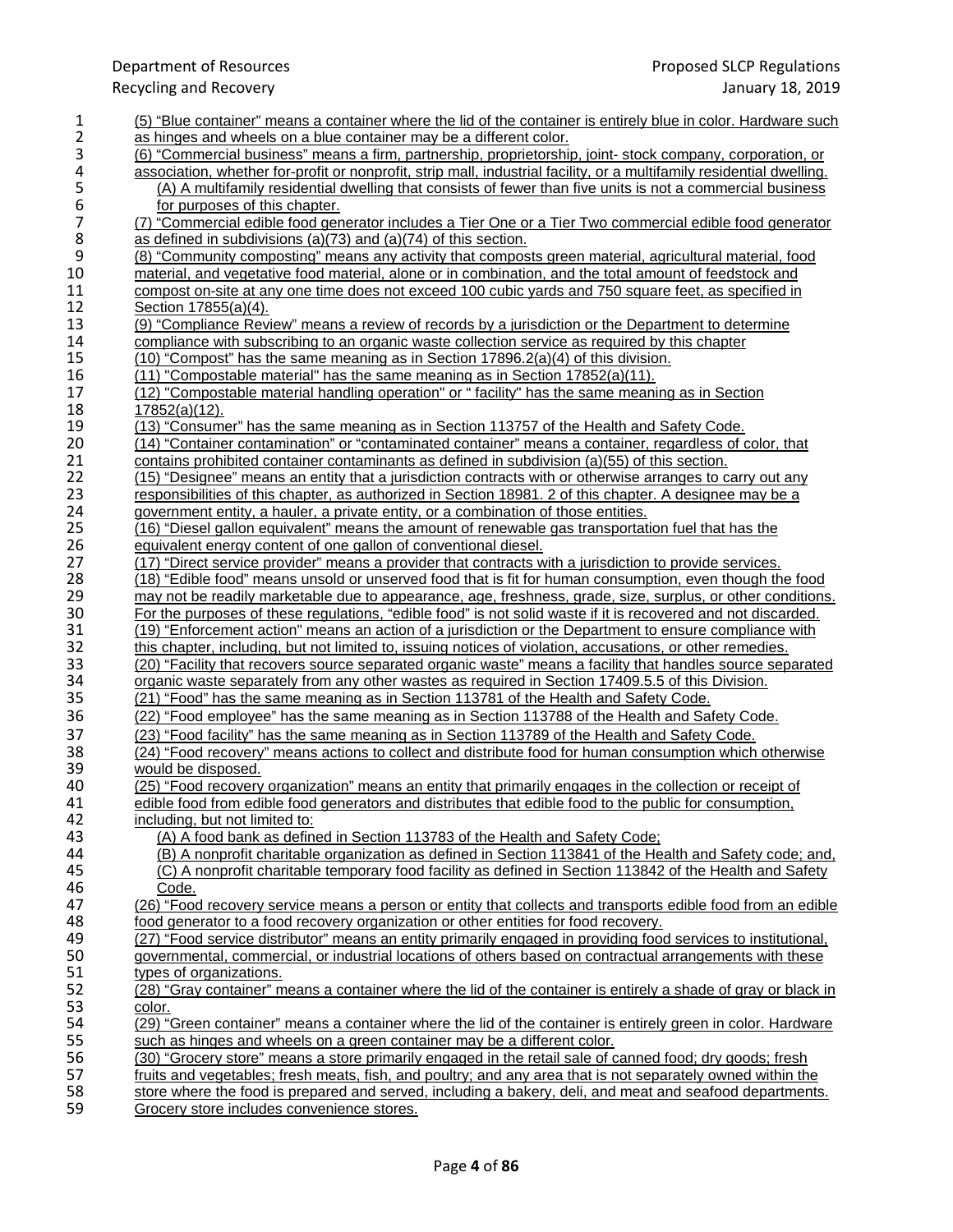| 1              | (31) "Hauler" has the same meaning as in Section 18815.2 (a)(32).                                                    |
|----------------|----------------------------------------------------------------------------------------------------------------------|
| $\overline{2}$ | (32) "Health facility" has the same meaning as in Section 1250 of the Health and Safety Code.                        |
|                |                                                                                                                      |
| 3              | (33) "High diversion organic waste processing facility" means a facility that is in compliance with the              |
| 4              | reporting requirements of Section 18815.5(d) of this division and meets or exceeds an annual average                 |
| 5              | mixed waste organic content recovery rate of 50 percent between January 1, 2022 and December 31, 2024,               |
| 6              | and 75 percent after January 1, 2025 as calculated pursuant to Section 18815.5(e) of this division for               |
| $\overline{7}$ | organic waste received from the "Mixed Waste Organic Waste Collection Stream" as defined in Section                  |
| 8              | <u>17402 (a)(11.5) of this division.</u>                                                                             |
| 9              | (34) "Hotel" has the same meaning as in Section 17210 of the Business and Professions code.                          |
| 10             | (35) "Inspection" means a site visit where a jurisdiction or the Department reviews records, containers, and         |
| 11             | an entity's collection, handling, recycling, or disposal of organic waste or edible food handling to determine       |
| 12             | <u>if the entity is complying with requirements set forth in this chapter.</u>                                       |
| 13             | (36) "Jurisdiction" means a city or county, or a city and county or a special district that provides solid waste     |
| 14             | handling services. A city or county, or a city and county, may utilize a Joint Powers Authority to comply with       |
| 15             | the requirements of this chapter, except that the individual city, county, or city and county shall remain           |
| 16             |                                                                                                                      |
|                | ultimately responsible for compliance.                                                                               |
| 17             | (37) "Jurisdiction of residence" means the jurisdiction where a generator who is a self-hauler generated             |
| 18             | organic waste.                                                                                                       |
| 19             | (38) "Large event" means an event, including, but not limited to, a sporting event or a flea market, that            |
| 20             | <u>charges an admission price, or is operated by a local agency, and serves an average of more than 2,000</u>        |
| 21             | individuals per day of operation of the event, at a location that includes, but not limited to, a public,            |
| 22             | nonprofit, or privately owned park, parking lot, golf course, street system, or other open space when being          |
| 23             | used for an event.                                                                                                   |
| 24             | (39) "Large venue" means a permanent venue facility that annually seats or serves an average of more than            |
| 25             | 2,000 individuals within the grounds of the facility per day of operation of the venue facility. For purposes of     |
| 26             | this chapter, a venue facility includes, but is not limited to, a public, nonprofit, or privately owned or operated  |
| 27             | stadium, amphitheater, arena, hall, amusement park, conference or civic center, zoo, aquarium, airport,              |
| 28             | racetrack, horse track, performing arts center, fairground, museum, theater, or other public attraction facility.    |
| 29             | For purposes of this chapter, a site under common ownership or control that includes more than one large             |
| 30             | venue that is contiguous with other large venues in the site, is a single large venue.                               |
| 31             | (40) "Local education agency" means a school district, charter school, or county office of education that is         |
| 32             | not subject to the control of city or county regulations related to solid waste.                                     |
| 33             | (41) "Non-compostable paper" includes but is not limited to paper that is coated in a plastic material that will     |
| 34             | not breakdown in the composting process.                                                                             |
| 35             | (42) "Non-local entity" means an entity that is an organic waste generator but is not subject to the control of      |
| 36             | a jurisdiction's regulations related to solid waste. These entities may include, but are not limited to, special     |
| 37             | districts, federal facilities, prisons, facilities operated by the state parks system, public universities and state |
| 38             | <u>agencies.</u>                                                                                                     |
| 39             | (43) "Non-organic recyclables" means non-putrescible and non-hazardous recyclable wastes including but               |
| 40             | not limited to bottles, cans, metals, plastics, and glass.                                                           |
| 41             | (44) "Notice and Order to Correct (NOTC)" means a notice that a violation has occurred and that failure to           |
| 42             | correct the violation may result in a penalty.                                                                       |
| 43             | (45) "Notice of Violation (NOV)" means a notice that a violation has occurred that includes a compliance             |
| 44             | date to avoid an action to seek penalties.                                                                           |
| 45             | (46) "Organic waste" means solid wastes containing material originated from living organisms and their               |
| 46             | metabolic waste products, including but not limited to food, green material, landscape and pruning waste,            |
| 47             | organic textiles and carpets, lumber, wood, paper products, printing and writing paper, manure, biosolids,           |
| 48             | digestate, and sludges.                                                                                              |
| 49             | (47) "Organic waste disposal reduction target" is the statewide target to reduce the disposal of organic             |
| 50             | waste by 50 percent by 2020 and 75 percent by 2025, based on the 2014 organic waste disposal baseline,               |
| 51             | set forth in Section 39730.6 of the Health and Safety Code.                                                          |
| 52             | (48) "Organic waste generator" means a person or entity that is responsible for the initial creation of organic      |
| 53             | waste.                                                                                                               |
| 54             | (49) "Organic waste recovery activities" or "recovery" means any activity or process described in Section            |
| 55             | $18983.1(b)$ .                                                                                                       |
| 56             | (50) "Organic Waste Recovery Noncompliance Inventory" means a list of entities that have uncorrected                 |
| 57             | violations of the organics waste state standards contained in this chapter.                                          |
|                |                                                                                                                      |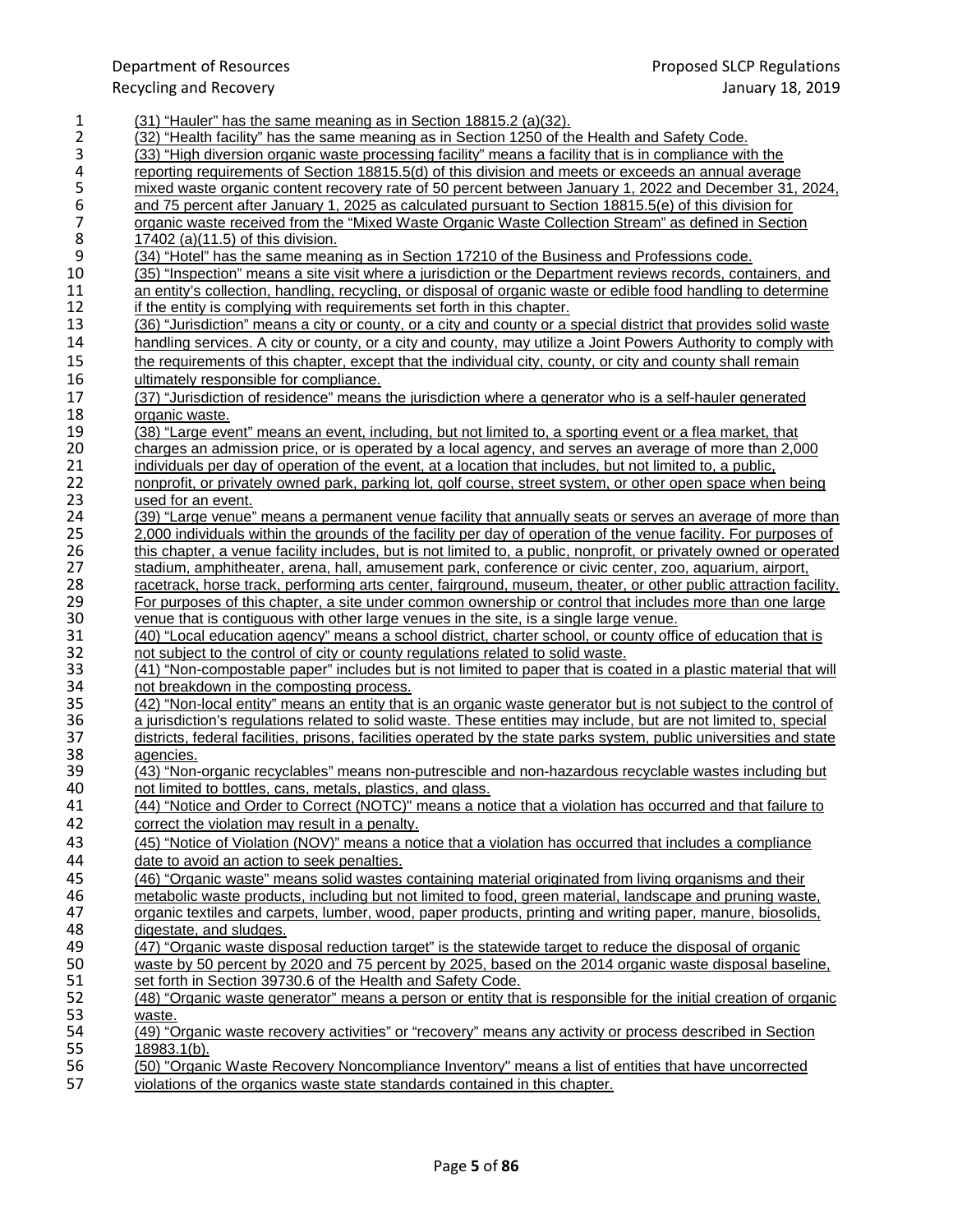| 1                | (51) "Paper products" include, but are not limited to, paper janitorial supplies, cartons, wrapping, packaging,     |
|------------------|---------------------------------------------------------------------------------------------------------------------|
| $\overline{2}$   | file folders, and hanging files, building insulation and panels, corrugated boxes, tissue, and toweling.            |
| 3                | (52) Paper purchase" means all purchases by a jurisdiction of items in the following categories:                    |
| 4                | (A) Paper products.                                                                                                 |
| 5                | (B Printing and writing papers.                                                                                     |
| $\boldsymbol{6}$ | (52.5) "Permanent" means, in the context of the determination of processes or technologies that constitute a        |
| $\overline{7}$   | reduction in landfill disposal, that greenhouse gas emissions reductions are not reversible, or when these          |
| $\bf 8$          | emissions reductions may be reversible, that mechanisms are in place to replace any reversed greenhouse             |
| $\boldsymbol{9}$ | gas emissions reductions to ensure that all reductions endure for at least 100 years."                              |
| 10               | (53) "Person" has the same meaning as in Section 40170 of the Public Resources Code.                                |
| 11               | (54) "Printing and writing papers" include, but are not limited to, copy, xerographic, watermark, cotton fiber,     |
| 12               | offset, forms, computer printout paper, white wove envelopes, manila envelopes, book paper, note pads,              |
| 13               |                                                                                                                     |
| 14               | writing tablets, newsprint, and other uncoated writing papers, posters, index cards, calendars, brochures,          |
|                  | reports, magazines, and publications.                                                                               |
| 15               | (55) "Prohibited container contaminants" means any of the following, but does not include organic waste             |
| 16               | specifically allowed for collection in a container that is required to be transported to a high diversion organic   |
| 17               | waste processing facility if the waste is specifically identified as acceptable for collection in that container in |
| 18               | a manner that complies with the requirements of Section 18984.1, 18984.2, or 18984.3                                |
| 19               | (A) Non-organic waste placed in a green collection container that is part of an organic waste collection            |
| 20               | service provided pursuant to Section 18984.1 or 18984.2.                                                            |
| 21               | (B) Organic wastes that are, carpet, hazardous wood waste, non-compostable paper placed in the green                |
| 22               | container that is part of an organic waste collection service provided pursuant to Section 18984.1 or               |
| 23               | <u>18984.2.</u>                                                                                                     |
| 24               | (C) Organic wastes, placed in a gray container, that pursuant to Section 18984.1 or 18984.2 were                    |
| 25               | intended to be collected separately in the green container or blue container.                                       |
| 26               | (D) Organic wastes, placed in the blue container shall be considered prohibited container contaminants              |
| 27               | when those wastes were specifically identified in this chapter or through a local ordinance for collection          |
| 28               | in the green container for recovery. Paper products, printing and writing paper, wood and dry lumber                |
| 29               | may be considered acceptable and not considered prohibited container contaminants if they are placed                |
|                  |                                                                                                                     |
| 30               | in the blue container.                                                                                              |
| 31               | (56) "Processing" has the same meaning as in Section 17402 (a)(20).                                                 |
| 32               | (57) "Property owner" means the owner of real property                                                              |
| 33               | (58) "Publicly Owned Treatment Works" or "POTW" has the same meaning as in Section 403.3(r) of Title                |
| 34               | 40 of the Code of Federal Regulations.                                                                              |
| 35               | (59) "Recovered organic waste product procurement target" means the amount of recycled organic waste                |
| 36               | products which a jurisdiction is required to procure annually.                                                      |
| 37               | (60) "Recovered organic waste products" means products made from California, landfill-diverted recycled             |
| 38               | organic waste processed in a permitted or otherwise authorized facility.                                            |
| 39               | (61) "Recycled content paper" means paper products and printing and writing paper that consists of at least         |
| 40               | 30 percent, by fiber weight, postconsumer fiber.                                                                    |
| 41               | (62) "Renewable transportation fuel" means fuel derived from renewable gas from organic waste that has              |
| 42               | been diverted from a landfill and processed at an in-vessel digestion facility that is permitted or otherwise       |
| 43               | authorized by Title 14 to recycle organic waste.                                                                    |
| 44               | (63) "Residual organic waste" means waste that remains after organic waste has been processed which is              |
| 45               | then sent to landfill disposal.                                                                                     |
| 46               | (64) "Restaurant" means an establishment primarily engaged in the retail sale of food and drinks for on-            |
|                  | premises or immediate consumption.                                                                                  |
| 47<br>48         | (65) "Route review" means a visual inspection of containers along a hauler route for the purpose of                 |
| 49               | determining container contamination, and may include mechanical inspection methods such as the use of               |
| 50               | cameras.                                                                                                            |
|                  | (66) "Self-hauler" means a person who hauls solid waste, organic waste or recyclable material he or she             |
| 51               | has generated to another person. Self-hauler also includes a person who back-hauls waste.                           |
| 52<br>53         | (A) "Back-haul" means generating and transporting organic waste to a destination owned and operated                 |
| 54               | by the generator using the generator's own employees and equipment.                                                 |
| 55               | (67) "Sewage sludge" means the solid, semisolid, or liquid residue generated during the treatment of                |
| 56               | domestic sewage in a municipal wastewater treatment facility. Sewage sludge includes solids removed or              |
| 57               | used during primary, secondary, or advanced wastewater treatment processes. Sewage sludge does not                  |
| 58<br>59         | include grit or screening material generated during preliminary treatment of domestic sewage at a POTW.             |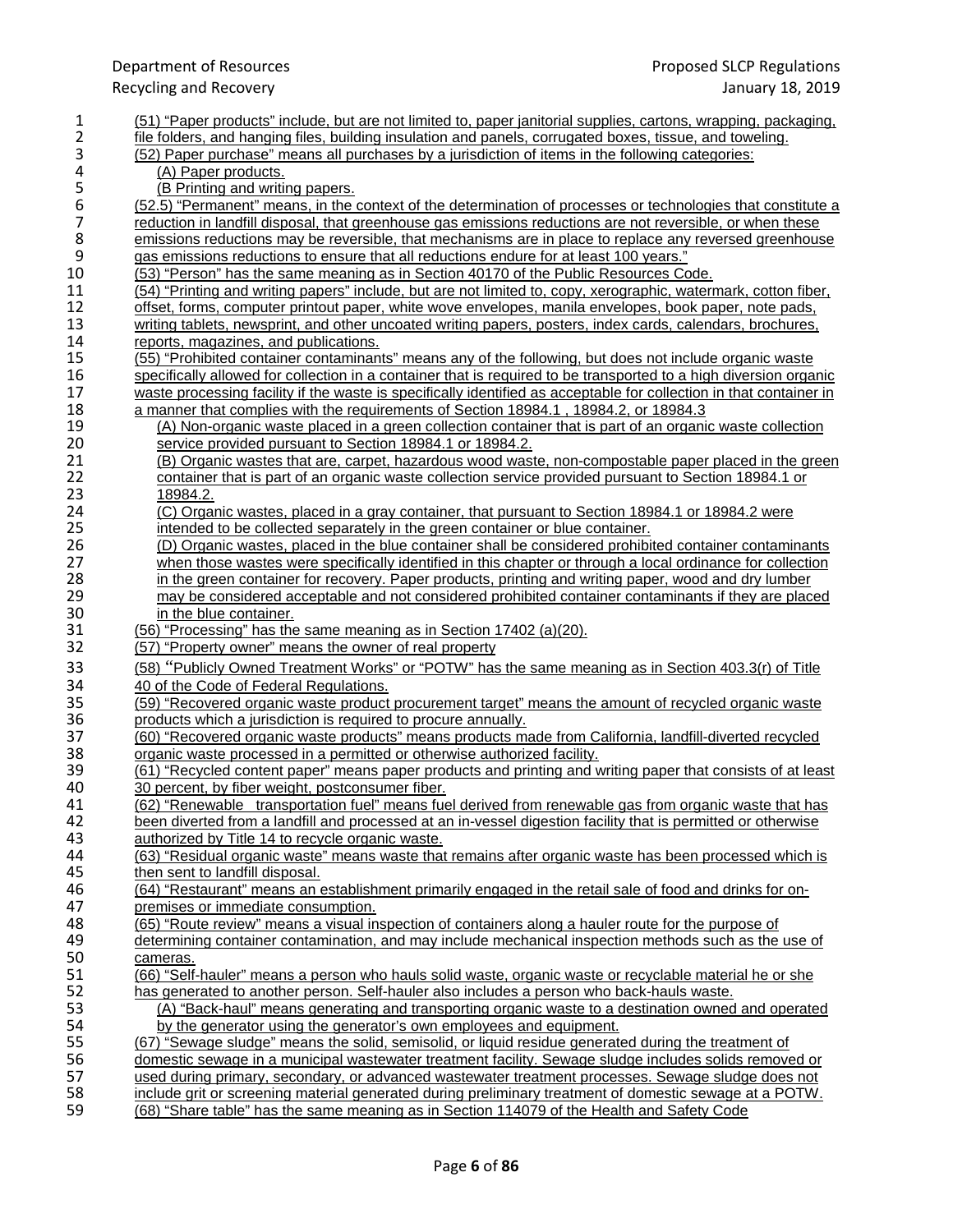| 1                                     | (69) "Source separated organic waste" means organic waste that is placed in a container that is specifically        |
|---------------------------------------|---------------------------------------------------------------------------------------------------------------------|
| $\overline{2}$                        | intended for the separate collection of organic waste by the generator.                                             |
| 3                                     | (70)"Subsequent violation" means a violation of this chapter by a jurisdiction or entity that has previously        |
| 4                                     | been subject to an enforcement action for a violation of this chapter. For purposes of this chapter, a              |
| $\begin{array}{c} 5 \\ 6 \end{array}$ | subsequent violation may only be found when it has occurred within five years of the violation that has             |
|                                       | already been the subject of an enforcement action.                                                                  |
| $\overline{7}$                        | (71) "Supermarket" means a full-line, self-service retail store with gross annual sales of two million dollars      |
| 8                                     | (\$2,000,000), or more, and which sells a line of dry grocery, canned goods, or nonfood items and some              |
| $\boldsymbol{9}$                      | perishable items.                                                                                                   |
| 10                                    | (72) "The 2014 organic waste disposal baseline" means the total tons of organic waste disposed statewide            |
| 11                                    | in 2014 as calculated by CalRecycle's 2014 Waste Characterization Study.                                            |
| 12                                    | (73) "Tier one commercial edible food generator" means a commercial edible food generator that is one of            |
| 13                                    | the following:                                                                                                      |
|                                       |                                                                                                                     |
| 14                                    | (A) Supermarket.                                                                                                    |
| 15                                    | (B) Grocery store with a total facility size equal to or greater than 7,500 square feet.                            |
| 16                                    | (C) Food service distributor.                                                                                       |
| 17                                    | (E) Wholesale food market.                                                                                          |
| 18                                    | (74) "Tier two commercial edible food generator" means a commercial edible food generator that is one of            |
| 19                                    | the following:                                                                                                      |
| 20                                    | (A) Restaurant with 250 or more seats, or a total facility size equal to or greater than 5,000 square feet.         |
| 21                                    | (B) Hotel with an on-site food facility and 200 or more rooms.                                                      |
| 22                                    | (C) Health facility with an on-site food facility and 100 or more beds.                                             |
| 23                                    | (E) Large venue.                                                                                                    |
| 24                                    | (F) Large event.                                                                                                    |
| 25                                    | (G) A state agency with a cafeteria with 250 or more seats or total cafeteria facility size equal. to or            |
| 26                                    | greater than 5,000 square feet.                                                                                     |
| 27                                    | (H) A local education agency facility with an on-site food facility.                                                |
| 28                                    | (75) "Violation" means a lack of compliance with a requirement of this chapter or local ordinance(s) adopted        |
| 29                                    | pursuant to this chapter.                                                                                           |
| 30                                    | (76) "Wholesale food market" means a food establishment in which food (including fruits and vegetables) is          |
| 31                                    |                                                                                                                     |
|                                       | received, shipped, stored, prepared for distribution to a retailer, warehouse, distributor, or other destination.   |
| 32                                    | (77) "Yellow container" means a container where lid of the container is entirely yellow in color. Hardware          |
| 33                                    | such as hinges and wheels on a yellow container may be a different color.                                           |
| 34                                    |                                                                                                                     |
| 35                                    | Authority cited: Public Resources Code Sections 40502, 43020, 43021 and 42652.5.                                    |
| 36                                    |                                                                                                                     |
| 37                                    | Reference: Public Resources Code Sections 40002, 41780.01, 42652.5, 42653, 42654, 43020, 43021, 43103,              |
| 38                                    | 44001-44017, 44100-44101, 44500-44503 and 44813-44816; and Health and Safety Code Sections 39730.5,                 |
| 39                                    | 39730.6, 39730.7 and 39730.8.                                                                                       |
| 40                                    |                                                                                                                     |
| 41                                    | Article 2. Landfill Disposal and Reductions in Landfill Disposal                                                    |
| 42                                    |                                                                                                                     |
| 43                                    | Section 18983.1 Landfill Disposal and Recovery.                                                                     |
| 44                                    | (a) The following dispositions of organic waste shall be deemed to constitute landfill disposal:                    |
| 45                                    | (1) Final deposition at a landfill.                                                                                 |
| 46                                    | (2) Use as Alternative Daily Cover or Alternative Intermediate Cover at a landfill, except the use of Material      |
| 47                                    | Recovery Fines that are approved pursuant to Section 20690 of Title 27 Division 2                                   |
| 48                                    | (3) Any other disposition not listed in subsection (b) of this section.                                             |
| 49                                    | (b) Organic waste sent to one of the following facilities, operations, or used for one of the following activities, |
| 50                                    | and not subsequently sent for landfill disposal shall be deemed to constitute a reduction of landfill disposal.     |
| 51                                    | (1) An operation that qualifies as a "Recycling Center" as set forth in Section 17402.5(d), or is listed in         |
| 52                                    | Section 17402.5(c) of this Division.                                                                                |
| 53                                    | (2) A "Compostable Material Handling Operation or Facility" as defined in Section 17852(a)(12) of this              |
| 54                                    | Division, small composting activities that would otherwise be excluded from that definition pursuant to             |
| 55                                    | Section17855(a)(4) of this Division, or community composting as defined in Section $18982(a)(8)$ .                  |
| 56                                    | (3) An "In-vessel Digestion Operation or Facility" as listed in Section 17896.5 of this Division, or activities     |
| 57                                    | that would otherwise not be subject to the in-vessel digestion requirements pursuant to Section 17896.6 of          |
| 58                                    | this Division.                                                                                                      |
| 59                                    | (4) A Biomass Conversion operation or facility as defined in Section 40106 of the Public Resources Code.            |
|                                       |                                                                                                                     |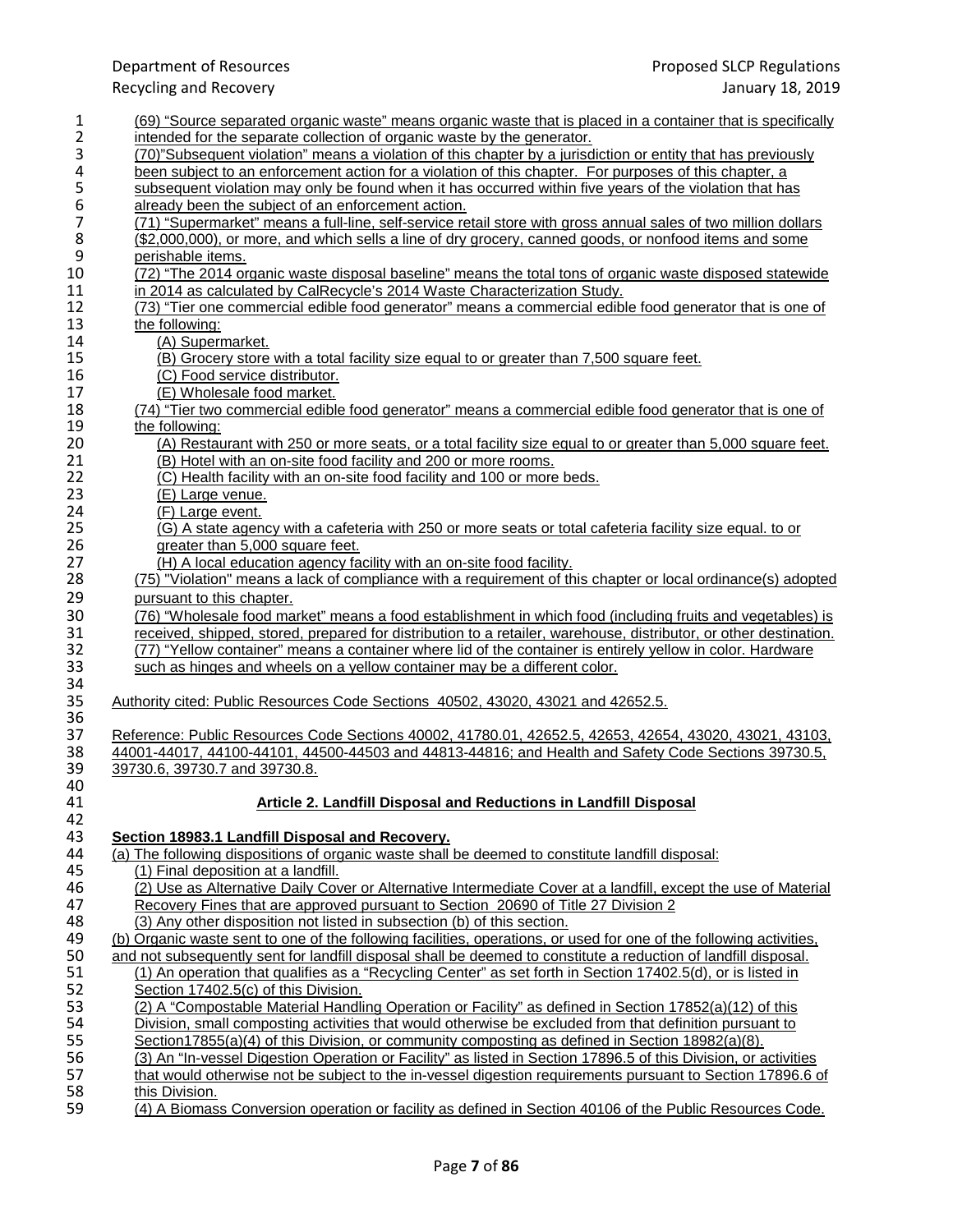| 1                                     | (5) Used as a soil amendment for erosion control, revegetation, slope stabilization, or landscaping at a                          |
|---------------------------------------|-----------------------------------------------------------------------------------------------------------------------------------|
| 2                                     | landfill, when the material is used in a manner that complies with the following criteria:                                        |
| 3                                     | (A) The material has been processed at a solid waste facility, as defined in Section 40194 of the Public                          |
| 4                                     | Resources Code.; and,                                                                                                             |
| 5                                     | (B) The use shall be:                                                                                                             |
| 6                                     | 1. Restricted to those organic wastes appropriate for the specific use and in accordance with                                     |
| $\begin{array}{c} 7 \\ 8 \end{array}$ | engineering, industry guidelines or other standard practices specified in the Report of Disposal Site                             |
|                                       | Information, as required by 27 CCR Section 21600(b)(6).                                                                           |
| 9                                     | 2. Restricted to quantities of solid wastes no more than necessary to meet the minimum                                            |
| 10                                    | requirements of 1.                                                                                                                |
| 11                                    | 3. Stored and handled in a manner to protect public health and safety and the environment, and                                    |
| 12                                    | control vectors, fires, odors, and nuisances.                                                                                     |
| 13                                    | (C) The material applied is never more than 12 inches in depth.                                                                   |
| 14                                    | (D) The material applied is never commingled with solid waste and incorporated into the landfill for final                        |
| 15                                    | deposition.                                                                                                                       |
| 16                                    | (6) Land application, as defined in Section 17852(a)(24.5) of this division subject to the following conditions:                  |
| 17                                    | (A) Green waste or green material shall meet the definition of Section 17852(a)(21) and shall have been                           |
| 18                                    | processed at a solid waste facility, as defined by Section 40194 of the Public Resources Code.                                    |
| 19                                    | (B) Biosolids shall:                                                                                                              |
| 20                                    | 1. Have undergone anaerobic digestion or composting, as defined in Part 503, Title 40 of the Code of                              |
| 21                                    | Federal Regulations, Appendix B, and,                                                                                             |
| 22                                    | 2. Meet the requirements in Section 17852(a)(24.5)(B)(6) of this division for beneficial reuse of                                 |
| 23                                    | biosolids.                                                                                                                        |
| 24                                    | (C) Digestate shall:                                                                                                              |
| 25                                    | 1. Have been anaerobically digested at an in-vessel digestion operation or facility, as described in                              |
| 26                                    | Sections 17896.8 through 17896.13; and,                                                                                           |
| 27                                    | 2. Meet the land application requirements described in Section 17852(a)(24.5)(A).                                                 |
| 28                                    | 3. Have obtained applicable approvals from the State and/or Regional Water Quality Control Board                                  |
| 29                                    | requirements.                                                                                                                     |
| 30                                    | (7) Lawful use as animal feed, as set forth in Chapter 6 of Food and Agricultural Code (FAC), commencing                          |
| 31                                    | with Section 14901 et. Seg and Title 3, Division 4, Chapter 2, Subchapter 2 commencing at Article 1,                              |
| 32                                    | Section 2675 of the Code of California Regulations.                                                                               |
| 33                                    | (8) Other operations or facilities with processes that reduce short-lived climate pollutants as determined in                     |
| 34                                    | accordance with Section 18983.2.                                                                                                  |
| 35                                    | (c) For the purposes of this section, the term "landfill" includes permitted landfills, landfills that require a permit,          |
| 36                                    | export out of California for disposal, or any other disposal of waste as defined by Section 40192(c) of the Public                |
| 37<br>38                              | Resources Code.<br>(d) For the purposes of this section, edible food that would otherwise be disposed that is recovered for human |
| 39                                    | consumption shall constitute a reduction of landfill disposal.                                                                    |
| 40                                    |                                                                                                                                   |
| 41                                    | Authority cited: Public Resources Code Sections 40502, 43020, 43021 and 42652.5.                                                  |
| 42                                    |                                                                                                                                   |
| 43                                    | Reference: Public Resources Code Sections 40002, 41780.01, 42652.5, 42653, 42654, 43020, 43021, 43103,                            |
| 44                                    | 44001-44017, 44100-44101, 44500-44503 and 44813-44816; and Health and Safety Code Sections 39730.5,                               |
| 45                                    | 39730.6, 39730.7 and 39730.8.                                                                                                     |
| 46                                    |                                                                                                                                   |
| 47                                    | Section 18983.2 Determination of Technologies That Constitute a Reduction in Landfill Disposal                                    |
| 48                                    | (a) For operations, facilities or activities not expressly identified in section 18983.1, as reducing landfill disposal,          |
| 49                                    | the following process shall be used to determine if processes or technologies shall be deemed to constitute a                     |
| 50                                    | reduction of landfill disposal:                                                                                                   |
| 51                                    | (1) The applicant shall submit the following information to the Department:                                                       |
| 52                                    | (A) Name and contact information for the person responsible for the information in the report.                                    |
| 53                                    | (B) Detailed explanation of each of the processes or technologies proposed by the applicant for use to                            |
| 54                                    | reduce landfill disposal.                                                                                                         |
| 55                                    | (C) For each process or technology noted in Section 18983.2(a)(1)(B), the mass in short tons of organic                           |
| 56                                    | waste, differentiated by type, that will be processed each year. For mixed organic waste, the mass in                             |
| 57                                    | short tons of the various types of organic waste shall be determined based on an annual waste                                     |
| 58                                    | characterization study.                                                                                                           |
|                                       |                                                                                                                                   |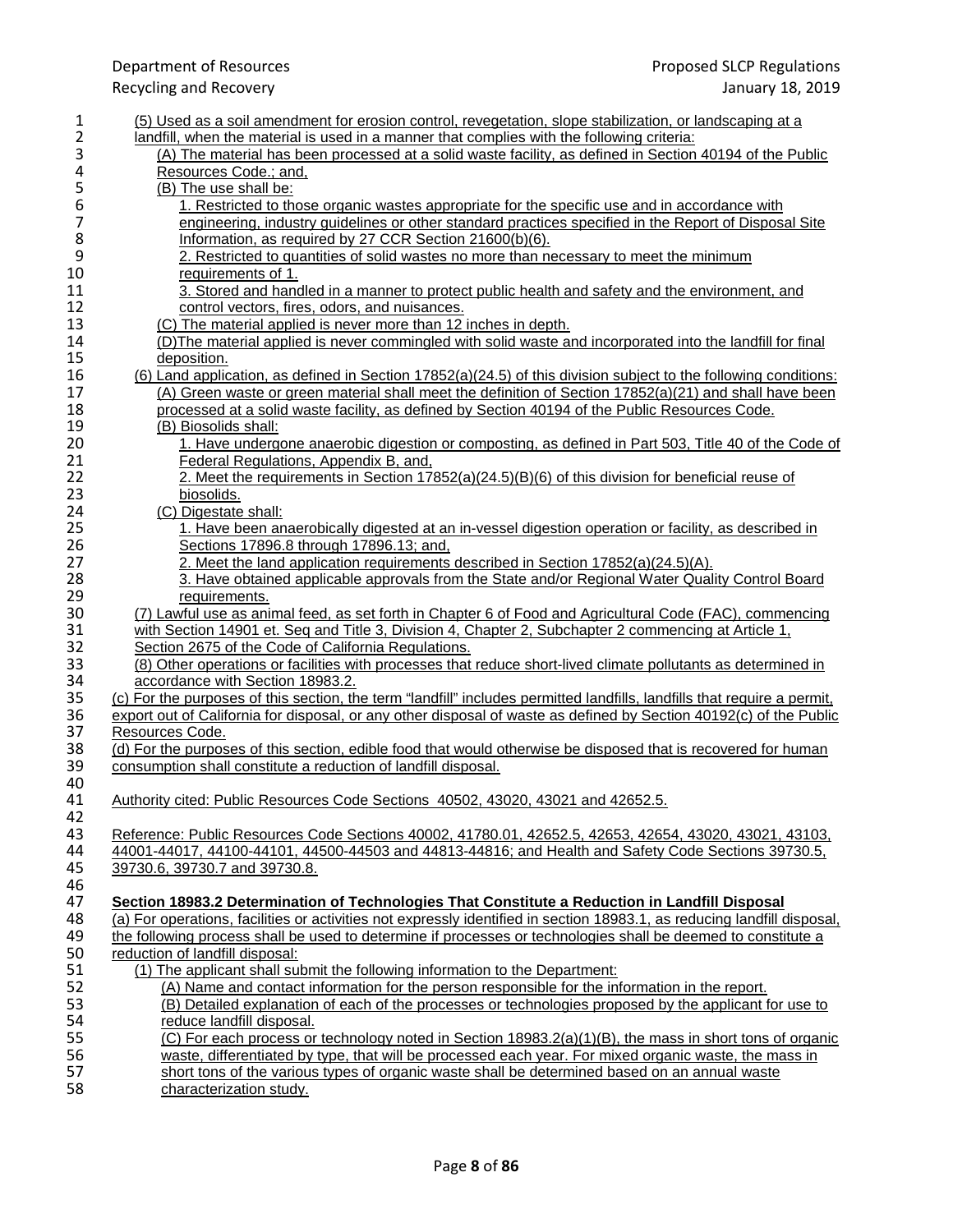| 1                | (D) For any residual material produced from the proposed process or technology, a description of each                         |
|------------------|-------------------------------------------------------------------------------------------------------------------------------|
| $\overline{2}$   | end use or disposal location to which the residual material will be sent. For each end use or disposal                        |
| 3                | location, the applicant must submit the expected mass in short tons and characteristics of the residual                       |
| 4                | material.                                                                                                                     |
| 5                | (E) For each of the processes or technologies described pursuant to Section 18983.2(a)(1)(B), each                            |
| 6                | calculation, assumption, and emission factor used by the applicant to calculate the permanent                                 |
| $\boldsymbol{7}$ | greenhouse gas emissions reduction potential of the proposed operation. All calculations must be                              |
| 8                | clearly laid out such that the Department and/or the Executive Officer of the California Air Resources                        |
| 9                | Board (CARB) are able to follow and understand the calculation of greenhouse gas emissions reduction                          |
| 10               | potential. Calculations must include quantification of the greenhouse gas emissions produced from the                         |
| 11               | process or technology itself, including those emissions from any residual material.                                           |
| 12               | (F) For each emission factor used pursuant to Section 18983.2(a)(1)(E), documentation demonstrating                           |
| 13               | that the emission factor has been peer reviewed or subjected to other scientifically rigorous review                          |
| 14               | methods.                                                                                                                      |
| 15               |                                                                                                                               |
|                  | (G) A detailed explanation of how the proposed technology or process will result in a permanent                               |
| 16               | reduction in greenhouse gas emissions.                                                                                        |
| 17               | (H) A written attestation that the information supplied is true, accurate, and complete.                                      |
| 18               | (I) The director of the Department may request additional information from the applicant if required to                       |
| 19               | validate the information submitted pursuant to this Section.                                                                  |
| 20               | (2) The Department shall consult with CARB's Executive Officer to evaluate if the information submitted by                    |
| 21               | the applicant is sufficient to determine the greenhouse gas emissions reduction potential of the proposed                     |
| 22               | operation, and whether or not the proposed operation results in a permanent reduction in greenhouse gas                       |
| 23               | emissions, and therefore counts as a reduction in landfill disposal.                                                          |
| 24               | (3) To determine if the proposed operation counts as a permanent reduction in landfill disposal, the                          |
| 25               | Department and/or CARB's Executive Office shall compare the metric tons carbon dioxide equivalent                             |
| 26               | (MTCO2e) per short ton organic waste reduced by the process or technology, with the emissions reduction                       |
| 27               | from composting organic waste (0.30 MTCO2e/short ton organic waste). The Department shall only deem a                         |
| 28               | proposed operation to constitute a reduction in landfill disposal if the process or technology has permanent                  |
| 29               | greenhouse gas emissions reductions equal to or greater than the 0.30 MTCO2e/short ton of mixed organic                       |
| 30               | waste.                                                                                                                        |
| 31               | (b) If the Department determines that a proposed process or technology results in a reduction in landfill                     |
| 32               | disposal, the Department shall post to its website the results of the determination and include a description of              |
| 33               | the operation.                                                                                                                |
| 34               | (c) Upon request of the applicant, as part of determination of activities that constitute a reduction in landfill             |
| 35               | disposal, the Department may consider additional information provided by the applicant that demonstrates that                 |
| 36               | the proposed activity is identical or equivalent to a proposed activity the Department has determined pursuant                |
| 37<br>38         | to Section 18983.2(a) results in a reduction in landfill disposal.                                                            |
| 39               | Authority cited: Public Resources Code Sections 40502, 43020, 43021 and 42652.5.                                              |
| 40               |                                                                                                                               |
| 41               | Reference: Public Resources Code Sections 40002, 41780.01, 42652.5, 42653, 42654, 43020, 43021, 43103                         |
| 42               | 44001-44017, 44100-44101, 44500-44503 and 44813-44816; and Health and Safety Code Sections 39730.5,                           |
| 43               | 39730.6, 39730.7 and 39730.8.                                                                                                 |
| 44               |                                                                                                                               |
| 45               | <b>Article 3. Organic Waste Collection Services</b>                                                                           |
| 46               | <b>Section 18984.</b>                                                                                                         |
| 47               | (a) This article specifies the minimum standards for organic waste collection services provided by jurisdictions,             |
| 48               | outlines efforts jurisdictions must engage in to reduce container contamination, delineates container color and               |
| 49               | labeling requirements, specifies criteria for rural jurisdictions to be exempt from specified requirements of this            |
| 50               | section and criteria for jurisdictions to waive requirements for specified generators. This article additionally              |
| 51               | specifies associated recordkeeping requirements for these standards.                                                          |
| 52               | (b) This article sets forth the requirements for Organic Waste collection in the following sections:                          |
| 53               | 18984.1 Three-container Organic Waste Collection Services.                                                                    |
| 54               | 18984.2 Two-container Organic Waste Collection Services.                                                                      |
| 55               | 18984.3 Unsegregated Single Container Collection Systems.                                                                     |
| 56               | 18984.4 Recordkeeping Requirements for Compliance with Organic Waste Collection Services.                                     |
| 57               |                                                                                                                               |
|                  |                                                                                                                               |
| 58               | 18984.5 Container Contamination Minimization.<br>18984.6 Recordkeeping Requirements for Container Contamination Minimization. |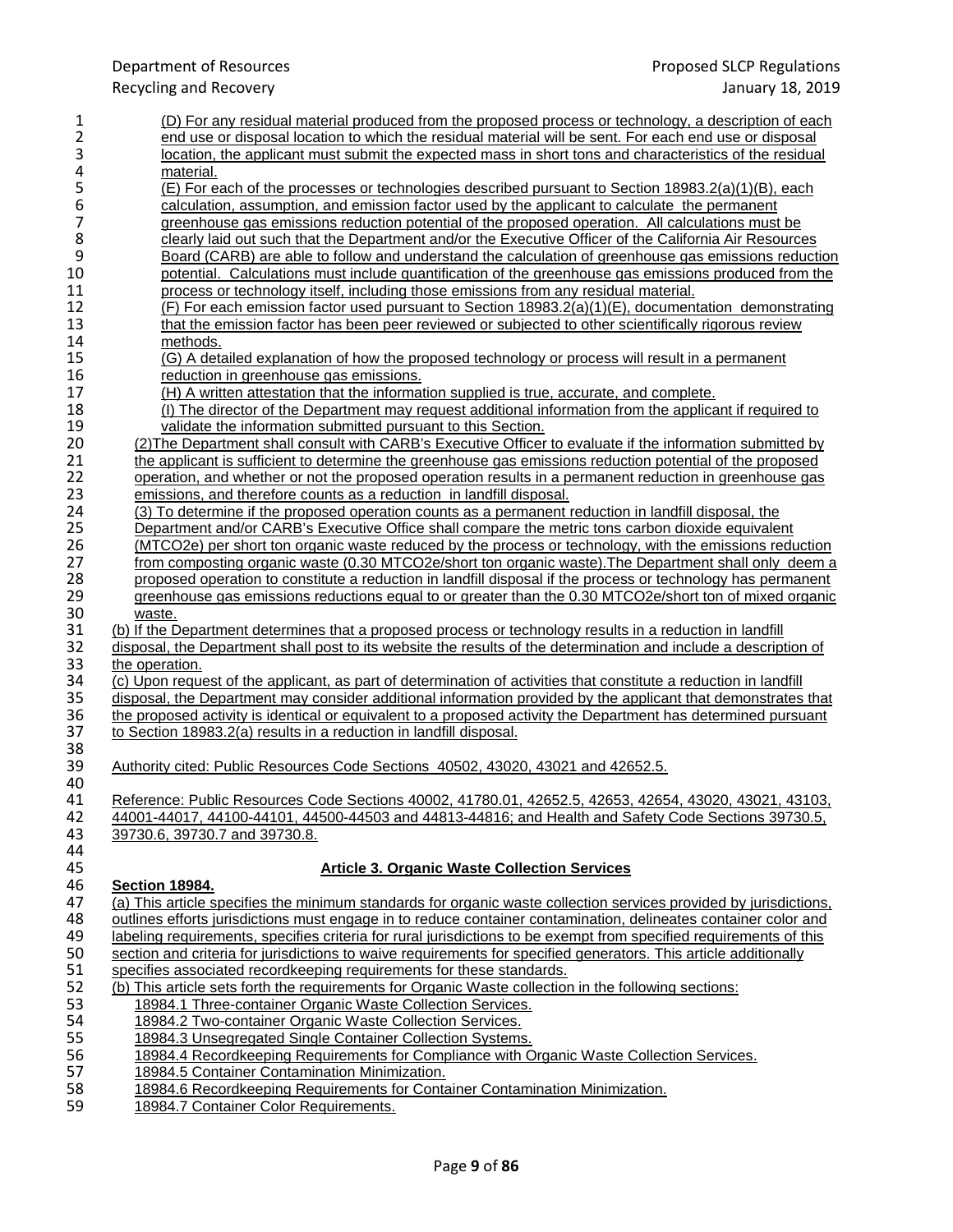| 1                                     | 18984.8 Container Labeling Requirements.                                                                                                                                        |
|---------------------------------------|---------------------------------------------------------------------------------------------------------------------------------------------------------------------------------|
| $\overline{\mathbf{c}}$               | 18984.9 Organic Waste Generator Requirements.                                                                                                                                   |
| 3                                     | 18984.10 Property Owner Requirements.                                                                                                                                           |
| 4                                     | 18984.11 Waivers and Exemptions Granted by Jurisdictions.                                                                                                                       |
| 5                                     | 18984.12 Waivers and Exemptions Granted by the Department.                                                                                                                      |
| 6                                     | 18984.13 Emergency Circumstances.                                                                                                                                               |
|                                       | 18984.14 Recordkeeping Requirements for Waivers and Exemptions.                                                                                                                 |
| $\begin{array}{c} 7 \\ 8 \end{array}$ |                                                                                                                                                                                 |
| $\boldsymbol{9}$                      | Authority cited: Public Resources Code Sections 40502, 43020, 43021 and 42652.5.                                                                                                |
| 10                                    |                                                                                                                                                                                 |
| 11                                    | Reference: Public Resources Code Sections 40002, 41780.01, 42652.5, 42653, 42654, 43020, 43021, 43103,                                                                          |
| 12                                    | 44001-44017, 44100-44101, 44500-44503 and 44813-44816; and Health and Safety Code Sections 39730.5,                                                                             |
| 13                                    | 39730.6, 39730.7 and 39730.8.                                                                                                                                                   |
| 14                                    |                                                                                                                                                                                 |
| 15                                    | Section 18984.1. Three-container Organic Waste Collection Services                                                                                                              |
| 16                                    | (a) A jurisdiction may comply with the requirements of this article by implementing a three-container organic                                                                   |
| 17                                    | waste collection service and providing a green container, a blue container, and a gray container to each                                                                        |
| 18                                    | generator in the following manner:                                                                                                                                              |
| 19                                    | (1) The green container shall be provided for the collection of organic waste. The green container shall be                                                                     |
| 20                                    | intended for the collection of organic waste only and not non-organic waste. The contents of the green                                                                          |
| 21                                    | container shall be transported to a facility that recovers source separated organic waste.                                                                                      |
| 22                                    | (2) The blue container shall be provided for the collection of non-organic recyclables only but may include                                                                     |
| 23                                    | the following types of organic wastes: paper products, printing and writing paper, wood and dry lumber and                                                                      |
| 24                                    | textiles. The contents of the blue container shall be transported to a facility that recovers the materials                                                                     |
| 25                                    | designated for collection in the blue container.                                                                                                                                |
| 26                                    | (3) The gray container shall be for the collection of non-organic waste only.                                                                                                   |
| 27                                    | (4) A jurisdiction may comply with this section by providing a container or containers that are split or divided                                                                |
| 28                                    | into segregated sections, instead of an entire container, as long as the lids of the separate sections of a                                                                     |
| 29                                    | split container comply with the container color requirements and material limitations specified in this section.                                                                |
| 30                                    | (5) The following shall not be collected in the green container:                                                                                                                |
| 31                                    | (A) Carpets, non-compostable paper, and hazardous wood waste.                                                                                                                   |
| 32                                    | (6) A jurisdiction may require additional segregation of source separated organic waste by providing                                                                            |
| 33                                    | multiple source separated organic waste containers or additional sections of split containers in addition to                                                                    |
| 34                                    | the green container.                                                                                                                                                            |
| 35                                    | (A) This may include, in addition to a green container for yard waste and green waste, a yellow container                                                                       |
| 36                                    | for separated food waste.                                                                                                                                                       |
| 37                                    | (B) Additional containers provided in accordance with this subdivision shall not be blue, gray, or green.                                                                       |
| 38                                    | (b) A jurisdiction that provides a three-container organic waste collection service that complies with subdivision                                                              |
| 39                                    | (a) may transport the contents of the gray container to a facility that processes and recovers organic waste. A                                                                 |
| 40                                    | jurisdiction that complies with subdivision (a) is not required to transport the contents of the gray container to a                                                            |
| 41                                    | facility that meets or exceeds the organic waste content recovery standard specified in Section 18984.3. A                                                                      |
| 42                                    | jurisdiction will not be considered out of compliance with subdivision (a) if it allows carpet and textiles to be                                                               |
| 43                                    | placed in the gray container.                                                                                                                                                   |
| 44                                    | (c) Notwithstanding subdivision (a), a jurisdiction providing a three-container organic waste collection service                                                                |
| 45                                    | may allow organic waste, such as food waste, to be collected in the gray container provided that the collection                                                                 |
| 46                                    | program complies with the following:                                                                                                                                            |
| 47                                    | (1) The contents of the gray container shall be transported to a facility that meets or exceeds the organic                                                                     |
| 48<br>49                              | waste content recovery requirements specified in Section 18984.3.<br>(2) The gray container is labeled in a manner consistent with Section 18984.8 that identifies the types of |
| 50                                    | organic waste content accepted in the gray container.                                                                                                                           |
| 51                                    | (3) The jurisdiction otherwise provides green and blue containers in a manner that complies with the                                                                            |
| 52                                    | requirements and limitations specified in subdivision (a) of this section.                                                                                                      |
| 53                                    | (d) Notwithstanding subdivision (a), the contents of containers may be initially transported to a consolidation                                                                 |
| 54                                    | site as defined in Section 17402 that complies with the requirements of Section 17409.5.10.                                                                                     |
| 55                                    |                                                                                                                                                                                 |
| 56                                    | Authority cited: Public Resources Code Sections 40502, 43020, 43021 and 42652.5.                                                                                                |
| 57                                    |                                                                                                                                                                                 |
|                                       |                                                                                                                                                                                 |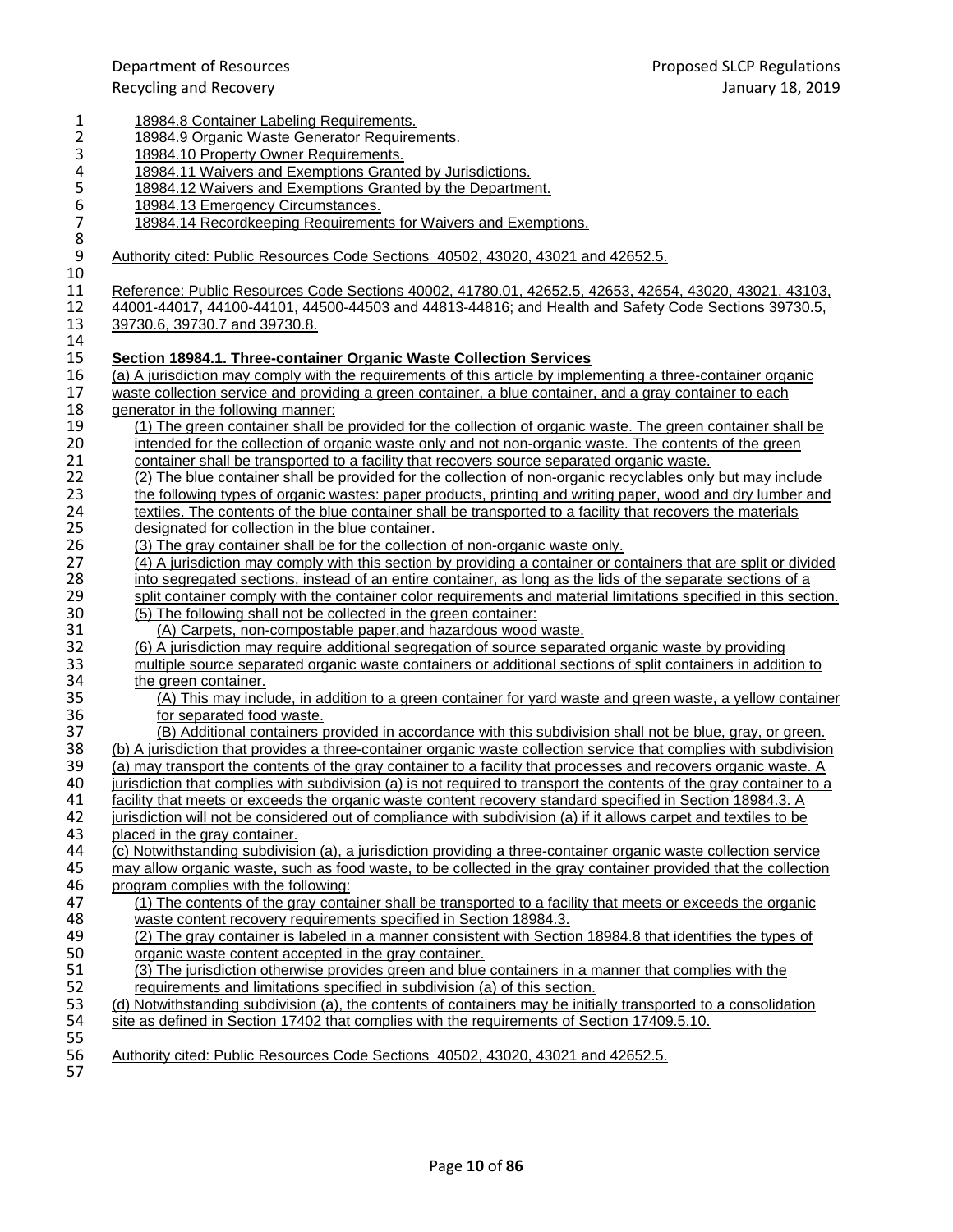| 1                | Reference: Public Resources Code Sections 40002, 41780.01, 42652.5, 42653, 42654, 43020, 43021, 43103,                                                         |
|------------------|----------------------------------------------------------------------------------------------------------------------------------------------------------------|
| $\overline{2}$   | 44001-44017, 44100-44101, 44500-44503 and 44813-44816; and Health and Safety Code Sections 39730.5,                                                            |
| 3                | 39730.6, 39730.7 and 39730.8.                                                                                                                                  |
| 4                |                                                                                                                                                                |
| 5                | <b>Section 18984.2. Two-container Organic Waste Collection Services</b>                                                                                        |
| $\boldsymbol{6}$ | (a) A jurisdiction may comply with the requirements of this article by implementing a two-container organic                                                    |
| $\overline{7}$   | waste collection service providing a green container and a blue container to each generator in the following                                                   |
| 8                | manner:                                                                                                                                                        |
| 9                | (1) The green container shall be for the collection of organic waste only. The contents of the green                                                           |
| 10               | container shall be transported to a facility that specifically recovers source separated organic waste.                                                        |
| 11               | (2) The blue container shall be for the collection of all non-organic waste. However, the blue container may                                                   |
| 12               | be used for the collection of the following types of organic wastes: paper products, printing and writing                                                      |
| 13               | paper, wood and dry lumber, and textiles.                                                                                                                      |
| 14               | (3) If either container is intended for the collection of both organic waste and non-organic waste, the                                                        |
| 15               | contents of that container shall be transported to a high diversion organic waste processing as specified in                                                   |
| 16               | Section 18984.3 of this article.                                                                                                                               |
| 17               | (4) A jurisdiction shall, consistent with Section 18984.8 of this article, clearly identify the types of wastes                                                |
| 18               | accepted in each container and which container shall be used for the collection of any unidentified                                                            |
| 19               | materials.                                                                                                                                                     |
| 20               | (5) The following shall not be collected in the green container:                                                                                               |
| 21               | (A), Carpets, non-compostable paper, and hazardous wood waste                                                                                                  |
| 22               | (b) Notwithstanding (a) the contents of containers may be initially transported to a consolidation site as defined                                             |
| 23               | in Section17402 that complies with the requirements of Section 17409.5.10.                                                                                     |
| 24               |                                                                                                                                                                |
| 25<br>26         | Authority cited: Public Resources Code Sections 40502, 43020, 43021 and 42652.5.                                                                               |
| 27               | Reference: Public Resources Code Sections 40002, 41780.01, 42652.5, 42653, 42654, 43020, 43021, 43103,                                                         |
| 28               | 44001-44017, 44100-44101, 44500-44503 and 44813-44816; and Health and Safety Code Sections 39730.5,                                                            |
| 29               | 39730.6, 39730.7 and 39730.8.                                                                                                                                  |
| 30               |                                                                                                                                                                |
| 31               | <b>Section 18984.3. Unsegregated Single-Container Collection Services</b>                                                                                      |
| 32               | (a) A jurisdiction may comply with the requirements of this article by providing a single gray container to each                                               |
| 33               | generator that allows for intentional comingling of all collected wastes, including organic waste, provided that                                               |
| 34               | the contents of the gray container are transported to a high diversion organic waste processing facility.                                                      |
| 35               | (b) If the facility that the container is transported to has an annual average mixed waste organic content                                                     |
| 36               | recovery rate that is lower than required in Section $18982(a)(33)$ of this chapter for two (2) consecutive                                                    |
| 37               | guarterly reporting periods or three (3) quarterly reporting periods within three (3) years, the facility shall not                                            |
| 38               | qualify as a high diversion organic waste processing facility.                                                                                                 |
| 39               | (c) If the jurisdiction is in violation of this section due to a facility to which it sends organic waste being unable to                                      |
| 40               | meet the required annual average mixed waste organic content recovery rate, the jurisdiction shall be subject                                                  |
| 41               | to the enforcement process in Section 18996.2, which may include a corrective action plan as specified in that                                                 |
| 42               | section allowing it time to meet the requirements of this article prior to the Department seeking administrative                                               |
| 43               | penalties.                                                                                                                                                     |
| 44               | (d) Notwithstanding subdivision (a), the contents of containers may be initially transported to a consolidation                                                |
| 45               | site as defined in Section 17402 that complies with the requirements of Section 17409.5.10.                                                                    |
| 46               | (e) A jurisdiction may allow organic waste specified for collection in the gray container to be placed in bags for                                             |
| 47               | collection.                                                                                                                                                    |
| 48               |                                                                                                                                                                |
| 49               | Authority cited: Public Resources Code Sections 40502, 43020, 43021 and 42652.5.                                                                               |
| 50               |                                                                                                                                                                |
| 51               | Reference: Public Resources Code Sections 40002, 41780.01, 42652.5, 42653, 42654, 43020, 43021, 43103,                                                         |
| 52               | 44001-44017, 44100-44101, 44500-44503 and 44813-44816; and Health and Safety Code Sections 39730.5,                                                            |
| 53               | 39730.6, 39730.7 and 39730.8.                                                                                                                                  |
| 54               |                                                                                                                                                                |
| 55               | Section 18984.4. Recordkeeping Requirements for Compliance with Organic Collection                                                                             |
| 56               | (a) A jurisdiction shall include the following information and documents in the Implementation Record required                                                 |
| 57               | by Section 18995.2 of this chapter:                                                                                                                            |
| 58<br>ΓO.        | (1) A description of which collection method(s) it will use to comply with this article.<br>$(0)$ . The group proportional group for good polloptics months of |
|                  |                                                                                                                                                                |

59 (2) The geographical area for each collection method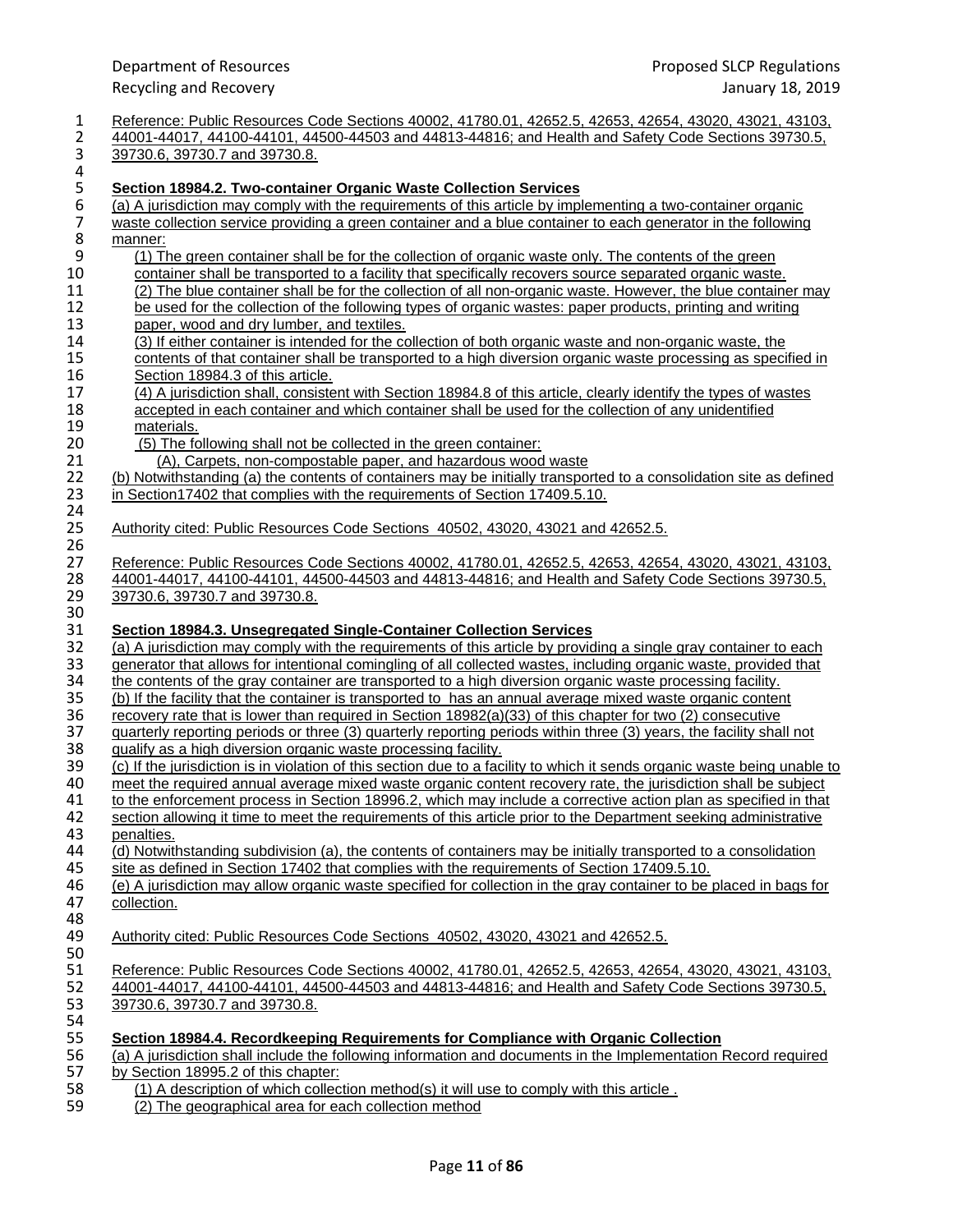Recycling and Recovery January 18, 2019 1 (3) If the jurisdiction is using a service that requires the contents of containers provided by the jurisdiction to<br>2 be transported to a high diversion organic waste processing facility, the jurisdiction shall at a mini 2 be transported to a high diversion organic waste processing facility, the jurisdiction shall at a minimum:<br>3 (A) List all high diversion organic waste processing facilities used by the jurisdiction. 3 (A) List all high diversion organic waste processing facilities used by the jurisdiction.<br>4 (B) Include copies of, quarterly and annual average mixed waste organic content rec 4 (B) Include copies of, quarterly and annual average mixed waste organic content recovery rates, for<br>5 each of those facilities, as defined in Section 18984.3. 5 each of those facilities, as defined in Section 18984.3.<br>6 (C) List all approved haulers in the jurisdiction that are 6 (C) List all approved haulers in the jurisdiction that are allowed to take organic waste to the jurisdiction's dentified high diversion organic waste processing facility or facilities. 7 identified high diversion organic waste processing facility or facilities.<br>8 (D) The geographical area the hauler(s) serves, the routes serviced, (D) The geographical area the hauler(s) serves, the routes serviced, or a list of addresses served.  $\frac{9}{10}$ Authority cited: Public Resources Code Sections 40502, 43020, 43021 and 42652.5. 11 12 Reference: Public Resources Code Sections 40002, 41780.01, 42652.5, 42653, 42654, 43020, 43021, 43103, 430<br>13 44001-44017, 44100-44101, 44500-44503 and 44813-44816; and Health and Safety Code Sections 39730.5, 13 44001-44017, 44100-44101, 44500-44503 and 44813-44816; and Health and Safety Code Sections 39730.5, 14 39730.5, 14 39730.6, 39730.7 and 39730.8.  $\frac{15}{16}$ 16 **Section 18984.5. Container Contamination Minimization**  17 (a) A jurisdiction shall monitor the containers provided to generators using a three-container or two-container<br>18 organic waste collection service to minimize prohibited container contaminants as required by this secti 18 organic waste collection service to minimize prohibited container contaminants as required by this section.<br>19 (b) A jurisdiction shall conduct a route review for prohibited container contaminants on randomly selected 19 (b) A jurisdiction shall conduct a route review for prohibited container contaminants on randomly selected<br>20 containers in a manner that results in all collection routes being reviewed quarterly. 20 containers in a manner that results in all collection routes being reviewed quarterly.<br>21 (1) Upon finding prohibited container contaminants in a container, the jurisdiction 21 (1) Upon finding prohibited container contaminants in a container, the jurisdiction, shall contact the 22 denerator or provide written notice to the generator. 22 generator or provide written notice to the generator.<br>23 (A) The written notice shall, at a minimum, include 23 (A) The written notice shall, at a minimum, include information regarding the generator's requirement to 24<br>24 **Example 20** properly separate materials into the appropriate containers and may include photographic eviden 24 properly separate materials into the appropriate containers and may include photographic evidence of 25 the violation. (B) The notice may be left on the generator's container at the time the violation occurs.<br>27 (2) If a jurisdiction observes a visible prohibited container contaminant in a generator's gre 27 (2) If a jurisdiction observes a visible prohibited container contaminant in a generator's green container or 28 blue container, it may dispose of the container's contents.<br>29 (3) If the jurisdiction observes prohibited container contam 29 (3) If the jurisdiction observes prohibited container contaminants in a generator's green container or blue<br>30 container on more than three consecutive occasions, the iurisdiction may impose additional contamination 30 container on more than three consecutive occasions, the jurisdiction may impose additional contamination<br>31 processing fees on the generator and may impose penalties. 31 processing fees on the generator and may impose penalties.<br>32 (c) If a jurisdiction is informed by a solid waste facility operator p 32 (c) If a jurisdiction is informed by a solid waste facility operator pursuant to Section 17409.5.7,17867, or<br>33 17896.25.1 of this division, or Title 27, Section 20901, that the waste collected by one of its haulers con 33 17896.25.1 of this division, or Title 27, Section 20901, that the waste collected by one of its haulers contains 34 probibited container containants while the hauler was servicing the jurisdiction's generators, then the 34 prohibited container contaminants while the hauler was servicing the jurisdiction's generators, then the 35<br>35 iurisdiction shall: 35 <u>jurisdiction shall:</u><br>36 (1) Investigate 36 (1) Investigate by physically inspecting containers along the route(s) that the contaminants came from to 37 determine the sources of contamination and provide written notification, either by placement on organic 37 determine the sources of contamination and provide written notification, either by placement on organic<br>38 waste containers, mailing education notices, or direct contact with generators, which shall, at a minimum 38 waste containers, mailing education notices, or direct contact with generators, which shall, at a minimum,<br>39 include information regarding the generator's requirement to properly separate materials into the 39 include information regarding the generator's requirement to properly separate materials into the<br>40 appropriate containers and may include photographic evidence of the violation. 40 appropriate containers and may include photographic evidence of the violation.<br>41 (d) If a jurisdiction complies with this section through a designee as allowed in Sect 41 (d) If a jurisdiction complies with this section through a designee as allowed in Section 18981. 2 of this chapter, 42 and the designee observes visible prohibited container contaminants in a container, the designee shall inform 43 the jurisdiction in writing, each month, with the address of the generator and the date the contaminated 43 the jurisdiction in writing, each month, with the address of the generator and the date the contaminated<br>44 container was observed: if available, any photographic documentation; and what action was taken. 44 container was observed; if available, any photographic documentation; and what action was taken.<br>45 (e) Nothing in this section limits a jurisdiction from adopting contamination standards that are more 45 (e) Nothing in this section limits a jurisdiction from adopting contamination standards that are more stringent 46<br>46 than the requirements of this section. than the requirements of this section. 47<br>48 48 Authority cited: Public Resources Code Sections 40502, 43020, 43021 and 42652.5. 49<br>50 50 Reference: Public Resources Code Sections 40002, 41780.01, 42652.5, 42653, 42654, 43020, 43021, 43103, 5.<br>51 44001-44017, 44100-44101, 44500-44503 and 44813-44816; and Health and Safety Code Sections 39730.5. 51 44001-44017, 44100-44101, 44500-44503 and 44813-44816; and Health and Safety Code Sections 39730.5, 39730.5, 39730.7 and 39730.8 52 39730.6, 39730.7 and 39730.8. 53<br>54 54 **Section 18984.6. Recordkeeping Requirements for Container Contamination Minimization** 55 (a) A jurisdiction shall include the following information and documents related to its compliance with Section 56 18984.5, in the Implementation Record required by Section 18995.2 of this chapter.<br>57 (1) A description of the jurisdiction's process for determining the level of containe 57 (1) A description of the jurisdiction's process for determining the level of container contamination.<br>58 (2) Documentation of random route reviews for each collection date conducted pursuant to Section 58 (2) Documentation of random route reviews for each collection date conducted pursuant to Section<br>59 18984.5(b), as described in Section 18995.1of this chapter.

Department of Resources Proposed SLCP Regulations

59 18984.5(b), as described in Section 18995.1of this chapter.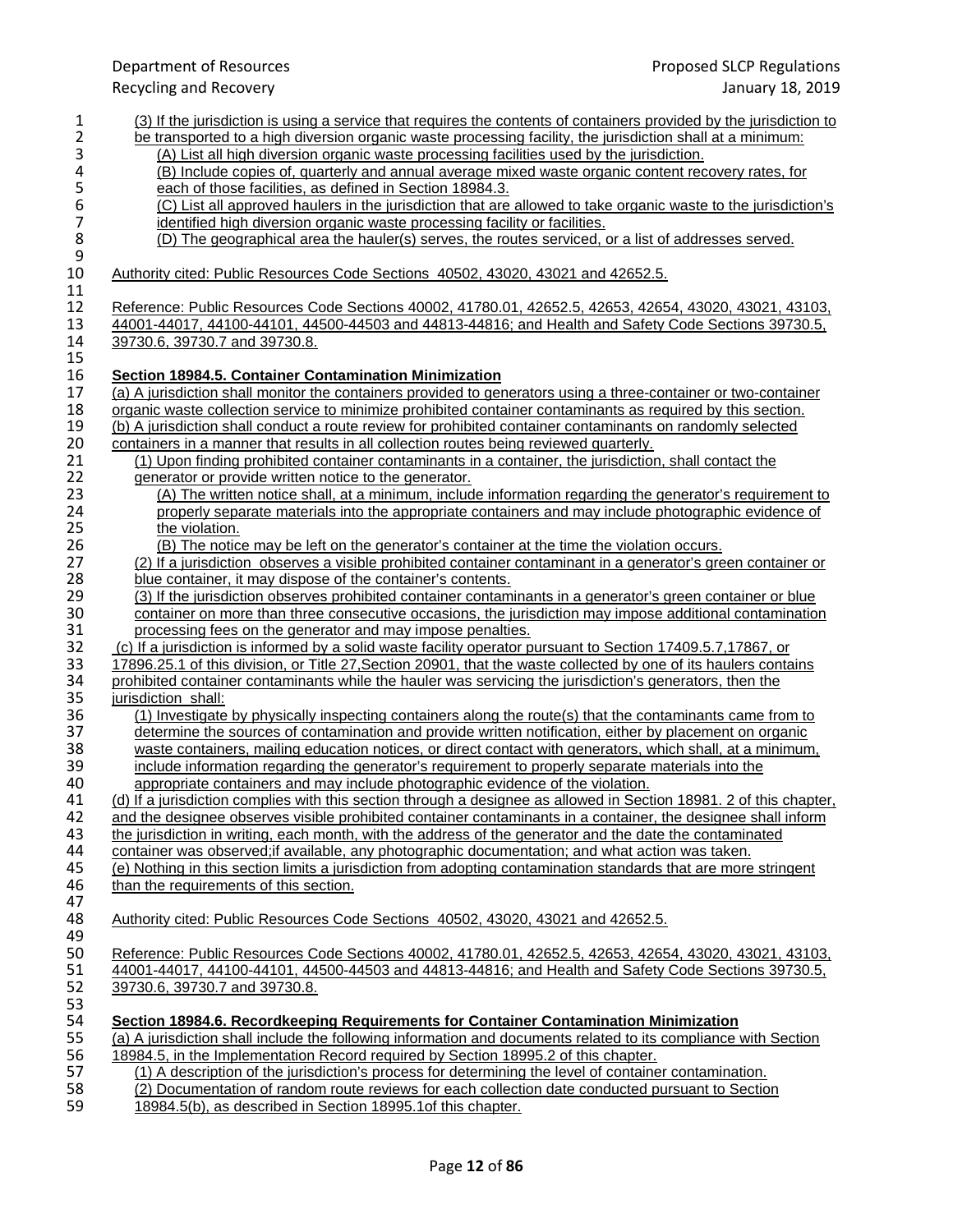| $\mathbf{1}$     | (3) Copies of all written notices, violations, education, and enforcement actions issued or given to the                |
|------------------|-------------------------------------------------------------------------------------------------------------------------|
| $\overline{2}$   | generator with prohibited container contaminants.                                                                       |
| 3                | (A) If direct contact other than written contact is made in lieu of written notification, the jurisdiction shall        |
| 4                | include a record of the type of contact provided, and the date contact was made in the implementation                   |
| $\frac{5}{6}$    | record.                                                                                                                 |
|                  | (4) Documentation of notifications from solid waste facility operators of contaminated loads, documentation             |
| $\boldsymbol{7}$ | of subsequent follow-up such as copies of the jurisdiction's route review and findings conducted pursuant to            |
| 8                | Section 18984. 5(c).                                                                                                    |
| $\mathsf 9$      |                                                                                                                         |
| 10               | Authority cited: Public Resources Code Sections 40502, 43020, 43021 and 42652.5.                                        |
| 11               |                                                                                                                         |
| 12               | Reference: Public Resources Code Sections 40002, 41780.01, 42652.5, 42653, 42654, 43020, 43021, 43103,                  |
| 13               | 44001-44017, 44100-44101, 44500-44503 and 44813-44816; and Health and Safety Code Sections 39730.5,                     |
| 14               | 39730.6, 39730.7 and 39730.8.                                                                                           |
| 15               |                                                                                                                         |
| 16               | <b>Section 18984.7. Container Color Requirements</b>                                                                    |
| 17               | (a)A jurisdiction shall provide collection containers to generators that comply with the container color                |
| 18               | requirements specified in this article.                                                                                 |
| 19               | (b) Notwithstanding subdivision (a), a jurisdiction is not required to replace functional containers that do not        |
| 20               | comply with the color requirements of this article prior to the end of the useful life of those containers, or prior to |
| 21               | January 1, 2032, whichever comes first.                                                                                 |
| 22               |                                                                                                                         |
| 23               | Authority cited: Public Resources Code Sections 40502, 43020, 43021 and 42652.5.                                        |
| 24               |                                                                                                                         |
| 25               | Reference: Public Resources Code Sections 40002, 41780.01, 42652.5, 42653, 42654, 43020, 43021, 43103,                  |
| 26               | 44001-44017, 44100-44101, 44500-44503 and 44813-44816; and Health and Safety Code Sections 39730.5,                     |
| 27               | 39730.6, 39730.7 and 39730.8.                                                                                           |
| 28               |                                                                                                                         |
| 29               | Section 18984.8. Container Labeling Requirements                                                                        |
| 30               | (a) Commencing January 1, 2022, a jurisdiction shall place and maintain a label on each new container or lid            |
| 31               | provided to generators consistent with the applicable container collection requirements and limitations of this         |
| 32               | article specifying what materials are allowed to be placed in each container.                                           |
| 33               | (b) A jurisdiction may comply with this section by:                                                                     |
| 34               | (1) Placing labels on containers that include written or graphic materials that indicate which materials are            |
| 35               | accepted and which are prohibited in that containeror;                                                                  |
| 36               | (2) Providing containers with imprinted text or graphics that indicate which materials are accepted and                 |
| 37               | which are prohibited in that container.                                                                                 |
| 38               | (c) A jurisdiction may comply with this section by using model labeling provided by the Department.                     |
| 39               |                                                                                                                         |
| 40<br>41         | Authority cited: Public Resources Code Sections 40502, 43020, 43021 and 42652.5.                                        |
| 42               | Reference: Public Resources Code Sections 40002, 41780.01, 42652.5, 42653, 42654, 43020, 43021, 43103,                  |
| 43               | 44001-44017, 44100-44101, 44500-44503 and 44813-44816; and Health and Safety Code Sections 39730.5,                     |
| 44               | 39730.6, 39730.7 and 39730.8.                                                                                           |
| 45               |                                                                                                                         |
| 46               | Section 18984.9 Organic Waste Generator Requirements                                                                    |
| 47               | (a) Organic waste generators shall comply with applicable local requirements adopted pursuant to this article           |
| 48               | for the collection and recovery of organic waste, by either:                                                            |
| 49               | (1) Subscribing to and complying with the requirements of the organic waste collection service provided by              |
| 50               | their jurisdiction; or                                                                                                  |
| 51               | (2) Self-hauling organic waste to a facility that processes source separated organic waste in a manner that             |
| 52               | complies with the requirements of Article 7 (commencing with Section 18988).                                            |
| 53               | (b) Generators that are commercial businesses shall also:                                                               |
| 54               | (1) Provide containers for the collection of organic waste and non-organic recyclables in all areas where               |
| 55               | disposal containers are provided for customers, except for restrooms. The containers provided by the                    |
| 56               | business shall conform with the containers provided through the organic waste recovery service provided by              |
| 57               | their jurisdiction.                                                                                                     |
|                  |                                                                                                                         |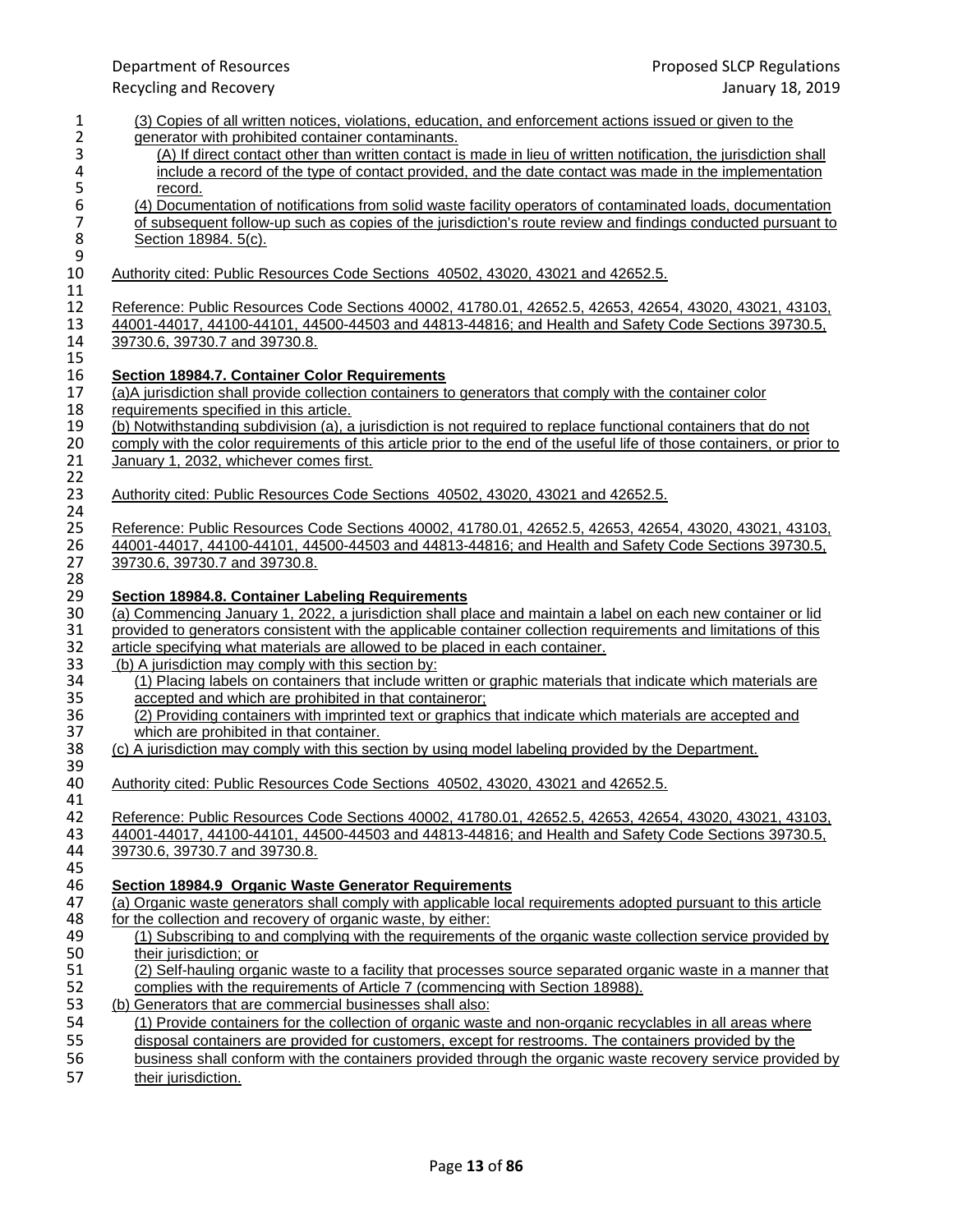1 (2) Prohibit their employees from placing organic waste in a container not designated to receive organic<br>2 waste as set forth in Sections 18984.1(a)(5) and 18984.2(a)(5) of this chapter. waste as set forth in Sections 18984.1(a)(5) and  $18984.2(a)(5)$  of this chapter. 3 (3) Periodically inspect organic waste containers for contamination and inform employees if containers are<br>4 contaminated and of the requirement to only use those containers for organic waste. 4 contaminated and of the requirement to only use those containers for organic waste.<br>5 (c) Nothing in this section prohibits a generator from preventing or reducing waste gener 5 (c) Nothing in this section prohibits a generator from preventing or reducing waste generation, managing or reducing waste on site, or using a community composting site. organic waste on site, or using a community composting site. 7 8 Authority cited: Public Resources Code Sections 40502, 43020, 43021 and 42652.5.  $\frac{9}{10}$ 10 Reference: Public Resources Code Sections 40002, 41780.01, 42652.5, 42653, 42654, 43020, 43021, 43103, 43021, 43103, 43021, 43103, 43021, 43103, 43021, 43103, 43021, 43103, 43021, 43103, 43021, 43103, 43021, 44100-44101 11 44001-44017, 44100-44101, 44500-44503 and 44813-44816; and Health and Safety Code Sections 39730.5, 12<br>12 39730.6, 39730.7 and 39730.8. 12 39730.6, 39730.7 and 39730.8. 13 14 **Section 18984.10. Property and Business Owner Responsibilities** 15 (a) Property owners and business owners shall provide or arrange for organic waste collection services<br>16 consistent with this article and local requirements, for employees, contractors, tenants, and customers, 16 consistent with this article and local requirements, for employees, contractors, tenants, and customers, 17 including supplying and allowing access to adequate number, size, and location of containers with sufficient 18 labels and container color.<br>19 (b) Property and business 19 (b) Property and business owners shall annually provide information to employees, contractors, tenants, and<br>20 customers about organic waste recovery requirements and about proper sorting of organic waste. 20 customers about organic waste recovery requirements and about proper sorting of organic waste.<br>21 (1) Property owners shall provide information to new tenants upon occupation of the premises. 21 (1) Property owners shall provide information to new tenants upon occupation of the premises. 22 (c) Property and business owners shall provide or arrange for access to their properties during all inspections <br>23 conducted pursuant to Article 14 of this chapter (commencing with Section 18995). conducted pursuant to Article 14 of this chapter (commencing with Section 18995). 24<br>25 25 Authority cited: Public Resources Code Sections 40502, 43020, 43021 and 42652.5. 26 Reference: Public Resources Code Sections 40002, 41780.01, 42652.5, 42653, 42654, 43020, 43021, 43103, 43021, 43103, 43103, 43103, 43103, 43103, 43103, 43103, 43103, 43103, 43103, 43103, 43103, 43103, 43100, 44100-44101 27 44001-44017, 44100-44101, 44500-44503 and 44813-44816; and Health and Safety Code Sections 39730.5, 28 39730.6, 39730.7 and 39730.8. 29<br>30 30 **Section 18984.11. Waivers and Exemptions Granted by a Jurisdiction** 31 (a) A jurisdiction may grant one or more of the following types of waivers to a generator of organic waste:<br>32 (1) De Minimis Waivers: 32 (1) De Minimis Waivers:<br>33 (A) A iurisdiction may 33 (A) A jurisdiction may waive a commercial business's obligation to comply with some or all of the organic<br>34 waste requirements of this article if the generator is a commercial business that provides documentation 34 waste requirements of this article if the generator is a commercial business that provides documentation<br>35 or the jurisdiction has evidence demonstrating that: 35 or the jurisdiction has evidence demonstrating that: 36 1. The commercial business's total solid waste collection service is two cubic yards or more per week 37 and organic waste comprises less than 20 gallons per week of the businesses' total waste.<br>38 38 38 38 2. The commercial business's total solid waste collection service is less than two cubic vard 38 2. The commercial business's total solid waste collection service is less than two cubic yards per 39 veek and organic waste comprises less than 10 gallons per week of the businesses' total waste. 39 week and organic waste comprises less than 10 gallons per week of the businesses' total waste.<br>40 (B) A jurisdiction shall annually verify that the commercial business's organic waste generation meets 40 (B) A jurisdiction shall annually verify that the commercial business's organic waste generation meets 41 the waiver thresholds set forth in this subdivision. 42 (C) If a jurisdiction obtains information at any time that a commercial business that has received a 43 waiver is exceeding the organic waste thresholds specified in subdivision (A)1 or (A)2, the jurisdiction 44 44 shall rescind the commercial business's waiver.<br>45 (2) Physical Space Waivers. 45 (2) Physical Space Waivers.<br>46 (A) A jurisdiction may wai 46 (A) A jurisdiction may waive some or all of the organic waste collection service requirements of this 47 extine article if a commercial business or property owner provides documentation, or the jurisdiction has article if a commercial business or property owner provides documentation, or the jurisdiction has<br>48 evidence from its staff, a hauler, licensed architect, engineer, or similarly qualified source demonsi evidence from its staff, a hauler, licensed architect, engineer, or similarly qualified source demonstrating 49 that its premises lack adequate space for separate organic waste containers.<br>50 (3) Collection Frequency Waivers: 50 (3) Collection Frequency Waivers:<br>51 (A) A jurisdiction may allow the 51 (A) A jurisdiction may allow the owner or tenant of any residence, premise, business establishment or 52 industry that subscribes to a three-container or two-container organic waste collection service to arran 52 industry that subscribes to a three-container or two-container organic waste collection service to arrange<br>53 for a service that collects waste not placed in the green container once every fourteen days, provided 53 for a service that collects waste not placed in the green container once every fourteen days, provided 54 54 that:<br>55 1

Department of Resources Proposed SLCP Regulations Recycling and Recovery January 18, 2019

55 1. The jurisdiction, or its authorized hauler, demonstrates to the Solid Waste Local Enforcement<br>56 56 1. Agency that less frequent collection than required by Section 17331 of Title 14 of the California 56 Agency that less frequent collection than required by Section 17331 of Title 14 of the California Code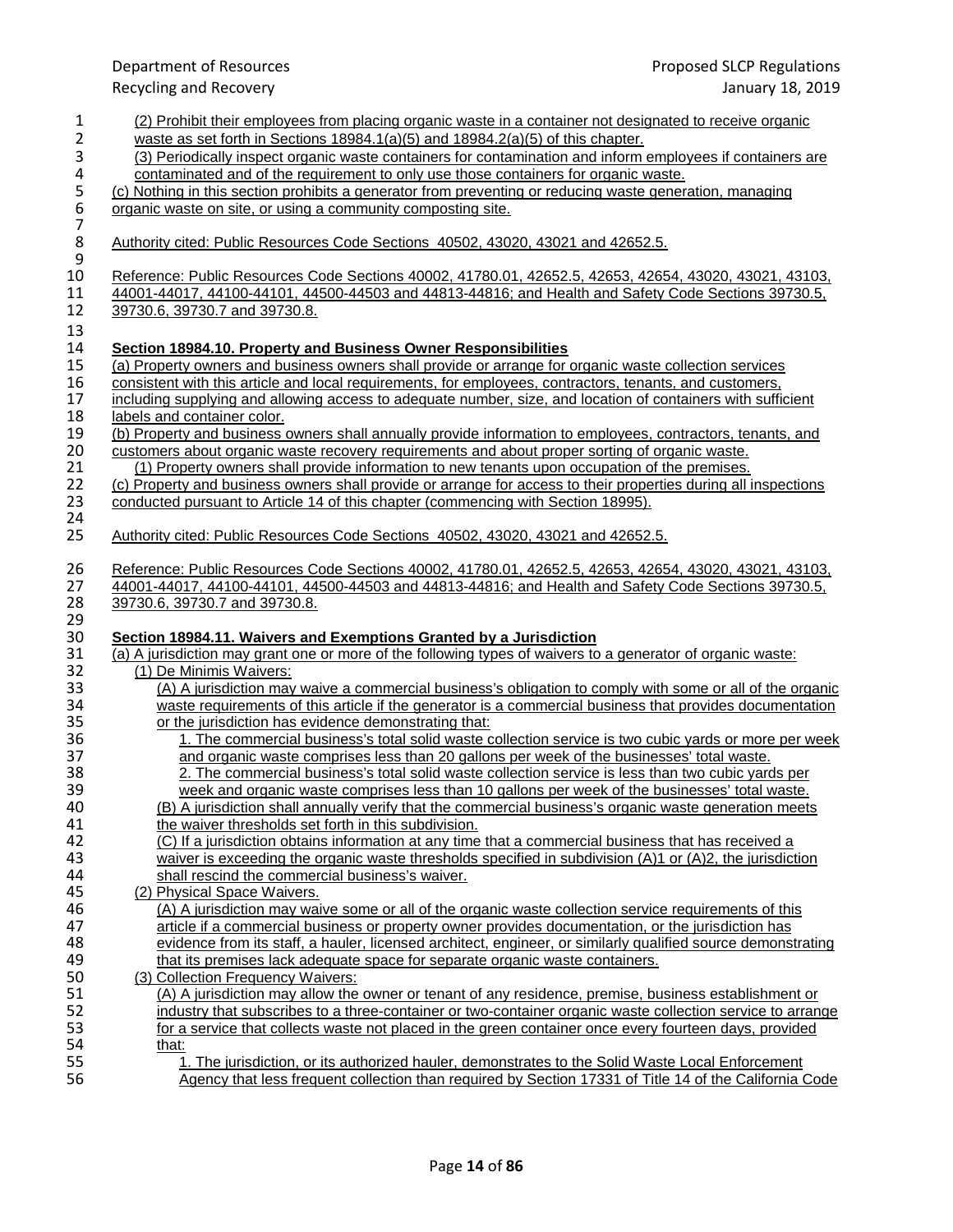| 1                        | of Regulations will not result in the propagation of vectors or other public health and safety, or                                                                                                            |
|--------------------------|---------------------------------------------------------------------------------------------------------------------------------------------------------------------------------------------------------------|
| $\overline{2}$           | nuisance issues.                                                                                                                                                                                              |
| 3                        | (b) Nothing in this section allows a jurisdiction to exempt a business subject to the requirements of Section                                                                                                 |
| 4                        | 42649.81 of the Public Resources Code from compliance with that section.                                                                                                                                      |
| 5<br>6                   | Authority cited: Public Resources Code Sections 40502, 43020, 43021 and 42652.5.                                                                                                                              |
| $\overline{\mathcal{I}}$ | Reference: Public Resources Code Sections 40002, 41780.01, 42652.5, 42653, 42654, 43020, 43021, 43103,                                                                                                        |
| 8                        | 44001-44017, 44100-44101, 44500-44503 and 44813-44816; and Health and Safety Code Sections 39730.5,                                                                                                           |
| $\boldsymbol{9}$         | 39730.6, 39730.7 and 39730.8.                                                                                                                                                                                 |
| 10                       |                                                                                                                                                                                                               |
| 11                       | Section 18984.12. Waivers and Exemptions Granted by the Department                                                                                                                                            |
| 12                       | (a) Low population waivers:                                                                                                                                                                                   |
| 13                       | (1) An incorporated city may apply to the Department for a waiver for the jurisdiction and some or all its                                                                                                    |
| 14                       | generators from some or all of the requirements of this article if the following apply.                                                                                                                       |
| 15                       | (A) The jurisdiction disposed of less than 5,000 tons of solid waste in 2014 as reported in the Disposal                                                                                                      |
| 16                       | <b>Reporting System.</b>                                                                                                                                                                                      |
| 17                       | (B) The jurisdiction has a total population of less than 5,000 people.                                                                                                                                        |
| 18                       | (2) A county may apply to the Department for a waiver from some or all of the requirements of this article for                                                                                                |
| 19                       | census tracts located in unincorporated portions of the county that have a population density of less than 50                                                                                                 |
| 20                       | people per square mile.                                                                                                                                                                                       |
| 21                       | (b) Waivers issued pursuant to subdivision (a) shall be good for a period of up to two years and shall be subject                                                                                             |
| 22                       | to approval by the Department as follows:                                                                                                                                                                     |
| 23                       | (1) A jurisdiction shall submit a request for a waiver with the following information:                                                                                                                        |
| 24<br>25                 | (A) The number of generators that will be included in the waiver.                                                                                                                                             |
| 26                       | (B) The requested length of the waiver.<br>(C) If the request for a waiver is submitted by a county seeking to waive unincorporated census tracts,                                                            |
| 27                       | the county shall identify each census tract that will be waived.                                                                                                                                              |
| 28                       | (2) The Department shall review and evaluate a waiver request within 90 days. The Department shall                                                                                                            |
| 29                       | approve a request to grant a waiver if it meets the requirements of this section.                                                                                                                             |
| 30                       | (c) Rural Exemptions:                                                                                                                                                                                         |
| 31                       | (1) The Department shall grant an exemption from complying with the organic waste collection requirements                                                                                                     |
| 32                       | specified in this article for Rural Jurisdictions that meet the definition of a "Rural Jurisdiction" in Section                                                                                               |
| 33                       | 42649.8 of the Public Resources Code, if the governing body of the jurisdiction adopts a resolution that                                                                                                      |
| 34                       | includes a finding as to the purpose of and need for the exemption.                                                                                                                                           |
| 35                       | (2) An exemption implemented pursuant to this subdivision shall be valid until January 1, 2025, or until five                                                                                                 |
| 36                       | years after the Department makes a determination pursuant to Section $42649.82$ (a)(2)(D) that the                                                                                                            |
| 37                       | statewide disposal of organic waste has not been reduced to 50 percent of the level of disposal during the                                                                                                    |
| 38                       | 2014 calendar year, whichever is later.                                                                                                                                                                       |
| 39                       | (d) Nothing in this section exempts a jurisdiction from complying with the other requirements to promote and                                                                                                  |
| 40                       | provide information to generators about, waste prevention, community composting, managing organic waste                                                                                                       |
| 41                       | on-site, and other means of recovering organic waste, or any other requirements of this chapter.                                                                                                              |
| 42                       |                                                                                                                                                                                                               |
| 43                       | Authority cited: Public Resources Code Sections 40502, 43020, 43021 and 42652.5.                                                                                                                              |
| 44                       |                                                                                                                                                                                                               |
| 45<br>46                 | Reference: Public Resources Code Sections 40002, 41780.01, 42652.5, 42653, 42654, 43020, 43021, 43103,<br>44001-44017, 44100-44101, 44500-44503 and 44813-44816; and Health and Safety Code Sections 39730.5, |
| 47                       | 39730.6, 39730.7 and 39730.8.                                                                                                                                                                                 |
| 48                       |                                                                                                                                                                                                               |
| 49                       | <b>Section 18984.13. Emergency Circumstances</b>                                                                                                                                                              |
| 50                       | (a) Emergency Processing Facility Temporary Equipment or Operational Failure Waivers:                                                                                                                         |
| 51                       | (1) If the facility processing a jurisdiction's organic waste notifies the jurisdiction that operational restrictions                                                                                         |
| 52                       | have been imposed upon it by a regulatory agency or that a temporary equipment or operational failure will                                                                                                    |
| 53                       | prevent the facility from processing or recovering organic waste, the jurisdiction may allow the organic                                                                                                      |
| 54                       | waste stream transported to that facility to be deposited in a landfill or landfills for up to 90 days from the                                                                                               |
| 55                       | date of the restriction or failure.                                                                                                                                                                           |
| 56                       | (2) A jurisdiction shall notify the Department in writing within 10 days of a waiver decision pursuant to                                                                                                     |
| 57                       | subdivision (a)(1). The notice sent to the Department shall include the period of time that the jurisdiction                                                                                                  |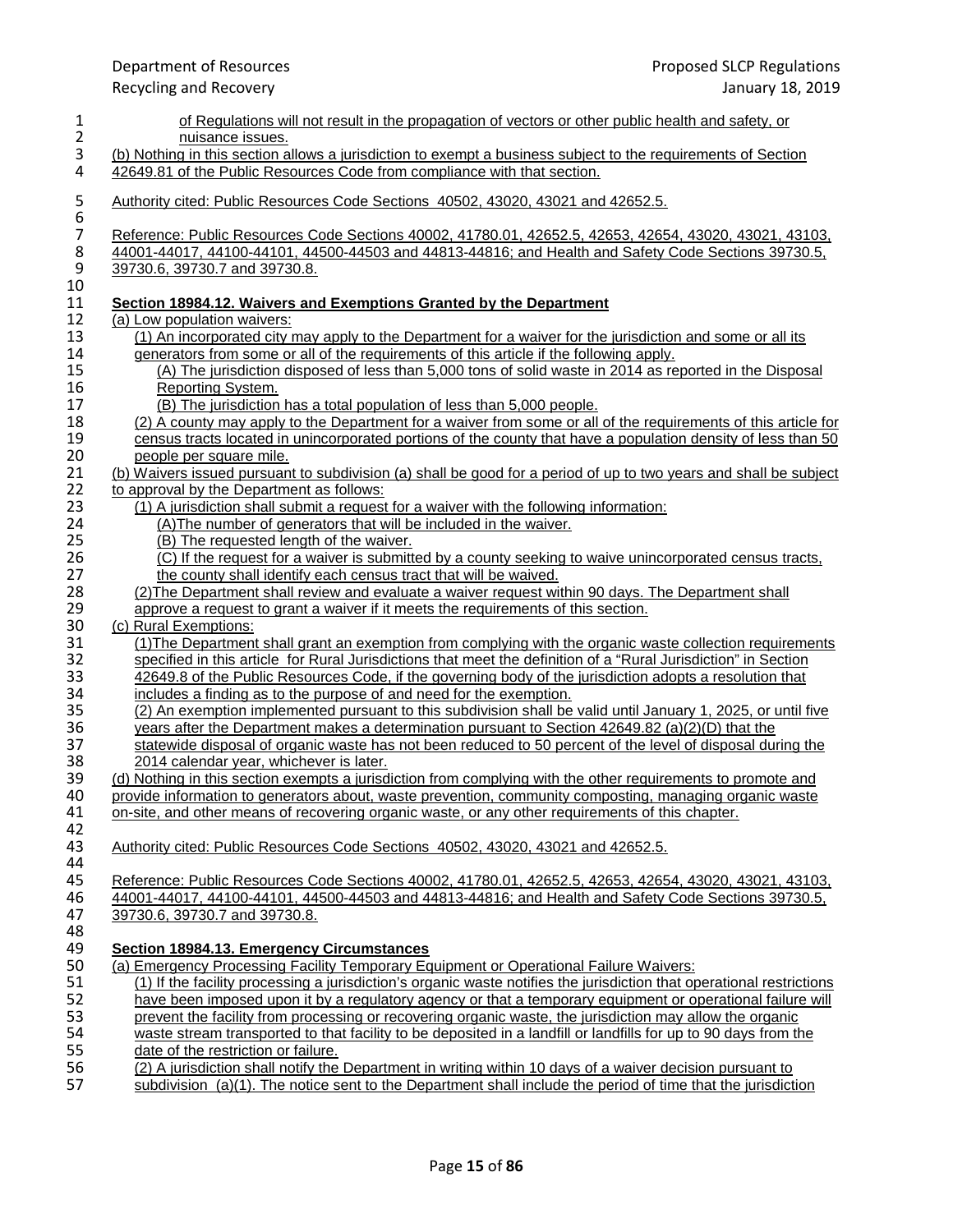| $\mathbf{1}$            | has allowed the organic waste stream to be deposited in a landfill or landfills and the Recycling and               |
|-------------------------|---------------------------------------------------------------------------------------------------------------------|
| $\overline{\mathbf{c}}$ | Disposal Reporting System Number of the facility.                                                                   |
| 3                       | (b) Disasters and emergency waivers:                                                                                |
| 4                       | (1) A jurisdiction may submit a request for a waiver for the disposal of "disaster debris" as defined in Section    |
| 5                       | 17210.1(d) of this division that cannot be diverted as defined in 17210.1(e) of this division if a waiver or        |
| 6                       | waivers have been granted to Sections 17210.4 and 17210.9 of this division.                                         |
| $\overline{7}$          | (2) a Jurisdiction may dispose of sediment debris removed from dams, culverts, reservoirs, channels and             |
| 8                       | other flood control infrastructure if the material is subject to a waste discharge requirement issued by the        |
| 9                       | regional water quality control board that requires the average organic content of the debris to be less than        |
| 10                      | five percent.                                                                                                       |
| 11                      |                                                                                                                     |
| 12                      | Authority cited: Public Resources Code Sections 40502, 43020, 43021 and 42652.5.                                    |
| 13                      |                                                                                                                     |
| 14                      | Reference: Public Resources Code Sections 40002, 41780.01, 42652.5, 42653, 42654, 43020, 43021, 43103,              |
| 15                      | 44001-44017, 44100-44101, 44500-44503 and 44813-44816; and Health and Safety Code Sections 39730.5,                 |
| 16                      | 39730.6, 39730.7 and 39730.8.                                                                                       |
| 17                      |                                                                                                                     |
| 18                      | Section 18984.14. Recordkeeping Requirements for Waivers and Exemptions                                             |
| 19                      | (a) A jurisdiction shall include the following information and documents in the Implementation Record required      |
| 20                      | by Section 18995.2 of this chapter:                                                                                 |
| 21                      | (1) A copy of all correspondence received from a facility that triggered a Processing Facility Temporary            |
| 22                      | Equipment or Operational Failure Waiver and documentation setting forth the date of issuance of the                 |
| 23                      | waiver, the timeframe for the waiver, and the locations or routes affected by the waiver.                           |
| 24                      | (2) A description of the jurisdiction's process for issuing waivers and frequency of inspections by the             |
| 25                      | jurisdiction to verify the validity of waivers.                                                                     |
| 26                      | (3) A copy of all De Minimis Waivers, including the location, date issued, and name of generators.                  |
| 27                      | (4) A copy of all Physical Space Waivers, including the location, date issued, and name of generators.              |
| 28                      | (5) A copy of all collection frequency waivers, including the location, date issued, and name of generators.        |
| 29                      |                                                                                                                     |
| 30                      | Authority cited: Public Resources Code Sections 40502, 43020, 43021 and 42652.5.                                    |
| 31                      |                                                                                                                     |
| 32                      | Reference: Public Resources Code Sections 40002, 41780.01, 42652.5, 42653, 42654, 43020, 43021, 43103,              |
| 33                      | 44001-44017, 44100-44101, 44500-44503 and 44813-44816; and Health and Safety Code Sections 39730.5,                 |
| 34                      | 39730.6, 39730.7 and 39730.8.                                                                                       |
| 35                      |                                                                                                                     |
| 36                      | <b>Article 4. Education and Outreach</b>                                                                            |
| 37                      |                                                                                                                     |
| 38                      | Section 18985.1. Organic Waste Recovery Education and Outreach                                                      |
| 39                      | (a) Prior to February 1, 2022, and annually thereafter, a jurisdiction shall provide the following to organic waste |
| 40                      | generators that are provided a three-container or two-container organic waste collection service:                   |
| 41                      | (1) Information on the organic waste generator's requirements to properly separate materials in appropriate         |
| 42                      | containers pursuant to this chapter.                                                                                |
| 43                      | (2) Information on methods for: the prevention of organic waste generation, recycling organic waste on-site,        |
| 44                      | sending organic waste to community composting, and any other local requirements regarding organic                   |
| 45                      | waste.                                                                                                              |
| 46                      | (3) Information regarding the methane reduction benefits of reducing the disposal of organic waste.                 |
| 47                      | (4) Information regarding how to recycle organic waste and a list of approved haulers.                              |
| 48                      | (5) Information related to the public health and safety and environmental impacts associated with the               |
| 49                      | disposal of organic waste.                                                                                          |
| 50                      | (6) Information regarding programs for the donation of edible food.                                                 |
| 51                      | (b) Prior to February 1, 2022, and annually thereafter, a jurisdiction shall provide to self-haulers information    |
| 52                      | regarding the requirements of Section 18988.3 of this chapter.                                                      |
| 53                      | (c) Prior to February 1, 2022, and annually thereafter, a jurisdiction shall provide to organic waste generators    |
| 54                      | using an unseqregated single-container collection service with the information in subdivisions (a)(2), (3), and     |
| 55                      | (4), along with information that the organic waste is being processed at a high diversion organic waste             |
| 56                      | processing facility.                                                                                                |
| 57                      | (d) A jurisdiction may comply with the requirements of this section through any of the following methods:           |
| 58                      | (1) Providing the information required by this section through print or electronic media, or                        |
| 59                      | (2) Direct contact with generators through workshops, meetings, or on-site visits.                                  |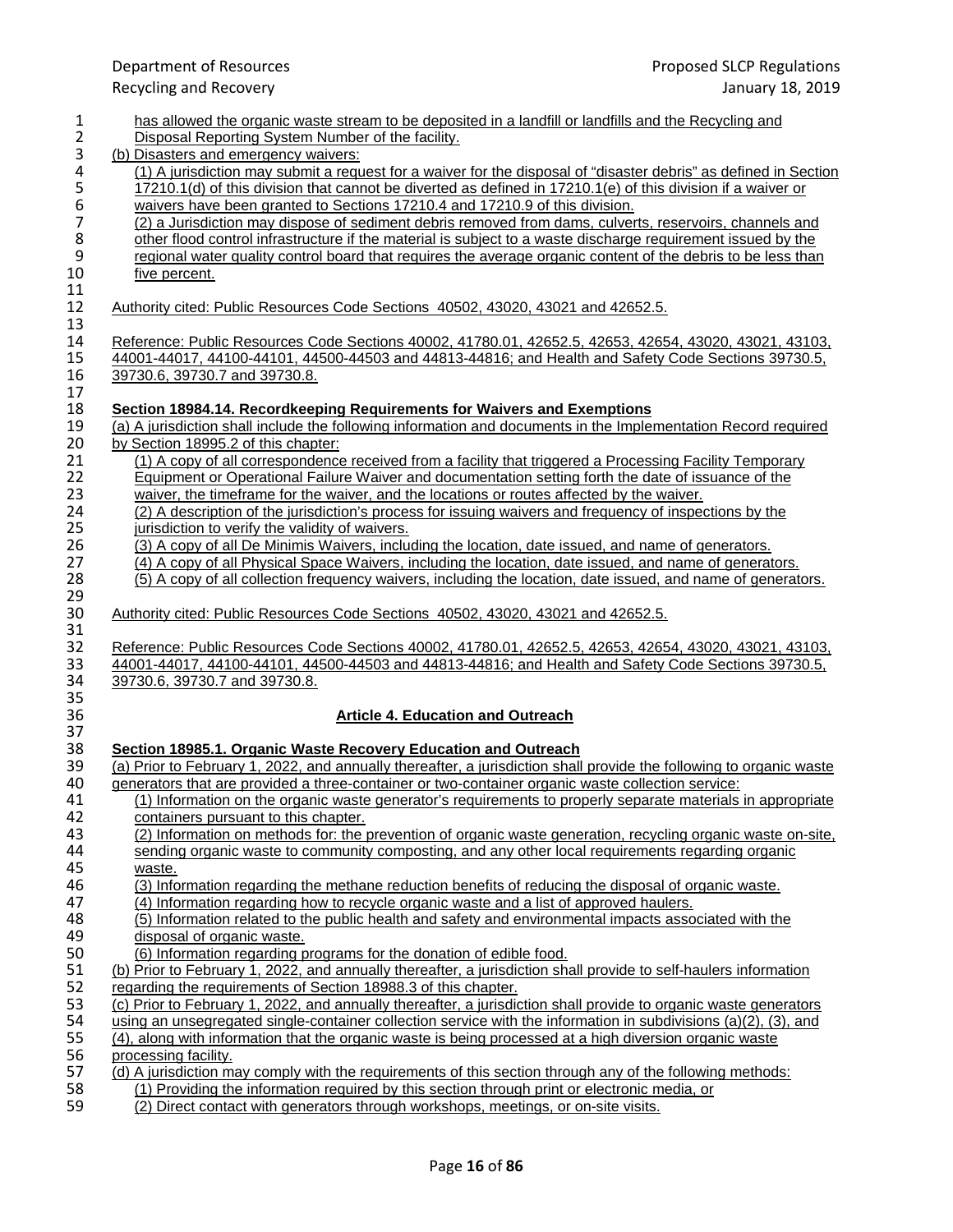| $\mathbf{1}$<br>$\overline{2}$        | (e) A jurisdiction may comply with the requirements of subdivision 18985.1(a) through its authorized haulers.<br>(f) If more than five percent of a jurisdiction's generators are defined as "Limited English Speaking |
|---------------------------------------|------------------------------------------------------------------------------------------------------------------------------------------------------------------------------------------------------------------------|
| 3                                     | Households," or "linguistically isolated," as defined by the U.S. Census Bureau, the jurisdiction shall provide the                                                                                                    |
| $\pmb{4}$                             | information required by this section in a language or languages that will assure the information is understood by                                                                                                      |
| $\begin{array}{c} 5 \\ 6 \end{array}$ | those generators.                                                                                                                                                                                                      |
| $\boldsymbol{7}$                      | Authority cited: Public Resources Code Sections 40502, 43020, 43021 and 42652.5.                                                                                                                                       |
| $\bf 8$                               |                                                                                                                                                                                                                        |
| $\boldsymbol{9}$                      | Reference: Public Resources Code Sections 40002, 41780.01, 42652.5, 42653, 42654, 43020, 43021, 43103,                                                                                                                 |
| 10                                    | 44001-44017, 44100-44101, 44500-44503 and 44813-44816; and Health and Safety Code Sections 39730.5,                                                                                                                    |
| 11                                    | 39730.6, 39730.7 and 39730.8.                                                                                                                                                                                          |
| 12                                    |                                                                                                                                                                                                                        |
| 13                                    | Section 18985.2. Edible Food Recovery Education and Outreach                                                                                                                                                           |
| 14                                    | (a) On or before February 1, 2022 a jurisdiction shall:                                                                                                                                                                |
| 15                                    | (1) Develop and maintain a list of food recovery organizations and food recovery services operating within                                                                                                             |
| 16                                    | the jurisdiction, and maintain the list on the jurisdiction's website. The list shall include, at a minimum, the                                                                                                       |
| 17                                    | following information about each food recovery organization and each food recovery service:                                                                                                                            |
| 18                                    | (A) Name and physical address.                                                                                                                                                                                         |
| 19                                    | (C) Phone number.                                                                                                                                                                                                      |
| 20<br>21                              | (D) Collection service area.                                                                                                                                                                                           |
| 22                                    | (E) Hours of operation.                                                                                                                                                                                                |
| 23                                    | (b) At least annually a jurisdiction shall:<br>(1) Provide commercial businesses that generate edible food with the following information:                                                                             |
| 24                                    | (A) Information about the jurisdiction's edible food recovery collection program established pursuant to                                                                                                               |
| 25                                    | Section 18991.1 of this chapter.                                                                                                                                                                                       |
| 26                                    | (B) Information about commercial edible food generators requirements specified in Article 10.                                                                                                                          |
| 27                                    | (C) Information about food recovery organizations and food recovery services operating within the                                                                                                                      |
| 28                                    | jurisdiction, and where a list of those food recovery organizations and food recovery services can be                                                                                                                  |
| 29                                    | found.                                                                                                                                                                                                                 |
| 30                                    | (2) The jurisdiction may provide this information by including it with regularly scheduled notices to those                                                                                                            |
| 31                                    | commercial businesses, including the notices provided pursuant to Section 18985.1.                                                                                                                                     |
| 32                                    |                                                                                                                                                                                                                        |
| 33                                    | Authority cited: Public Resources Code Sections 40502, 43020, 43021 and 42652.5.                                                                                                                                       |
| 34                                    |                                                                                                                                                                                                                        |
| 35                                    | Reference: Public Resources Code Sections 40002, 41780.01, 42652.5, 42653, 42654, 43020, 43021, 43103,                                                                                                                 |
| 36<br>37                              | 44001-44017, 44100-44101, 44500-44503 and 44813-44816; and Health and Safety Code Sections 39730.5,<br>39730.6, 39730.7 and 39730.8.                                                                                   |
| 38                                    |                                                                                                                                                                                                                        |
| 39                                    | Section 18985.3. Recordkeeping Requirements for a Jurisdiction's Compliance with Education and                                                                                                                         |
| 40                                    | <b>Outreach Requirements</b>                                                                                                                                                                                           |
| 41                                    | (a) A jurisdiction shall include all relevant documents supporting its compliance with this article in the                                                                                                             |
| 42                                    | Implementation Record required by Section 18995.2 of this chapter, including, but not limited to:                                                                                                                      |
| 43                                    | (1) Copies of the information provided to comply with this article, including: flyers, brochures, newsletters,                                                                                                         |
| 44                                    | invoice messaging, website, social media.                                                                                                                                                                              |
| 45                                    | (2) The date, and to whom the information or direct contact was disseminated.                                                                                                                                          |
| 46                                    | (3) If the material was electronic, a copy, with dates posted of: social media posts, e-mail or other electronic                                                                                                       |
| 47                                    | message.                                                                                                                                                                                                               |
| 48                                    | (4) If a jurisdiction relies on a designee, as allowed in Section 18981.2 of this chapter, to comply with this                                                                                                         |
| 49                                    | section, it shall include a copy of the materials distributed by the designee.                                                                                                                                         |
| 50                                    |                                                                                                                                                                                                                        |
| 51                                    | Authority cited: Public Resources Code Sections 40502, 43020, 43021 and 42652.5.                                                                                                                                       |
| 52<br>53                              | Reference: Public Resources Code Sections 40002, 41780.01, 42652.5, 42653, 42654, 43020, 43021, 43103,                                                                                                                 |
| 54                                    | 44001-44017, 44100-44101, 44500-44503 and 44813-44816; and Health and Safety Code Sections 39730.5,                                                                                                                    |
| 55                                    | 39730.6, 39730.7 and 39730.8.                                                                                                                                                                                          |
| 56                                    |                                                                                                                                                                                                                        |
| 57<br>58                              | <b>Article 5. Generators of Organic Waste</b>                                                                                                                                                                          |
| 59                                    | Section 18986.1. Non-Local Entities Requirements                                                                                                                                                                       |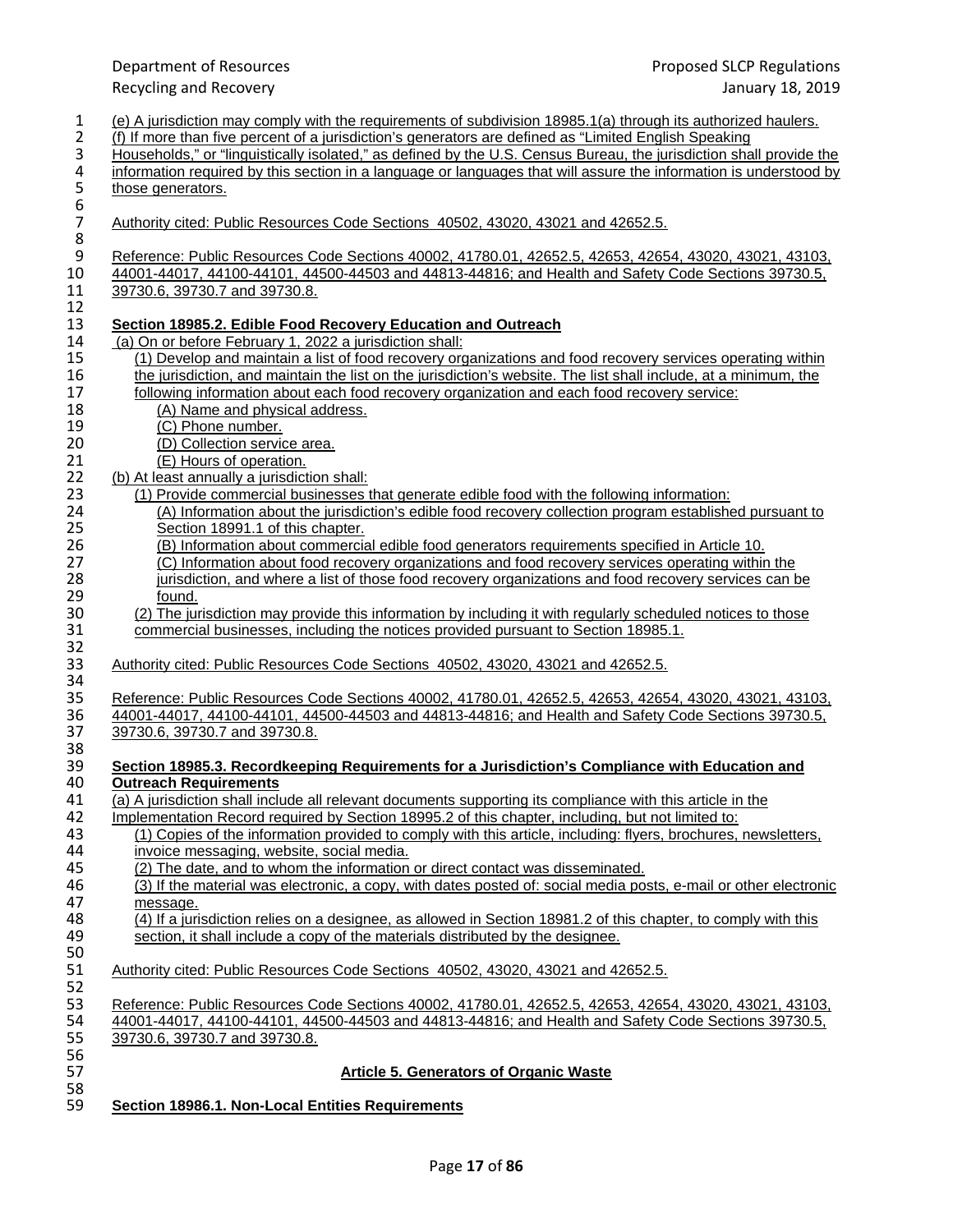| 1                                     | (a) Non-local entities shall comply with the requirements of this chapter to prevent and reduce the generation of                                                                                                         |
|---------------------------------------|---------------------------------------------------------------------------------------------------------------------------------------------------------------------------------------------------------------------------|
| $\overline{2}$                        | organic waste by:                                                                                                                                                                                                         |
| 3<br>4                                | (1) Subscribing to and complying with the requirements of an organic waste collection service that meets<br>the requirements of Article 3 of this chapter; or                                                             |
|                                       | (2) Self-hauling organic waste to a facility that processes source separated organic waste in a manner that                                                                                                               |
| $\begin{array}{c} 5 \\ 6 \end{array}$ | complies with the requirements of Article 7 of this chapter.                                                                                                                                                              |
| $\overline{\mathbf{7}}$               | (b) Non-local entities shall provide containers for the collection of organic waste and non-organic recyclables in                                                                                                        |
| 8                                     | all areas where disposal containers are located. The containers provided shall conform to the requirements of                                                                                                             |
| $\boldsymbol{9}$                      | the containers provided through organic waste recovery service to which the non-local entity is subscribed.                                                                                                               |
| 10                                    | (c) Non-local entities shall prohibit their employees from placing organic waste in a container not designated to                                                                                                         |
| 11                                    | receive organic waste.                                                                                                                                                                                                    |
| 12                                    | (1) The following shall not be collected in the green container or blue container:                                                                                                                                        |
| 13                                    | (A) Textiles, carpets, plastic coated paper, and human or pet waste.                                                                                                                                                      |
| 14                                    | (B) Hazardous wood waste and material subject to a quarantine on movement issued by a county.                                                                                                                             |
| 15                                    | (d) Non-local entities shall periodically inspect organic waste containers for contamination and inform                                                                                                                   |
| 16                                    | employees if containers are contaminated and of the requirement to only use those containers for organic                                                                                                                  |
| 17                                    | waste.                                                                                                                                                                                                                    |
| 18                                    | (e) Non-local entities shall provide information to employees on methods forthe prevention of organic waste                                                                                                               |
| 19                                    | generation,                                                                                                                                                                                                               |
| $20\,$                                | (f) Nothing in this section prohibits a non-local entity from preventing waste generation, managing organic                                                                                                               |
| 21                                    | waste on site, or using a community composting site.                                                                                                                                                                      |
| 22                                    |                                                                                                                                                                                                                           |
| 23                                    | Authority cited: Public Resources Code Sections 40502, 43020, 43021 and 42652.5.                                                                                                                                          |
| 24                                    |                                                                                                                                                                                                                           |
| 25                                    | Reference: Public Resources Code Sections 40002, 41780.01, 42652.5, 42653, 42654, 43020, 43021, 43103,                                                                                                                    |
| 26                                    | 44001-44017, 44100-44101, 44500-44503 and 44813-44816; and Health and Safety Code Sections 39730.5,                                                                                                                       |
| 27                                    | 39730.6, 39730.7 and 39730.8.                                                                                                                                                                                             |
| 28                                    |                                                                                                                                                                                                                           |
| 29<br>$30\,$                          | Section 18986.2. Local Education Agencies Requirements.<br>(a) Local education agencies shall comply with the requirements of this chapter to prevent and reduce the                                                      |
| 31                                    |                                                                                                                                                                                                                           |
| 32                                    | generation of organic waste by:<br>(1) Subscribing and complying with the requirements of an organic waste collection service that meets the                                                                              |
| 33                                    | requirements of Article 3 of this chapter; or                                                                                                                                                                             |
| 34                                    | (2) Self-hauling organic waste to a facility that processes source separated organic waste in a manner that                                                                                                               |
| 35                                    | complies with the requirements of Article 7 of this chapter.                                                                                                                                                              |
| 36                                    | (b) Local education agencies shall provide containers for the collection of organic waste and non-organic                                                                                                                 |
| 37                                    | recyclables in all areas where disposal containers are located. The containers provided shall conform to the                                                                                                              |
| 38                                    | requirements of the containers provided through the organic waste recovery service to which the local                                                                                                                     |
| 39                                    | education agency is subscribed.                                                                                                                                                                                           |
| 40                                    | (c) Local education agencies shall provide information to employees and students on methods for the                                                                                                                       |
| 41                                    | prevention of organic waste generation,                                                                                                                                                                                   |
| 42                                    | (d) Nothing in this section prohibits a local education agency from preventing waste generation, managing                                                                                                                 |
| 43                                    | organic waste on site, using a community composting site.                                                                                                                                                                 |
| 44                                    |                                                                                                                                                                                                                           |
| 45                                    | Authority cited: Public Resources Code Sections 40502, 43020, 43021 and 42652.5.                                                                                                                                          |
| 46                                    |                                                                                                                                                                                                                           |
| 47                                    | Reference: Public Resources Code Sections 40002, 41780.01, 42652.5, 42653, 42654, 43020, 43021, 43103,                                                                                                                    |
| 48                                    | 44001-44017, 44100-44101, 44500-44503 and 44813-44816; and Health and Safety Code Sections 39730.5,                                                                                                                       |
| 49                                    | 39730.6, 39730.7 and 39730.8.                                                                                                                                                                                             |
| 50                                    |                                                                                                                                                                                                                           |
| 51                                    | Section 18986.3. Waivers for Non-Local Entities and Local Education Agencies.                                                                                                                                             |
| 52                                    | (a) The Department shall waive a non-local entity's or local education agency's obligation to comply with some                                                                                                            |
| 53                                    | or all of organic waste collection service requirements of this article if the entity or agency provides                                                                                                                  |
| 54<br>55                              | documentation demonstrating any of the following:                                                                                                                                                                         |
| 56                                    | (1) The total solid waste collection service subscribed to is two cubic yards or more per week and organic<br>waste comprises less than 20 gallons per week of the non-local entities' or local education agencies' total |
| 57                                    | waste.                                                                                                                                                                                                                    |
|                                       |                                                                                                                                                                                                                           |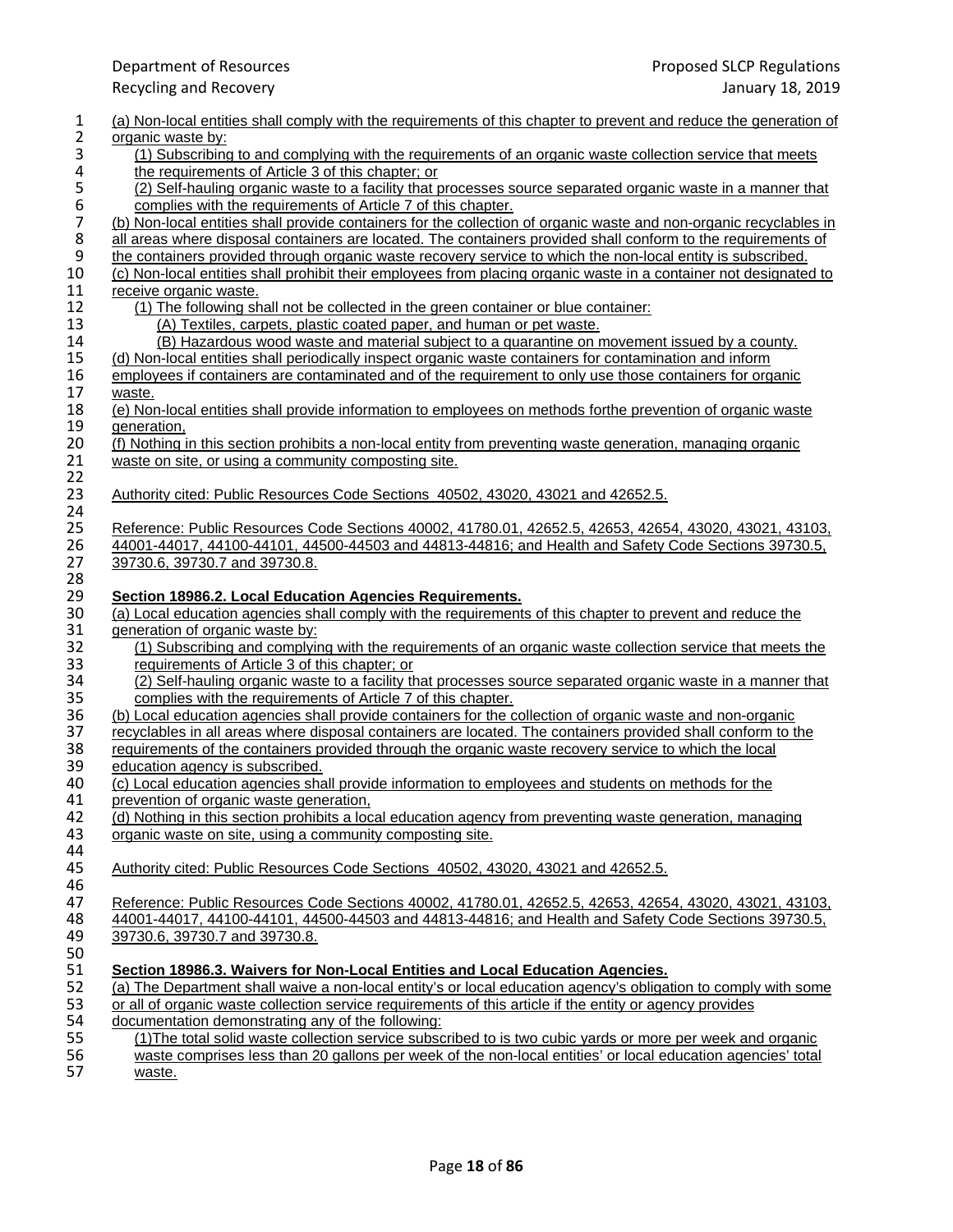| $\mathbf{1}$<br>$\overline{2}$ | (2) The total solid waste collection service subscribed to is less than two cubic yards per week and organic<br>waste comprises less than 10 gallons per week of the non-local entities' or local education agencies' total |
|--------------------------------|-----------------------------------------------------------------------------------------------------------------------------------------------------------------------------------------------------------------------------|
| 3                              | waste.                                                                                                                                                                                                                      |
| 4                              | (3) It provides documentation from the hauler, licensed architects, or engineers or similarly qualified entity,                                                                                                             |
|                                | that demonstrates that there is not adequate space for separate organic waste containers.                                                                                                                                   |
| 5<br>6<br>7                    | (4) The entity is located within a jurisdiction or census tract that has been granted a waiver by the                                                                                                                       |
|                                |                                                                                                                                                                                                                             |
|                                | Department pursuant to Section 18984.12.                                                                                                                                                                                    |
| $\bf 8$                        |                                                                                                                                                                                                                             |
| $\boldsymbol{9}$               | Authority cited: Public Resources Code Sections 40502, 43020, 43021 and 42652.5.                                                                                                                                            |
| 10                             |                                                                                                                                                                                                                             |
| 11                             | Reference: Public Resources Code Sections 40002, 41780.01, 42652.5, 42653, 42654, 43020, 43021, 43103,                                                                                                                      |
| 12                             | 44001-44017, 44100-44101, 44500-44503 and 44813-44816; and Health and Safety Code Sections 39730.5,                                                                                                                         |
| 13                             | 39730.6, 39730.7 and 39730.8.                                                                                                                                                                                               |
| 14                             |                                                                                                                                                                                                                             |
| 15                             | Article 6. Biosolids Generated at a Publicly Owned Treatment Works (POTW)                                                                                                                                                   |
| 16                             |                                                                                                                                                                                                                             |
| 17                             | Section 18987.1. Biosolids Generation at a POTW                                                                                                                                                                             |
| 18                             | (a) A POTW generating biosolids is not subject to the following:                                                                                                                                                            |
| 19                             | (1) The generator requirements set forth in Article 3 of this chapter.                                                                                                                                                      |
| 20                             | (2) The organic waste diversion and measurement requirements described in Sections 17409.5.1 through                                                                                                                        |
| 21                             | 17409.5.8 of this division.                                                                                                                                                                                                 |
| 22                             | (3) The record keeping and reporting requirement described in Section 17414.2 of this division.                                                                                                                             |
| 23                             | (b) Material received at a POTW that it is not allowed to accept pursuant to Section 17896.6(a)(1)(C) or (D)                                                                                                                |
| 24                             | shall be deemed to constitute landfill disposal pursuant to Section 18983.1(a)(3).                                                                                                                                          |
| 25                             |                                                                                                                                                                                                                             |
| 26                             | Authority cited: Public Resources Code Sections 40502, 43020, 43021 and 42652.5.                                                                                                                                            |
| 27                             |                                                                                                                                                                                                                             |
| 28                             | Reference: Public Resources Code Sections 40002, 41780.01, 42652.5, 42653, 42654, 43020, 43021, 43103,                                                                                                                      |
| 29                             | 44001-44017, 44100-44101, 44500-44503 and 44813-44816; and Health and Safety Code Sections 39730.5,                                                                                                                         |
| 30                             | 39730.6, 39730.7 and 39730.8.                                                                                                                                                                                               |
| 31                             |                                                                                                                                                                                                                             |
| 32                             | Section 18987.2. Biosolids and Sewage Sludge Handling at a POTW                                                                                                                                                             |
| 33                             | (a) Biosolids generated at a POTW shall be:                                                                                                                                                                                 |
| 34                             | (1) Transported only to a solid waste facility or operation for additional processing, composting, in-vessel                                                                                                                |
| 35                             | digestion, or other recovery as specified in Section 18983.1(b) of this division,                                                                                                                                           |
| 36                             | (2) Notwithstanding subdivision (a)(1), sewage sludge and biosolids not suitable for additional processing or                                                                                                               |
| 37                             | recovery may be sent for disposal to a permitted facility that can receive that sewage sludge and biosolids                                                                                                                 |
| 38                             | and has obtained the applicable approvals by the regional, state, and federal agencies having appropriate                                                                                                                   |
| 39                             | jurisdiction.                                                                                                                                                                                                               |
| 40                             |                                                                                                                                                                                                                             |
| 41                             | Authority cited: Public Resources Code Sections 40502, 43020, 43021 and 42652.5.                                                                                                                                            |
| 42                             |                                                                                                                                                                                                                             |
| 43                             | Reference: Public Resources Code Sections 40002, 41780.01, 42652.5, 42653, 42654, 43020, 43021, 43103,                                                                                                                      |
| 44                             | 44001-44017, 44100-44101, 44500-44503 and 44813-44816; and Health and Safety Code Sections 39730.5,                                                                                                                         |
| 45                             | 39730.6, 39730.7 and 39730.8.                                                                                                                                                                                               |
| 46                             |                                                                                                                                                                                                                             |
| 47                             | <b>Article 7. Regulations of Haulers</b>                                                                                                                                                                                    |
| 48                             |                                                                                                                                                                                                                             |
| 49                             | Section 18988.1. Jurisdiction Approval of Haulers and Self-Haulers                                                                                                                                                          |
| 50                             | (a) A jurisdiction shall require haulers providing residential, commercial, or industrial organic waste collection                                                                                                          |
| 51                             | services to generators within its boundaries to meet the requirements and standards of this chapter as a                                                                                                                    |
| 52                             | condition of approval of a contract, agreement, or other authorization to collect organic waste.                                                                                                                            |
| 53                             | (1) A jurisdiction shall require haulers to identify the facilities to which they will transport organic waste as a                                                                                                         |
| 54                             | requirement for approval.                                                                                                                                                                                                   |
| 55                             | (2) A jurisdiction shall require haulers providing an organic waste collection service to comply with the                                                                                                                   |
| 56                             | applicable requirements of Article 3 of this chapter.                                                                                                                                                                       |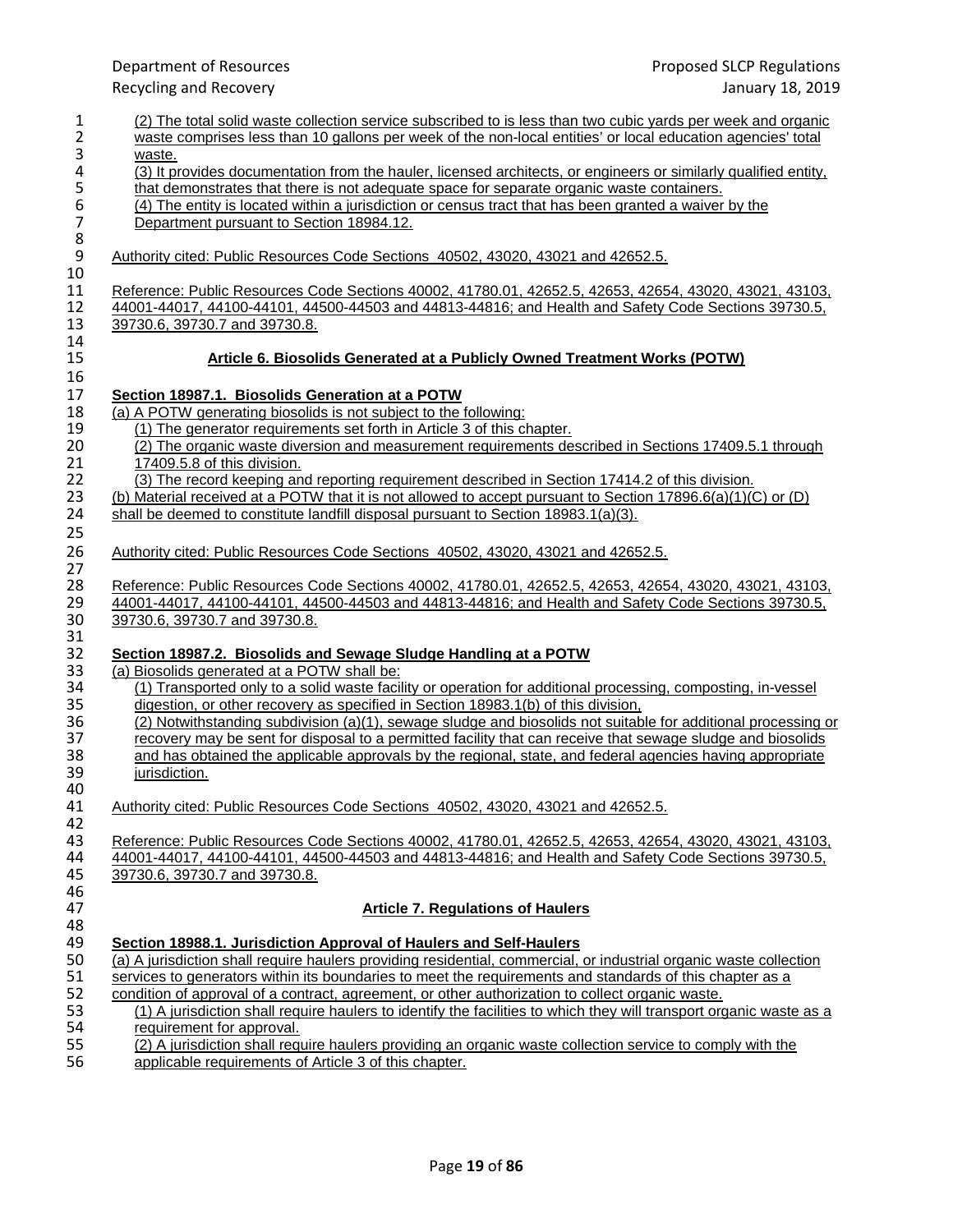- 1 (b) If a jurisdiction allows generators within its boundaries to self-haul organic waste, it shall adopt an ordinance<br>2 or a similarly enforceable mechanism that requires compliance with the requirements in Section 18988 2 or a similarly enforceable mechanism that requires compliance with the requirements in Section 18988.3 of this atticle. 3 <u>article.</u><br>4 (c) Not 4 (c) Notwithstanding subdivision (a), this section is not applicable to:<br>5 (1) A hauler that is consistent with Article 1, Chapter 9, Part 2, D 5 (1) A hauler that is consistent with Article 1, Chapter 9, Part 2, Division 30, commencing with Section 41950<br>5 of the Public Resources Code, transporting source separated organic waste to a community composting<br>5 site; of the Public Resources Code, transporting source separated organic waste to a community composting 7 <u>site; or,</u><br>8 (2) A ha (2) A hauler that is transporting construction and demolition debris in compliance with Section 18989.1.  $\frac{9}{10}$ Authority cited: Public Resources Code Sections 40502, 43020, 43021 and 42652.5. 11 12 Reference: Public Resources Code Sections 40002, 41780.01, 42652.5, 42653, 42654, 43020, 43021, 43103, 430<br>13 44001-44017, 44100-44101, 44500-44503 and 44813-44816; and Health and Safety Code Sections 39730.5, 13 44001-44017, 44100-44101, 44500-44503 and 44813-44816; and Health and Safety Code Sections 39730.5, 14 39730.5, 14 39730.6, 39730.7 and 39730.8. 15 **Section 18988.2. Organic Waste Hauler Requirements** 16 (a) A hauler providing residential, commercial, or industrial organic waste collection services shall comply with <br>17 all of the following: all of the following: 18 (1) Organic waste collected by the hauler shall be transported to a facility, operation, activity or property that 19 recovers organic waste as defined in Article 2. 19 recovers organic waste as defined in Article 2.<br>20 (2) Obtain applicable approval issued by the ju 20 (2) Obtain applicable approval issued by the jurisdiction pursuant to Section 18988.1.<br>21 (b) The hauler shall keep a record of the documentation of its approval by the jurisdiction 21 (b) The hauler shall keep a record of the documentation of its approval by the jurisdiction.<br>22 (c) Notwithstanding (a), this section is not applicable to: 22 (c) Notwithstanding (a), this section is not applicable to:<br>23 (1) A hauler that is consistent with Article1, Chapter 9 23 (1) A hauler that is consistent with Article1, Chapter 9, Part 2, Division 30, commencing with Section 41950<br>24 of the Public Resources Code, transporting source separated organic waste to a community composting 24 of the Public Resources Code, transporting source separated organic waste to a community composting<br>25 site: or. 25 <u>site; or,</u><br>26 (2) A ha 26 (2) A hauler that is transporting construction and demolition debris in compliance with Section 18989.1 27<br>28 28 Authority cited: Public Resources Code Sections 40502, 43020, 43021 and 42652.5, 29<br>30 30 Reference: Public Resources Code Sections 40002, 41780.01, 42652.5, 42653, 42654, 43020, 43021, 43103, 31<br>31 44001-44017, 44100-44101, 44500-44503 and 44813-44816; and Health and Safety Code Sections 39730.5, 31 44001-44017, 44100-44101, 44500-44503 and 44813-44816; and Health and Safety Code Sections 39730.5, 32 39730.6, 39730.7 and 39730.8. 33 **Section 18988.3. Self-haulers of Organic Waste** 34 (a) Generators of organic waste may, in compliance with Section 18988.1 of this division, self-haul their own<br>35 organic waste. organic waste. 36 (b) A generator who is a self-hauler of organic waste shall comply with the following: 37 (1) The generator shall source-separate all organic waste generated on site in a manner consistent with 38 Sections 18984.1 and 18984.2 of this chapter. 39 (2) The generator shall haul source separated organic waste to a solid waste facility operation, activity, or<br>40 organization or activity or recovers source separated organic waste. property that processes or recovers source separated organic waste. 41 (3) The generator shall keep a record of the amount of organic waste delivered to each solid waste facility,<br>42 operation, activity, or property that processes or recovers organic waste: this record shall be subject to 42 operation, activity, or property that processes or recovers organic waste; this record shall be subject to <br>43 inspection by the iurisdiction. 43 inspection by the jurisdiction.<br>44 (A) The records shall inclu 44 (A) The records shall include delivery receipts and weight tickets from the entity accepting the waste.<br>45 (B) The record shall indicate the amount of material in cubic vards or tons transported by the generate 45 (B) The record shall indicate the amount of material in cubic yards or tons transported by the generator 46 to each entity.<br>47 (C) Notwithsta 47 (C) Notwithstanding subdivision (b)(3)(A), if the material is transported to an entity that does not have<br>48 scales on-site, the self-hauler is not required to record the weight of material but shall keep a record o 48 scales on-site, the self-hauler is not required to record the weight of material but shall keep a record of 49 49 the entities that received the organic waste.<br>50 (4) A self-hauler shall annually report the follow 50 (4) A self-hauler shall annually report the following to the jurisdiction in which it is located:<br>51 (A) The total amount of source separated organic waste in tons that was self-hauled; a (A) The total amount of source separated organic waste in tons that was self-hauled; and, 52 (B) The location or address of each entity that accepted self-hauled waste from the generator. 53 (5) A residential organic waste generator that self-hauls organic waste is not required to record or report to the information identified in subdivision (b)(3) and (b)(4). 54 the information identified in subdivision (b)(3) and (b)(4).<br>55 (c) A generator that is located in a jurisdiction or area that re
- 55 (c) A generator that is located in a jurisdiction or area that received a waiver under Section 18984.12 of this<br>56 division and is not a business subject to the requirements of Section 42649.81 of the Public Resources C
- 56 division and is not a business subject to the requirements of Section 42649.81 of the Public Resources Code is not required to comply with the requirements of this section.
- not required to comply with the requirements of this section.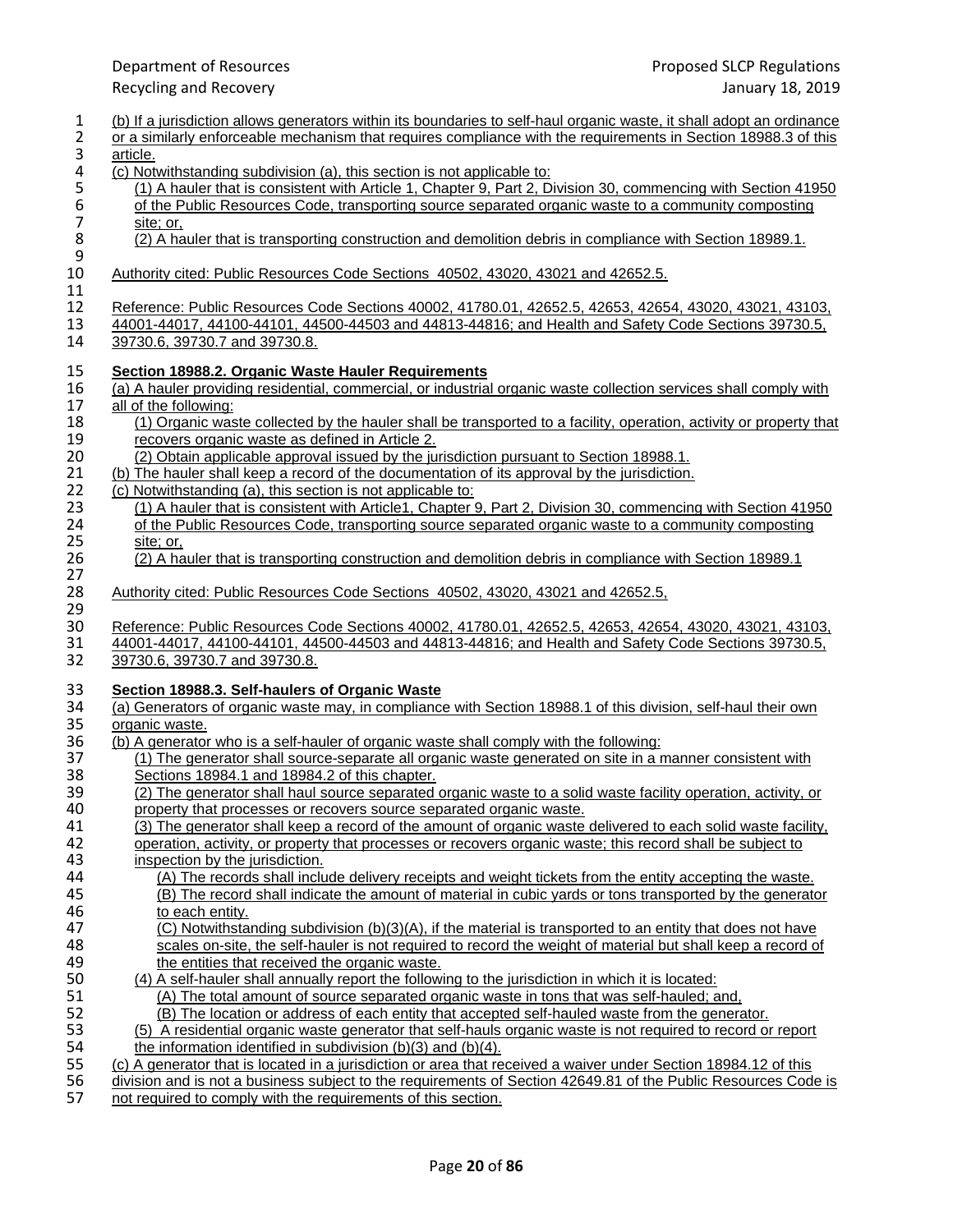| 1<br>$\overline{2}$     | Authority cited: Public Resources Code Sections 40502, 43020, 43021 and 42652.5.                                                                                                                                                               |
|-------------------------|------------------------------------------------------------------------------------------------------------------------------------------------------------------------------------------------------------------------------------------------|
| 3<br>4<br>5<br>$\,6\,$  | Reference: Public Resources Code Sections 40002, 41780.01, 42652.5, 42653, 42654, 43020, 43021, 43103,<br>44001-44017, 44100-44101, 44500-44503 and 44813-44816; and Health and Safety Code Sections 39730.5,<br>39730.6, 39730.7 and 39730.8. |
| $\overline{7}$<br>$\,8$ | Section 18988.4. Recordkeeping Requirements for Compliance with Jurisdiction Hauler Program                                                                                                                                                    |
| $\boldsymbol{9}$<br>10  | (a) A jurisdiction shall include all relevant documents supporting its compliance with this article in the<br>Implementation Record required by Article 14 of this chapter. Records maintained shall include but are not                       |
| 11                      | limited to copies of:                                                                                                                                                                                                                          |
| 12<br>13                | (1) Ordinances, contracts, franchise agreements, policies procedures, or programs relevant to this section.<br>(2) A description of the jurisdiction's hauler program including:                                                               |
| 14                      | (A) Type of hauler systems the jurisdictions uses.                                                                                                                                                                                             |
| 15                      | (B) Type and conditions of approvals per type of hauler, and criteria for approvals, denials and                                                                                                                                               |
| 16                      | revocations.                                                                                                                                                                                                                                   |
| 17                      | (C) Process for issuing, revoking, and denying written approvals.                                                                                                                                                                              |
| 18                      | (D) Any requirements associated with self-hauling and back-hauling.<br>(3) A record of hauler compliance with local ordinance(s) and the requirements of this article including the                                                            |
| 19<br>20                | following information:                                                                                                                                                                                                                         |
| 21                      | (A) Copies of all reports required by haulers.                                                                                                                                                                                                 |
| 22                      | (B) Copies of reports from self-hauler as required by Section 18988.3.                                                                                                                                                                         |
| 23                      | (C) Copies of all written approvals, denials, and revocations.                                                                                                                                                                                 |
| 24                      | (b) All records required by this article shall include the date of action, the name of the hauler, and the type of                                                                                                                             |
| 25                      | the action taken by the jurisdiction.                                                                                                                                                                                                          |
| 26<br>27                | Authority cited: Public Resources Code Sections 40502, 43020, 43021 and 42652.5.                                                                                                                                                               |
| 28                      |                                                                                                                                                                                                                                                |
| 29                      | Reference: Public Resources Code Sections 40002, 41780.01, 42652.5, 42653, 42654, 43020, 43021, 43103,                                                                                                                                         |
| 30                      | 44001-44017, 44100-44101, 44500-44503 and 44813-44816; and Health and Safety Code Sections 39730.5,                                                                                                                                            |
| 31                      | 39730.6, 39730.7 and 39730.8.                                                                                                                                                                                                                  |
| 32<br>33                | <b>Article 8. Cal-Green Building Standards</b>                                                                                                                                                                                                 |
| 34                      |                                                                                                                                                                                                                                                |
| 35                      | Section 18989.1. CalGreen Building Codes                                                                                                                                                                                                       |
| 36                      | (a) A jurisdiction shall adopt an ordinance or other enforceable requirement that requires compliance with the                                                                                                                                 |
| 37                      | following provisions of the California Green Building Standards Code:                                                                                                                                                                          |
| 38                      | (1) Section 4.410.2 Recycling by Occupants Residential or 5.410.1 Recycling by Occupants Non-residential.                                                                                                                                      |
| 39                      | (2) For organic waste commingled with construction and demolition debris, Section 4.408.1 Construction                                                                                                                                         |
| 40                      | Waste Management Residential or 5.408.1 Construction Waste Management non-residential.                                                                                                                                                         |
| 41                      |                                                                                                                                                                                                                                                |
| 42                      | Authority cited: Public Resources Code Sections 40502, 43020, 43021 and 42652.5.                                                                                                                                                               |
| 43                      |                                                                                                                                                                                                                                                |
| 44                      | Reference: Public Resources Code Sections 40002, 41780.01, 42652.5, 42653, 42654, 43020, 43021, 43103,                                                                                                                                         |
| 45<br>46                | 44001-44017, 44100-44101, 44500-44503 and 44813-44816; and Health and Safety Code Sections 39730.5,                                                                                                                                            |
|                         | 39730.6, 39730.7 and 39730.8.                                                                                                                                                                                                                  |
| 47<br>48                |                                                                                                                                                                                                                                                |
|                         | <b>Article 9. Locally Adopted Standards and Policies</b>                                                                                                                                                                                       |
| 49                      | Section 18990.1. Organic Waste Recovery Standards and Policies                                                                                                                                                                                 |
| 50                      |                                                                                                                                                                                                                                                |
| 51                      | (a) Nothing in this chapter is intended to limit the authority of a jurisdiction to adopt standards that are more                                                                                                                              |
| 52                      | stringent than the requirements of this chapter, except as provided in subdivision (b) of this section.                                                                                                                                        |
| 53                      | (b) A jurisdiction shall not implement or enforce an ordinance, policy, procedure, permit condition, or initiative                                                                                                                             |
| 54<br>55                | that includes provisions that do any of the following:                                                                                                                                                                                         |
|                         | (1) Prohibit the lawful processing and recovery of organic waste through a method identified in Article 2 of                                                                                                                                   |
|                         | this chapter,                                                                                                                                                                                                                                  |
|                         | (2) Limit a particular solid waste facility, operation, property, or activity from accepting organic waste                                                                                                                                     |
| 58                      | imported from outside of the jurisdiction for processing or recovery.                                                                                                                                                                          |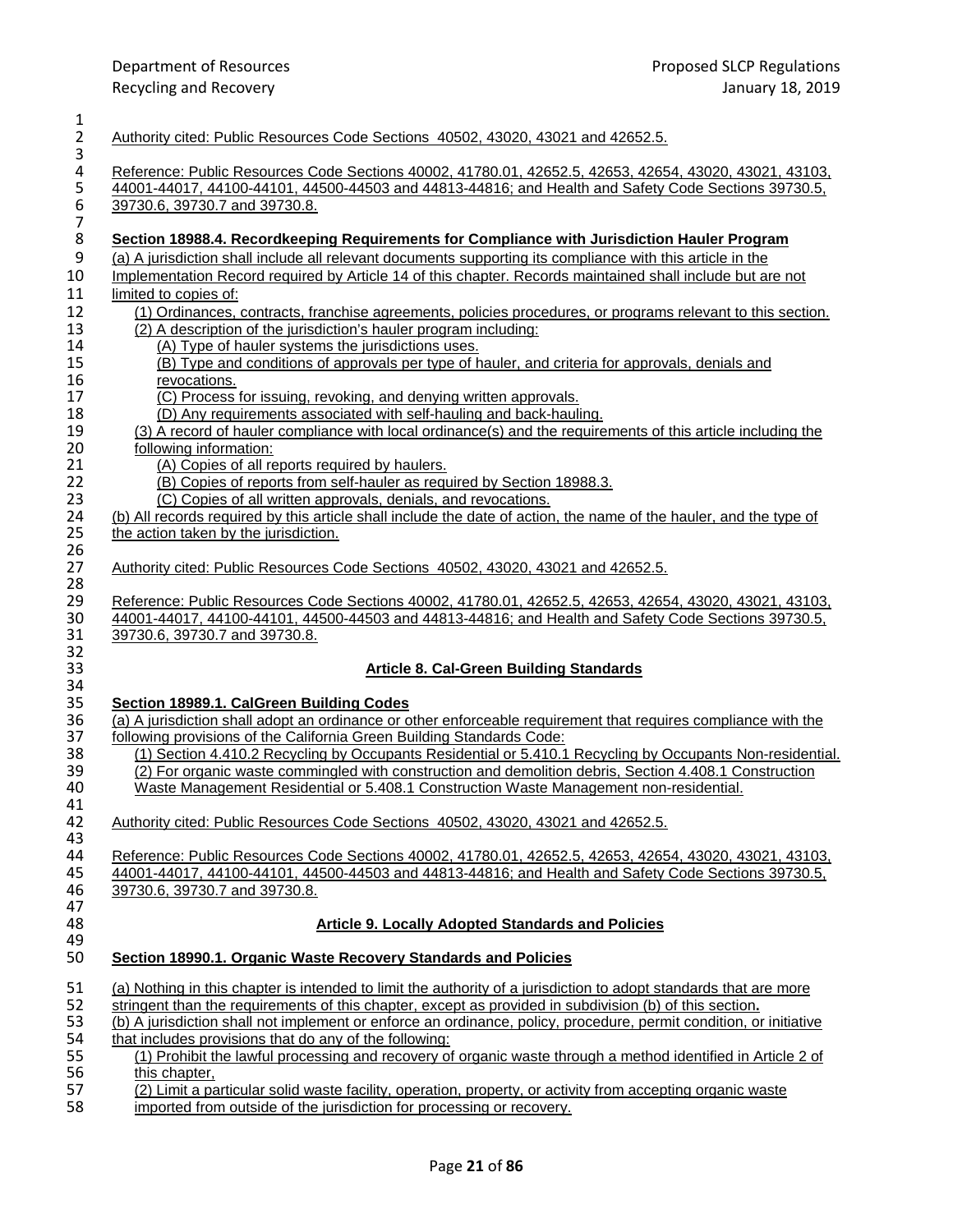### Department of Resources Proposed SLCP Regulations Recycling and Recovery January 18, 2019 1 (3) Limit the export outside of organic waste to a facility, operation, property or activity outside of the<br>2 iurisdiction that recovers the organic waste through a method identified in Article 2 of this chapter. 2 jurisdiction that recovers the organic waste through a method identified in Article 2 of this chapter,<br>(4) Require a generator or a hauler to transport organic waste to a solid waste facility or operation 3 (4) Require a generator or a hauler to transport organic waste to a solid waste facility or operation that does <br>4 on the process or recover organic waste. 4 not process or recover organic waste.<br>5 (5) Require a generator to use an orga 5 (5) Require a generator to use an organic waste collection service or combination of services that do not<br>6 recover at least the same types of organic waste recovered by a service the generator previously had in<br>7 place. recover at least the same types of organic waste recovered by a service the generator previously had in 7 place.<br>8 (c) This se 8 (c) This section does not do any of the following:<br>9 (1) Require a solid waste facility or operation t 9 (1) Require a solid waste facility or operation to accept organic waste that does not meet the quality<br>10 standards established by the solid waste facility or operation. 10 standards established by the solid waste facility or operation.<br>11 (2) Prohibit a jurisdiction from arranging with a solid waste face 11 (2) Prohibit a jurisdiction from arranging with a solid waste facility or operation to guarantee permitted<br>12 capacity for organic waste from the jurisdiction. 12 capacity for organic waste from the jurisdiction.<br>13 (3) Supersede or otherwise affect: the land use 13 (3) Supersede or otherwise affect: the land use authority of a jurisdiction, including, but not limited to,<br>14 planning, zoning, and permitting; or an ordinance lawfully adopted pursuant to that land use authority 14 planning, zoning, and permitting; or an ordinance lawfully adopted pursuant to that land use authority<br>15 consistent with this section. 15 consistent with this section.<br>16 (4) Prohibit a jurisdiction from 16 (4) Prohibit a jurisdiction from arranging through a contract or franchise for a hauler to transport organic<br>17 waste to a particular solid waste facility or operation for processing or recovery. 17 waste to a particular solid waste facility or operation for processing or recovery.<br>18 (5) Exempt a jurisdiction, generator, or hauler from compliance with regulations 18 (5) Exempt a jurisdiction, generator, or hauler from compliance with regulations in Division 4.5 of Title 22 of the California Code of Regulations relative to the proper handling of hazardous or universal waste pursuant 19 the California Code of Regulations relative to the proper handling of hazardous or universal waste pursuant,<br>20 or regulations in Title 3. Food and Agriculture, Division 2. Animal Industry, Chapter 4. Meat Inspection, 20 or regulations in Title 3. Food and Agriculture, Division 2. Animal Industry, Chapter 4. Meat Inspection, 21 Subchapter 2. Rendering and Pet Food. Article 48. General Provisions, 1180.48 Disposal of Parts and 21 Subchapter 2. Rendering and Pet Food, Article 48. General Provisions, 1180.48 Disposal of Parts and 22 Products of Animals Not Intended for Use as Human Food. Products of Animals Not Intended for Use as Human Food. 23<br>24 24 Authority cited: Public Resources Code Sections 40502, 43020, 43021 and 42652.5. 25 26 Reference: Public Resources Code Sections 40001, 40002, 40053, 40055, 41780.01, 42652.5, 42653, 42654, 27<br>27 43020, 43021, 43103, 44001-44017, 44100-44101, 44500-44503 and 44813-44816; and Health and Safety 27 43020, 43021, 43103, 44001-44017, 44100-44101, 44500-44503 and 44813-44816; and Health and Safety 28 Code Sections 39730.5, 39730.6, 39730.7 and 39730.8. 29<br>30 **Section 18990.2. Edible Food Recovery Standards and Policies.** 31 (a) A jurisdiction shall not implement or enforce an ordinance, policy, or procedure that prohibits the ability of a<br>32 enerator or food recovery organization to recover edible food that could be recovered for human con 32 generator or food recovery organization to recover edible food that could be recovered for human consumption.<br>33 (b) A Local Education gency shall not implement or enforce an ordinance, policy, or procedure that prohibi 33 (b) A Local Education gency shall not implement or enforce an ordinance, policy, or procedure that prohibits 34 share tables or requires schools to adhere to a food safety standard not specified in the Part 7 of Divisio 34 share tables or requires schools to adhere to a food safety standard not specified in the Part 7 of Division 104<br>35 of the Health and Safety Code. 35 of the Health and Safety Code.<br>36 (c) Nothing in this chapter shall 36 (c) Nothing in this chapter shall be construed to limit or conflict with the provisions of the California Good<br>37 Samaritan Act of 2017 (the act). Specifically. 37 Samaritan Act of 2017 (the act). Specifically,<br>38 (1) Nothing in this chapter shall be constru 38 (1) Nothing in this chapter shall be construed to limit the amount or types of foods that may be donated under the act. 39 under the act.<br>40 (2) Nothing in 40 (2) Nothing in this chapter shall be construed to limit the ability of a person, gleaner or food facility to donate 41 (41) food as provided for in Section 114432 of the Health and Safety Code. food as provided for in Section 114432 of the Health and Safety Code. 42 (3) Nothing in this chapter shall be construed to reduce the immunities provided by the California Good 43 Samaritan Act as specified in Section 114434 of the Health and Safety Code.<br>44 (d) Nothing in this chapter prohibits an edible food recovery service or organization 44 (d) Nothing in this chapter prohibits an edible food recovery service or organization from refusing to accept 45 edible food from a generator. edible food from a generator. 46<br>47 47 Authority cited: Public Resources Code Sections 40502, 43020, 43021 and 42652.5. 48<br>49 49 Reference: Public Resources Code Sections 40001, 40002, 40053, 40055, 41780.01, 42652.5, 42653, 42654, 42654<br>50 43020, 43021, 43103, 44001-44017, 44100-44101, 44500-44503 and 44813-44816; and Health and Safety 50 43020, 43021, 43103, 44001-44017, 44100-44101, 44500-44503 and 44813-44816; and Health and Safety<br>51 Code Sections 39730.5, 39730.6, 39730.7 and 39730.8. 51 Code Sections 39730.5, 39730.6, 39730.7 and 39730.8. 52<br>53 53 **Article 10. Jurisdiction Edible Food Recovery Programs, Food Generators, and Food Recovery** 54<br>55 55 **Section 18991.1. Jurisdiction Edible Food Recovery Program** 56 (a) A jurisdiction shall implement an edible food recovery program that shall include the actions that the 57 iurisdiction plans to take to accomplish the following:

57 jurisdiction plans to take to accomplish the following:<br>58 (1) Educate commercial edible food generators as (1) Educate commercial edible food generators as set forth in Section 18985.2.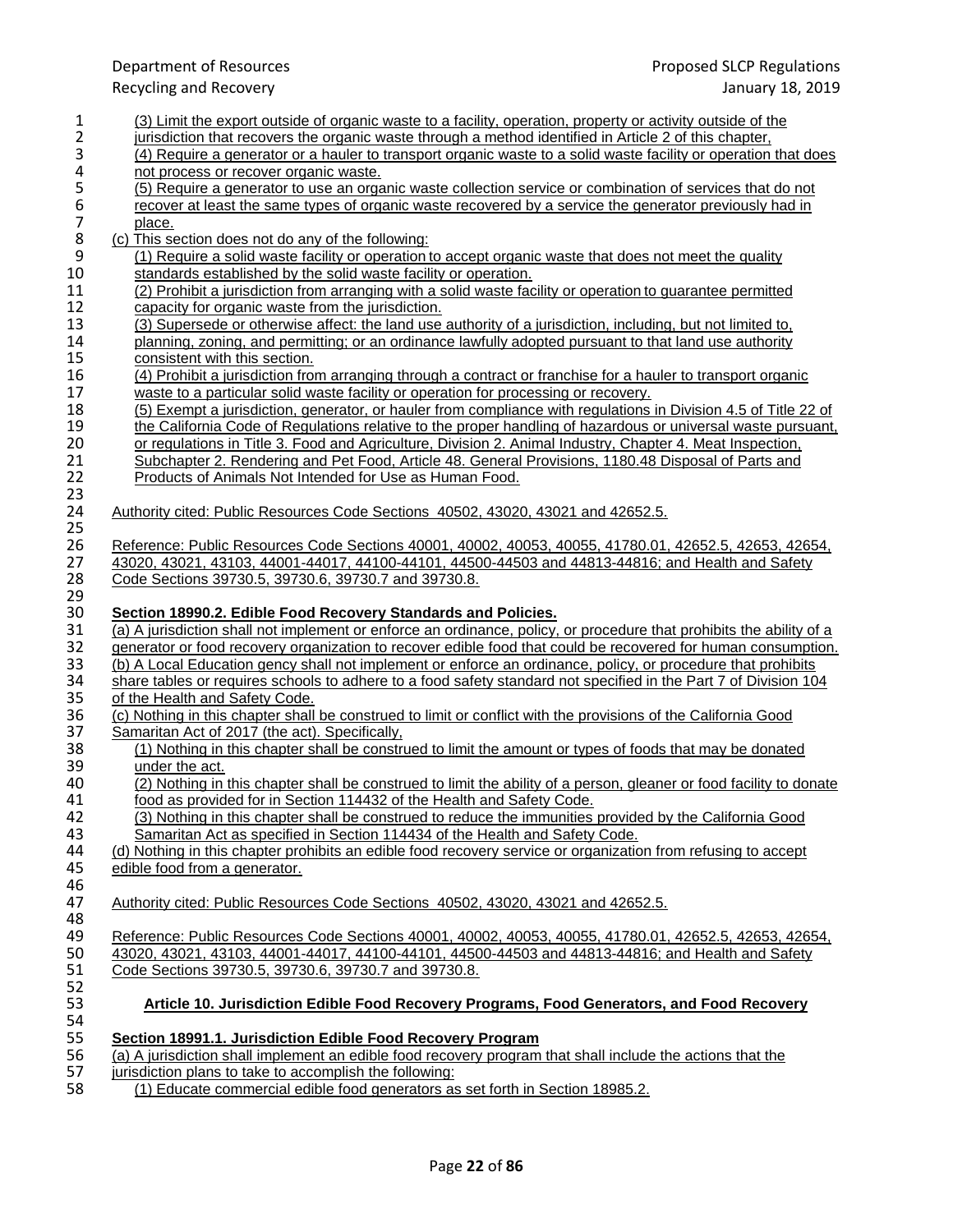|                                       | Department of Resources                                                                                                                                                                                                                                                                                                                                                                                                                                           | Proposed SLCP Regulations                                                                                                                                                                                                          |
|---------------------------------------|-------------------------------------------------------------------------------------------------------------------------------------------------------------------------------------------------------------------------------------------------------------------------------------------------------------------------------------------------------------------------------------------------------------------------------------------------------------------|------------------------------------------------------------------------------------------------------------------------------------------------------------------------------------------------------------------------------------|
|                                       | <b>Recycling and Recovery</b>                                                                                                                                                                                                                                                                                                                                                                                                                                     | January 18, 2019                                                                                                                                                                                                                   |
| $\mathbf{1}$<br>$\overline{2}$        | (2) Increase commercial edible food generators access to edible food recovery organizations and edible<br>food recovery services.                                                                                                                                                                                                                                                                                                                                 |                                                                                                                                                                                                                                    |
| 3<br>4                                | (3) Monitor commercial edible food generators compliance as required in Article 14.<br>(4) Increase edible food recovery capacity if the analysis required by Section 18992.1 indicates that the<br>jurisdiction does not have sufficient capacity to meet its edible food recovery needs.                                                                                                                                                                        |                                                                                                                                                                                                                                    |
| 5<br>6<br>$\boldsymbol{7}$<br>$\bf 8$ | (b) A jurisdiction may fund the actions taken to comply with this section through franchise fees, local<br>assessments, or other funding mechanisms.                                                                                                                                                                                                                                                                                                              |                                                                                                                                                                                                                                    |
| $\boldsymbol{9}$<br>10                | Authority cited: Public Resources Code Sections 40502, 43020, 43021 and 42652.5.                                                                                                                                                                                                                                                                                                                                                                                  |                                                                                                                                                                                                                                    |
| 11<br>12<br>13<br>14                  | Reference: Public Resources Code Sections 40002, 41780.01, 42652.5, 42653, 42654, 43020, 43021, 43103,<br>44001-44017, 44100-44101, 44500-44503 and 44813-44816; and Health and Safety Code Sections 39730.5,<br>39730.6, 39730.7 and 39730.8.                                                                                                                                                                                                                    |                                                                                                                                                                                                                                    |
| 15<br>16<br>17<br>18<br>19            | Section 18991.2. Recordkeeping Requirements for Jurisdiction Edible Food Recovery Program<br>(a) A jurisdiction shall include all documents supporting its compliance with Section 18991.1 in the<br>Implementation Record required by Section 18995.2 of this chapter and shall also include at a minimum:<br>(1) A list of commercial edible food generators in the jurisdiction that have arrangements with edible food<br>recovery organizations or services. |                                                                                                                                                                                                                                    |
| 20<br>21                              | (2) A list of edible food recovery organizations in the jurisdiction and their edible food recovery capacity.<br>(3) Documentation of the actions the jurisdiction has taken to increase edible food recovery capacity.                                                                                                                                                                                                                                           |                                                                                                                                                                                                                                    |
| 22<br>23<br>24                        | Authority cited: Public Resources Code Sections 40502, 43020, 43021 and 42652.5.                                                                                                                                                                                                                                                                                                                                                                                  |                                                                                                                                                                                                                                    |
| 25<br>26<br>27                        | Reference: Public Resources Code Sections 40002, 41780.01, 42652.5, 42653, 42654, 43020, 43021, 43103,<br>44001-44017, 44100-44101, 44500-44503 and 44813-44816; and Health and Safety Code Sections 39730.5,<br>39730.6, 39730.7 and 39730.8.                                                                                                                                                                                                                    |                                                                                                                                                                                                                                    |
| 28<br>29<br>30<br>31                  | Section 18991.3. Commercial Edible Food generators<br>(a) Tier One commercial edible food generators shall comply with the requirements of this section commencing<br>January 1, 2022, Tier two commercial edible food generators shall comply with the requirements of this section                                                                                                                                                                              |                                                                                                                                                                                                                                    |
| 32<br>33<br>34<br>35                  | commencing January 1, 2024.<br>(b) Commercial edible food generators shall arrange to recover edible food that would otherwise be disposed in<br>a manner that is appropriate for that business. An edible food generator may comply with the requirements of<br>this section through any of the following:                                                                                                                                                       |                                                                                                                                                                                                                                    |
| 36<br>37                              | (1) Contracting with food recovery services or organizations that will collect their edible food for food<br>recovery.                                                                                                                                                                                                                                                                                                                                            |                                                                                                                                                                                                                                    |
| 38<br>39<br>40<br>41<br>42            | (3) A large venue or large event operator that does not provide food services, but allows for food to be<br>(c) An edible food generator shall not intentionally spoil edible food that is capable of being recovered by a food<br>recovery organization or service.                                                                                                                                                                                              | (2) Self-hauling edible food to a food recovery organization that will accept the edible food for food recovery.<br>provided, shall require food facilities operating at the event to comply with the requirements of this section |
| 43<br>44<br>45                        | Authority cited: Public Resources Code Sections 40502, 43020, 43021 and 42652.5.                                                                                                                                                                                                                                                                                                                                                                                  |                                                                                                                                                                                                                                    |
| 46<br>47<br>48<br>49                  | Reference: Public Resources Code Sections 40002, 41780.01, 42652.5, 42653, 42654, 43020, 43021, 43103,<br>44001-44017, 44100-44101, 44500-44503 and 44813-44816; and Health and Safety Code Sections 39730.5,<br>39730.6, 39730.7 and 39730.8.                                                                                                                                                                                                                    |                                                                                                                                                                                                                                    |
| 50<br>51<br>52                        | Section 18991.4. Record Keeping Requirements For Commercial Edible Food Generators<br>(a) A commercial edible food generator subject to the requirements in this article shall keep a record that<br>includes the following:                                                                                                                                                                                                                                      |                                                                                                                                                                                                                                    |
| 53<br>54<br>55                        | (1) A list of each food recovery service or organization that collects or receives its edible food.<br>(2) A copy of contracts, written agreements, or other documents between the edible food generator and a<br>food recovery service or organization.                                                                                                                                                                                                          |                                                                                                                                                                                                                                    |
| 56<br>57<br>58                        | (3) An edible food generator that complies with the requirements of this article through contracting with a<br>each food recovery organization or service that the edible food generator contracts with:                                                                                                                                                                                                                                                          | food recovery service or organization as allowed in Section 18991.3 shall keep a record of the following for                                                                                                                       |
| 59                                    | (A) The name, address and contact information of the service or organization.                                                                                                                                                                                                                                                                                                                                                                                     |                                                                                                                                                                                                                                    |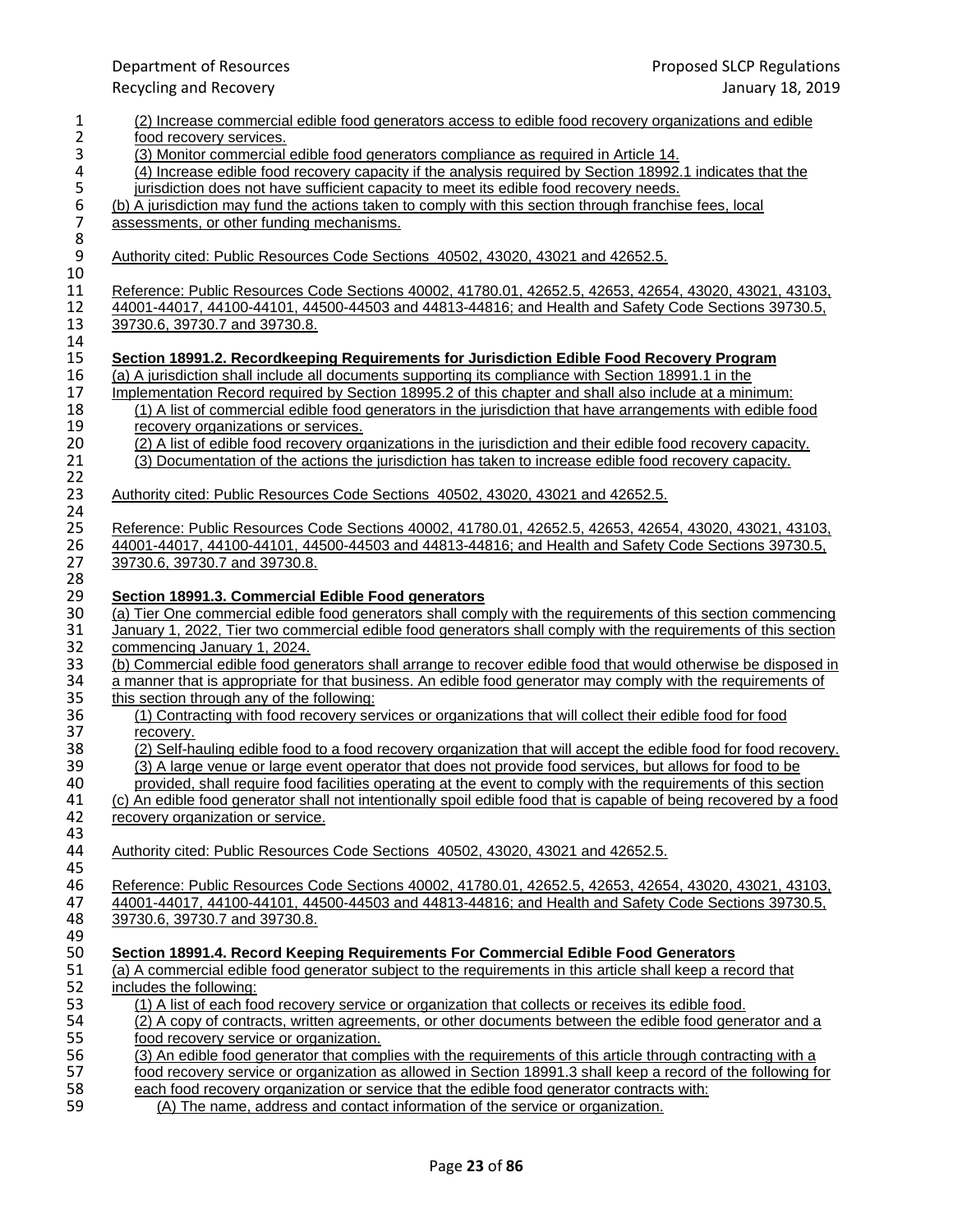|                | Department of Resources                                                                                                                                         | Proposed SLCP Regulations                                                                                         |
|----------------|-----------------------------------------------------------------------------------------------------------------------------------------------------------------|-------------------------------------------------------------------------------------------------------------------|
|                | <b>Recycling and Recovery</b>                                                                                                                                   | January 18, 2019                                                                                                  |
| $\mathbf{1}$   | (B) The types of food that will be collected by or transported to the service or organization.                                                                  |                                                                                                                   |
| $\overline{2}$ | (C) The established frequency that food will be collected or transported.                                                                                       |                                                                                                                   |
| 3              | (D) The quantity of food collected or transported to a service or organization for food recovery.                                                               |                                                                                                                   |
| 4              | 1. Quantity shall be measured in pounds recovered per month.                                                                                                    |                                                                                                                   |
|                |                                                                                                                                                                 | 2. An edible food generator may use an alternative metric provided by the food recovery service or                |
|                | organization to measure the quantity of food recovered.                                                                                                         |                                                                                                                   |
| 56789          | Authority cited: Public Resources Code Sections 40502, 43020, 43021 and 42652.5.                                                                                |                                                                                                                   |
| 10             | Reference: Public Resources Code Sections 40002, 41780.01, 42652.5, 42653, 42654, 43020, 43021, 43103,                                                          |                                                                                                                   |
| 11             | 44001-44017, 44100-44101, 44500-44503 and 44813-44816; and Health and Safety Code Sections 39730.5,                                                             |                                                                                                                   |
| 12             | 39730.6, 39730.7 and 39730.8.                                                                                                                                   |                                                                                                                   |
| 13<br>14       | Section 18991.5. Edible Food Recovery Services and Organizations                                                                                                |                                                                                                                   |
| 15             | (a) A food recovery organization or service that collects or receives 6 tons or more of edible food from edible                                                 |                                                                                                                   |
| 16             | food generators per year shall maintain a record that includes all of the following:                                                                            |                                                                                                                   |
| 17             | (1) The name, address and contact information for each edible food generator the service or organization                                                        |                                                                                                                   |
| 18             | collects or receives edible food from.                                                                                                                          |                                                                                                                   |
| 19             | (2) The quantity in pounds of edible food collected from each edible food generator per month.                                                                  |                                                                                                                   |
| 20             |                                                                                                                                                                 | (3) The quantity in pounds of edible food transported to each edible food recovery organization per month.        |
| 21             | (4) The total number of meals served per month if applicable.                                                                                                   |                                                                                                                   |
| 22             | (5) For a food recovery service, the name, address and contact information for each food recovery                                                               |                                                                                                                   |
| 23<br>24       | organization that the service transports edible food for food recovery.                                                                                         |                                                                                                                   |
| 25<br>26       | Authority cited: Public Resources Code Sections 40502, 43020, 43021 and 42652.5.                                                                                |                                                                                                                   |
| 27             | Reference: Public Resources Code Sections 40002, 41780.01, 42652.5, 42653, 42654, 43020, 43021, 43103,                                                          |                                                                                                                   |
| 28             | 44001-44017, 44100-44101, 44500-44503 and 44813-44816; and Health and Safety Code Sections 39730.5,                                                             |                                                                                                                   |
| 29<br>30       | 39730.6, 39730.7 and 39730.8.                                                                                                                                   |                                                                                                                   |
| 31             | <b>Article 11. Organic Waste Recycling Capacity Planning</b>                                                                                                    |                                                                                                                   |
| 32             |                                                                                                                                                                 |                                                                                                                   |
| 33<br>34       | Section 18992.1. Organic Waste Recycling Capacity Planning<br>(a) Counties, in coordination with cities and regional agencies located within the county, shall: |                                                                                                                   |
| 35             | (1) Estimate the amount of all organic waste in tons that will be disposed by the county and cities by:                                                         |                                                                                                                   |
| 36             |                                                                                                                                                                 | (A) Multiplying the percentage of organic waste reported as disposed in the Department's most recent              |
| 37             | waste characterization study by the total amount of disposal attributed to the county and each                                                                  |                                                                                                                   |
| 38             | jurisdiction located within the county by the Recycling and Disposal Reporting System;or,                                                                       |                                                                                                                   |
| 39             |                                                                                                                                                                 | (B) Using a jurisdiction-specific waste characterization study for the tons disposed by the county or a           |
| 40             | jurisdiction within the county if the study is more recent that the Department's most recent waste                                                              |                                                                                                                   |
| 41             |                                                                                                                                                                 | characterization study. A jurisdiction-specific study shall include a statistically significant sampling of       |
| 42             | solid waste disposed of by the jurisdiction.                                                                                                                    |                                                                                                                   |
| 43             |                                                                                                                                                                 | (2) Identify the amount in tons of existing organic waste recycling infrastructure capacity, located both in the  |
| 44             |                                                                                                                                                                 | county and outside of the county, that is verifiably available to the county and jurisdictions located within the |
| 45             | county.                                                                                                                                                         |                                                                                                                   |
| 46             |                                                                                                                                                                 | (A) A county can demonstrate the capacity is verifiably available to the county or its jurisdictions through      |
| 47             | a contract, permit, franchise, or other documentation of the following:                                                                                         |                                                                                                                   |
| 48             |                                                                                                                                                                 | 1. A quarantee of access to existing permitted or authorized capacity at a facility, activity, operation,         |
| 49             | or property that recovers organic waste.                                                                                                                        |                                                                                                                   |
| 50             |                                                                                                                                                                 | 2. A guarantee of access to new or expanded capacity at a facility, activity, operation, or property              |
| 51             | that recovers organic waste that will be available prior to the end of the reporting period.                                                                    |                                                                                                                   |
| 52             |                                                                                                                                                                 | (3) Estimate the amount of new or expanded organic waste recycling facility capacity that will be needed to       |
| 53             |                                                                                                                                                                 | process the organic waste identified pursuant to subsection (1) in addition to the existing capacity identified   |
| 54             | in subsection (2).                                                                                                                                              |                                                                                                                   |
| 55             | (b) A city or regional agency contacted by a county pursuant to subdivision (a) shall respond to the county's                                                   |                                                                                                                   |
| 56             | request for the information necessary to comply with the requirements of this article within 120 days of                                                        |                                                                                                                   |
| 57<br>58       | receiving the request from the county.<br>(c) In complying with this section the county shall:                                                                  |                                                                                                                   |
|                |                                                                                                                                                                 |                                                                                                                   |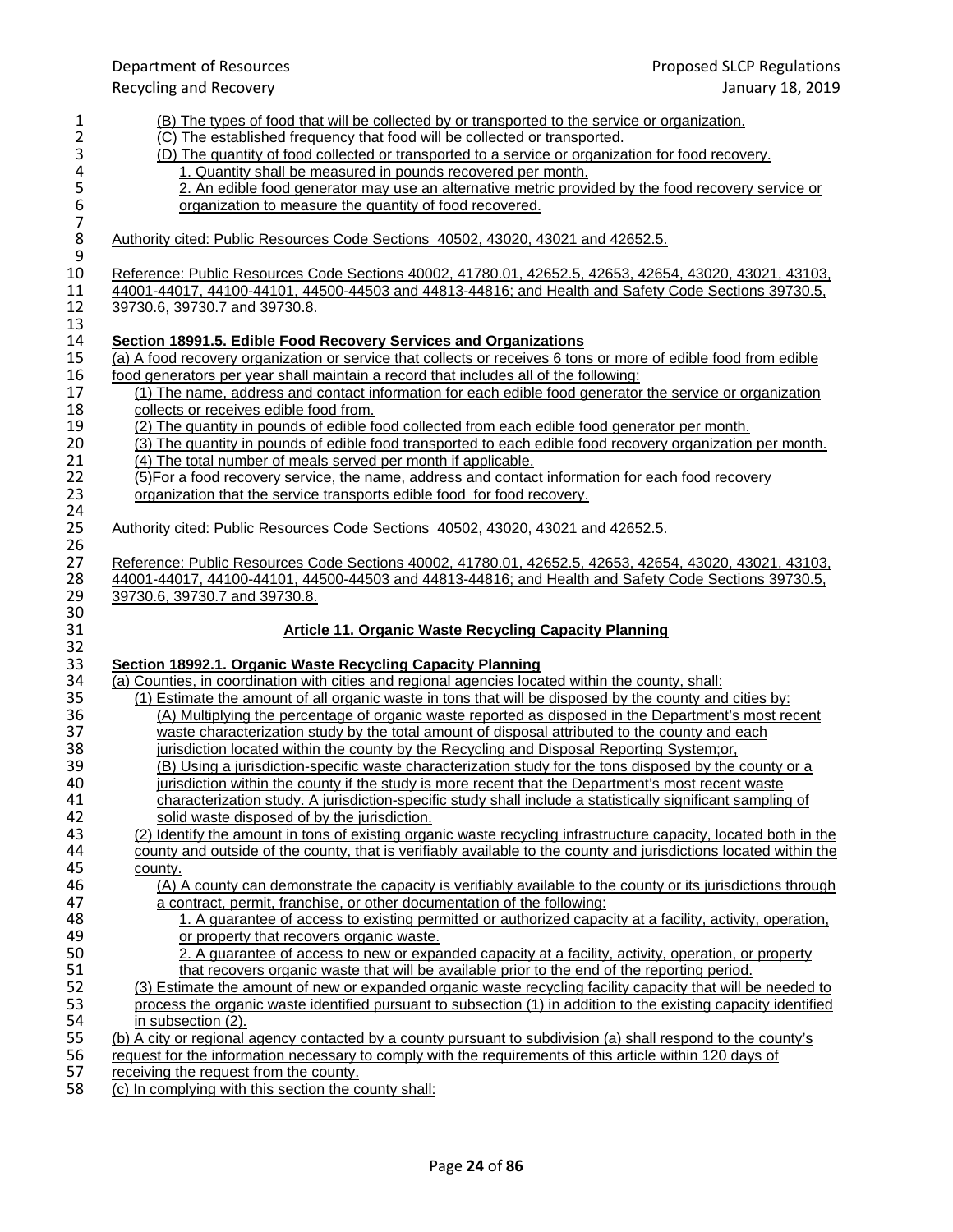| $\mathbf{1}$     | (1) Consult with the Enforcement Agency and the local task force created pursuant to Section 40950 of the                                                                                                 |
|------------------|-----------------------------------------------------------------------------------------------------------------------------------------------------------------------------------------------------------|
| $\overline{2}$   | <u>Public Resources Code on the status of locations for new or expanded solid waste facilities including the</u>                                                                                          |
| 3<br>4           | potential capacity increase each facility may provide if approved.<br>(2) Consult with haulers and owners of facilities, operations, and activities that recover organic waste                            |
| 5                | including, but not limited to, compost facilities, in-vessel digestion facilities, and Publicly Owned Treatment                                                                                           |
| 6                | Works to gather information on the existing capacity and potential new or expanded capacity at those                                                                                                      |
| $\overline{7}$   | facilities, operations, and activities.                                                                                                                                                                   |
| 8                | (A) Entities contacted by a jurisdiction shall respond to the jurisdiction regarding potential new or                                                                                                     |
| $\boldsymbol{9}$ | expanded capacity at their facilities, operations, and activities, including information about throughput                                                                                                 |
| 10               | and permitted capacity necessary for planning purposes.                                                                                                                                                   |
| 11               | (3) Conduct community outreach regarding locations being considered for new or expanded facilities.                                                                                                       |
| 12               | operations, or activities to seek feedback on the benefits and impacts that may be associated with new or                                                                                                 |
| 13               | expanded facilities, operations, or activities. The community outreach shall:                                                                                                                             |
| 14               | (A) Include at least one of the following forms of communication: public workshops or meetings, print                                                                                                     |
| 15               | noticing, and electronic noticing.                                                                                                                                                                        |
| 16<br>17         | (B) If applicable be conducted in coordination with potential solid waste facility operators that may use                                                                                                 |
| 18               | the location identified by the county.<br>(C) Specifically include communication to disadvantaged communities that may be impacted by the                                                                 |
| 19               | development of new facilities at the locations identified by the county. If more than five percent of that                                                                                                |
| 20               | community is defined as "Limited English Speaking Households" or "linguistically isolated," as defined by                                                                                                 |
| 21               | the U.S. Census Bureau, the jurisdiction shall provide the information required by this section in a                                                                                                      |
| 22               | language or languages that will assure that the information is understood by that community.                                                                                                              |
| 23               | (4) Consult with community composting operators to estimate the amount of organic waste the county                                                                                                        |
| 24               | anticipates will be handled at community composting activities.                                                                                                                                           |
| 25               | (d) If a county determines that organic waste recycling capacity, in addition to the existing and proposed                                                                                                |
| 26               | capacity identified pursuant to subsection (a), is needed within that county, the county shall notify the                                                                                                 |
| 27               | jurisdiction or jurisdictions that lack sufficient capacity that each jurisdiction is required to:                                                                                                        |
| 28               | (1) Submit an implementation schedule to the Department that demonstrates how it will ensure there is                                                                                                     |
| 29               | enough new or expanded capacity to recover the organic waste currently disposed of by generators within                                                                                                   |
| 30               | their jurisdiction by the end of the report period.                                                                                                                                                       |
| 31<br>32         | (A) The implementation schedule shall include timelines and milestones for planning efforts to access                                                                                                     |
| 33               | additional new or expanded capacity, including, but not limited to:                                                                                                                                       |
| 34               | 1. Obtaining funding for organic waste recycling infrastructure, including, but not limited to, modifying<br>franchise agreements or demonstrating other means of financially supporting the expansion of |
| 35               | organic waste recycling.                                                                                                                                                                                  |
| 36               | 2. Identification of facilities, operations, and activities that could be used for additional capacity.                                                                                                   |
| 37               | (2) Identifiy proposed new or expanded organic waste recycling facilities that will be used to process the                                                                                                |
| 38               | organic waste identified pursuant to subsection (a)(3).                                                                                                                                                   |
| 39               | (3) The county shall notify the jurisdiction at the same time it submits the report to the Department required                                                                                            |
| 40               | pursuant to Section 18992.3.                                                                                                                                                                              |
| 41               | (e) For the purposes of this section, organic waste shall only include the following type of organic waste: food                                                                                          |
| 42               | green waste, landscape and pruning waste, wood, paper products, printing and writing paper, digestate and                                                                                                 |
| 43               | biosolids.                                                                                                                                                                                                |
| 44               |                                                                                                                                                                                                           |
| 45               | Authority cited: Public Resources Code Sections 40502, 43020, 43021 and 42652.5.                                                                                                                          |
| 46<br>47         | Reference: Public Resources Code Sections 40002, 41780.01, 42652.5, 42653, 42654, 43020, 43021, 43103,                                                                                                    |
| 48               | 44001-44017, 44100-44101, 44500-44503 and 44813-44816; and Health and Safety Code Sections 39730.5.                                                                                                       |
| 49               | 39730.6, 39730.7 and 39730.8.                                                                                                                                                                             |
| 50               |                                                                                                                                                                                                           |
| 51               | Section 18992.2. Edible Food Recovery Capacity                                                                                                                                                            |
| 52               | (a) Counties, in coordination with cities and regional agencies located within the county, shall:                                                                                                         |
| 53               | (1) Estimate the amount of edible food that will be disposed of by commercial edible food generators that                                                                                                 |
| 54               | are located within the county and jurisdictions within the county.                                                                                                                                        |
| 55               | (2) Identify existing capacity at edible food recovery organizations that is available to commercial edible                                                                                               |
| 56               | food generators located within the county and jurisdictions within the county.                                                                                                                            |
| 57               | (3) Identify proposed new or expanded edible food recovery organizations that will be used to process                                                                                                     |
| 58               | edible food identified pursuant to subsection (1).                                                                                                                                                        |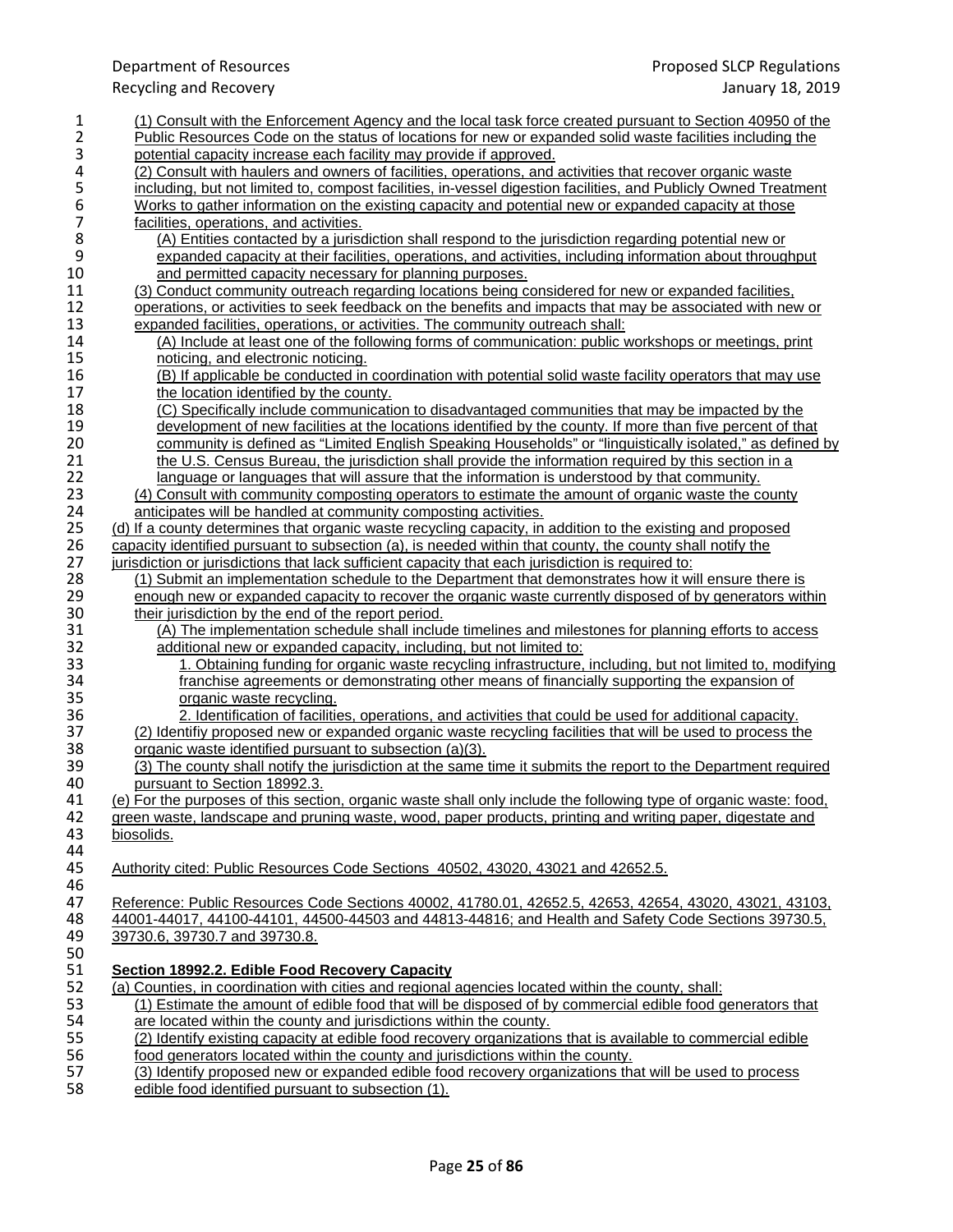| 1                | (4) Identify the amount of capacity at edible food recovery organizations that is necessary to recover 20                                                                                                                      |
|------------------|--------------------------------------------------------------------------------------------------------------------------------------------------------------------------------------------------------------------------------|
| $\overline{2}$   | percent of the edible food that is estimated to be disposed.                                                                                                                                                                   |
| 3                | (b) If a county identifies that new or expanded capacity is needed to recover the amount of edible food                                                                                                                        |
| 4                | identified in $(a)(4)$ , then each jurisdictionwithin that county that lacks capacity shall.                                                                                                                                   |
| 5                | (1) Submit an implementation schedule to the Department that demonstrates how it will ensure there is                                                                                                                          |
| $\boldsymbol{6}$ | enough new or expanded capacity to recover the edible food currently disposed of by commercial edible                                                                                                                          |
| $\overline{7}$   | food generators within its jurisdiction by the end of the reporting period set forth in Section 18992.3 of this                                                                                                                |
| 8                | article.                                                                                                                                                                                                                       |
| 9                | (A) The implementation schedule shall include timelines and milestones for planning efforts to access                                                                                                                          |
| 10               | additional new or expanded capacity, including, but not limited to:                                                                                                                                                            |
| 11               | 1. Obtaining funding for edible food recovery infrastructure, including but not limited to, modifying                                                                                                                          |
| 12               | franchise agreements or demonstrating other means of financially supporting the expansion of edible                                                                                                                            |
| 13<br>14         | food recovery capacity.<br>2. Identification of facilities, operations, and activities inside the county that could be used for                                                                                                |
| 15               |                                                                                                                                                                                                                                |
| 16               | additional capacity.<br>(2) Consult with edible food recovery organizations and edible food recovery services regarding existing, or                                                                                           |
| 17               | proposed new and expanded, capacity that could be accessed by the jurisdiction and its commercial edible                                                                                                                       |
| 18               | food generators.                                                                                                                                                                                                               |
| 19               |                                                                                                                                                                                                                                |
| 20               | Authority cited: Public Resources Code Sections 40502, 43020, 43021 and 42652.5.                                                                                                                                               |
| 21               |                                                                                                                                                                                                                                |
| 22               | Reference: Public Resources Code Sections 40002, 41780.01, 42652.5, 42653, 42654, 43020, 43021, 43103,                                                                                                                         |
| 23               | 44001-44017, 44100-44101, 44500-44503 and 44813-44816; and Health and Safety Code Sections 39730.5,                                                                                                                            |
| 24               | 39730.6, 39730.7 and 39730.8.                                                                                                                                                                                                  |
| 25               |                                                                                                                                                                                                                                |
| 26               | Section 18992.3. Schedule For Reporting                                                                                                                                                                                        |
| 27               | (a) Counties, in coordination with cities and regional agencies located within the county shall conduct the                                                                                                                    |
| 28               | planning requirements of Sections 18992.1 and 18992.2, on the following schedule.                                                                                                                                              |
| 29               | (1) February 1, 2022 counties shall report to CalRecycle on the period covering January 1, 2022 through                                                                                                                        |
| 30               | December 31, 2024.                                                                                                                                                                                                             |
| 31               | (2) August 1, 2024 shall report to CalRecycle on the period covering January 1, 2025 through December                                                                                                                          |
| 32               | 31, 2034.                                                                                                                                                                                                                      |
| 33<br>34         | (3) August 1, 2029 shall report to CalRecycle on the period covering January 1, 2030 through December<br>31, 2039.                                                                                                             |
| 35               | (4) August 1, 2034 shall report to CalRecycle on the period covering January 1, 2035 through December                                                                                                                          |
| 36               | 31, 2044.                                                                                                                                                                                                                      |
| 37               | (b) If a jurisdiction is required to submit an implementation schedule pursuant to Section 18992.1 or 18992.2                                                                                                                  |
| 38               | the implementation schedule shall be submitted 120 days following the date the county submitted the report to                                                                                                                  |
| 39               | CalRecycle.                                                                                                                                                                                                                    |
| 40               |                                                                                                                                                                                                                                |
| 41               | Authority cited: Public Resources Code Sections 40502, 43020, 43021 and 42652.5.                                                                                                                                               |
| 42               |                                                                                                                                                                                                                                |
| 43               | Reference: Public Resources Code Sections 40002, 41780.01, 42652.5, 42653, 42654, 43020, 43021, 43103,                                                                                                                         |
| 44               | 44001-44017, 44100-44101, 44500-44503 and 44813-44816; and Health and Safety Code Sections 39730.5,                                                                                                                            |
| 45               | 39730.6, 39730.7 and 39730.8.                                                                                                                                                                                                  |
| 46               |                                                                                                                                                                                                                                |
| 47               | <b>Article 12. Procurement of Recovered Organic Waste Products</b>                                                                                                                                                             |
| 48               |                                                                                                                                                                                                                                |
| 49               | Section 18993.1. Recovered Organic Waste Product Procurement Target                                                                                                                                                            |
| 50<br>51         | (a) Except as otherwise provided, commencing January 1, 2022, a jurisdiction shall annually procure a quantity<br>of recovered organic waste products that meets or exceeds its current annual recovered organic waste product |
| 52               | procurement target as determined by this article.                                                                                                                                                                              |
| 53               | (b) Annually, the Department shall assign and provide notice of the annual recovered organic waste product                                                                                                                     |
| 54               | procurement target for each jurisdiction, which shall be calculated by multiplying the per capita procurement                                                                                                                  |
| 55               | target by the jurisdiction population where:                                                                                                                                                                                   |
| 56               | (1) Per capita procurement target = 0.07 tons of organic waste per California resident per year.                                                                                                                               |
| 57               | (2) Jurisdiction population equals the number of residents in a jurisdiction, using the most recent annual                                                                                                                     |
| 58               | data reported by the California Department of Finance.                                                                                                                                                                         |
|                  |                                                                                                                                                                                                                                |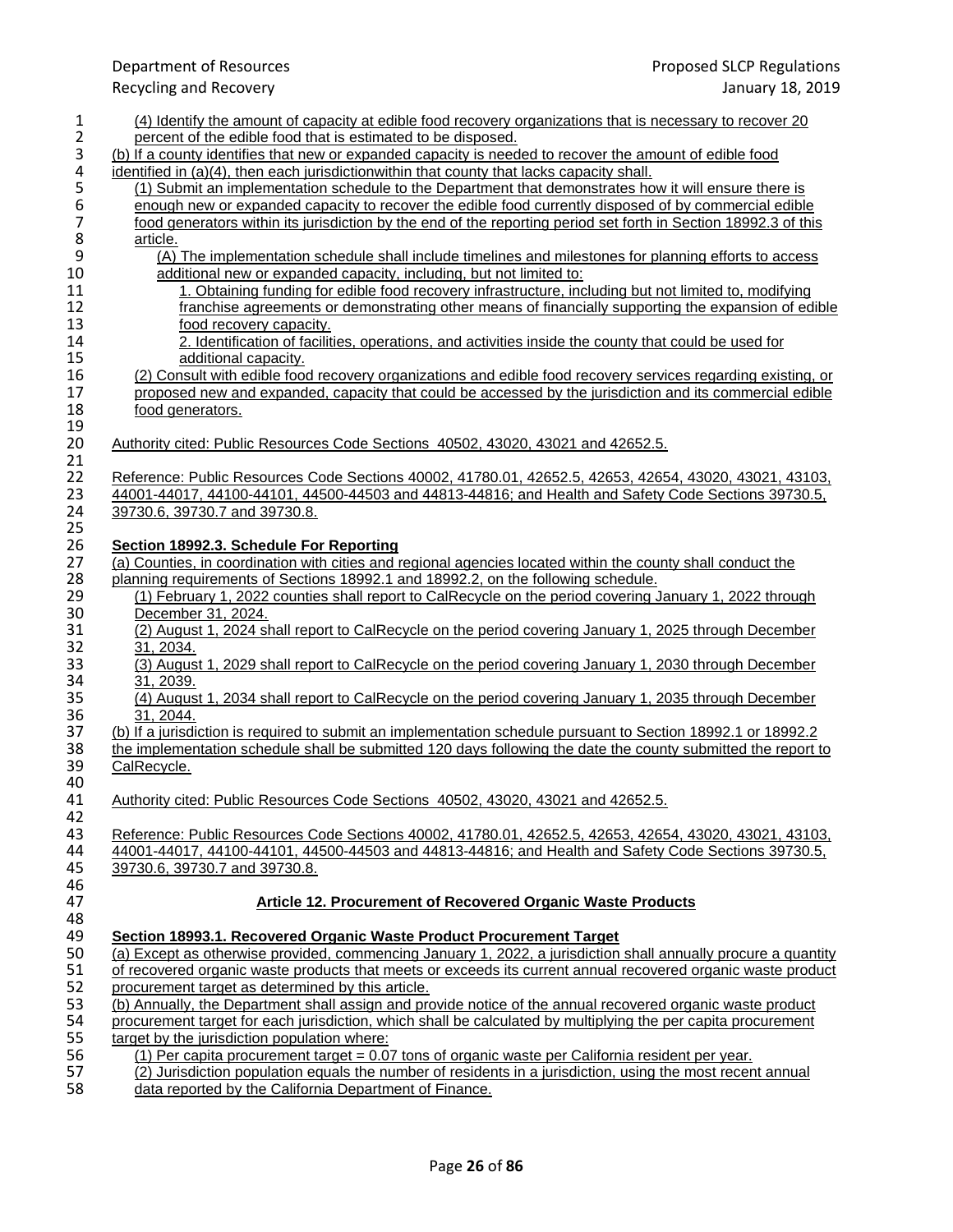| 1              | (c) The Department shall provide notice to each jurisdiction of its annual recovered organic waste product                                                                                                              |
|----------------|-------------------------------------------------------------------------------------------------------------------------------------------------------------------------------------------------------------------------|
| $\overline{2}$ | procurement target by posting such information on the Department's website and providing written notice                                                                                                                 |
| 3              | directly to the jurisdiction.                                                                                                                                                                                           |
| 4<br>5         | (d) Beginning January 1, 2022 and every five years thereafter, the Department shall recalculate the annual<br>recovered organic waste product procurement target for each jurisdiction according to the requirements of |
| 6              | subdivision (b).                                                                                                                                                                                                        |
| $\overline{7}$ | (e) A jurisdiction shall comply with subdivision (a) by one or both of the following:                                                                                                                                   |
| 8              | (1) Directly procuring recovered organic waste products.                                                                                                                                                                |
| 9              | (2) Requiring, through a written contract, that a direct service provider to the jurisdiction procure recovered                                                                                                         |
| 10             | organic waste products and provide written documentation of such procurement to the jurisdiction.                                                                                                                       |
| 11             | (f) For the purposes of this article, the recovered organic waste products that must be procured are:                                                                                                                   |
| 12             | (1) Compost.                                                                                                                                                                                                            |
| 13<br>14       | (2) Renewable transportation fuel<br>(g) The following conversion factors shall be used to convert tonnage in the annual recovered organic waster                                                                       |
| 15             | product procurement target for each jurisdiction to equivalent amounts of recovered organic waste products:                                                                                                             |
| 16             | (1) One ton of organic waste in a recovered organic waste product procurement target shall constitute:                                                                                                                  |
| 17             | (A) 19 diesel gallon equivalents, or "DGE," of renewable transportation fuel.                                                                                                                                           |
| 18             | (B) 0.58 tons of compost.                                                                                                                                                                                               |
| 19             | (h) If a jurisdiction's annual recovered organic waste product procurement target exceeds the jurisdiction's total                                                                                                      |
| 20             | procurement of transportation fuel and renewable transportation fuel from the previous calendar year as                                                                                                                 |
| 21             | determined by the conversion factors in subdivision (g), the jurisdiction is only required to procure recovered                                                                                                         |
| 22             | organic waste products described in (f) in an amount equal to its total purchase of transportation fuel and                                                                                                             |
| 23<br>24       | renewable transportation fuel from the previous year.<br>(i) A jurisdiction shall identify additional procurement opportunities within the jurisdictions' departments and                                               |
| 25             | divisions for expanding the use of recovered organic waste products                                                                                                                                                     |
| 26             |                                                                                                                                                                                                                         |
| 27             | Authority cited: Public Resources Code Sections 40502, 43020, 43021 and 42652.5.                                                                                                                                        |
| 28             |                                                                                                                                                                                                                         |
| 29             | Reference: Public Resources Code Sections 40002, 41780.01, 42652.5, 42653, 42654, 43020, 43021, 43103,                                                                                                                  |
| 30             | 44001-44017, 44100-44101, 44500-44503 and 44813-44816; and Health and Safety Code Sections 39730.5,                                                                                                                     |
| 31<br>32       | 39730.6, 39730.7 and 39730.8.                                                                                                                                                                                           |
| 33             | Section 18993.2. Record Keeping Requirements For Recovered Organic Waste Procurement Target                                                                                                                             |
| 34             | (a) A jurisdiction shall include all documents supporting its compliance with this article in the implementation                                                                                                        |
| 35             | record required by Section 18995.2 of this chapter, including, but not limited to, the following:                                                                                                                       |
| 36             | (1) A description of how the jurisdiction will comply with the requirements of this article.                                                                                                                            |
| 37             | (2) The name, physical location, and contact information of the entity from whom the recovered organic                                                                                                                  |
| 38             | waste products were procured.                                                                                                                                                                                           |
| 39<br>40       | (3) All invoices or similar records evidencing all procurement; and<br>(4) If a jurisdiction will include procurement of recovered organic waste products made by a direct service                                      |
| 41             | provider to comply with this article, the jurisdiction shall include all records of procurement of recovered                                                                                                            |
| 42             | organic waste products made by the direct service provider on behalf of the jurisdiction including invoices or                                                                                                          |
| 43             | similar records evidencing procurement                                                                                                                                                                                  |
| 44             | (5) If a jurisdiction will include transportation fuel procured from a POTW, a written certification by an                                                                                                              |
| 45             | authorized representative of the POTW of the tons of landfill-diverted organic waste processed into                                                                                                                     |
| 46             | renewable gas provided to the jurisdiction. The certification shall be furnished under penalty of perjury in a                                                                                                          |
| 47             | form and manner determined by the jurisdiction.                                                                                                                                                                         |
| 48<br>49       | Authority cited: Public Resources Code Sections 40502, 43020, 43021 and 42652.5.                                                                                                                                        |
| 50             |                                                                                                                                                                                                                         |
| 51             | Reference: Public Resources Code Sections 40002, 41780.01, 42652.5, 42653, 42654, 43020, 43021, 43103,                                                                                                                  |
| 52             | 44001-44017, 44100-44101, 44500-44503 and 44813-44816; and Health and Safety Code Sections 39730.5,                                                                                                                     |
| 53             | 39730.6, 39730.7 and 39730.8.                                                                                                                                                                                           |
| 54             |                                                                                                                                                                                                                         |
| 55             | Section 18993.3. Recycled Content Paper Procurement Requirements                                                                                                                                                        |
| 56             | (a) A jurisdiction shall procure paper products, and printing and writing paper, in compliance with this section.                                                                                                       |
| 57<br>58       | (b) Commencing January 1, 2022, a jurisdiction shall comply with the following:<br>(1) At least 75 percent of a jurisdiction's annual purchases of paper products shall be recycled content                             |
| 59             | paper.                                                                                                                                                                                                                  |
|                |                                                                                                                                                                                                                         |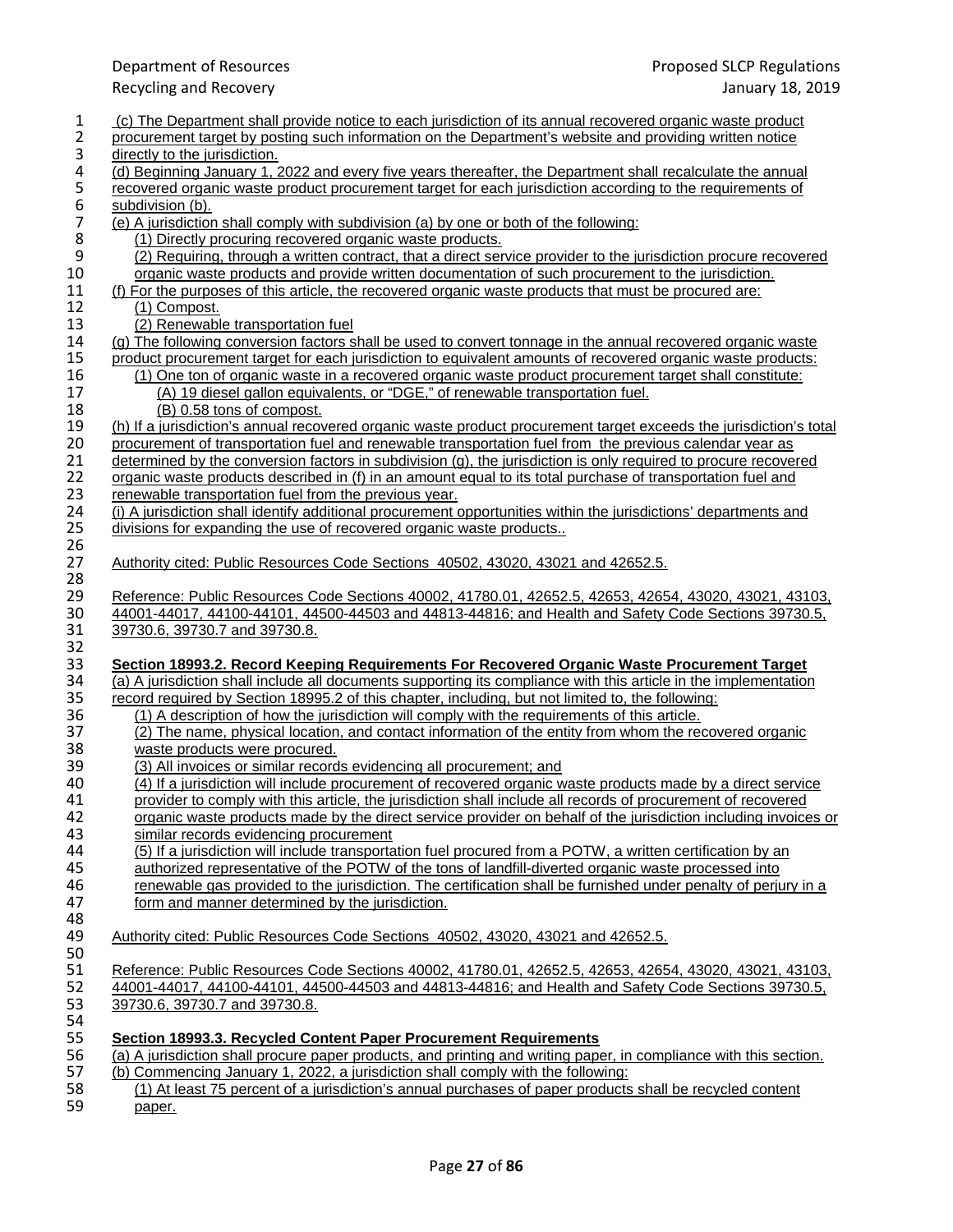| 1              | (2) At least 75 percent of a jurisdiction's annual purchases of printing and writing paper shall be recycled     |
|----------------|------------------------------------------------------------------------------------------------------------------|
| $\overline{2}$ | content paper.                                                                                                   |
| 3              | (3) Paper products and printing and writing paper shall be eligible to be labeled with an unqualified            |
| 4              | recyclable label as defined in 16 Code of Federal Regulations (CFR) Section 260.12 (2013).                       |
| 5              | (c) A jurisdiction shall require all businesses from whom it purchases paper products and printing and writing   |
| 6              | paper to certify in writing:                                                                                     |
| 7              | (1) The minimum percentage, if not the exact percentage, of postconsumer material in the paper products          |
| 8              | and printing and writing paper offered or sold to the jurisdiction. The certification shall be furnished under   |
| 9              | penalty of perjury in a form and manner determined by the jurisdiction. A jurisdiction may waive the             |
| 10             | certification requirement if the percentage of postconsumer material in the paper products, printing and         |
| 11             | writing paper, or both can be verified by a product label, catalog, invoice, or a manufacturer or vendor         |
| 12             | Internet website.                                                                                                |
| 13             | (2) That the paper products and printing and writing paper offered or sold to the jurisdiction is eligible to be |
| 14             | labeled with an unqualified recyclable label as defined in 16 CFR Section 260.12 (2013).                         |
| 15             |                                                                                                                  |
| 16             | Authority cited: Public Resources Code Sections 40502, 43020, 43021 and 42652.5, and Health and Safety           |
| 17             | Code Section 39730.6.                                                                                            |
| 18             |                                                                                                                  |
| 19             | Reference: Public Resources Code Sections 40002, 41780.01, 42652.5, 42653, 42654, 43020, 43021, 43103,           |
| 20             | 44001-44017, 44100-44101, 44500-44503 and 44813-44816; and Health and Safety Code Sections 39730.5,              |
| 21             | 39730.6, 39730.7 and 39730.8.                                                                                    |
| 22             |                                                                                                                  |
| 23             | Section 18993.4. Record Keeping Requirements for Recycled Content Paper Procurement                              |
| 24             | (a) A jurisdiction shall include all documents supporting its compliance with this article in the implementation |
| 25             | record required by Section 18995.2 of this chapter including, but not limited to, the following:                 |
| 26             | (1) Copies of invoices or receipts for all paper purchases.                                                      |
| 27             | (2) Copies of all certifications or other verification required under Section 18993.3.                           |
| 28             |                                                                                                                  |
| 29             | Authority cited: Public Resources Code Sections 40502, 43020, 43021 and 42652.5.                                 |
| 30             |                                                                                                                  |
| 31             | Reference: Public Resources Code Sections 40002, 41780.01, 42652.5, 42653, 42654, 43020, 43021, 43103,           |
| 32             | 44001-44017, 44100-44101, 44500-44503 and 44813-44816; and Health and Safety Code Sections 39730.5,              |
| 33             | 39730.6, 39730.7 and 39730.8.                                                                                    |
| 34             |                                                                                                                  |
| 35             | <b>Article 13. Reporting</b>                                                                                     |
| 36             |                                                                                                                  |
| 37             | Section 18994.1. Initial Jurisdiction Compliance Report.                                                         |
| 38             | (a) Each jurisdiction shall report to the Department on its implementation and compliance with the requirements  |
| 39             | of this chapter. Each jurisdiction shall report to the Department by February 1, 2022 the following information: |
| 40             | (1) A copy of ordinances adopted pursuant to this chapter.                                                       |
| 41             | (2) The date that the jurisdiction will ensure that all containers used by generators subject to the             |
| 42             | jurisdiction's authority will be in compliance with the container color requirements as specified in Section     |
| 43             | 18984.7.                                                                                                         |
| 44             | (3) The reporting items identified in Section 18994.2.                                                           |
| 45             |                                                                                                                  |
| 46             | Authority cited: Public Resources Code Sections 40502, 43020, 43021 and 42652.5.                                 |
| 47             |                                                                                                                  |
| 48             | Reference: Public Resources Code Sections 40002, 41780.01, 42652.5, 42653, 42654, 43020, 43021, 43103,           |
| 49             | 44001-44017, 44100-44101, 44500-44503 and 44813-44816; and Health and Safety Code Sections 39730.5,              |
| 50             | 39730.6, 39730.7 and 39730.8.                                                                                    |
| 51             |                                                                                                                  |
| 52             | Section 18994.2. Jurisdiction Annual Reporting                                                                   |
| 53             | (a) Commencing August 1, 2022, and annually thereafter, a jurisdiction shall report the information required by  |
| 54             | this section. The report submitted in 2022 shall cover the period of January 1, 2022–June 30, 2022. Each         |
| 55             | subsequent report shall cover the entire previous calendar year.                                                 |
| 56             | (b) Each jurisdiction shall report the following, relative to its implementation of the organic waste collection |
| 57             | requirements of Article 3 of this chapter:                                                                       |
| 58             | (1) The type of organic waste collection service(s) provided by the jurisdiction to its generators.              |
|                |                                                                                                                  |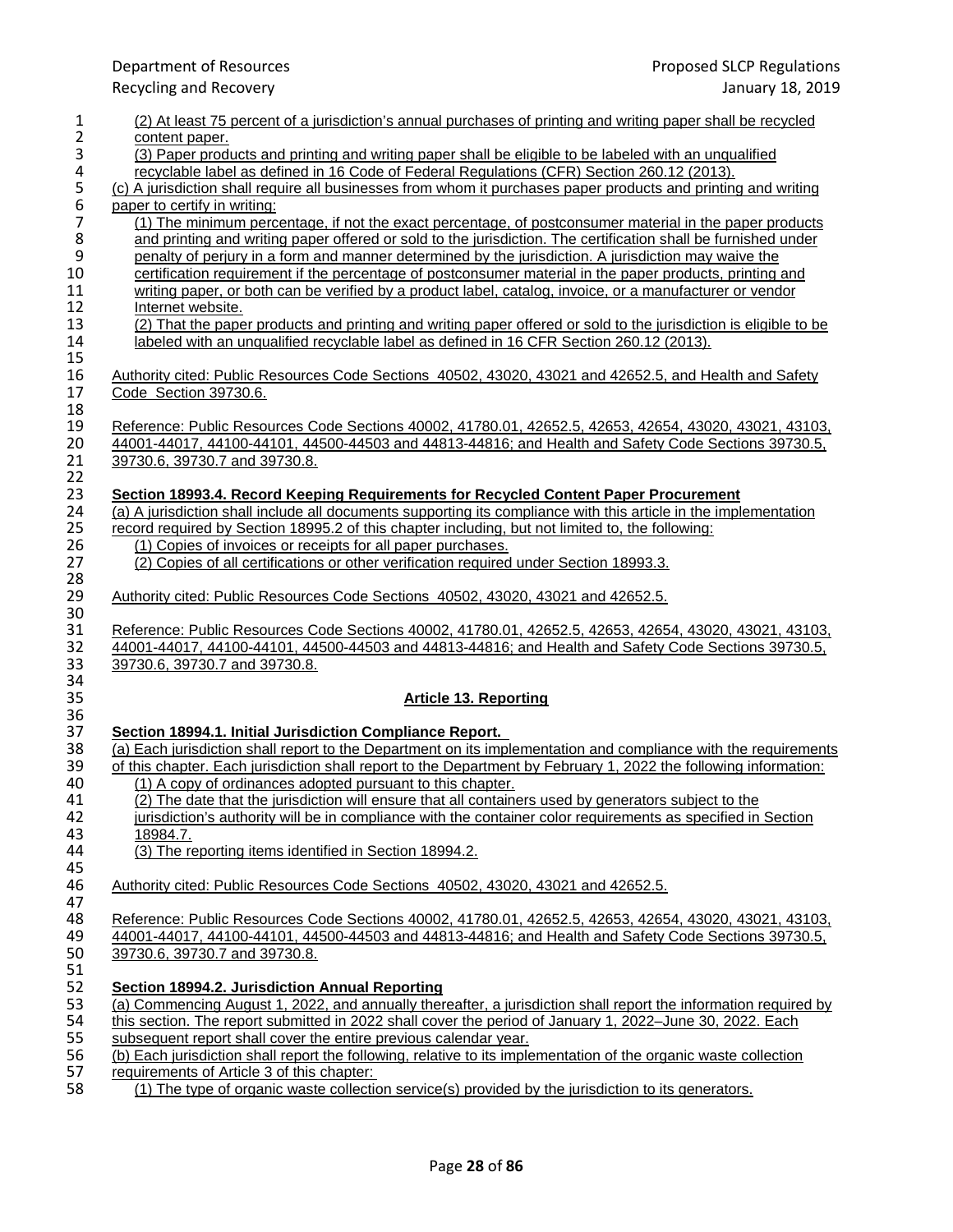1 (2) The total number of generators that receive each type of organic waste collection service provided by<br>2 the jurisdiction. 2 the jurisdiction.<br>3 (3) If the jurisdiction 3 (3) If the jurisdiction is implementing an organic waste collection service that requires transport of the<br>4 contents of containers to a high diversion organic waste processing facility, the jurisdiction shall identi 4 contents of containers to a high diversion organic waste processing facility, the jurisdiction shall identify the<br>5 Recycling and Disposal Reporting System Number of each facility that receives organic waste from the 5 Recycling and Disposal Reporting System Number of each facility that receives organic waste from the<br>6 iurisdiction.<br>7 (c) Each jurisdiction shall report the following, relative to its implementation of the contamination jurisdiction. 7 (c) Each jurisdiction shall report the following, relative to its implementation of the contamination monitoring<br>8 requirements of Article 3. 8 requirements of Article 3.<br>9 (1) The number of rou 9 (1) The number of route reviews conductedfor prohibited container contaminants.<br>10 (2) The number of times notices, violations, or targeted education materials were 10 (2) The number of times notices, violations, or targeted education materials were issued to generators for prohibited container contaminants. 11 prohibited container contaminants.<br>12 (3) The number of notifications rece 12 (3) The number of notifications received from a solid waste facility operator regarding prohibited container<br>13 contaminants received at the facility pursuant to Section (17409.5.7). 13 contaminants received at the facility pursuant to Section (17409.5.7).<br>14 (d) Each jurisdiction shall report the following relative to its implementation 14 (d) Each jurisdiction shall report the following relative to its implementation of waivers pursuant to Article 3.<br>15 (1) The number of days an emergency circumstances waiver as allowed in 18984.13 was in effect and t 15 (1) The number of days an emergency circumstances waiver as allowed in 18984.13 was in effect and the type of waiver issued. 16 type of waiver issued.<br>17 (2) The tons of organic 17 (2) The tons of organic waste that were disposed as a result of waivers identified in (1).<br>18 (3) The number of generators issued a de-minimis waiver. 18 (3) The number of generators issued a de-minimis waiver.<br>19 (4) The number of generators issued a physical space waiv 19 (4) The number of generators issued a physical space waiver.<br>20 (5) A jurisdiction that receives a waiver from the Department po 20 (5) A jurisdiction that receives a waiver from the Department pursuant to Section 18984.12 of Article 3 shall report the following information for each year the waiver is in effect: 21 report the following information for each year the waiver is in effect:<br>22 (A) The number of generators waived from the requirement to su 22 (A) The number of generators waived from the requirement to subscribe to an organic waste collection<br>23 service. 23 <u>service.</u><br>24 (e) A iurisdictio 24 (e) A jurisdiction shall report the following regarding its implementation of education and outreach required in <br>25 Article 4. Article 4. 26 (1) The number of organic waste generators and edible food generators that received information and the 27 type of education and outreach used. type of education and outreach used. 28 (2) The number of limited English speaking and linguistically isolated households that received information 29 required by Article 4. 29 required by Article 4.<br>30 (f) A jurisdiction shall rep 30 (f) A jurisdiction shall report the following regarding its implementation of the hauler oversight requirements of 31 Article 7: 31 Article 7:<br>32 (1) Th 32 (1) The number of haulers approved to collect organic waste in the jurisdiction.<br>33 (2) The Recycling and Disposal Reporting System number of each facility that i 33 (2) The Recycling and Disposal Reporting System number of each facility that is receiving organic waste 34 from haulers approved by the jurisdiction. 34 from haulers approved by the jurisdiction.<br>35 (3) The number of haulers that have had t (3) The number of haulers that have had their approval revoked or denied.<br>36 (4) The number of self-haulers approved to operate within the jurisdiction. 36 (4) The number of self-haulers approved to operate within the jurisdiction.<br>37 (5) The total amount, in tons, of source separated organic waste that was 37 (5) The total amount, in tons, of source separated organic waste that was self-hauled by organic waste generators and reported to the jurisdiction pursuant to Section 18988.3. 38 generators and reported to the jurisdiction pursuant to Section 18988.3.<br>39 (a) A jurisdiction shall report the following regarding its implementation of the 39 (g) A jurisdiction shall report the following regarding its implementation of the Cal-Green Building Standards as 40 required in Article 8: 40 required in Article 8:<br>41 (1) The number of 41 (1) The number of construction and demolition debris removal activities conducted in compliance with 42 Section 18989.1 of this chapter.<br>43 (h) A jurisdiction shall report the follo 43 (h) A jurisdiction shall report the following regarding its implementation of the edible food recovery requirements of Article 10. 44 of Article 10.<br>45 (1) The nu 45 (1) The number of commercial edible food generators located within the jurisdiction.<br>46 (2) The number of food recovery services and organizations located and operating w 46 (2) The number of food recovery services and organizations located and operating within the jurisdiction that collect or receive more than 6 tons of food per vear. 47 that collect or receive more than 6 tons of food per year.<br>48 (A) A jurisdiction shall require food recovery organiza 48 (A) A jurisdiction shall require food recovery organizations and services that are located within the 49 (4) iurisdiction and collect or receive 6 tons or more of edible food per year to report the amount of edi 49 jurisdiction and collect or receive 6 tons or more of edible food per year to report the amount of edible 50<br>50 food recovered by the service or organization in the previous calendar year to the jurisdiction. 50 <u>food recovered by the service or organization in the previous calendar year to the jurisdiction.</u><br>51 (3) The jurisdiction shall report on the total amount of edible food recovered by edible food recove 51 (3) The jurisdiction shall report on the total amount of edible food recovered by edible food recovery<br>52 organizations and services that are located within its jurisdiction. 52 organizations and services that are located within its jurisdiction.<br>53 (i) A jurisdiction shall report the following regarding its implementation 53 (i) A jurisdiction shall report the following regarding its implementation of the organic waste recycling capacity 54 planning and edible food recovery capacity planning requirements of Article 11:<br>55 (1) A county shall report: 55 (1) A county shall report: 56 (A) The tons estimated to be generated for disposal.<br>57 (B) The amount of capacity verifiably available to the 57 (B) The amount of capacity verifiably available to the county and cities within the county.<br>58 (C) The amount of new capacity needed. 58  $\overline{(C) \text{ The amount of new capacity needed.}}$ <br>59 (D) The locations identified for new or exp

(D) The locations identified for new or expanded facilities.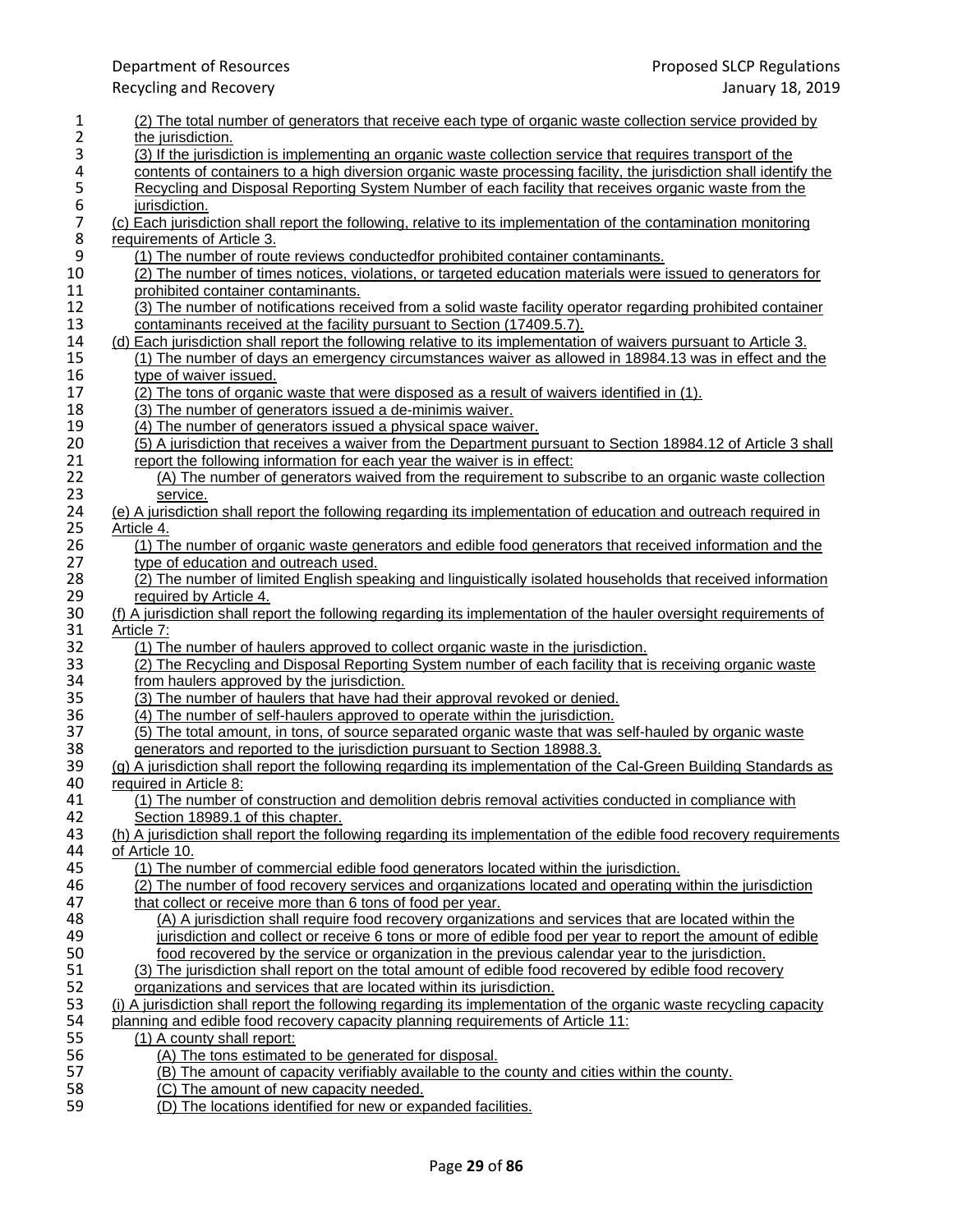1 (E) The jurisdictions that are required to submit implementation schedules.<br>
2 (2) A jurisdiction that is required to submit an implementation schedule shall re (2) A jurisdiction that is required to submit an implementation schedule shall report the information required<br>3 in Sections 18992.1 (c) and 18992.2 (b) of this chapter. 3 in Sections 18992.1 (c) and 18992.2 (b) of this chapter.<br>4 (3) Notwithstanding (a), the information required by this 4 (3) Notwithstanding (a), the information required by this subdivision shall be reported on the schedule<br>5 specified in Section 18992.3 of this chapter. 5 specified in Section 18992.3 of this chapter.<br>6 (i) A jurisdiction shall report the following regard<br>7 Article 12: 6 (j) A jurisdiction shall report the following regarding its implementation of the procurement requirements of 7 Article 12:<br>8 (1) The 8 (1) The volume of each recovered organic waste product procured directly by the city, county, or through direct service providers, or both during the prior calendar year. 9 direct service providers, or both during the prior calendar year.<br>10 (2) The total dollar amount spent on all paper purchases. 10 (2) The total dollar amount spent on all paper purchases.<br>11 (3) The total dollar amount spend on all recycled content 11 (3) The total dollar amount spend on all recycled content paper purchases.<br>12 (4) If the jurisdiction, pursuant to Section 18933.1(h), procures a reduced at 12 (4) If the jurisdiction, pursuant to Section 18933.1(h), procures a reduced amount of recovered organic<br>13 waste transportation fuel, the jurisdiction shall report on the total volume of transportation fuel and 13 waste transportation fuel, the jurisdiction shall report on the total volume of transportation fuel and 14 reportation fuel procured in the previous vear. 14 renewable transportation fuel procured in the previous year.<br>15 (5) Additional procurement opportunities identified within the 15 (5) Additional procurement opportunities identified within the jurisdiction's departments, as required in 16 Section 18993.1.<br>17 (k) A jurisdiction shall 17 (k) A jurisdiction shall report the following regarding its implementation of the compliance, monitoring, and <br>18 enforcement requirements specified in Articles 14-16: 18 enforcement requirements specified in Articles 14-16:<br>19 (1) The number of commercial businesses subject 19 (1) The number of commercial businesses subject to compliance reviews and the number of violations 100 found and corrected through the compliance reviews. 20 <u>found and corrected through the compliance reviews.</u><br>21 (2) The number of route reviews conducted per calend 21 (2) The number of route reviews conducted per calendar year.<br>22 (3) The number of inspections conducted by type for commerci 22 (3) The number of inspections conducted by type for commercial edible food generators, food recovery<br>23 organizations, and commercial businesses, per calendar vear. 23 organizations, and commercial businesses, per calendar year.<br>24 (4) The number of complaints received, investigated, and violar 24 (4) The number of complaints received, investigated, and violations found based on complaints per calendar vear. calendar year. 26 (5) The number of Notices of Violation issued by type of entity (generator, hauler, edible food generators)<br>27 per calendar year. per calendar year. 28 (6) The number of penalties issued by type of entity (generator, hauler, edible food generators) per calendar<br>29 vear. 29 <u>year.</u><br>30 (7) Th 30 (7) The number of entities by type (generator, hauler, edible food generators) that came into compliance in the calendar year. the calendar year. 32<br>33 33 Authority cited: Public Resources Code Sections 40502, 43020, 43021 and 42652.5. 34<br>35 35 Reference: Public Resources Code Sections 40002, 41780.01, 42652.5, 42653, 42654, 43020, 43021, 43103, 43021<br>36 44001-44017, 44100-44101, 44500-44503 and 44813-44816; and Health and Safety Code Sections 39730.5, 36 44001-44017, 44100-44101, 44500-44503 and 44813-44816; and Health and Safety Code Sections 39730.5, 37<br>37 39730.6, 39730.7 and 39730.8. 37 39730.6, 39730.7 and 39730.8. 38<br>39 39 **Article 14 Enforcement Requirements** 40<br>41 41 **Section 18995.1. Jurisdiction Inspection and Enforcement Requirements** 42 (a) On or before January 1, 2022, a jurisdiction shall have an inspection and enforcement program that ensures 43 compliance with this chapter and that at a minimum, includes the following requirements: 43 compliance with this chapter and that at a minimum, includes the following requirements:<br>44 (1) On or before January 31, 2022, and at least annually thereafter, a jurisdiction shall 44 (1) On or before January 31, 2022, and at least annually thereafter, a jurisdiction shall conduct the 45 (1) 45 <u>following:</u><br>46 (A) If t 46 (A) If the jurisdiction is using the compliance method described in Section 18984.1 or 18984.2 of this 47 47 divsion the jurisdiction shall:<br>48 1. Complete a compliance 1. Complete a compliance review of all garbage accounts for commercial businesses that are subject 49 to its authority, and that generate two cubic yards or more per week of solid waste and produce<br>50 organic waste: and. also determine their compliance with: 50 **50** organic waste; and, also determine their compliance with:<br>51 **buying the intervals** i. Organic waste generator requirements set forth in Sec i. Organic waste generator requirements set forth in Section 18984.9. 52 ii. Self-haul requirements set forth in Section 18988.3, including whether a business is complying<br>53 through back-hauling organic waste. through back-hauling organic waste. 54 2. Conduct route reviews of commercial businesses and residential areas for compliance with<br>55 organic waste generator requirements set forth in Section 18984.9 and container contamination 55 organic waste generator requirements set forth in Section 18984.9 and container contamination 56 requirements set forth in Section 18984.5.<br>57 (B) If a jurisdiction is using the compliance me 57 (B) If a jurisdiction is using the compliance method described in Section 18984.3 the jurisdiction shall<br>58 conduct a compliance review of all garbage accounts for commercial business that are subject to it's conduct a compliance review of all garbage accounts for commercial business that are subject to it's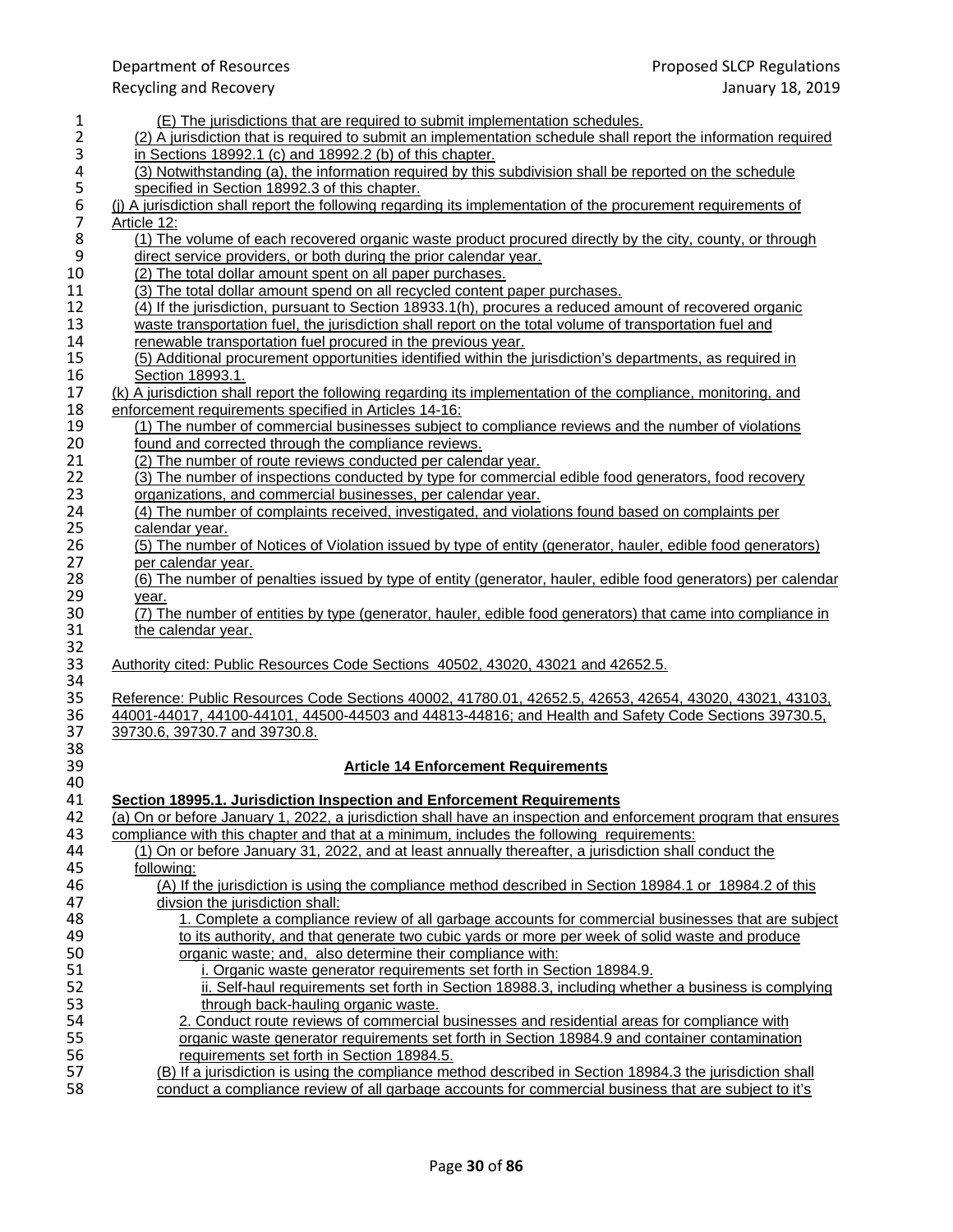| 1             | authority, and generate two cubic yards or more per week of solid waste and produce organic waste;                                                                                               |
|---------------|--------------------------------------------------------------------------------------------------------------------------------------------------------------------------------------------------|
| 2             | and, also determine their compliance with:                                                                                                                                                       |
| 3             | 1. Organic waste generator requirements set forth in Section 18984.9 and document if the business                                                                                                |
| 4             | is transporting the contents to a high diversion organic waste processing facility, or                                                                                                           |
| $\frac{5}{6}$ | 2. Self hauling pursuant to Section 18988.3, including whether a business is complying through back-                                                                                             |
|               | hauling organic waste.                                                                                                                                                                           |
| 7             | (2) Conduct inspections of Tier One commercial edible food generators and food recovery organizations for                                                                                        |
| 8             | compliance with this chapter. On or after January 1,2024, conduct inspections of Tier Two commercial                                                                                             |
| $\mathsf 9$   | edible food generators for compliance with Article 10.                                                                                                                                           |
| 10            | (3) Conduct inspections, route reviews, or compliance reviews when investigating a complaint in                                                                                                  |
| 11            | accordance with Section 18995.3 of this chapter.                                                                                                                                                 |
| 12            | (4) On and after January 1, 2022 and until January 1, 2024, if a jurisdiction determines that an organic                                                                                         |
| 13            | waste generator, self-hauler, hauler, or commercial edible food generator, or other entity is not in                                                                                             |
| 14            | compliance with this chapter, it shall provide educational material to the entity describing its obligations                                                                                     |
| 15            | under this chapter                                                                                                                                                                               |
| 16            | (5) On and after January 1, 2024, if a jurisdiction determines that an organic waste generator, self-hauler,                                                                                     |
| 17            | hauler, or commercial edible food generator, or other entity is not in compliance with this chapter, it shall                                                                                    |
| 18            | document the violation and take enforcement action as set forth in Section 18995.4 of this chapter.                                                                                              |
| 19            | (6) Annually verify through inspection, annual review or route review businesses are meeting de minimis                                                                                          |
| 20            | and physical space waivers for compliance with the requirements of Section 18984.11.                                                                                                             |
| 21            | (b) A jurisdiction shall conduct a sufficient number of compliance reviews, route reviews and inspections to                                                                                     |
| 22            | ensure compliance with this chapter. A jurisdiction shall inspect entities that it determines are more likely to be                                                                              |
| 23            | out of compliance, based on complaints or reports that it receives from the haulers, facilities, or other                                                                                        |
| 24            | complainants, the jurisdiction's random route reviews, or other means.                                                                                                                           |
| 25            | (c) A jurisdiction shall generate a written report for each inspection, route review, and compliance review                                                                                      |
| 26            | conducted pursuant to this chapter. Each report shall include, at a minimum, the following information:                                                                                          |
| 27            | (1) Identifying information for the subject or subjects of the inspection, route review or compliance review,                                                                                    |
| 28            | such as, but not limited to:                                                                                                                                                                     |
| 29            | (A) The name or account name of each person or entity.                                                                                                                                           |
| 30            | (B) A description of the route and addresses covered by a route review.                                                                                                                          |
| 31            | (C) A list of accounts reviewed for each compliance review.                                                                                                                                      |
| 32            | (2) The date or dates the inspection, route review, or compliance review was conducted.                                                                                                          |
| 33            | (3) The person or persons who conducted the action.                                                                                                                                              |
| 34            | (4) The jurisdiction's findings, including if there was compliance with or a violation of this chapter.                                                                                          |
| 35            | (5) Any supporting evidence or findings, such as photographs and account records.                                                                                                                |
| 36            | (6) The route review records shall include locations of the route review(s), the source of contamination,                                                                                        |
| 37            | photographs, and notices or education materials given to generators.                                                                                                                             |
| 38            | (d) Copies of all reports of route reviews, compliance reviews, and inspections, as well as all other records of                                                                                 |
| 39            | enforcement conducted pursuant to this chapter shall be maintained in the Implementation Record required by                                                                                      |
| 40            | Section 18995.2 of this chapter, and shall include, but not be limited to:                                                                                                                       |
| 41<br>42      | (1) Copies of all documentation of route reviews, compliance reviews, and inspections.<br>(2) Copies of all enforcement actions required by Section 18995.4 of this chapter, including Notice of |
| 43            | Violations, subsequent notices, and penalties issued.                                                                                                                                            |
| 44            | (3) A list of the date(s) the entities issued a Notice of Violation came into compliance and evidence that                                                                                       |
| 45            | supports compliance.                                                                                                                                                                             |
| 46            | (4) Copies of notices and educational material provided as required by this section.                                                                                                             |
| 47            | (e) Consistent with Section 18981. 2, a jurisdiction may have a designee conduct inspections required by this                                                                                    |
| 48            | section.                                                                                                                                                                                         |
| 49            |                                                                                                                                                                                                  |
| 50            | Authority cited: Public Resources Code Sections 40502, 43020, 43021 and 42652.5.                                                                                                                 |
| 51            |                                                                                                                                                                                                  |
| 52            | Reference: Public Resources Code Sections 40002, 41780.01, 42652.5, 42653, 42654, 43020, 43021, 43103,                                                                                           |
| 53            | 44001-44017, 44100-44101, 44500-44503 and 44813-44816; and Health and Safety Code Sections 39730.5,                                                                                              |
| 54            | 39730.6, 39730.7 and 39730.8.                                                                                                                                                                    |
| 55            |                                                                                                                                                                                                  |
| 56            | Section 18995.2. Implementation Record and Recordkeeping Requirements                                                                                                                            |
| 57            | (a) A jurisdiction shall maintain all records required by this chapter in the Implementation Record in the                                                                                       |
| 58            | following manner:                                                                                                                                                                                |
|               |                                                                                                                                                                                                  |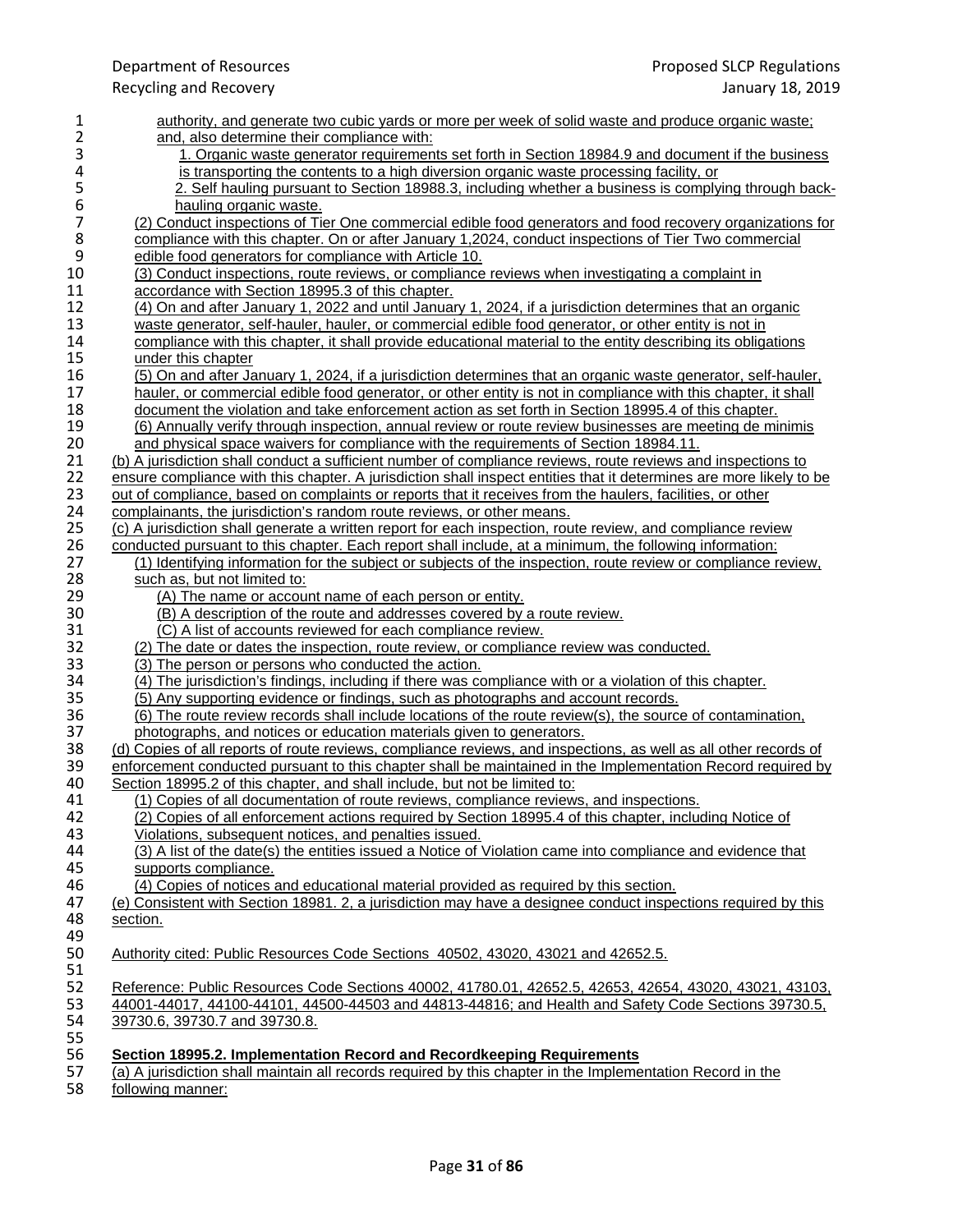- 1 (b) The Implementation Record shall be stored in one central location, physical or electronic, that can be readily<br>2 accessed by the Department. The jurisdiction shall provide its central location for records and a point
- 
- 2 accessed by the Department. The jurisdiction shall provide its central location for records and a point of contact<br>3 to the Department to facilitate the Department's review of the records.
- 3 to the Department to facilitate the Department's review of the records.<br>4 (c) Upon request by the Department, the jurisdiction shall provide acce 4 (c) Upon request by the Department, the jurisdiction shall provide access to the Implementation Record within<br>5 one business day.
- 5 one business day.<br>6 (d) All records and<br>7 within 30 days of th (d) All records and information from each reporting period shall be included in the Implementation Record
- 7 within 30 days of the last day of the reporting period.<br>8 (e) All records shall be retained by the jurisdiction for
- 8 (e) All records shall be retained by the jurisdiction for five years.<br>9 (f) At a minimum, the following shall be included in the Implemen
- (f) At a minimum, the following shall be included in the Implementation Record:<br>10 (1) A copy of all ordinances, enforceable mechanisms, contracts, or agreem
- 10 (1) A copy of all ordinances, enforceable mechanisms, contracts, or agreements, as required by this chapter. 11 chapter.<br>12 (2) A cop
- 12 (2) A copy of the Jurisdiction's inspection and enforcement program that it uses to comply with Sections 13 13 13 18995.1 and 18995.4 of this chapter.<br>14 (3) All organic waste collection service
- 14 (3) All organic waste collection service records required by Section 18984.4 of this chapter.<br>15 (4) All contamination minimization records required by Section 18984.6 of this chapter.
- 15 (4) All contamination minimization records required by Section 18984.6 of this chapter.<br>16 (5) All waiver and exemption records required by Section 18984.14 of this chapter.
- 16 (5) All waiver and exemption records required by Section 18984.14 of this chapter.<br>17 (6) All education and outreach records required by Section 18985.3 of this chapter.
- 17 (6) All education and outreach records required by Section 18985.3 of this chapter.<br>18 (7) All hauler program records required by Section 18988.4 of this chapter.
- 18 (7) All hauler program records required by Section 18988.4 of this chapter.<br>19 (8) All jurisdiction edible food recovery program records required by Section
- 19 (8) All jurisdiction edible food recovery program records required by Section 18991.2 of this chapter.<br>20 (9) All recovered organic waste procurement target records required by Section 18993.2 of this chapter.
- 20 (9) All recovered organic waste procurement target records required by Section 18993.2 of this chapter.<br>21 (10) All recycled content paper procurement records required by Section 18993.5 of this chapter.
- 21 (10) All recycled content paper procurement records required by Section 18993.5 of this chapter.<br>22 (11) All inspection, route review, and compliance review reports generated pursuant to the require
- 22 (11) All inspection, route review, and compliance review reports generated pursuant to the requirements of Section 18995 (e) of this chapter. 23 Section 18995 (e) of this chapter.<br>24 (12) All records of enforcement ac
- (12) All records of enforcement actions undertaken pursuant to this chapter.<br>25 (13) All records of complaints and investigations of complaints required by S
- 25 (13) All records of complaints and investigations of complaints required by Section 18995.3 of this chapter 26 and compliance with the Jurisdiction's Inspection and Enforcement requirements of Sections 18995.1(e)<br>27 and 18995.3(a) of this chapter. and  $18995.3(g)$  of this chapter.
- 28 (g) All records maintained in the Implemenation Record shall be subject to the requirements and exemptions of the Public Records Act set forth in Government Code Section 6250 et seq. the Public Records Act set forth in Government Code Section 6250 et seq.
- 30<br>31 31 Authority cited: Public Resources Code Sections 40502, 43020, 43021 and 42652.5.
- 32<br>33 33 Reference: Public Resources Code Sections 40002, 41780.01, 42652.5, 42653, 42654, 43020, 43021, 43103, 430<br>34 44001-44017, 44100-44101, 44500-44503 and 44813-44816; and Health and Safety Code Sections 39730.5. 34 44001-44017, 44100-44101, 44500-44503 and 44813-44816; and Health and Safety Code Sections 39730.5, 39730.5, 39730.5, 39730.5, 39730.5, 39730.5, 39730.5, 39730.5, 39730.5, 39730.5, 39730.5, 39730.5, 39730.7 and 39730.8 35 39730.6, 39730.7 and 39730.8.
- 36<br>37

## 37 **Section 18995.3. Jurisdiction Investigation of Complaints of Alleged Violations**

- 38 (a) Any person having information that an entity is in violation of this chapter, may file a complaint with the 39 iurisdiction. in a manner specified by the jurisdiction. The jurisdiction may request that the complaint 39 jurisdiction, in a manner specified by the jurisdiction. The jurisdiction may request that the complaint include the 40 following:
- 40 <u>following:</u><br>41 (1) The
	- 41 (1) The name and contact information of the complainant.
	-
- 42 (2) The identity of the entity allegedly in violation and location and description of the violation.<br>43 (3) All known facts relevant to the alleged violation including, but not limited to, information rel 43 (3) All known facts relevant to the alleged violation including, but not limited to, information relating to witnesses and physical evidence.
- 44 witnesses and physical evidence.<br>45 (b) Upon request, the jurisdiction sha 45 (b) Upon request, the jurisdiction shall ensure that the name and contact information of a complainant remain<br>46 confidential. 46 confidential.<br>47 (c) The Depa
- 47 (c) The Department may also file, or forward, a complaint to the jurisdiction.<br>48 (d) Upon receipt of a complaint, a jurisdiction shall, within 90 days, investiga
- 48 (d) Upon receipt of a complaint, a jurisdiction shall, within 90 days, investigate the complaint if it determines
- 49 that the allegations, if true, would constitute a violation.<br>50 (e) The jurisdiction shall provide a method for a complainty
- 50 (e) The jurisdiction shall provide a method for a complainant to find out the results of their complaint.<br>51 (f) The jurisdiction shall maintain records of all complaints and responses pursuant to this section in th 51 (f) The jurisdiction shall maintain records of all complaints and responses pursuant to this section in the<br>52 Implementation Record set forth in Section 18995.2 of this chapter. The records shall include the complete
- 52 Implementation Record set forth in Section 18995.2 of this chapter. The records shall include the complaint as<br>53 received, the date the iurisdiction investigated the complaint, the iurisdiction's determination of compl
- 53 received, the date the jurisdiction investigated the complaint, the jurisdiction's determination of compliance or
- 54 notice of violations issued.

|             | 55 (g) If a jurisdiction determines that a violation has occurred, it shall take enforcement action as required by this |  |
|-------------|-------------------------------------------------------------------------------------------------------------------------|--|
| 56 chapter. |                                                                                                                         |  |

- 57<br>58
- 58 Authority cited: Public Resources Code Sections 40502, 43020, 43021 and 42652.5.
- 59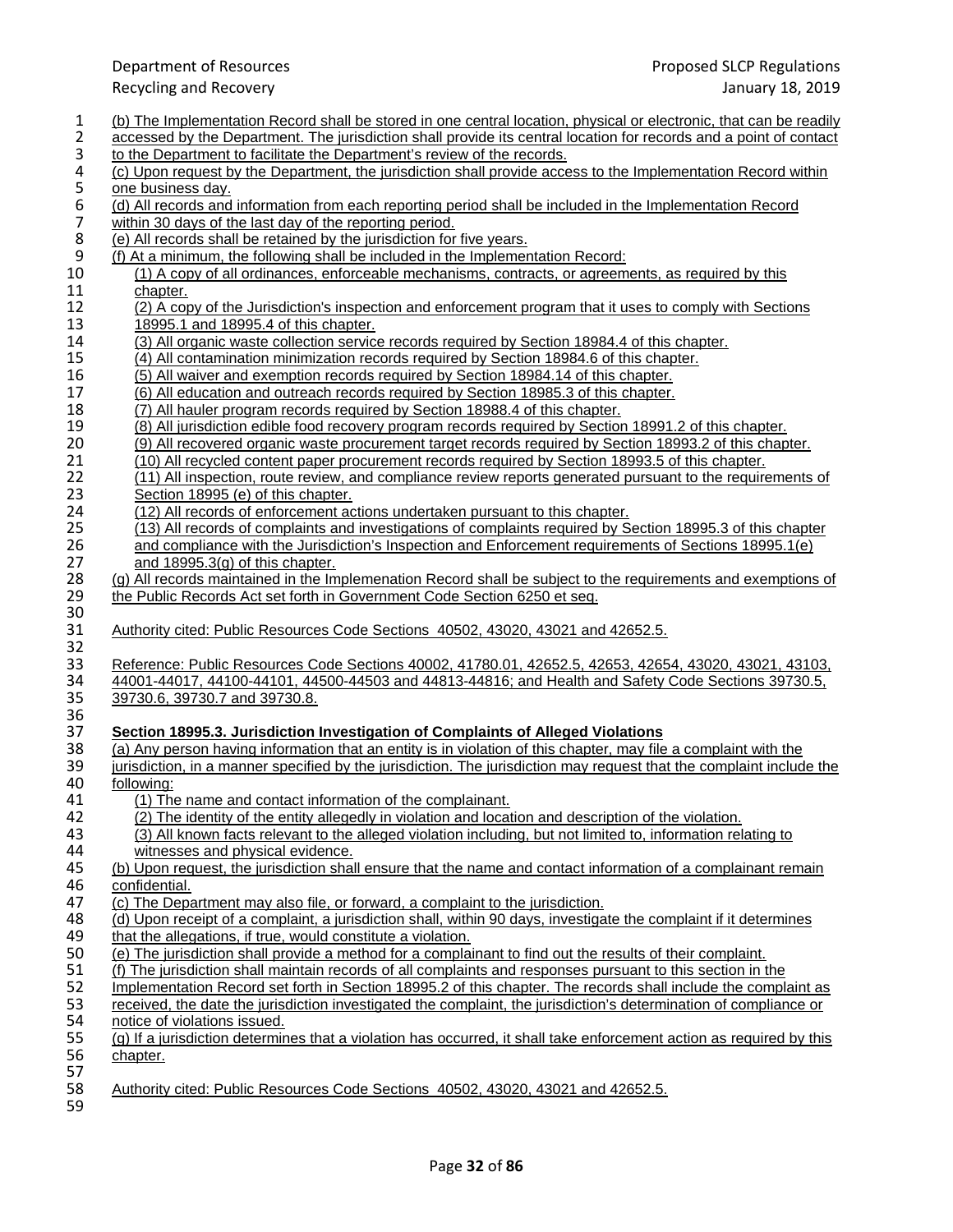| 1<br>$\overline{2}$<br>3 | Reference: Public Resources Code Sections 40002, 41780.01, 42652.5, 42653, 42654, 43020, 43021, 43103,<br>44001-44017, 44100-44101, 44500-44503 and 44813-44816; and Health and Safety Code Sections 39730.5,<br>39730.6, 39730.7 and 39730.8. |
|--------------------------|------------------------------------------------------------------------------------------------------------------------------------------------------------------------------------------------------------------------------------------------|
| 4                        |                                                                                                                                                                                                                                                |
| 5                        | Section 18995.4. Enforcement by a Jurisdiction                                                                                                                                                                                                 |
| 6                        | (a) If an entity has been found in violation of this chapter after January 1, 2024, the jurisdiction shall take                                                                                                                                |
| $\overline{7}$           | enforcement action as set forth in this section.                                                                                                                                                                                               |
| 8                        | (1) The jurisdiction shall issue a Notice of Violation to any entity found in violation within 60 days after                                                                                                                                   |
| $\boldsymbol{9}$         | determining that a violation has occurred.                                                                                                                                                                                                     |
| 10                       | (2) The jurisdiction shall conduct follow-up inspections to determine if compliance is achieved, at least every                                                                                                                                |
| 11                       | 90 days following the date of the first Notice of Violation, and continue to issue Notices of Violation until                                                                                                                                  |
| 12<br>13                 | compliance is achieved or a penalty has been issued.<br>(3) The jurisdiction shall commence actions to impose a penalty pursuant to Article 16 on the entity within                                                                            |
| 14                       | the following timeframes:                                                                                                                                                                                                                      |
| 15                       | (A) For a first violation no later than 150 days after the issuance of the Notice of Violation.                                                                                                                                                |
| 16                       | (B) For a second violation and all subsequent violations, no later than 90 days after the issuance of the                                                                                                                                      |
| 17                       | Notice of Violation.                                                                                                                                                                                                                           |
| 18                       | (4) The jurisdiction may seek equivalent or stricter nonmonetary remedies to those set forth in Section                                                                                                                                        |
| 19                       | 18997.2 of this chapter.                                                                                                                                                                                                                       |
| 20                       | (b) The jurisdiction may grant extensions to the compliance deadlines set forth in subsection (a) if it finds that:                                                                                                                            |
| 21                       | (1) The entity has made an effort but has failed to comply within the deadline due to extenuating                                                                                                                                              |
| 22                       | circumstances outside its control. Examples of extenuating circumstances include acts of God such as                                                                                                                                           |
| 23                       | inclement weather or earthquakes and delays in obtaining discretionary permits or other government                                                                                                                                             |
| 24                       | agency approvals, but where the entity's actions or failure to act was not the cause of the delay; or,                                                                                                                                         |
| 25                       | (2) The entity's compliance is not possible due to limitations in infrastructure, and the jurisdiction in which it                                                                                                                             |
| 26                       | resides is under a Corrective Action Plan (CAP) pursuant to Section 18996.2 due to long-term infrastructure                                                                                                                                    |
| 27                       | or capacity deficiencies.                                                                                                                                                                                                                      |
| 28                       | (c) A jurisdiction shall provide the following information in any Notice of Violation or other enforcement notices:                                                                                                                            |
| 29                       | (1) The account name, name, or names of each person or entity to whom it is directed. Notices must go to                                                                                                                                       |
| 30                       | the legally responsible party, such as business owner, service account holder, property owner, etc.                                                                                                                                            |
| 31                       | (2) The list and description of the violations of this chapter, including the local ordinance being violated.                                                                                                                                  |
| 32<br>33                 | (3) A compliance date by which the operator is to take specified action(s).                                                                                                                                                                    |
| 34                       | (4) The penalty for not complying within the specified compliance date.<br>(d) A jurisdiction may, but is not required to, seek penalties pursuant to this section for a violation of the                                                      |
| 35                       | container contamination requirements authorized by Section 18984.5(b)(3).                                                                                                                                                                      |
| 36                       |                                                                                                                                                                                                                                                |
| 37                       | Authority cited: Public Resources Code Sections 40502, 43020, 43021 and 42652.5.                                                                                                                                                               |
| 38                       |                                                                                                                                                                                                                                                |
| 39                       | Reference: Public Resources Code Sections 40002, 41780.01, 42652.5, 42653, 42654, 43020, 43021, 43103,                                                                                                                                         |
| 40                       | 44001-44017, 44100-44101, 44500-44503 and 44813-44816; and Health and Safety Code Sections 39730.5,                                                                                                                                            |
| 41                       | 39730.6, 39730.7 and 39730.8.                                                                                                                                                                                                                  |
| 42                       |                                                                                                                                                                                                                                                |
| 43                       | Article 15. Enforcement Oversight by the Department                                                                                                                                                                                            |
| 44                       |                                                                                                                                                                                                                                                |
| 45                       | Section 18996.1. Department Evaluation of Jurisdiction Compliance                                                                                                                                                                              |
| 46                       | (a) The Department shall evaluate a jurisdiction's compliance with this chapter as set forth in this article.                                                                                                                                  |
| 47                       | (b) In conducting a compliance evaluation, the Department shall review the jurisdiction's Implementation                                                                                                                                       |
| 48                       | Record and conduct inspections, compliance reviews, and route reviews.                                                                                                                                                                         |
| 49                       | (c) The Department shall notify the jurisdiction prior to conducting an evaluation.                                                                                                                                                            |
| 50                       | (d) A summary of the Department's findings shall be provided in writing to the jurisdiction.                                                                                                                                                   |
| 51                       | (e) If the Department determines at any time that an ordinance adopted by a jurisdiction is inconsistent with or                                                                                                                               |
| 52<br>53                 | does not meet the requirements set forth in this chapter, the Department shall notify the jurisdiction and provide                                                                                                                             |
| 54                       | an explanation of the deficiencies. The jurisdiction shall have 90 days from that notice to correct the<br>deficiencies. If the jurisdiction does not, the Department may commence enforcement actions as set forth in                         |
| 55                       | Section 18996.2 of this chapter.                                                                                                                                                                                                               |
| 56                       |                                                                                                                                                                                                                                                |
| 57                       | Authority cited: Public Resources Code Sections 40502, 43020, 43021 and 42652.5.                                                                                                                                                               |
| 58                       |                                                                                                                                                                                                                                                |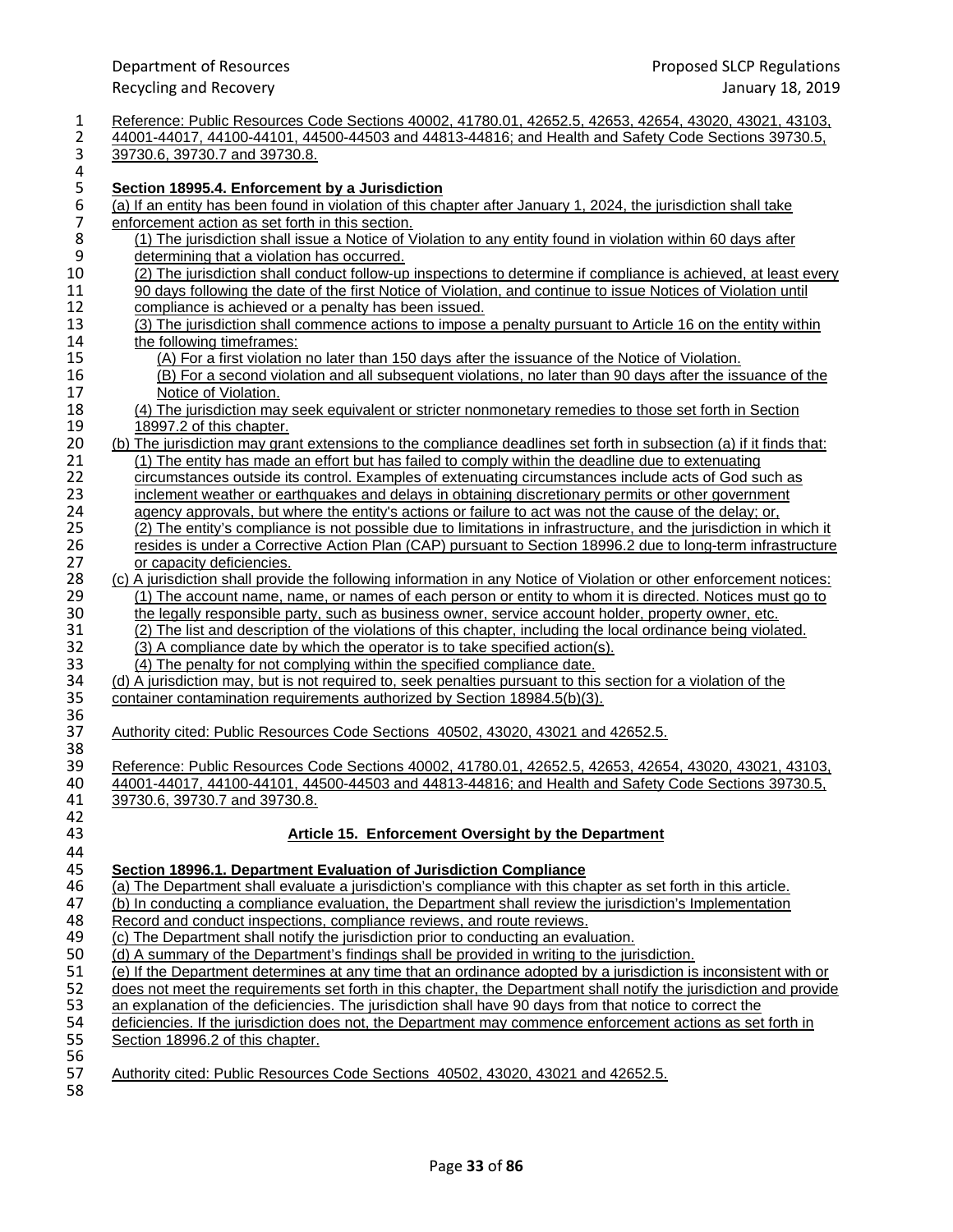| 1                | Reference: Public Resources Code Sections 40002, 41780.01, 42652.5, 42653, 42654, 43020, 43021, 43103,             |
|------------------|--------------------------------------------------------------------------------------------------------------------|
| 2                | 44001-44017, 44100-44101, 44500-44503 and 44813-44816; and Health and Safety Code Sections 39730.5,                |
| 3                | 39730.6, 39730.7 and 39730.8.                                                                                      |
| 4                |                                                                                                                    |
| 5                | Section 18996.2. Department Enforcement Action Over Jurisdictions                                                  |
| $\boldsymbol{6}$ | (a) If the Department finds that a jurisdiction is violating one or more of the requirements of this chapter, then |
| $\boldsymbol{7}$ | the Department may take the following actions:                                                                     |
| 8                | (1) Issue a Notice of Violation requiring compliance within 90 days. An extension may be granted for an            |
| 9                | additional 90 days, if the jurisdiction submits a written request to the Department within 60 days of the          |
| 10               | Notice of Violation's issuance that includes:                                                                      |
| 11               | (A) Evidence that additional time is needed to comply.                                                             |
| 12               | (B) The steps the jurisdiction will take to correct the violation, including demonstration that it can comply      |
| 13               | within 180 days of the Notice of Violation's issuance date.                                                        |
| 14               | (2) The Department may extend the timeframe for a jurisdiction to comply beyond 180 days from the Notice           |
| 15               | of Violation issuance date by issuing a Corrective Action Plan (CAP) for up to 24 months, setting forth steps      |
| 16               | to achieve compliance, if the jurisdiction has demonstrated, that it has made a substantial effort to comply       |
| 17               | and there are extenuating circumstances that have prevented it from complying.                                     |
| 18               | (A) A jurisdiction shall submit a written request for the extension at least 30 days prior to the Notice of        |
| 19               | Violation final compliance date. The request shall provide documentation demonstrating its substantial             |
| 20               | effort to comply, and the extenuating circumstances which prevents it from complying, and identify the             |
| 21               | critical milestones that the jurisdiction would need to meet in order to comply within 24 months.                  |
| 22               | <u>1. If a jurisdiction claims that the cause of the delay is inadequate capacity of organic waste recovery</u>    |
| 23               | facilities, it shall document the lack of capacity and demonstrate that it has provided service where              |
| 24               | possible and that it has only delayed compliance with this chapter for areas where service cannot be               |
| 25               | provided due to capacity limits. Implementation schedules, under Article 11, may be considered for                 |
| 26               | purposes of developing a Corrective Action Plan; however, the Department may set compliance                        |
| 27               | milestones other than those provided in the Implementation Schedule.                                               |
| 28               | (B) For the purposes of this section, "substantial effort" means that a jurisdiction has taken all practicable     |
| 29               | actions to comply. Substantial effort does not include circumstances where a decision-making body of a             |
| 30               | jurisdiction has not taken the necessary steps to comply with the chapter, including, but not limited to, a        |
| 31               | failure to provide staff resources, a failure to provide sufficient funding to assure compliance, or failure to    |
| 32               | adopt required ordinances.                                                                                         |
| 33               | (C) For the purposes of this section, "extenuating circumstances" means that a delay in compliance has             |
| 34               | been caused by:                                                                                                    |
| 35               | 1. Circumstances outside of a jurisdiction's control; including acts of God and declared emergencies               |
| 36               | such as earthquake, fires, flooding, or delays in obtaining discretionary permits or other government              |
| 37               | agency approvals.                                                                                                  |
| 38               | 2. A long term infrastructure or capacity change which requires a corresponding longer length of time              |
| 39               | to achieve compliance.                                                                                             |
| 40               | (D) For the purposes of this section, "critical milestones" means all actions necessary for a jurisdiction to      |
| 41               | comply, including, but not limited to, receiving approval by decision-making bodies, permit application            |
| 42               | submittals and obtaining approvals, and tasks associated with the local contract approvals.                        |
| 43               | (3) A Corrective Action Plan shall be issued by the Department for no longer than 24 months and shall              |
| 44               | include compliance dates for each milestone that describe the tasks and timeframe the jurisdiction needs to        |
| 45               | take to achieve full compliance by a final compliance date. The Corrective Action Plan shall include the           |
| 46               | penalties that may be imposed if a jurisdiction fails to comply by the final compliance date and may also          |
| 47               | include penalties for failing to meet milestones by the specified dates.                                           |
| 48               |                                                                                                                    |
| 49               | Authority cited: Public Resources Code Sections 40502, 43020, 43021 and 42652.5.                                   |
| 50               |                                                                                                                    |
| 51               | Reference: Public Resources Code Sections 40002, 41780.01, 42652.5, 42653, 42654, 43020, 43021, 43103,             |
| 52               | 44001-44017, 44100-44101, 44500-44503 and 44813-44816; and Health and Safety Code Sections 39730.5,                |
| 53               | 39730.6, 39730.7 and 39730.8.                                                                                      |
| 54               |                                                                                                                    |
| 55               | Section 18996.3. Department Enforcement When Jurisdiction fails to Enforce                                         |
| 56               | (a) If a jurisdiction fails to enforce the requirements set forth in this chapter, the Department may take         |
| 57               | enforcement action against an entity pursuant to Section 18996.9 of this chapter and also enforcement action       |
| 58               | against the jurisdiction pursuant to this article after providing the jurisdiction with:                           |

59 (1) Written documentation of its lack of appropriate enforcement action.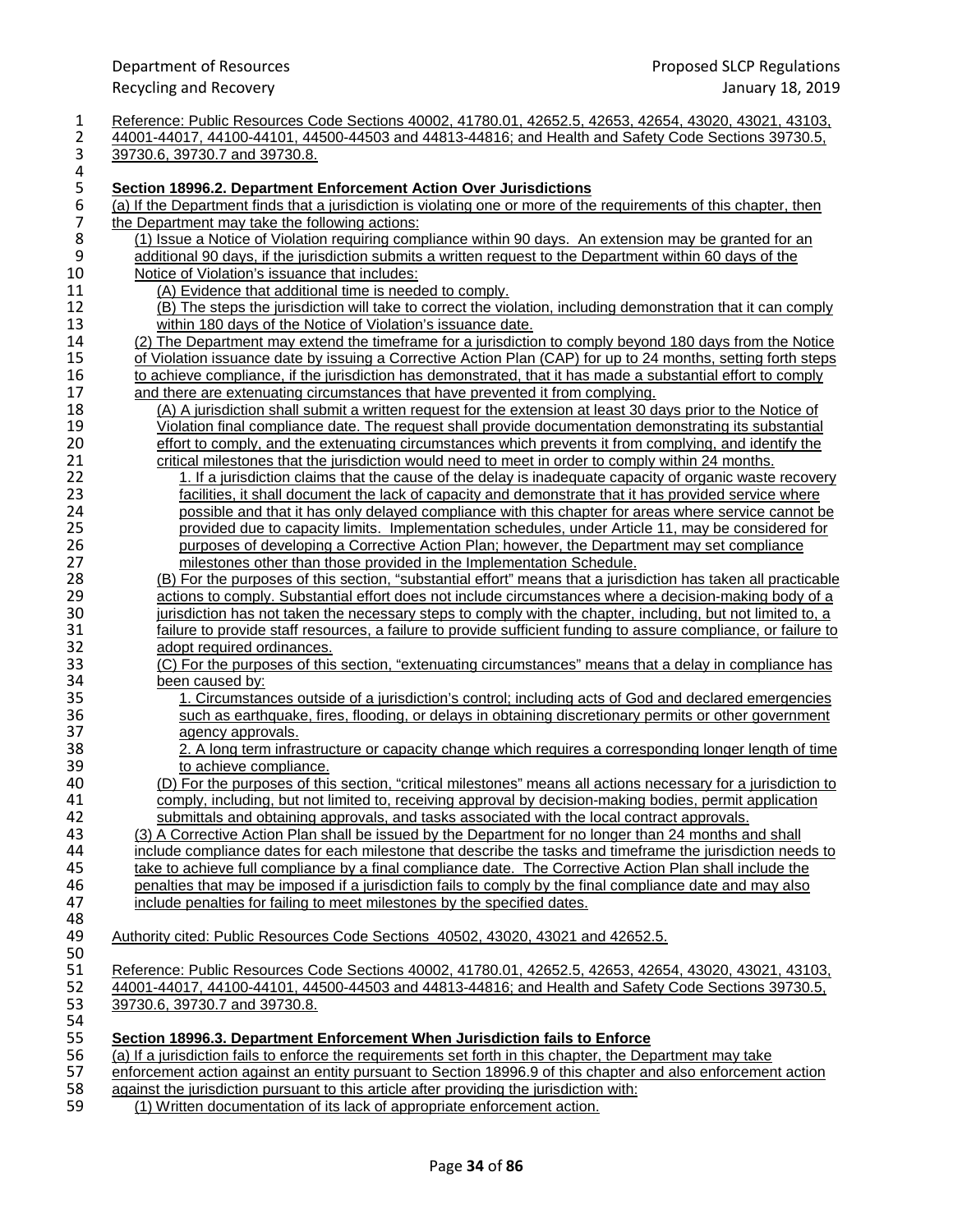| 1<br>$\overline{2}$             | (2) A written request to take enforcement action against the entity pursuant to Article 14 of this chapter or<br>evidence within 60 days that the entity is in compliance.                    |
|---------------------------------|-----------------------------------------------------------------------------------------------------------------------------------------------------------------------------------------------|
| 3                               | (b) The Department may seek administrative penalties against the jurisdiction pursuant to Article 16 if the                                                                                   |
| 4                               | jurisdiction fails to take enforcement action as requested pursuant to subsection (a) (2).                                                                                                    |
|                                 |                                                                                                                                                                                               |
| $\frac{5}{6}$<br>$\overline{7}$ | Authority cited: Public Resources Code Sections 40502, 43020, 43021 and 42652.5.                                                                                                              |
| $\bf 8$                         | Reference: Public Resources Code Sections 40002, 41780.01, 42652.5, 42653, 42654, 43020, 43021, 43103,                                                                                        |
| $\boldsymbol{9}$                | 44001-44017, 44100-44101, 44500-44503 and 44813-44816; and Health and Safety Code Sections 39730.5,                                                                                           |
| 10                              | 39730.6, 39730.7 and 39730.8.                                                                                                                                                                 |
| 11                              | Section 18996.4. Access for Inspection by the Department                                                                                                                                      |
| 12                              | (a) Upon presentation of proper credentials, an authorized Department employee or agent shall be allowed to                                                                                   |
| 13                              | enter an entity's premises during normal working hours to conduct inspections and investigations in order to                                                                                  |
| 14                              | examine organic waste recovery activities, edible food recovery activities, and records pertaining to the entity in                                                                           |
| 15                              | order to determine compliance with this chapter. Methods may include, but are not limited to, allowing the                                                                                    |
| 16                              | review or copying, electronically or through mechanical methods (i.e., photocopying) of any paper, electronic,                                                                                |
| 17                              | or other records required by this chapter, such as invoices, memoranda, books, papers, or records.                                                                                            |
| 18                              | (1) This subdivision is not intended to permit an employee or agent of the Department to enter a residential                                                                                  |
| 19                              | property.                                                                                                                                                                                     |
| 20                              |                                                                                                                                                                                               |
| 21                              | Authority cited: Public Resources Code Sections 40502, 43020, 43021 and 42652.5.                                                                                                              |
| 22                              |                                                                                                                                                                                               |
| 23                              | Reference: Public Resources Code Sections 40002, 41780.01, 42652.5, 42653, 42654, 43020, 43021, 43103,                                                                                        |
| 24                              | 44001-44017, 44100-44101, 44500-44503 and 44813-44816; and Health and Safety Code Sections 39730.5,                                                                                           |
| 25                              | 39730.6, 39730.7 and 39730.8.                                                                                                                                                                 |
| 26                              |                                                                                                                                                                                               |
| 27                              | <b>Section 18996.5. Enforcement Actions Against Organic Waste Generators Located In Multiple</b>                                                                                              |
| 28                              | jurisdictions and Non-Local Entities                                                                                                                                                          |
| 29<br>30                        | (a) If a jurisdiction believes that an organic waste generator, including a commercial edible food generator, that                                                                            |
| 31                              | has locations in more than one jurisdiction, has violated a requirement of this chapter, and the jurisdiction has                                                                             |
| 32                              | reason to believe that the entity is also violating that requirement in another jurisdiction, or a jurisdiction                                                                               |
| 33                              | believes a non-local entity within its jurisdiction has violated a requirement of this chapter, the jurisdiction may<br>refer the matter to the Department for review and enforcement action. |
| 34                              | (b) Prior to making a referral to the Department for an entity that has locations in more than one jurisdiction, a                                                                            |
| 35                              | jurisdiction shall inspect the entity within its jurisdiction and, at a minimum, issue a Notice of Violation if it finds                                                                      |
| 36                              | that a violation has occurred. The referral must include, at a minimum, the name and location of the entity, a                                                                                |
| 37                              | copy of the Notice of Violation issued, all evidence collected, and any correspondence with the entity.                                                                                       |
| 38                              | (c) If the Department finds that at an organic waste generator that has locations in more than one jurisdiction,                                                                              |
| 39                              | or a non-local entity has not complied with the requirements of this chapter, it may take enforcement pursuant                                                                                |
| 40                              | to this article and Article 16 of this chapter.                                                                                                                                               |
| 41                              | (d) If the Department determines the referral does not meet the requirements of this section, the Department                                                                                  |
| 42                              | may refer the matter back to the jurisdiction for enforcement action.                                                                                                                         |
| 43                              | (e) If the Department determines that the referral meets the requirements of this section, and takes                                                                                          |
| 44                              | enforcement action based on the referral, the jurisdiction shall suspend its enforcement actions related to the                                                                               |
| 45                              | entity.                                                                                                                                                                                       |
| 46                              |                                                                                                                                                                                               |
| 47                              | Authority cited: Public Resources Code Sections 40502, 43020, 43021 and 42652.5.                                                                                                              |
| 48                              |                                                                                                                                                                                               |
| 49                              | Reference: Public Resources Code Sections 40002, 41780.01, 42652.5, 42653, 42654, 43020, 43021, 43103,                                                                                        |
| 50                              | 44001-44017, 44100-44101, 44500-44503 and 44813-44816; and Health and Safety Code Sections 39730.5,                                                                                           |
| 51                              | 39730.6, 39730.7 and 39730.8.                                                                                                                                                                 |
| 52                              |                                                                                                                                                                                               |
| 53                              | Section 18996.6. Department Inspections and Compliance Reviews of State Agencies and Facilities                                                                                               |
| 54                              | (a) If the Department finds that a state agency or state facility is violating Article 5, or Article 10 of this chapter,                                                                      |
| 55                              | then the Department may take the following progressive enforcement actions:                                                                                                                   |
| 56                              | (1) Issue a Notice of Violation requiring compliance within 90 days. If the state agency or state facility                                                                                    |
| 57                              | provides sufficient evidence that additional time is needed to comply, it may request, and the Department                                                                                     |
| 58                              | may grant an additional 180-day extension. The state agency or state facility extension request shall include:                                                                                |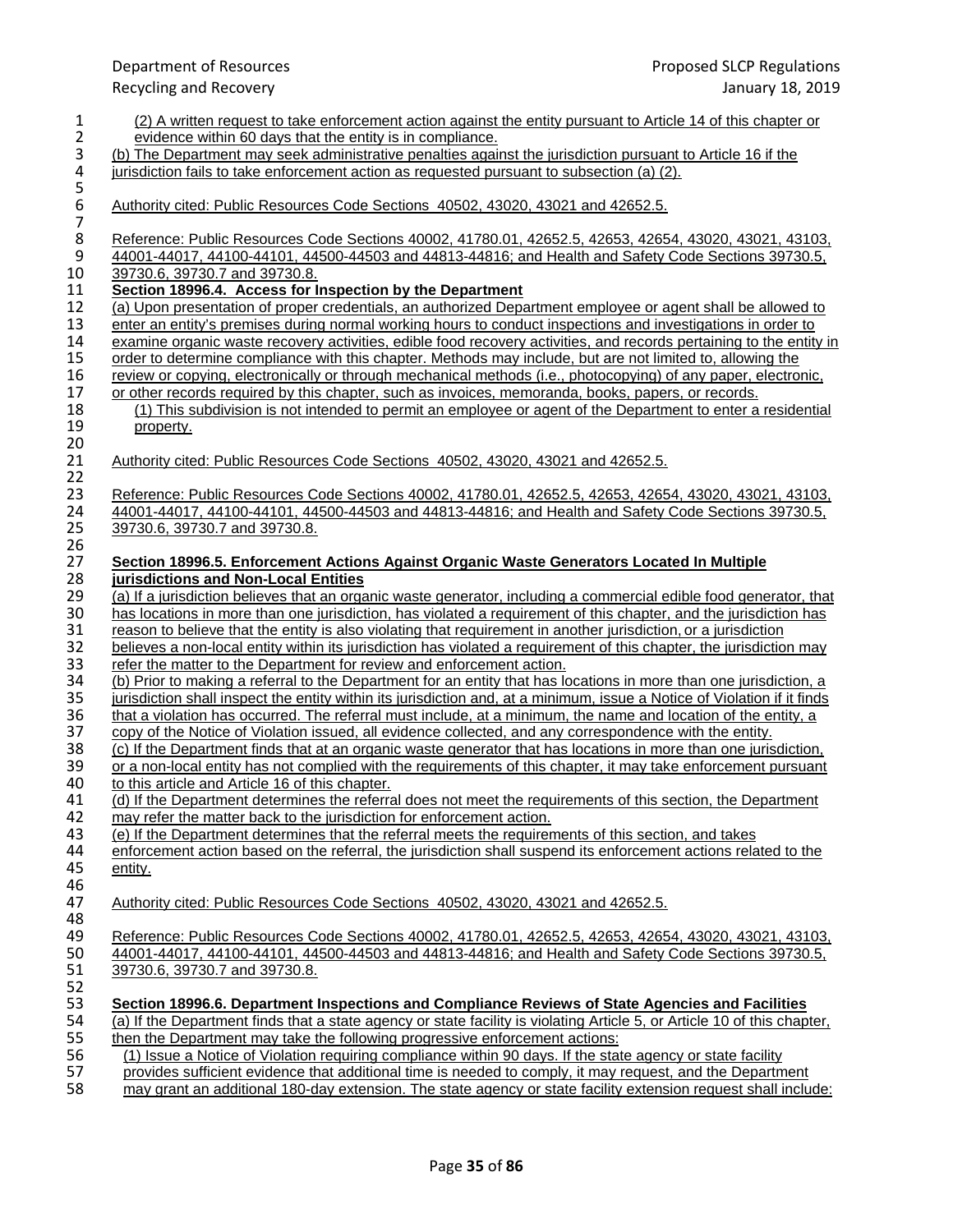| 1              | (A) An explanation of why the violations have occurred, and all steps that have been taken to comply                                                                                 |
|----------------|--------------------------------------------------------------------------------------------------------------------------------------------------------------------------------------|
| 2              | with this chapter.                                                                                                                                                                   |
| 3              | (B) An explanation as to why it cannot correct the violation by the compliance date.                                                                                                 |
| 4              | (C) A proposed set of tasks and milestones necessary for the state agency or state facility to comply and                                                                            |
| 5              | an explanation and justification of the proposed timeline.                                                                                                                           |
| 6              | (D) Any additional information that supports the request to delay enforcement action.                                                                                                |
| $\overline{7}$ | (2) If the Department issues a Notice of Violation to a state agency or facility it shall include, but is not be                                                                     |
| 8              | limited to:                                                                                                                                                                          |
| 9              | (A) A description of the violation and regulatory section that is the basis of the violation.                                                                                        |
| 10             | (B) Identification of the actions the state agency or state facility shall take to correct the violation(s).                                                                         |
| 11             | (C) The timeframe in which each of the actions must be taken.                                                                                                                        |
| 12             | (D) The actions in subsection (a)(3) of this section that the Department may take if the state agency or                                                                             |
| 13<br>14       | facility fails to comply.                                                                                                                                                            |
|                | (3) If a state agency or state facility fails to comply with a Notice of Violation, the Department may take the                                                                      |
| 15             | following enforcement actions:                                                                                                                                                       |
| 16             | (A) List the state agency or state facility on the Organic Waste Recovery Noncompliance Inventory                                                                                    |
| 17             | described in Section 18997.4 of this chapter.                                                                                                                                        |
| 18<br>19       | (B) Request that the Department of General Services (DGS) conduct an audit of the state agency or<br>state facility for compliance with Public Contract Code (PCC) Section 12217(a). |
| 20             | (C) Notify the Governor.                                                                                                                                                             |
| 21             | (D) Notify the Legislature.                                                                                                                                                          |
| 22             | (4) The Department may not extend a compliance deadline in a Notice of Violation if the Department                                                                                   |
| 23             | determines that the state agency or state facility has not made substantial efforts to comply with this                                                                              |
| 24             | chapter.                                                                                                                                                                             |
| 25             | (A) For the purposes of this section, "substantial effort" means that the state agency or state facility has                                                                         |
| 26             | taken all practicable steps to comply. Substantial effort does not include failure by the state agency or                                                                            |
| 27             | facility to take the necessary steps to comply, including, but not limited to, not providing adequate staff                                                                          |
| 28             | resources, failing to provide sufficient funding to assure compliance with the Chapter, or failure to adopt                                                                          |
| 29             | required policies.                                                                                                                                                                   |
| 30             |                                                                                                                                                                                      |
| 31             | Authority cited: Public Resources Code Sections 40502, 43020, 43021 and 42652.5.                                                                                                     |
| 32             |                                                                                                                                                                                      |
| 33             | Reference: Public Resources Code Sections 40002, 41780.01, 42652.5, 42653, 42654, 43020, 43021, 43103,                                                                               |
| 34             | 44001-44017, 44100-44101, 44500-44503 and 44813-44816; and Health and Safety Code Sections 39730.5,                                                                                  |
| 35             | 39730.6, 39730.7 and 39730.8.                                                                                                                                                        |
| 36             |                                                                                                                                                                                      |
| 37             | Section 18996.7. Department Enforcement Action Regarding Local Education Agencies                                                                                                    |
| 38             | (a) If the Department finds that a local education agency is violating this chapter, the Department may issue a                                                                      |
| 39             | Notice of Violation requiring compliance within 90 days. If the local education agency fails to comply with the                                                                      |
| 40             | Notice of Violation, the Department may list the local education agency or a non-local entity on the Organic                                                                         |
| 41             | Waste Recovery Noncompliance Inventory pursuant to Section 18997.4.                                                                                                                  |
| 42             |                                                                                                                                                                                      |
| 43             | Authority cited: Public Resources Code Sections 40502, 43020, 43021 and 42652.5.                                                                                                     |
| 44             |                                                                                                                                                                                      |
| 45             | Reference: Public Resources Code Sections 40002, 41780.01, 42652.5, 42653, 42654, 43020, 43021, 43103,                                                                               |
| 46             | 44001-44017, 44100-44101, 44500-44503 and 44813-44816; and Health and Safety Code Sections 39730.5,                                                                                  |
| 47             | 39730.6, 39730.7 and 39730.8.                                                                                                                                                        |
| 48             |                                                                                                                                                                                      |
| 49             | Section 18996.8. Complaints of Alleged Violations by Jurisdictions and Entities                                                                                                      |
| 50             |                                                                                                                                                                                      |
| 51             | (a) Any person having information that a jurisdiction or an entity is in violation of a requirement of this chapter                                                                  |
|                | may file a written complaint to the Department. The Department may request that complaints include the                                                                               |
| 52             | following:                                                                                                                                                                           |
| 53             | (1) The name and contact information of the person making the complaint.                                                                                                             |
| 54             | (2) The identity of the alleged violator, including the name of the entity, jurisdiction, state agency, state                                                                        |
| 55             | facility, local education agency, or other non-local entity.                                                                                                                         |
| 56             | (3) The location of the violation.                                                                                                                                                   |
| 57             | (4) A description of the violation.                                                                                                                                                  |
| 58<br>59       | (5) All known relevant facts including, but not limited, information relating to witnesses and physical<br>evidence.                                                                 |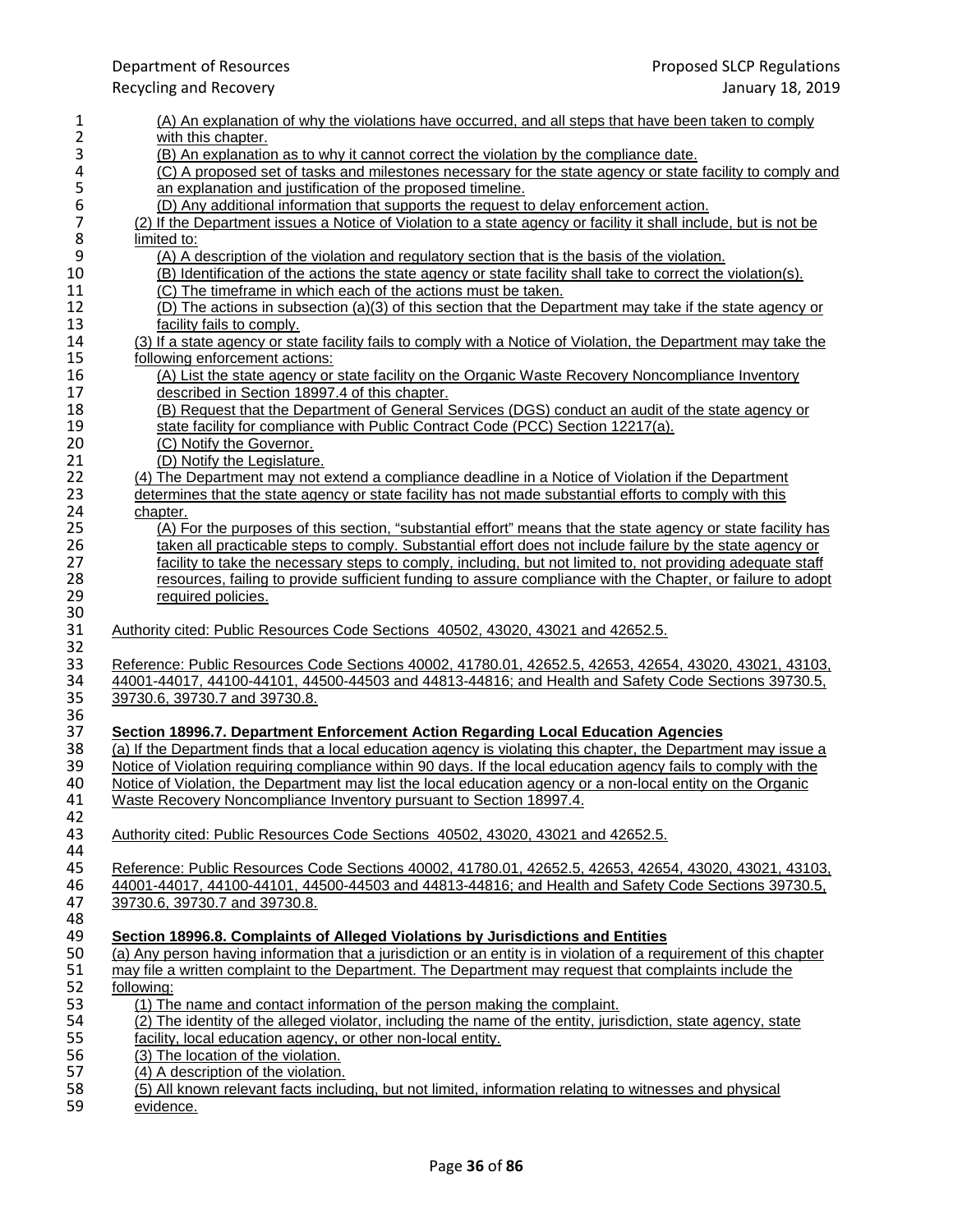| $\mathbf{1}$                          | (b) Upon request, the Department shall ensure that the names and contact information of a complainant remain                                                                                                           |
|---------------------------------------|------------------------------------------------------------------------------------------------------------------------------------------------------------------------------------------------------------------------|
| $\overline{c}$                        | confidential.                                                                                                                                                                                                          |
| 3                                     | (c) Upon receipt of a complaint, the Department shall, within 60 days, determine whether the allegations, if true,                                                                                                     |
| 4                                     | would constitute a violation of this chapter, and, if so, commence an investigation. The Department shall notify                                                                                                       |
|                                       | the complainant of the results of the Department's investigation.                                                                                                                                                      |
| $\begin{array}{c} 5 \\ 6 \end{array}$ | (d) If the Department receives a complaint about an entity within a jurisdiction's authority, it shall refer the                                                                                                       |
|                                       | complaint to the jurisdiction for investigation and enforcement action.                                                                                                                                                |
| $\begin{array}{c} 7 \\ 8 \end{array}$ |                                                                                                                                                                                                                        |
| 9                                     | Authority cited: Public Resources Code Sections 40502, 43020, 43021 and 42652.5.                                                                                                                                       |
| 10                                    |                                                                                                                                                                                                                        |
| 11                                    | Reference: Public Resources Code Sections 40002, 41780.01, 42652.5, 42653, 42654, 43020, 43021, 43103,                                                                                                                 |
| 12                                    | 44001-44017, 44100-44101, 44500-44503 and 44813-44816; and Health and Safety Code Sections 39730.5,                                                                                                                    |
| 13                                    | 39730.6, 39730.7 and 39730.8.                                                                                                                                                                                          |
| 14                                    |                                                                                                                                                                                                                        |
| 15                                    | Section 18996.9. Department Enforcement Actions Against Entities.                                                                                                                                                      |
| 16                                    | (a) The Department may take enforcement action against organic waste generators, including commercial                                                                                                                  |
| 17                                    |                                                                                                                                                                                                                        |
|                                       | edible food generators, haulers, and food recovery organizations and services, where a jurisdiction has failed to                                                                                                      |
| 18                                    | enforce this chapter or where the entity is a non-local entity that is not a state agency or facility subject to<br>enforcement under Section 18996.6 or a local education agency subject to enforcement under Section |
| 19                                    |                                                                                                                                                                                                                        |
| 20                                    | 18996.7.                                                                                                                                                                                                               |
| 21                                    | (b) If an entity has been found in violation, the Department shall:                                                                                                                                                    |
| 22                                    | (1) For a first violation:                                                                                                                                                                                             |
| 23                                    | (A) Issue a Notice of Violation (NOV) requiring compliance within 60 days.                                                                                                                                             |
| 24                                    | (B) If the violation continues after the NOV compliance date, the Department shall issue a Notice and                                                                                                                  |
| 25                                    | Order to Correct (NOTC) requiring compliance within 30 days. The NOTC shall include the potential                                                                                                                      |
| 26                                    | penalties for failing to comply.                                                                                                                                                                                       |
| 27                                    | (C) If the violation continues after the NOTC compliance deadline of 30 days, the Department shall                                                                                                                     |
| 28                                    | commence action to impose a penalty on the entity no later than 90 days after the issuance of the                                                                                                                      |
| 29                                    | NOTC.                                                                                                                                                                                                                  |
| 30                                    | (2) For a second violation and all subsequent violations:                                                                                                                                                              |
| 31                                    | (A) Issue a Notice and Order to Correct (NOTC) requiring compliance within 30 days. The NOTC shall                                                                                                                     |
| 32                                    | include the potential penalties for failing to comply.                                                                                                                                                                 |
| 33                                    | (B) If the violation continues after the NOTC compliance deadline, the Department shall commence                                                                                                                       |
| 34                                    | action to impose a penalty on the entity no later than 90 days after its determination of the violation.                                                                                                               |
| 35                                    | (c) The Department may grant extensions to the compliance deadlines set forth in subsection (b) if it makes the                                                                                                        |
| 36                                    | following findings:                                                                                                                                                                                                    |
| 37                                    | (1) The entity is making timely progress toward compliance, and                                                                                                                                                        |
| 38                                    | (2) The entity's failure to comply within the deadline is due to:                                                                                                                                                      |
| 39                                    | (A) Extenuating circumstances outside its control, including a correction to a long term infrastructure or                                                                                                             |
| 40                                    | capacity change which requires a correspondingly longer length of time to achieve compliance.                                                                                                                          |
| 41                                    | Examples of extenuating circumstances include acts of God such as inclement weather, and                                                                                                                               |
| 42                                    | earthquakes, and delays in obtaining discretionary permits or other government agency approvals, but                                                                                                                   |
| 43                                    | where the entity's actions or failure to act was not the cause of the delay                                                                                                                                            |
| 44                                    | (B) Limitations in infrastructure and the jurisdiction in which it is located is under a Corrective Action Plan                                                                                                        |
| 45                                    | (CAP) pursuant to Section 18996.2 due to long term infrastructure or capacity deficiencies.                                                                                                                            |
| 46                                    | (d) The Department shall provide the following information in any Notice of Violation or other enforcement                                                                                                             |
| 47                                    | notices:                                                                                                                                                                                                               |
| 48                                    | (1) The account name, name(s) of each person, or entity to whom it is directed. Notices must go to the                                                                                                                 |
| 49                                    | legally responsible party, such as a business owner, service account holder, property owner, etc.                                                                                                                      |
| 50                                    | (2) The list and description of the violations of this chapter, including the section of this chapter being                                                                                                            |
| 51                                    | violated.                                                                                                                                                                                                              |
| 52                                    | (3) A compliance date by which the entity is to take specified action(s).                                                                                                                                              |
| 53                                    | (4) The penalty for not complying within the specified compliance date.                                                                                                                                                |
| 54                                    |                                                                                                                                                                                                                        |
| 55                                    | Authority cited: Public Resources Code Sections 40502, 43020, 43021 and 42652.5.                                                                                                                                       |
| 56                                    |                                                                                                                                                                                                                        |
| 57                                    | Reference: Public Resources Code Sections 40002, 41780.01, 42652.5, 42653, 42654, 43020, 43021, 43103,                                                                                                                 |
| 58                                    | 44001-44017, 44100-44101, 44500-44503 and 44813-44816; and Health and Safety Code Sections 39730.5,                                                                                                                    |
| 59                                    | 39730.6, 39730.7 and 39730.8.                                                                                                                                                                                          |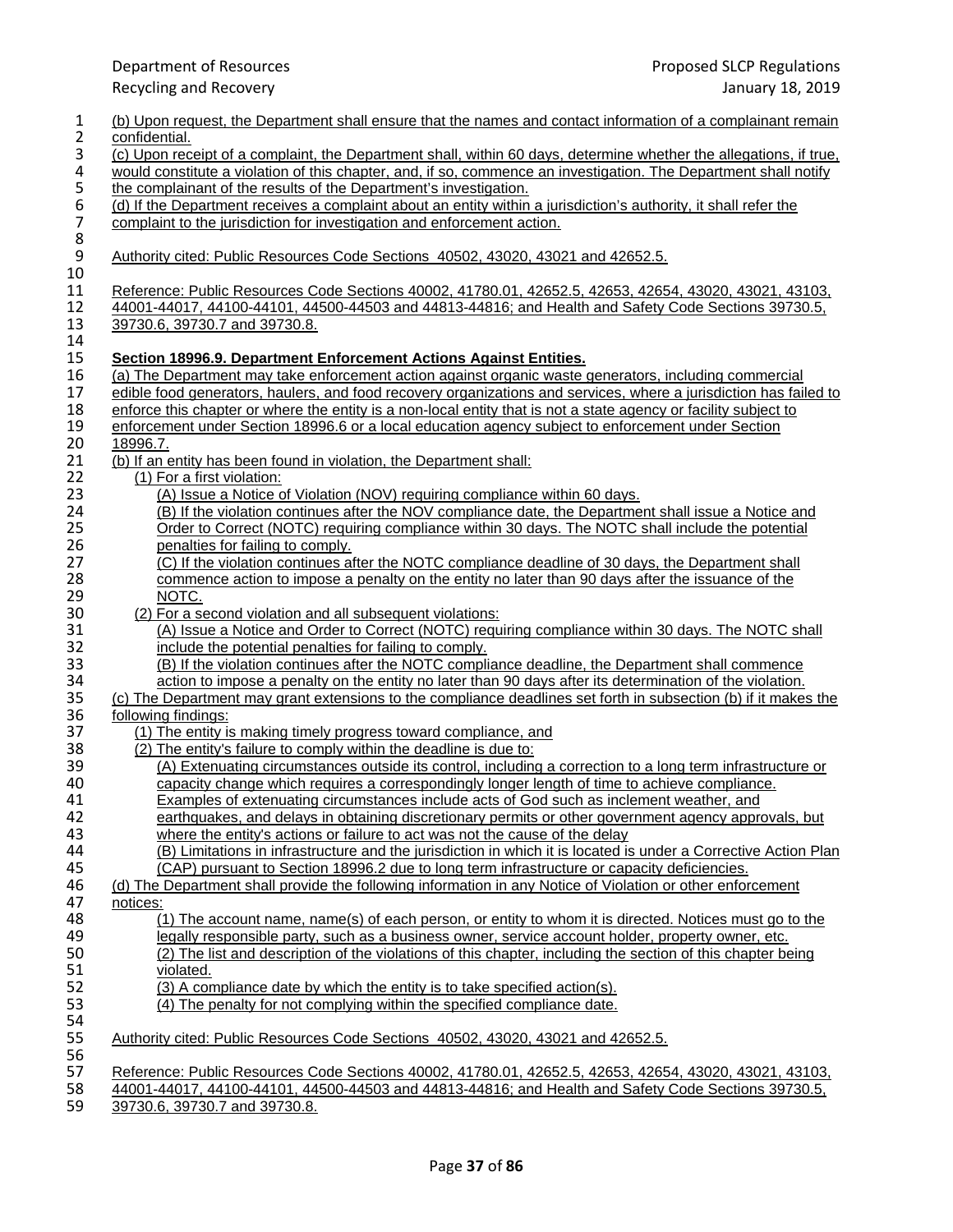## 2 **Article 16. Administrative Civil Penalties for Violations of Requirements of This Chapter**

# 4 **Section 18997.1. Scope.**

(a) The Department may impose administrative civil penalties authorized by Public Resources Code 42652.5 in<br>
5 accordance with the procedures set forth in this article.<br>
7 (b) A jurisdiction shall adopt ordinance(s) or enf accordance with the procedures set forth in this article.

7 (b) A jurisdiction shall adopt ordinance(s) or enforceable mechanisms to impose penalties that are equivalent or stricter than those amounts in Section 18997.2 of this chapter. stricter than those amounts in Section 18997.2 of this chapter.

## 9<br>10 Authority cited: Public Resources Code Sections 40502, 43020, 43021 and 42652.5.

11

12 Reference: Public Resources Code Sections 40002, 41780.01, 42652.5, 42653, 42654, 43020, 43021, 43103, 430<br>13 44001-44017, 44100-44101, 44500-44503 and 44813-44816; and Health and Safety Code Sections 39730.5, 13 44001-44017, 44100-44101, 44500-44503 and 44813-44816; and Health and Safety Code Sections 39730.5, 14 39730.5, 14 39730.6, 39730.7 and 39730.8.

# 15<br>16

 $\frac{1}{2}$ 

3

# 16 **Section 18997.2. Penalty Amounts**<br>17 **(a)** A jurisdiction shall impose penaltie

17 (a) A jurisdiction shall impose penalties that are equivalent or stricter than those amounts in Table 1 of this section and shall be calculated by determining the type of violations that have occurred, the number of

- 18 section and shall be calculated by determining the type of violations that have occurred, the number of violations that have occurred, and the corresponding penalty level in subsection (b).
- violations that have occurred, and the corresponding penalty level in subsection (b).

## 20 Table 1

| Requirement                                                                                | <b>Description of Violation</b>                                                                                                                                                                                                                                                                                                                                                             | 1 <sup>st</sup><br><b>Violation</b> | 2 <sub>nd</sub><br><b>Violation</b> | 3rd and<br>subsequent<br>Violation |
|--------------------------------------------------------------------------------------------|---------------------------------------------------------------------------------------------------------------------------------------------------------------------------------------------------------------------------------------------------------------------------------------------------------------------------------------------------------------------------------------------|-------------------------------------|-------------------------------------|------------------------------------|
| Property and<br><b>Business Owner</b><br>Responsibility<br>Requirement<br>Section 18984.10 | Property owner or business owner fails to provide or<br>arrange for organic waste collection services consistent<br>with Article 3 of this chapter for employees, contractors,<br>tenants, and customers, including supplying and allowing<br>access to adequate numbers, size, and location of<br>containers and sufficient signage and container color, as<br>prescribed by this section. | Level 1                             | Level 2                             | Level 3                            |
| Property and<br><b>Business Owner</b><br>Responsibility<br>Requirement<br>Section 18984.10 | Property owner or business owner fails to provide<br>information to employees, contractors, tenants, and<br>customers about organic waste recovery requirements<br>and proper sorting annually, as prescribed by this section.                                                                                                                                                              | Level 1                             | Level 2                             | Level 3                            |
| Property and<br><b>Business Owner</b><br>Responsibility<br>Requirement<br>Section 18984.10 | Property owner or business owner fails to provide or<br>arrange for access to their properties during all<br>inspections conducted pursuant to Article 14 of this<br>chapter.                                                                                                                                                                                                               | Level 1                             | Level 2                             | Level 3                            |
| Organic Waste<br>Generator<br>Requirement<br>Section 18984.9(a)                            | Organic waste generator fails to comply with applicable<br>local requirements adopted pursuant to this article for<br>the collection and recovery of organic waste.                                                                                                                                                                                                                         | Level 1                             | Level 2                             | Level 3                            |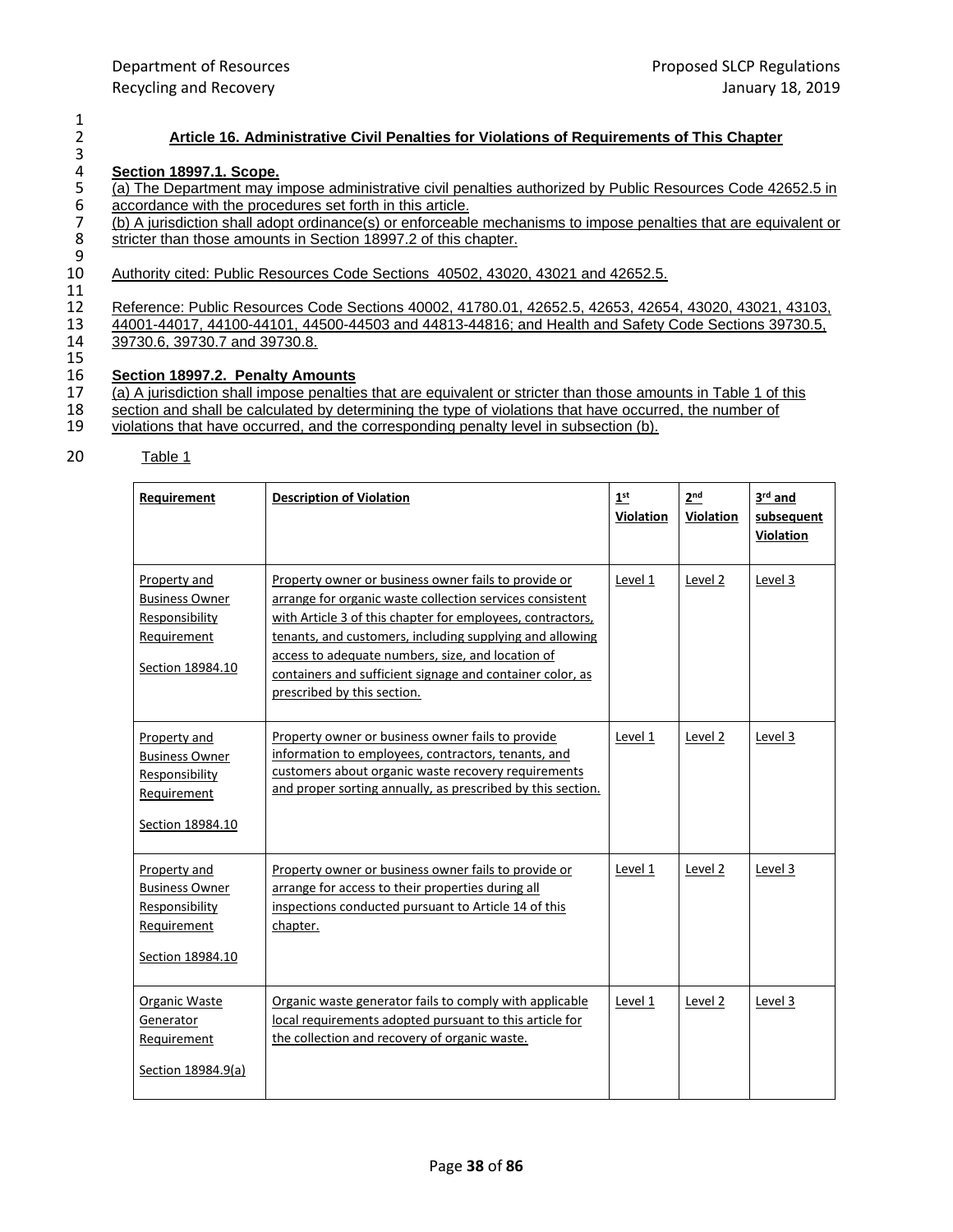| Organic Waste<br>Generator<br>Requirement<br><b>Section</b><br>18984.9(b)(1)        | Organic waste generator, that is a commercial business,<br>fails to provide containers for the collection of organic<br>waste and no-norganic recyclables in all areas where<br>disposal containers are provided for customers.                                   | Level 1 | Level 2            | Level 3 |
|-------------------------------------------------------------------------------------|-------------------------------------------------------------------------------------------------------------------------------------------------------------------------------------------------------------------------------------------------------------------|---------|--------------------|---------|
| Organic Waste<br>Generator<br>Requirement<br><b>Section</b><br>18984.9(b)(2)        | Organic waste generator, that is a commercial business,<br>fails to prohibit their employees from placing organic<br>waste in a container not designated to receive organic<br>waste.                                                                             | Level 1 | Level 1            | Level 2 |
| Organic Waste<br>Generator<br>Requirement<br><b>Section</b><br>18984.9(b)(3)        | Organic waste generator, that is a commercial business,<br>fails to periodically inspect waste containers for<br>contamination, and inform employees if containers are<br>contaminated and of the requirements to only use those<br>containers for organic waste. | Level 1 | Level 1            | Level 2 |
| Hauler Requirement<br>Section 18988.2                                               | A hauler providing residential, commercial or industrial<br>organic waste collection service fails to transport organic<br>waste to a facility, operation, activity, or property that<br>recovers organic waste, as defined in Article 2.                         | Level 1 | Level 2            | Level 3 |
| Hauler Requirement<br>Section 18988.2<br>(a)(2)                                     | A hauler providing residential, commercial, or industrial<br>organic waste collection service fails to obtain applicable<br>approval issued by the jurisdiction pursuant to Section<br>18988.1.                                                                   | Level 1 | Level 2            | Level 3 |
| <b>Hauler Requirement</b><br>Section 18988.2                                        | A hauler fails to keep a record of the applicable<br>documentation of its approval by the jurisdiction, as<br>prescribed by this section.                                                                                                                         | Level 1 | Level 2            | Level 3 |
| Hauler Requirement<br>Section 18988.3(b)                                            | A generator who is a self-hauler fails to comply with the<br>requirements of subsection 18988.3(b).                                                                                                                                                               | Level 1 | Level 2            | Level 3 |
| <b>Commercial Edible</b><br><b>Food Generator</b><br>Requirement<br>Section 18991.3 | Tier One commercial edible food generator fails to<br>arrange to recover edible food and comply with this<br>section commencing Jan. 1, 2022.                                                                                                                     | Level 1 | Level <sub>2</sub> | Level 3 |
| Commercial Edible<br>Food Generator<br>Requirement<br>Section 18991.3               | Tier Two commercial edible food generator fails to<br>arrange to recover edible food and comply with this<br>section commencing Jan. 1, 2024.                                                                                                                     | Level 1 | Level 2            | Level 3 |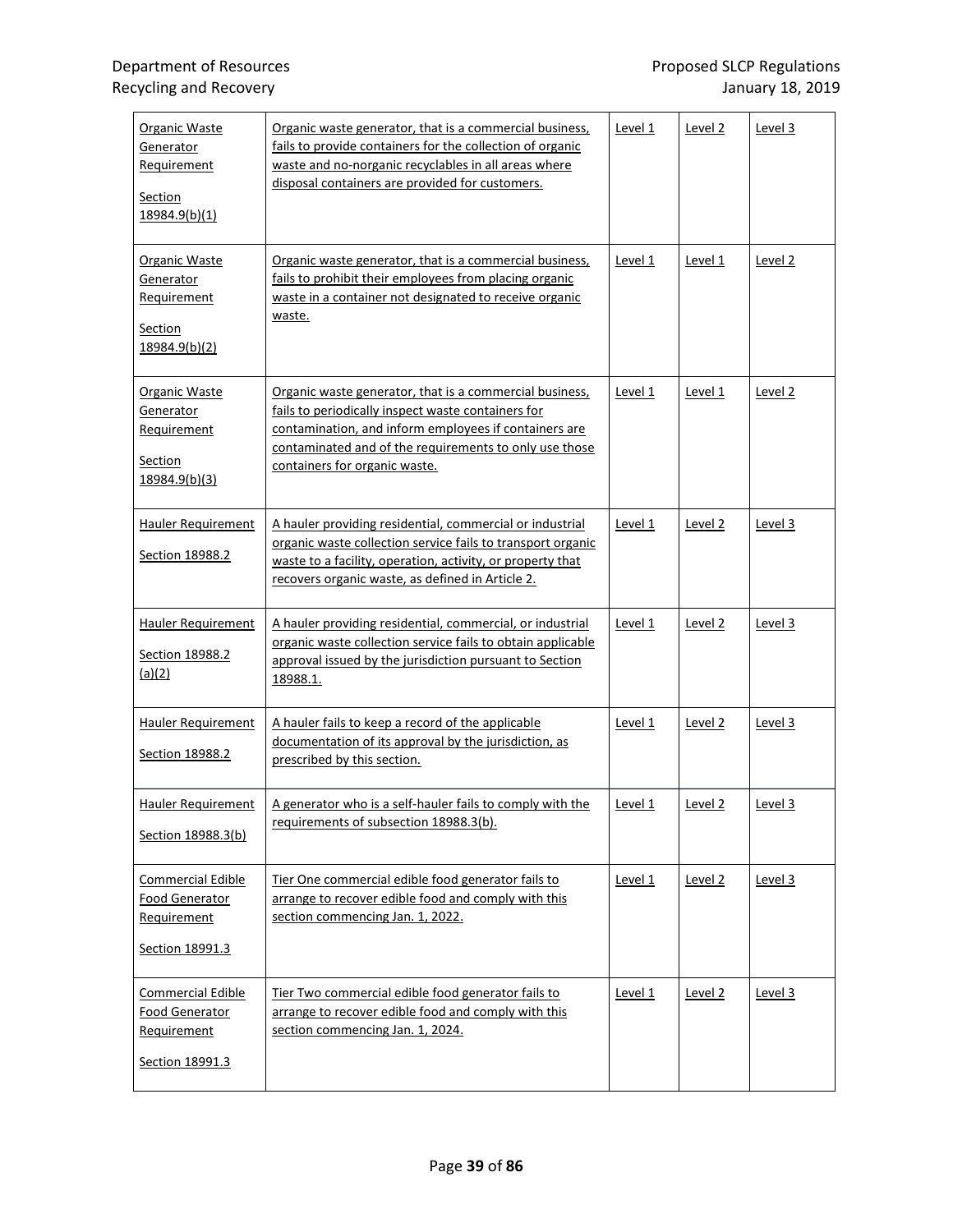| Commercial Edible<br>Food Generator<br>Requirement<br>Section 18991.3                                                   | Edible food generator intentionally spoils edible food that<br>is capable of being recovered by a food recovery<br>organization or service, as prohibited by this section. | Level 1 | Level 2 | Level 3 |
|-------------------------------------------------------------------------------------------------------------------------|----------------------------------------------------------------------------------------------------------------------------------------------------------------------------|---------|---------|---------|
| Record Keeping<br>Requirements For<br>Commercial Edible<br>food Generator<br>Section 18991.4                            | Commercial edible food generator fails to keep records,<br>as prescribed by this section.                                                                                  | Level 1 | Level 2 | Level 2 |
| Record Keeping<br>Requirements For I<br><b>Edible food Recovery</b><br>Services and<br>Organizations<br>Section 18991.5 | A food recovery organization or service that collects or<br>receives 6 tons or more of edible food fails to keep<br>records, as prescribed by this section.                | Level 1 | Level 2 | Level 3 |

2 (b) Consistent with with the requirements prescribed in Government Code Sections 53069, 25132 and 36900<br>3 the penalty severity levels are as follows: 3 the penalty severity levels are as follows:<br>4 (1) For a violation classified as Level

4 (1) For a violation classified as Level 1, the amount of the base penalty may be \$50-\$100per violation, per 5 <u>day.</u><br>6 (2) F

6 (2) For a violation classified as Level 2, the amount of the base penalty may be \$100-\$200per violation, per

7 <u>day.</u><br>8 (3) F 8 (3) For a violation classified as Level 3, the amount of the base penalty may be \$250-\$500per violation, per<br>9 day.

9 <u>day.</u><br>10 (c) For 10 (c) For the purposes of subsection (a), revoking, suspending, or denying a permit, registration, license, or other 11 authorization shall be considered stricter than the penalties in this section. authorization shall be considered stricter than the penalties in this section.

13 Authority cited: Public Resources Code Sections 40502, 43020, 43021 and 42652.5.

15 Reference: Public Resources Code Sections 40002, 41780.01, 42652.5, 42653, 42654, 43020, 43021, 43103, 430<br>16 44001-44017, 44100-44101, 44500-44503 and 44813-44816; and Health and Safety Code Sections 39730.5, 16 44001-44017, 44100-44101, 44500-44503 and 44813-44816; and Health and Safety Code Sections 39730.5, 17<br>17 39730.6, 39730.7 and 39730.8. 39730.6, 39730.7 and 39730.8.

### 19 **Section 18997.3. Department Penalty Amounts** (a) Penalties shall be imposed administratively using the penalty tables contained in subsection (b) and

- 21 calculated as follows:
- 22 (1) Identify the following:
- 23 (A) The type of violation(s) that have occurred.<br>24 (B) The number of davs each violation has occurred.
- 24 (B) The number of days each violation has occurred, if applicable.<br>25 (C) Whether it is a first, second, or subsequent violation.
- 25 (C) Whether it is a first, second, or subsequent violation.<br>26 (2) Determine total base range amount for each type of viola
- 26 (2) Determine total base range amount for each type of violation by multiplying the penalty amount range<br>27 identified in the chart below by the number of days of violation, starting on the day the Notice of Violation

27 identified in the chart below by the number of days of violation, starting on the day the Notice of Violation is<br>28 issued. 28 <u>issued.</u><br>29 (3) Use

- 29 (3) Use the applicable factors in subsection (d) to determine the penalty amount within the penalty range identified in subsection (a) (2) for each type of violation. 30 identified in subsection (a) (2) for each type of violation.<br>31 (4) For multiple violations, add the results of subsection
- 31 (4) For multiple violations, add the results of subsection (a) (3) for each violation to determine a total penalty<br>32 manunt. 32 <u>amount.</u><br>33 (b) The follo
- 33 (b) The following Penalty Tables establish the range of the base penalty for each violation based on the severity levels, as set forth in subsection (c).
- severity levels, as set forth in subsection (c).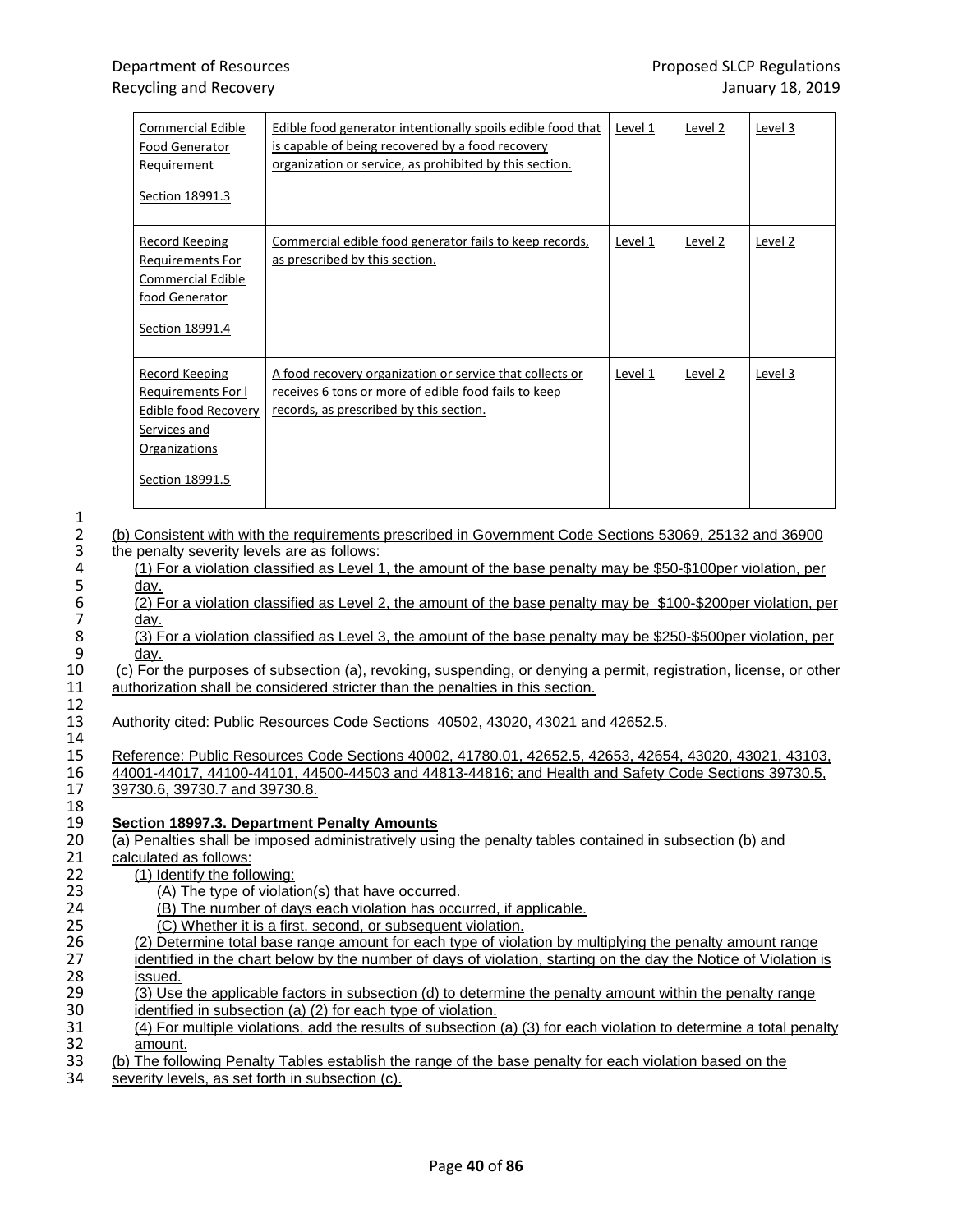## 1 **Base Table 1 is to be used for Jurisdiction Compliance with Collection Services (Article 3), Hauler and** 2 **Generator Requirements (Article 3 and Article 7), and Edible Food Recovery Programs (Article 10).**

| <b>Section</b>                                  | <b>Description of Violation</b>                                                                                                                                                                                                                                                                                                                                                                                                        | 1 <sup>st</sup> Violation | 2 <sub>nd</sub><br>Violation | 3 <sup>rd</sup> and<br>subsequent<br>Violation |
|-------------------------------------------------|----------------------------------------------------------------------------------------------------------------------------------------------------------------------------------------------------------------------------------------------------------------------------------------------------------------------------------------------------------------------------------------------------------------------------------------|---------------------------|------------------------------|------------------------------------------------|
| Section 18984.1                                 | Jurisdiction fails to implement a three-container<br>organic collection service in the manner prescribed<br>in section 18984.1.                                                                                                                                                                                                                                                                                                        | Level 4                   | Level 5                      | Level 6                                        |
| Section<br>18984.1(a)(3)                        | Jurisdiction fails to limit collection to the appropriate<br>containers as prescribed in subsection 18984.1 (a)                                                                                                                                                                                                                                                                                                                        | <u>Level 4</u>            | <u>Level 5</u>               | Level 6                                        |
| Section 18984.1(a)(1)<br>and $(3)$              | Jurisdiction fails to transport source separated<br>organic waste to a solid waste facility that processes<br>source separated organic waste, as prescribed in<br>these sections.                                                                                                                                                                                                                                                      | Level 4                   | Level 5                      | Level 6                                        |
| Section 18984.2                                 | Jurisdiction fails to implement a two-container<br>organic collection service in the manner prescribed<br>in this section.                                                                                                                                                                                                                                                                                                             | Level 4                   | <u>Level 5</u>               | Level 6                                        |
| <b>Sections</b><br>18984,2(a)(3) and<br>18984.3 | Jurisdiction fails to transport waste, to a facility that<br>meets the high diversion requirements, as<br>prescribed in these sections.                                                                                                                                                                                                                                                                                                | Level 5                   | Level 6                      | <u>Level 6</u>                                 |
| Section 18984.5                                 | Jurisdictionfails to monitor the container provided to<br>generators using a three-container or two-container<br>organic waste collection service to minimize<br>prohibited container contaminants, as required by<br>this section.                                                                                                                                                                                                    | Level 4                   | Level 5                      | Level 6                                        |
| Section 18984.5(b)                              | Jurisdiction fails to conduct route reviews for<br>prohibited contaminants on randomly selected<br>containers for at least one collection route each<br>collection day in a manner that results in all<br>collection routes being reviewed quarterly, as<br>prescribed in this subsection.                                                                                                                                             | Level 4                   | Level 5                      | Level 6                                        |
| Section 18984.5(c)                              | Jurisdiction fails to investigate by physically<br>inspecting containers along the route(s) to<br>determine the sources of contamination and<br>providing written notification, mail education<br>notices, or making direct contact with generators<br>after being informed by a solid waste facility<br>operator of contamination while a hauler was<br>servicing the jurisdiction's generators, as prescribed<br>in this subsection. | Level 4                   | Level 5                      | Level 6                                        |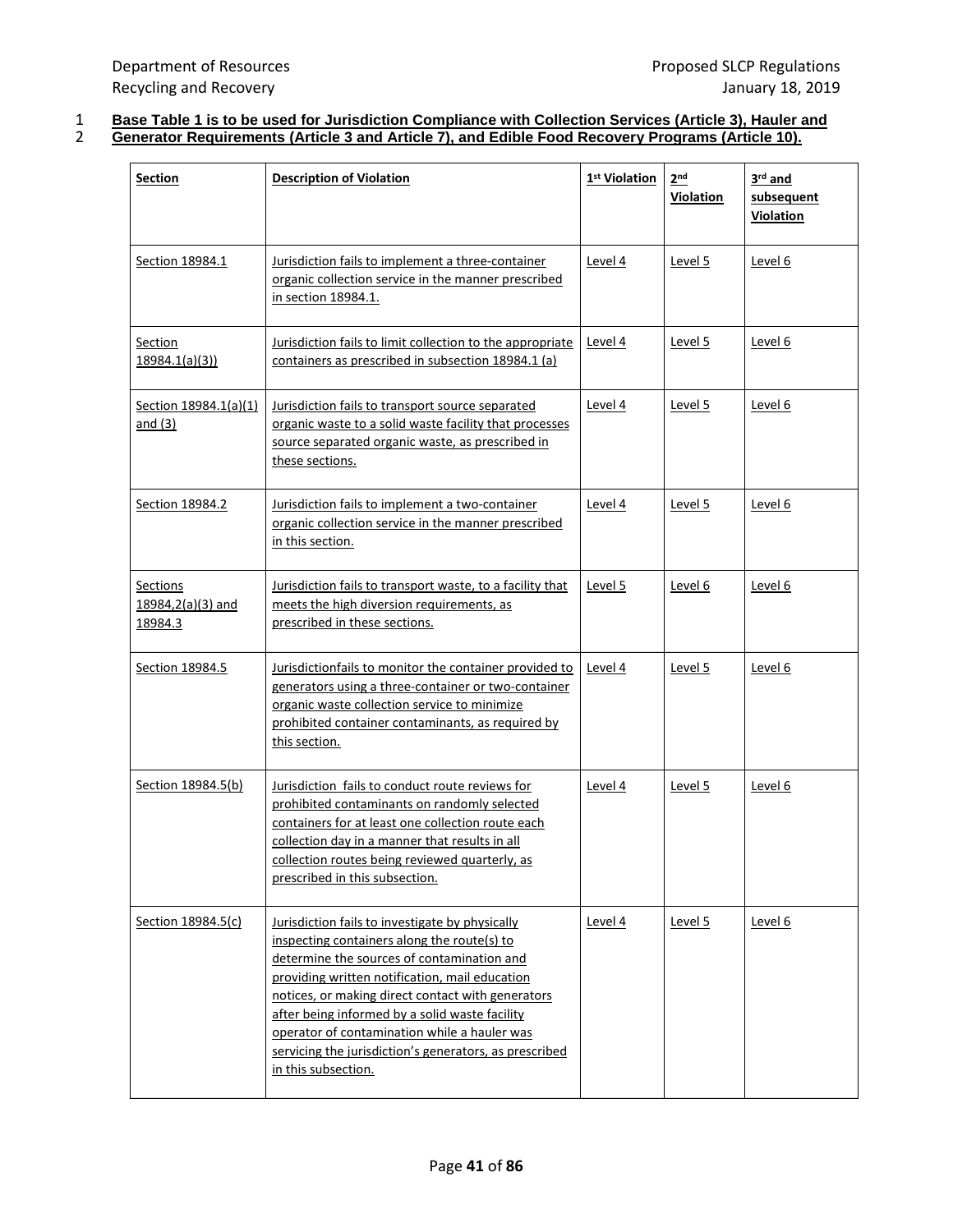| Section 18984.7    | Jurisdiction fails to provide collection containers to<br>generators that comply with the container color<br>requirements specific in this article, notwithstanding<br>functional containers prior to the end of the useful<br>life or prior to January 1, 2032, as prescribed in this<br>section.                                                                                                                                                                                                                          | Level 4 | Level 4 | Level 5 |
|--------------------|-----------------------------------------------------------------------------------------------------------------------------------------------------------------------------------------------------------------------------------------------------------------------------------------------------------------------------------------------------------------------------------------------------------------------------------------------------------------------------------------------------------------------------|---------|---------|---------|
| Section 18984.8    | Jurisdiction fails to label collection container, as<br>prescribed in this section.                                                                                                                                                                                                                                                                                                                                                                                                                                         | Level 4 | Level 4 | Level 5 |
| Section 18984.11   | Jurisdiction fails to grant waivers consistent with this<br>section or fails to verify annually de minims waivers,<br>as prescribed in this section.                                                                                                                                                                                                                                                                                                                                                                        | Level 4 | Level 5 | Level 6 |
| Section 18984.13   | Jurisdiction fails to execute emergency waivers, as<br>prescribed in this section.                                                                                                                                                                                                                                                                                                                                                                                                                                          | Level 4 | Level 5 | Level 6 |
| Section 18988.1(a) | Jurisdiction fails to require a hauler providing<br>residential, commercial, or industrial organic waste<br>collection service to generators within its boundaries<br>to meet the requirements and standards of this<br>chapter as a condition of approval of a contract,<br>agreement, or other authorization to collect organic<br>waste), including identifying the facilities they<br>transport organic waste to and complying with the<br>requirements of Article 3 of this chapter, as<br>prescribed in this section. | Level 5 | Level 6 | Level 6 |
| Section 18988.1(b) | Jurisdiction fails to adopt an ordinance or similarly<br>enforceable mechanism that requires compliance<br>with Section 18988.3, if it allows generators to self-<br>haul, as prescribed in this section.                                                                                                                                                                                                                                                                                                                   | Level 6 | Level 6 | Level 6 |
| Section 18991.1    | Jurisdiction fails to implement an edible food<br>recovery program, as prescribed in this section.                                                                                                                                                                                                                                                                                                                                                                                                                          | Level 4 | Level 5 | Level 6 |

## 1 **Base Table 2 is to be used for Jurisdiction Compliance with Organic Waste Recovery Education, and** 2 **Edible Food Recovery Education Program (Article 4)**

| <b>Section</b>     | <b>Description of Violation</b>                                                                                                                                                                                                                                                 | 1 <sup>st</sup> Violation | 2 <sup>nd</sup><br>Violation | $3rd$ and<br>subsequent<br><b>Violation</b> |
|--------------------|---------------------------------------------------------------------------------------------------------------------------------------------------------------------------------------------------------------------------------------------------------------------------------|---------------------------|------------------------------|---------------------------------------------|
| Section 18985.1(a) | Jurisdiction fails to provide to organic waste<br>generators that provide three-container or two-<br>container waste collection information on organic<br>waste generator requirements prescribed in this<br>section prior to February 1, 2022 and then annually<br>thereafter. | Level 4                   | Level 5                      | Level 5                                     |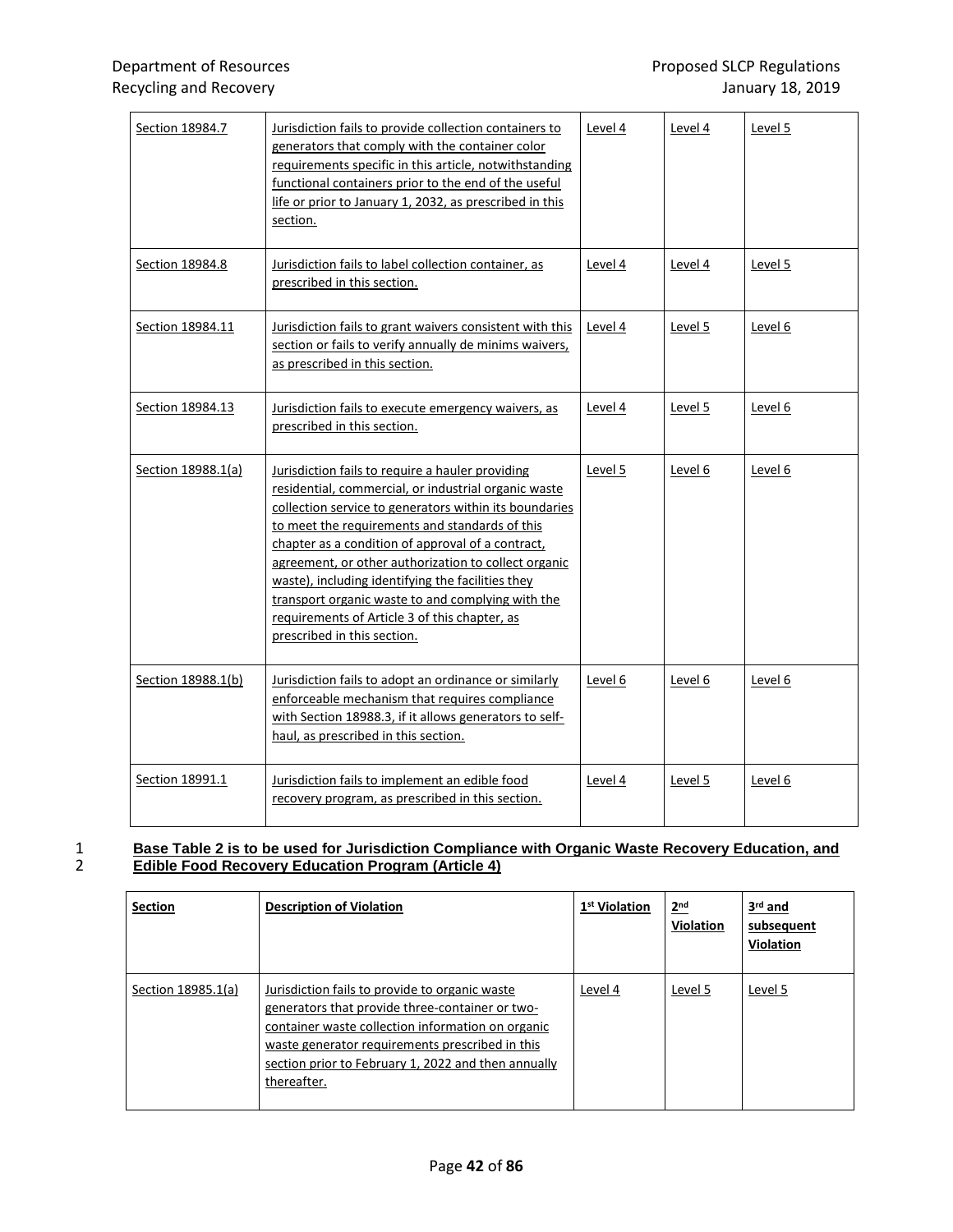| Section 18985.1(b)  | Jurisdiction fails to provide to self-haulers<br>information regarding the requirements of Section<br>18988.2 of this chapter prior to February 1, 2022 and<br>then annually thereafter.                                                                                                                                                            | Level 4 | Level 5 | Level 5 |
|---------------------|-----------------------------------------------------------------------------------------------------------------------------------------------------------------------------------------------------------------------------------------------------------------------------------------------------------------------------------------------------|---------|---------|---------|
| Section 18985.1(c)  | Jurisdiction fails to provide to organic waste<br>generators using unsegregated, single-container<br>collection service the information in subdivisions (1),<br>(2), (3), (4) and information that the organic waste is<br>being processed at a high diversion organic-waste<br>processing facility prior to February 1, 2022 and then<br>annually. | Level 4 | Level 5 | Level 5 |
| Section 18985.1 (f) | Jurisdiction fails to educate in a manner specified by<br>this section.                                                                                                                                                                                                                                                                             | Level 4 | Level 5 | Level 5 |
| Section 18985.2(a)  | Jurisdiction fails to develop and maintain a list of<br>food recovery organizations and food recovery<br>services, prior to February 1, 2022 and then annually<br>thereafter, as prescribed in this subsection.                                                                                                                                     | Level 4 | Level 5 | Level 5 |
| Section 18985.2(b)  | Jurisdiction fails to provide commercial businesses<br>that generate edible food information about the<br>jurisdiction's edible food recovery collection<br>program, at least annually, as prescribed in this<br>subsection.                                                                                                                        | Level 4 | Level 5 | Level 5 |

## 1 **Base Table 3 is to be used for Jurisdictions Compliance with CalGreen (Article 8) and Procurement** 2 **(Article 12)**

| Section         | <b>Description of Violation</b>                                                                                                                                 | 1 <sup>st</sup> Violation | 2 <sup>nd</sup><br><b>Violation</b> | $3rd$ and<br>subsequent<br><b>Violation</b> |
|-----------------|-----------------------------------------------------------------------------------------------------------------------------------------------------------------|---------------------------|-------------------------------------|---------------------------------------------|
| Section 18989.1 | Jurisdiction fails to require compliance with<br>CalGreen Building standards, as prescribed in this<br>section.                                                 | Level 4                   | Level 4                             | Level 5                                     |
| Section 18993.1 | Jurisdiction fails to procure a quantity of recovered<br>organic waste products that meets or exceeds its<br>procurement target, as prescribed in this section. | Level 4                   | Level 4                             | Level 5                                     |
| Section 18993.3 | Jurisdiction fails to procure paper products, and<br>printing and writing paper in compliance with this<br>section.                                             | Level 4                   | Level 4                             | Level 5                                     |

## 3 **Base Table 4 is to be used for Jurisdictions Compliance Recordkeeping and Reporting (Article 13)**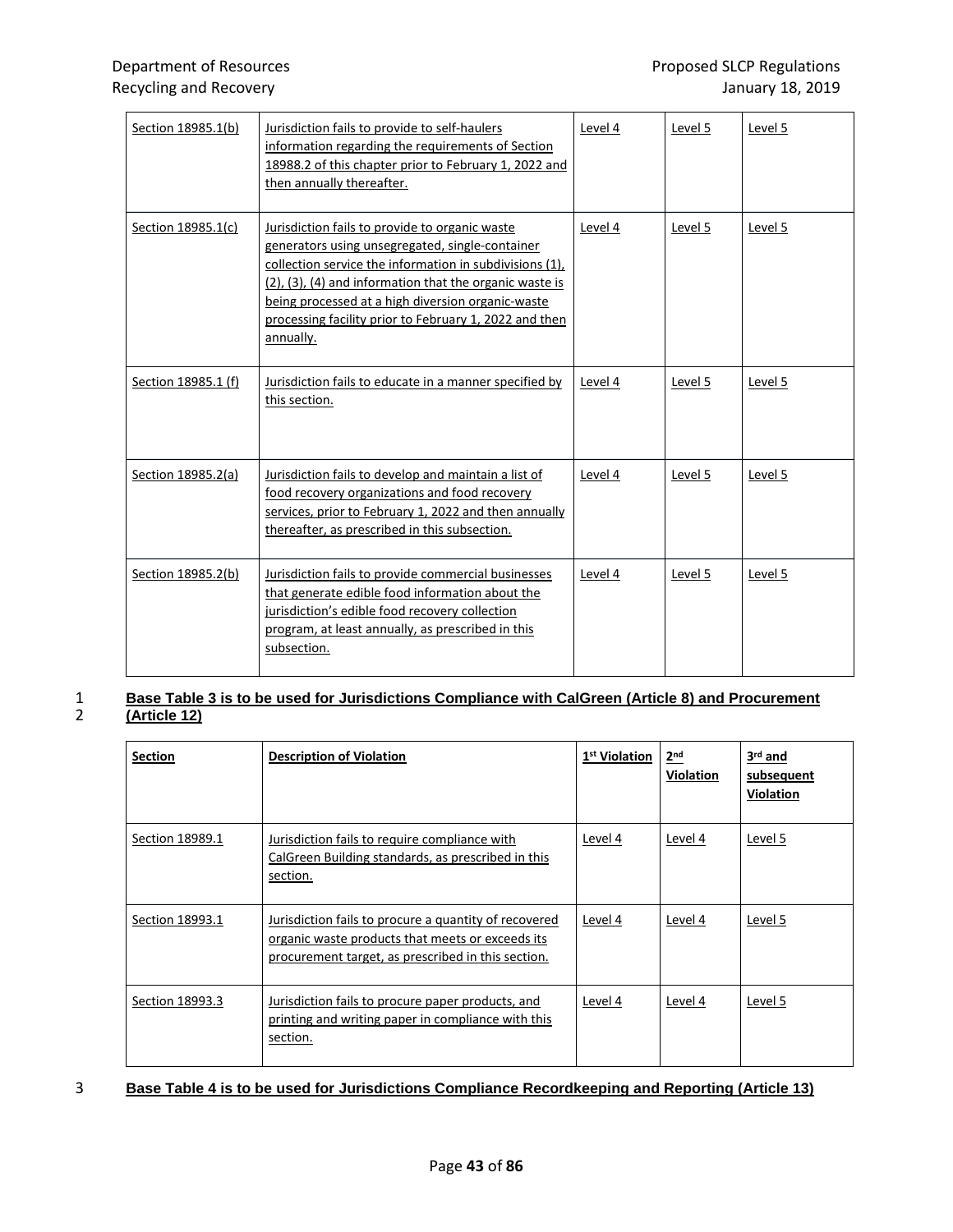| <b>Section</b>                                                      | <b>Description of Violation</b>                                                                                                                                                                                            | 1 <sup>st</sup> Violation | 2 <sup>nd</sup><br>Violation | 3 <sup>rd</sup> and<br>subsequent<br>Violation |
|---------------------------------------------------------------------|----------------------------------------------------------------------------------------------------------------------------------------------------------------------------------------------------------------------------|---------------------------|------------------------------|------------------------------------------------|
| Sections 18984.4,<br>18988.4, 18993.2<br>18995.1 (d),<br>18995.3(f) | Jurisdiction fails to keep records, as prescribed in<br>any of these sections                                                                                                                                              | Level 5                   | Level 6                      | Level 6                                        |
| Sections 18984.6,<br>18984.14, 18985.3,<br>18991.2, 18993.4         | Jurisdiction fails to keep records, as prescribed in<br>any of these sections                                                                                                                                              | Level 4                   | Level 5                      | Level 6                                        |
| Section 18995.2                                                     | Jurisdiction fails to maintain an Implementation<br>Record for the time period prescribed, in a central<br>location, or in a manner that is prescribed in this<br>section.                                                 | Level 4                   | Level 4                      | Level 5                                        |
| Section 18995.2(c)                                                  | Jurisdiction fails to provide access to the<br>Implementation Record to the Department, as<br>prescribed in this section.                                                                                                  | Level 6                   | Level 6                      | Level 6                                        |
| Sections 18994.1,<br>18994.2                                        | Jurisdiction fails to report their Initial<br>Implementation and Compliance Report by February<br>1, 2022, or fails to report on August 1, 2022 and<br>annually thereafter, the information required in<br>these sections. | Level 4                   | Level 5                      | Level 6                                        |
| Article 13                                                          | Jurisdiction fails to submit a compliance report that<br>is complete and accurate, as prescribed in this<br>article.                                                                                                       | Level 4                   | Level 5                      | Level 6                                        |

1 **Base Table 5 is to be used for Jurisdictions Compliance with Requirements to Adopt, Implement,**  2 **and Enforce Ordinance(s) as required by and consistent with the Chapter (Section 18981.1.2) and** 3 **Locally Adopted Standards and Policies (Article 9) and Enforcement Requirements (Article 14).** 

| <b>Section</b> | <b>Description of Violation</b> | 1 <sup>st</sup> Violation | 2 <sup>nd</sup><br>Violation | $3rd$ and<br>subsequent<br>Violation |
|----------------|---------------------------------|---------------------------|------------------------------|--------------------------------------|
|                |                                 |                           |                              |                                      |
|                |                                 |                           |                              |                                      |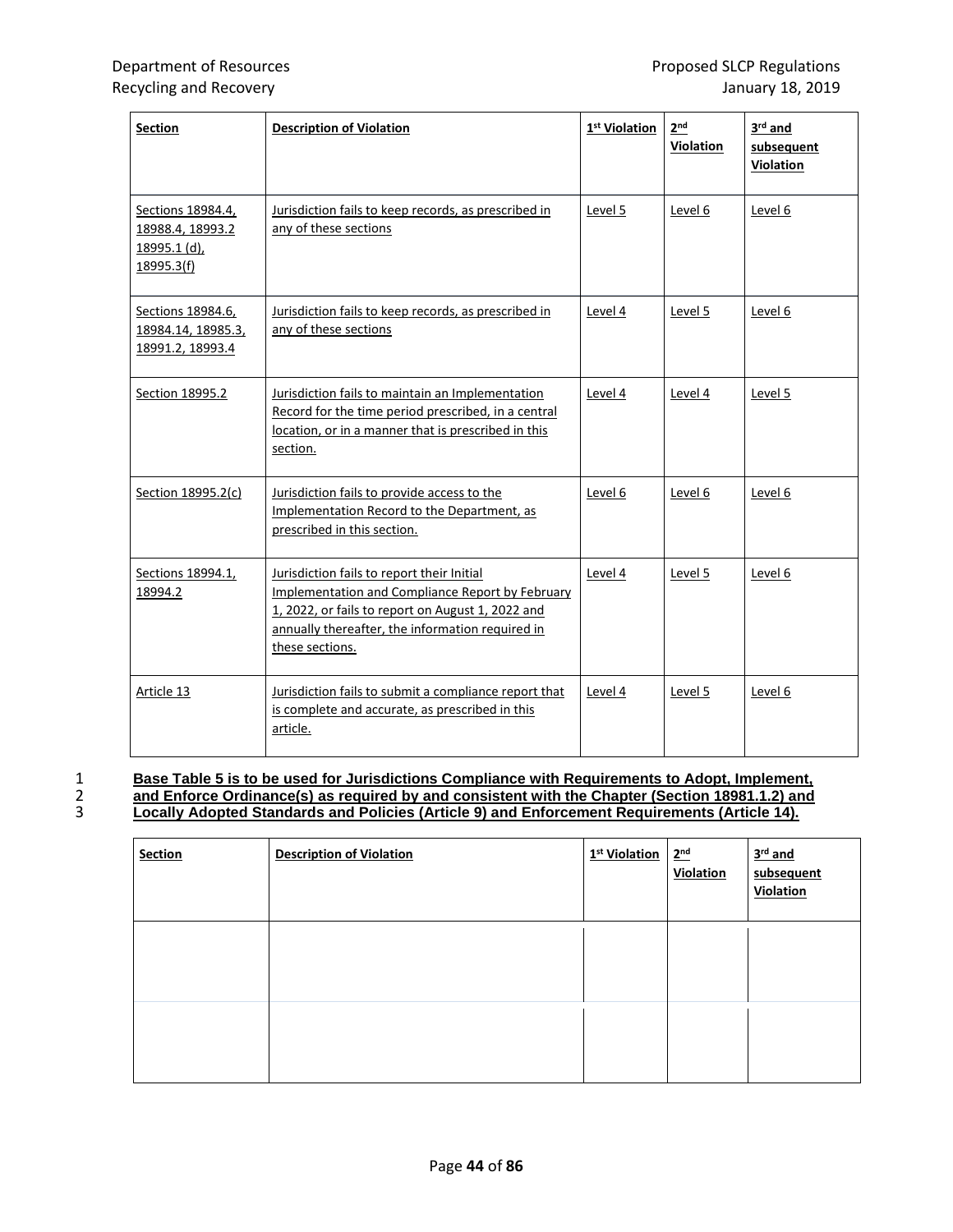| Section 18995.1                  |                                                                                                                                                 |         |                |                |
|----------------------------------|-------------------------------------------------------------------------------------------------------------------------------------------------|---------|----------------|----------------|
|                                  |                                                                                                                                                 |         |                |                |
| Section 18995.3                  | Jurisdiction fails to investigate complaints, as<br>prescribed in this section.                                                                 | Level 4 | Level 5        | Level 6        |
| Section 18995.3(b)               | Jurisdiction fails to ensure the names and contact<br>information of a complainant remain confidential, as<br>prescribed in this section.       | Level 4 | <u>Level 4</u> | <u>Level 5</u> |
| Section 18995.3(e)               | Jurisdiction fails to provide a method for the<br>complainant to be notified of the results of the<br>complaint, as prescribed in this section. | Level 4 | Level 4        | Level 5        |
| Section 18995.4(a)(1)            | Jurisdiction fails to take enforcement, as prescribed<br>in this section.                                                                       | Level 4 | Level 5        | Level 6        |
| Section 18995.4(a)(2)            | Jurisdiction fails to conduct follow-up inspections, as<br>prescribed in this section.                                                          | Level 4 | Level 5        | Level 6        |
| Sections<br>18995.4(a)(3)and (4) | Jurisdiction fails to commence actions to impose<br>penalties and issue penalties, as prescribed in these<br>sections.                          | Level 4 | Level 5        | Level 6        |
| Section 18995.4(b)               | Jurisdiction fails to grant extensions consistent with<br>this section.                                                                         | Level 4 | Level 5        | Level 6        |
| Section 18995.4(c)               | Jurisdiction fails to prepare enforcement notices as<br>prescribed in this section.                                                             | Level 4 | Level 5        | Level 6        |
| Sections 18997.1 and<br>18997.2  | Jurisdiction fails to impose penalties, as prescribed<br>in these sections.                                                                     | Level 4 | Level 5        | Level 6        |

## 1 **Base Table 6 is to be used for Organic Waste Recycling Capacity Planning (Article 11)**

| <b>Section</b>     | <b>Description of Violation</b>                                                                                                                                                                                | 1 <sup>st</sup> Violation | 2 <sub>nd</sub><br><b>Violation</b> | 3 <sup>rd</sup> and<br>subsequent<br><b>Violation</b> |
|--------------------|----------------------------------------------------------------------------------------------------------------------------------------------------------------------------------------------------------------|---------------------------|-------------------------------------|-------------------------------------------------------|
| Section 18992.1(a) | A county in coordination with city or regional<br>agencies fails to estimate organic waste disposed,<br>identify available infrastructure capacity, estimate<br>the amount of new or expanded capacity needed, | Level 4                   | Level 5                             | Level 6                                               |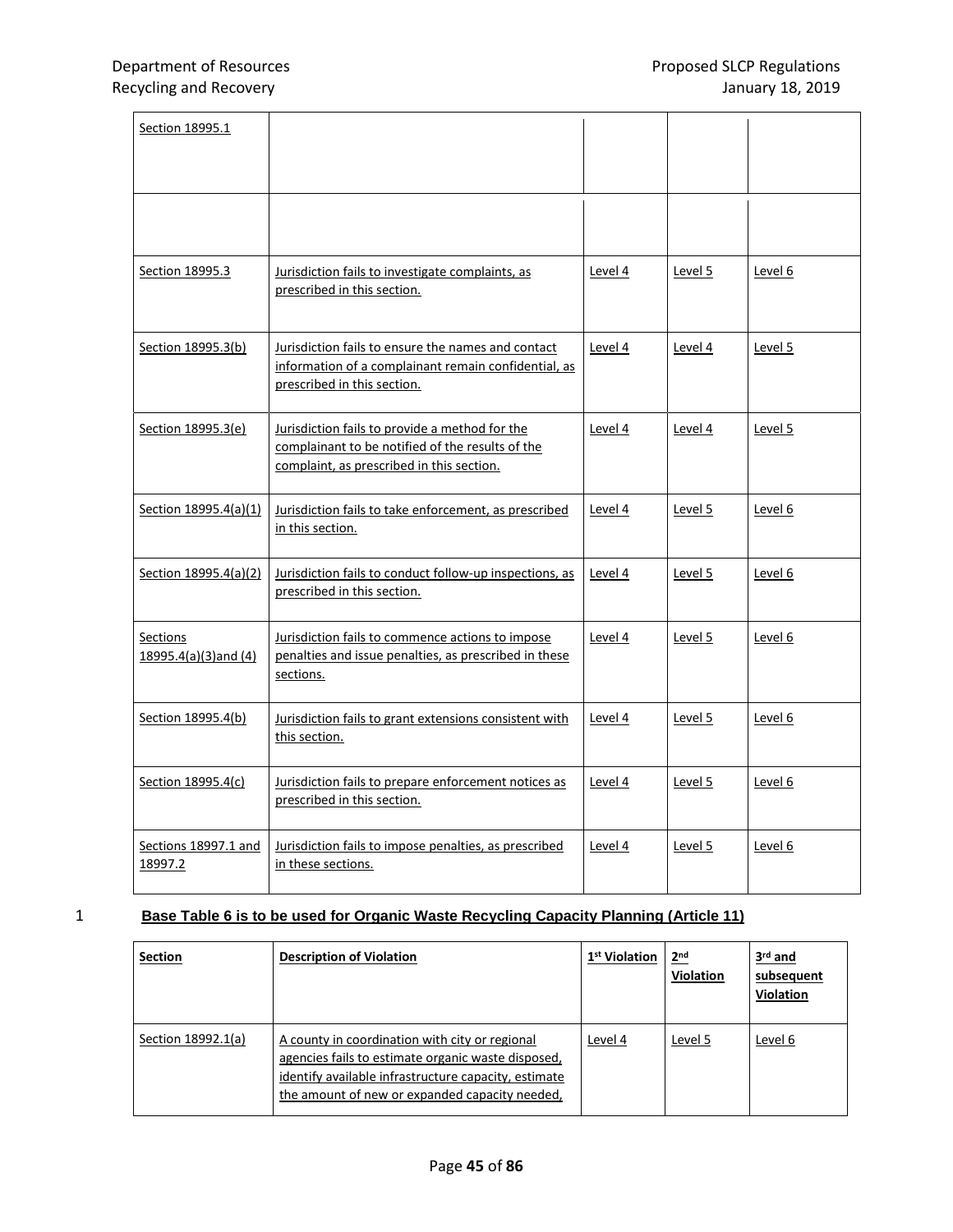|                                        | and consult with community composting operators<br>pursuant to Section 18992.1.                                                                                                                                                |         |         |         |
|----------------------------------------|--------------------------------------------------------------------------------------------------------------------------------------------------------------------------------------------------------------------------------|---------|---------|---------|
| Section 18992.2                        | A county fails in coordination with city or regional<br>agencies to estimate the amount of edible food<br>disposed, identify available capacity, and identify<br>needed additional capacity, as prescribed in this<br>section. | Level 4 | Level 4 | Level 5 |
| Sections 18992.1(c)<br>and 18992.2 (b) | A jurisdiction fails to submit an on Implementation<br>Schedule pursuant to these sections                                                                                                                                     | Level 4 | Level 4 | Level 5 |
| Section 18992.3                        | A county in coordination with city or regional<br>agencies fails to conduct the planning requirements<br>of Sections 18992.1 and 18992.2 on the prescribed<br>schedule.                                                        | Level 4 | Level 5 | Level 6 |

## 1 **Base Table 7 is to be used for Jurisdiction Approval of Haulers and Self-Haulers (Article 70.1)**

| <b>Section</b>         | <b>Description of Violation</b>                                                                                                                                                                                                               | 1 <sup>st</sup> Violation | 2 <sub>nd</sub><br><b>Violation</b> | 3rd and<br>subsequent<br>Violation |
|------------------------|-----------------------------------------------------------------------------------------------------------------------------------------------------------------------------------------------------------------------------------------------|---------------------------|-------------------------------------|------------------------------------|
| Section 18988.2        | A hauler providing residential, commercial, or<br>industrial organic waste collection service fails to<br>transport organic waste to a facility, operation,<br>activity, or property that recovers organic waste, as<br>defined in Article 2. | Level 5                   | Level 5                             | Level 6                            |
| Section 18988.2 (a)(2) | A hauler providing residential, commercial, or<br>industrial organic waste collection service fails to<br>obtain applicable approval issued by the<br>jurisdiction pursuant to Section 18988.1.                                               | Level 4                   | Level 5                             | Level 5                            |
| Section 18988.2        | A hauler fails to keep a record of the applicable<br>documentation of its approval by the jurisdiction,<br>as prescribed by this section.                                                                                                     | Level 5                   | Level 6                             | Level 6                            |
| Section 18988.3(b)     | A generator who is a self-hauler fails to comply with<br>the requirements of Section 18988.3(b).                                                                                                                                              | Level 4                   | Level 4                             | Level 5                            |

### 2 **Base Table 8 is to be used for Organic Waste Generators Requirements (Article 3), Enforcement** 3 **Oversight by the Department (Article 15) and Generators of Organic Waste (Article 5)**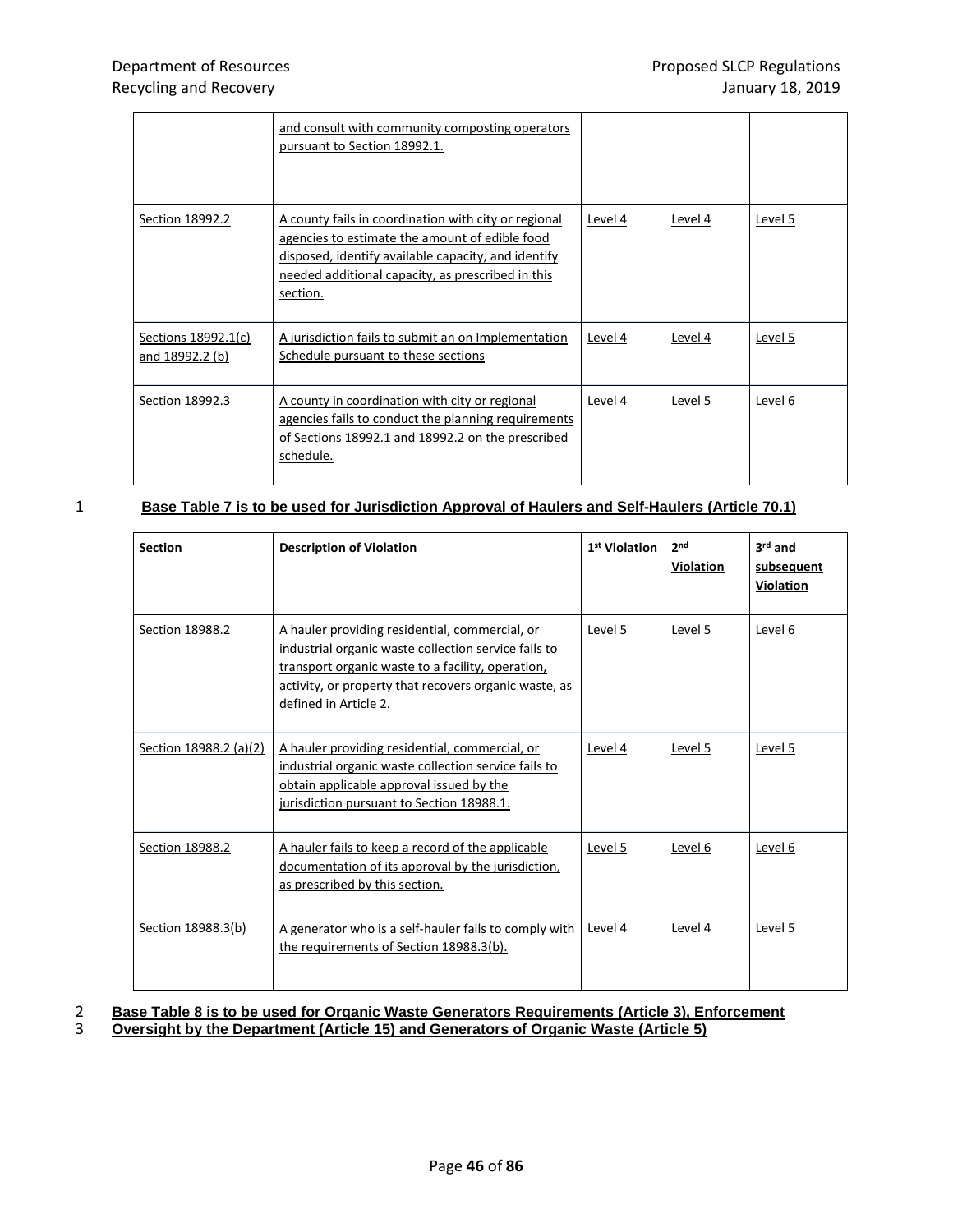| <b>Section</b>        | <b>Description of Violation</b>                                                                                                                                                                                                                                                                 | 1 <sup>st</sup> Violation | 2 <sup>nd</sup><br><b>Violation</b> | $3rd$ and<br>subsequent<br><b>Violation</b> |
|-----------------------|-------------------------------------------------------------------------------------------------------------------------------------------------------------------------------------------------------------------------------------------------------------------------------------------------|---------------------------|-------------------------------------|---------------------------------------------|
| Section 18984.9(a)    | Organic waste generator fails to comply with<br>applicable local requirements adopted pursuant to<br>this article for the collection and recovery of<br>organic waste.                                                                                                                          | Level 4                   | Level 5                             | Level 6                                     |
| Section 18984.9(b)(1) | Commercial organic-waste generator fails to<br>provide containers for the collection of organic<br>waste and no-norganic recyclables in all areas<br>where disposal containers are provided for<br>customers.                                                                                   | Level 4                   | Level 5                             | Level 6                                     |
| Section 18984.9(b)(2) | Organic waste generator, that is a commercial<br>business, fails to prohibit their employees from<br>placing organic waste in a container not designated<br>to receive organic waste.                                                                                                           | Level 4                   | <u>Level 5</u>                      | Level 5                                     |
| Section 18984.9(b)(3) | Organic waste generator, that is a commercial<br>business, fails to periodically inspect waste<br>containers for contamination and to inform<br>employees if containers are contaminated and of<br>the requirements to only use those containers for<br>organic waste.                          | Level 4                   | Level 5                             | Level 5                                     |
| Section 18996.4       | Organic waste generator fails to allow an<br>authorized Department employee or agent, to<br>conduct inspections and investigations examine<br>organic waste activities and records pertaining to<br>the entity to determine compliance with this<br>chapter and, as prescribed in this section. | Level 5                   | Level 6                             | Level 6                                     |
|                       |                                                                                                                                                                                                                                                                                                 | Level 4                   | Level 5                             | Level 6                                     |

## 1 **Base Table 9 is to be used for Property Owner and Business Owner Responsibilities (Article 3)**

| <b>Section</b>   | <b>Description of Violation</b>                                                                                                                                                                                                                         | 1 <sup>st</sup> Violation | 2 <sub>nd</sub><br>Violation | 3rd and<br>subsequent<br><b>Violation</b> |
|------------------|---------------------------------------------------------------------------------------------------------------------------------------------------------------------------------------------------------------------------------------------------------|---------------------------|------------------------------|-------------------------------------------|
| Section 18984.10 | Property owner or business owner fails to provide<br>or arrange for organic waste collection services<br>consistent with Article 3 of this chapter for<br>employees, contractors, tenants, and customers,<br>including supplying and allowing access to | Level 4                   | Level 5                      | Level 6                                   |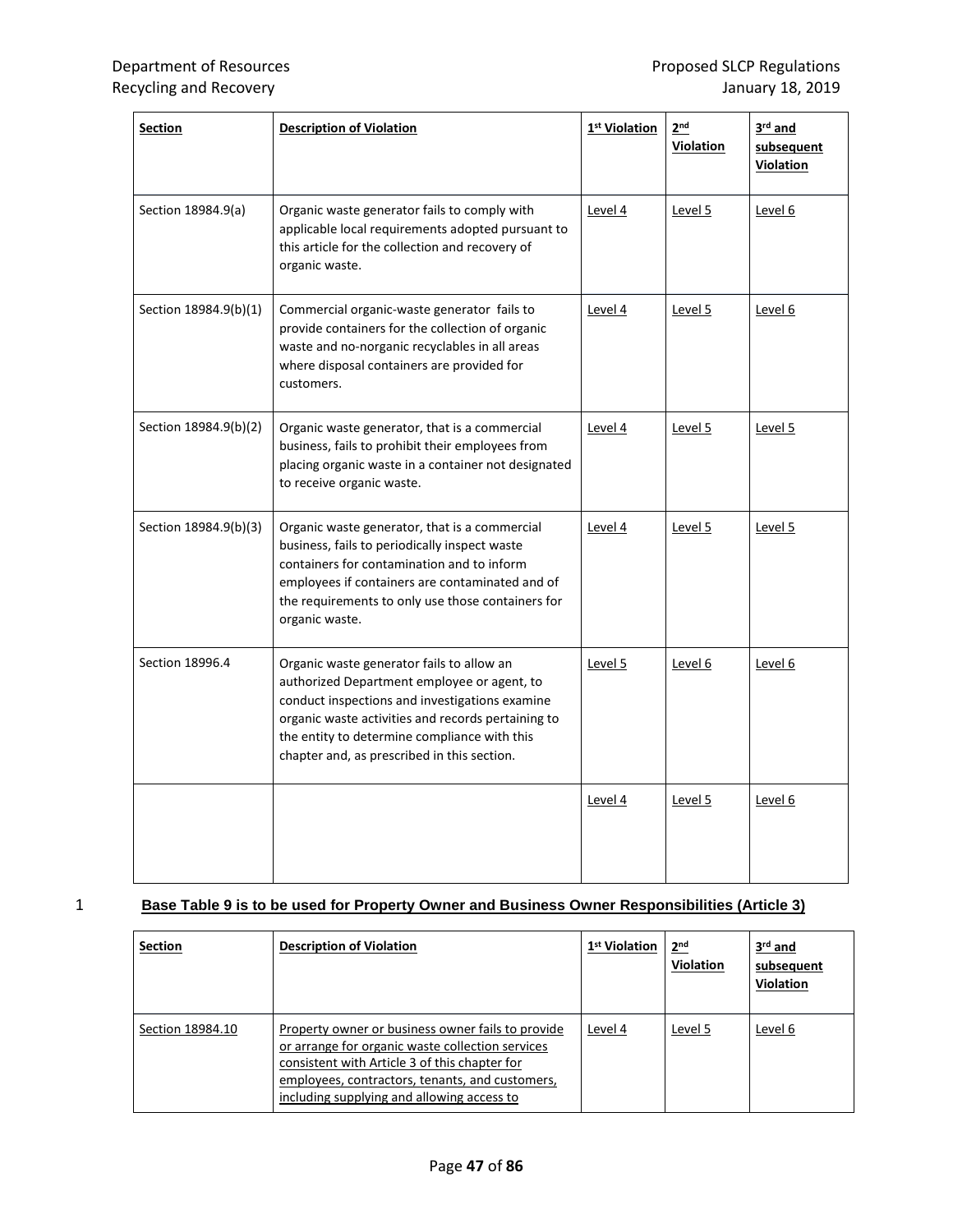|                  | adequate numbers, size, and location of containers<br>and sufficient signage and container color, as<br>prescribed by this section.                                                                                               |         |         |         |
|------------------|-----------------------------------------------------------------------------------------------------------------------------------------------------------------------------------------------------------------------------------|---------|---------|---------|
| Section 18984.10 | Property owner or business owner fails to provide<br>information to employees, contractors, tenants,<br>and customers about organic waste recovery<br>requirements and proper sorting annually, as<br>prescribed by this section. | Level 4 | Level 5 | Level 5 |
| Section 18984.10 | Property owner or business owner fails to provide<br>or arrange for access to their properties during all<br>inspections conducted pursuant to Article 14 of this<br>chapter.                                                     | Level 5 | Level 6 | Level 6 |

## 1 **Base Table 10 is to be used for Commercial Edible Food Generators**

| <b>Section</b>  | <b>Description of Violation</b>                                                                                                                                                         | 1 <sup>st</sup> Violation | 2 <sup>nd</sup><br><b>Violation</b> | 3rd and<br>subsequent<br>Violation |
|-----------------|-----------------------------------------------------------------------------------------------------------------------------------------------------------------------------------------|---------------------------|-------------------------------------|------------------------------------|
| Section 18991.3 | Tier One commercial edible food generator fails to<br>arrange to recover edible food and comply with this<br>section commencing January 1, 2022.                                        | Level 4                   | Level 4                             | Level 5                            |
| Section 18991.3 | Tier Two commercial edible food generator fails to<br>arrange to recover edible food and comply with this<br>section commencing January 1, 2024.                                        | Level 4                   | Level 4                             | Level 5                            |
| Section 18991.3 | Commercial Edible food generator intentionally<br>spoils edible food that is capable of being<br>recovered by a food recovery organization or<br>service as prohibited by this section. | Level 4                   | Level 5                             | Level 6                            |
| Section 18991.4 | Commercial edible food generator fails to keep<br>records as prescribed by this section.                                                                                                | Level 4                   | Level 5                             | Level 5                            |
| Section 18991.5 | A food recovery organization or service that collects<br>or receives 6 tons or more of edible food fails to<br>keep records as prescribed by this section.                              | Level 4                   | Level 5                             | Level 6                            |

2<br>3<br>4<br>5<br>6<br>7<br>8<br>9<br>1<br>0<br>1<br>1<br>2

|  | 3 |  |  |  | (c) The penalty severity levels are as follows: |  |  |  |  |
|--|---|--|--|--|-------------------------------------------------|--|--|--|--|
|--|---|--|--|--|-------------------------------------------------|--|--|--|--|

| (1) For a violation classified as Level 1, the amount of the base penalty may be \$50–\$500 per violation.   |
|--------------------------------------------------------------------------------------------------------------|
| (2) For a violation classified as Level 2, the amount of the base penalty may be \$250–\$1000 per violation. |
| (3) For a violation classified as Level 3, the amount of the base penalty may be \$500–2,500 per violation.  |
| (4) For a violation classified as Level 4, the amount of the base penalty may be \$500-2,500 per day.        |
| (5) For a violation classified as Level 5, the amount of the base penalty may be \$1,000–\$5,000 per day.    |
| (6) For a violation classified as Level 6, the amount of the base penalty may be \$5,000–\$10,000 per day.   |
| (d) Once the base penalty range has been determined, the following factors shall be used to determine the    |
| amount of the penalty for each violation within that range:                                                  |
| (1) The nature and circumstances of the violation(s).                                                        |
| (2) Ability for the violator to pay.                                                                         |
|                                                                                                              |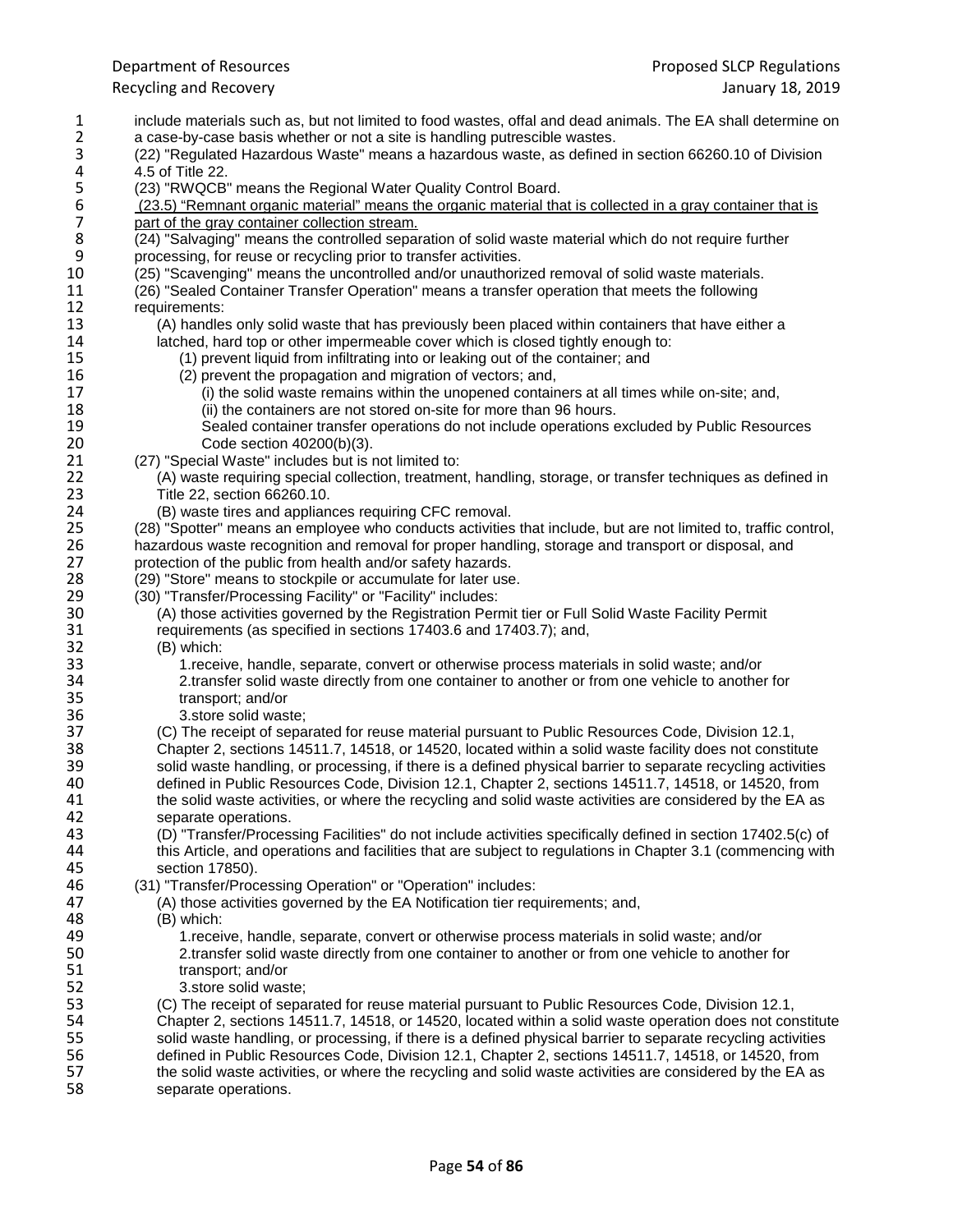1 (D) "Transfer/Processing Operations" do not include activities specifically defined in section 17402.5(c) 2 of this Article, and operations and facilities that are subject to regulations in Chapter 3.1 (commencing<br>3 with section 17850). 3 with section 17850).<br>4 (32) "Volume Reduction 4 (32) "Volume Reduction" means techniques such as: compaction, shredding, and baling.<br>5 (33) "Waste Hauling Yard Operation" is an operation that meets the following requirement 5 (33) "Waste Hauling Yard Operation" is an operation that meets the following requirements:<br>6 (A) is located on the premises of a duly licensed solid waste hauling operator, who received 7<br>7 transfers waste as an activity 6 (A) is located on the premises of a duly licensed solid waste hauling operator, who receives, stores, or 7 transfers waste as an activity incidental to the conduct of a refuse collection and disposal business, and;<br>8 (B) handles only solid waste that has been placed within a covered container before the container 8 (B) handles only solid waste that has been placed within a covered container before the container 9 9 arrives at the waste hauling yard, and;<br>10 (C) no more than 90 cubic yards of ware 10 (C) no more than 90 cubic yards of waste is stored on-site in covered containers at any time, and;<br>11 (D) the solid waste remains within the original covered containers while on-site at any times, and: 11 (D) the solid waste remains within the original covered containers while on-site at any times, and;<br>12 (E) the covered containers are not stored on-site for more than any 72 hour period; 12 (E) the covered containers are not stored on-site for more than any 72 hour period;<br>13 (F) if the EA has information that the operation does not meet these requirements, t 13 (F) if the EA has information that the operation does not meet these requirements, the burden of proof 14 shall be on the owner or operator to demonstrate that the requirements are being met. shall be on the owner or operator to demonstrate that the requirements are being met. 15<br>16 16 Note:<br>17 Autho 17 Authority cited: Sections 40502, 43020, 43021, and 42652.5 Public Resources Code.<br>18 Reference: Sections 40002,40053, 41780.01, 42652.5, 42653, 42654, 43020, 43021, 18 Reference: Sections 40002,40053, 41780.01, 42652.5, 42653, 42654, 43020, 43021, 43103, 44001-44017, 44500-4<br>19 44100-44101, 44500-44503 and 44813-44816 Public Resource Code and Sections 39730.5, 39730.6, 3973 19 44100-44101, 44500-44503 and 44813-44816 Public Resource Code and Sections 39730.5, 39730.6, 39730.7<br>20 and 39730.8 Health and Safety Code. and 39730.8 Health and Safety Code. 21<br>22 22 **Section 17402.5. Definitions and Related Provisions Regarding Activities That Are Not Subject to the**  23 **Transfer/Processing Regulatory Requirements.** 24 (a) This section sets forth definitions and related provisions regarding activities that are not subject to the<br>25 requirements of Articles 6.0, 6.1, 6.2, 6.3 and 6.35 of this Chapter. requirements of Articles 6.0, 6.1, 6.2, 6.3 and 6.35 of this Chapter. 26 (1) Activities that are not in compliance with the applicable definitions and related provisions of this section<br>27 shall be subject to the requirements of Articles 6.0, 6.1, 6.2, 6.3 and 6.35 of this Chapter. shall be subject to the requirements of Articles 6.0, 6.1, 6.2, 6.3 and 6.35 of this Chapter. 28 (2) The definitions and related provisions of this section are for use only to determine the applicability of 29 (Articles 6.0, 6.1, 6.2, 6.3 and 6.35 of this Chapter. 29 Articles 6.0, 6.1, 6.2, 6.3 and 6.35 of this Chapter.<br>30 (b) The following general definitions may apply to one (b) The following general definitions may apply to one or more of the activities that are more specifically defined 31 in subdivisions (c) and (d) of this section.<br>32 (1) "Residual" means the solid waste of 32 (1) "Residual" means the solid waste destined for disposal, further transfer/processing as defined in section<br>33 17402(a)(30) or (31) of this Article, or transformation which remains after processing has taken place and 33 17402(a)(30) or (31) of this Article, or transformation which remains after processing has taken place and is<br>34 calculated in percent as the weight of residual divided by the total incoming weight of materials. 34 calculated in percent as the weight of residual divided by the total incoming weight of materials.<br>35 (2) "Reuse" means the use, in the same, or similar, form as it was produced, of a material which 35 (2) "Reuse" means the use, in the same, or similar, form as it was produced, of a material which might 36 otherwise be discarded.<br>37 (3) "Separated for Reuse 37 (3) "Separated for Reuse" means materials, including commingled recyclables, that have been separated or kept separated or separated or separated or separated or 38 kept separate from the solid waste stream for the purpose of additional sorting or processing those<br>39 materials for recycling or reuse in order to return them to the economic mainstream in the form of rac-39 materials for recycling or reuse in order to return them to the economic mainstream in the form of raw<br>40 material for new, reused, or reconstituted products which meet the quality standards necessary to be u 40 material for new, reused, or reconstituted products which meet the quality standards necessary to be used 41 in the marketolace, and includes materials that have been "source separated". in the marketplace, and includes materials that have been "source separated". 42 (4) "Source Separated" means materials, including commingled recyclables, that have been separated or kept separate from the solid waste stream, at the point of generation, for the purpose of additional sorting or<br>44 processing those materials for recycling or reuse in order to return them to the economic mainstream in the 44 processing those materials for recycling or reuse in order to return them to the economic mainstream in the<br>45 form of raw material for new, reused, or reconstituted products which meet the quality standards necessary 45 form of raw material for new, reused, or reconstituted products which meet the quality standards necessary<br>46 to be used in the marketplace. 46 to be used in the marketplace.<br>47 (c) Activities included in one of the 47 (c) Activities included in one of the following definitions are not subject to the requirements of Articles 6.0, 6.1,<br>48 6.2, 6.3 and 6.35 of this Chapter, provided that these activities do not include the acceptance of 48 6.2, 6.3 and 6.35 of this Chapter, provided that these activities do not include the acceptance of solid waste 49 which has not been separated for reuse. If an activity defined in this section is accepting solid waste which has<br>50 not been separated for reuse, it must meet the requirements of subdivision (d) of this section or else 50 not been separated for reuse, it must meet the requirements of subdivision (d) of this section or else it shall be<br>51 subject to the requirements of Articles 6.0, 6.1, 6.2, 6.3 and 6.35 of this Chapter. subject to the requirements of Articles 6.0, 6.1, 6.2, 6.3 and 6.35 of this Chapter. 52 (1) "Auto Dismantler" means a person or business entity engaged in the business of buying, selling, or dealing in vehicles including nonrepairable vehicles, for the purpose of dismantling the vehicles, buying or 54 selling the integral parts and component materials thereof, in whole or in part, or dealing in used motor<br>55 vehicle parts pursuant to California Vehicle Code, section 220. vehicle parts pursuant to California Vehicle Code, section 220. 56 (2) "Auto Shredder" or "Metal Shredder" means a person or business entity that accepts scrap metal, 57 typically automobiles and white goods, and mechanically rends that scrap metal into fist sized bits and<br>58 pieces and separates the ferrous metals, nonferrous metals and other materials for the purpose of 58 pieces and separates the ferrous metals, nonferrous metals and other materials for the purpose of recycling.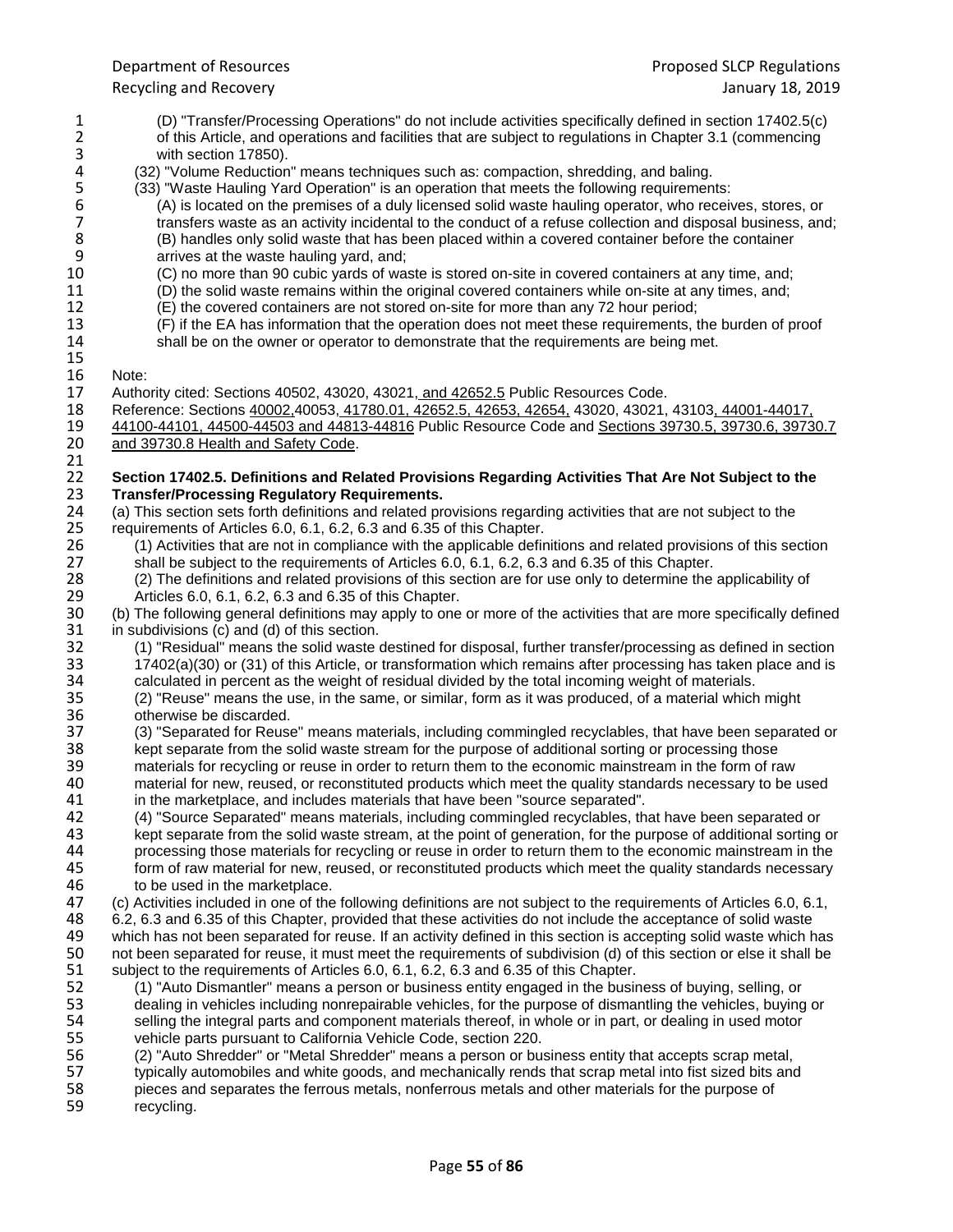1 (3) "Buy Back Center" means a person or business entity engaging in those activities defined in Public 2 Resources Code Sections 14518, or 14520.<br>3 (4) "Drop-off Center" means a person or bus 3 (4) "Drop-off Center" means a person or business entity engaging in those activities defined in Public 4 Resources Code Section 14511.7.<br>5 (5) "Manufacturer" means a persor 5 (5) "Manufacturer" means a person or business entity that uses new or separated for reuse materials as a<br>6 raw material in making a finished product that is distinct from those raw materials.<br>7 (6) "Regional-Produce Orga raw material in making a finished product that is distinct from those raw materials. 7 (6) "Regional Produce Organic Distribution Center" means a distribution center that receives unsold and produce (sometimes referred to as "pre-consumer") back from stores to which it was 8 packaged food produce (sometimes referred to as "pre-consumer") back from stores to which it was<br>9 originally sent the produce, and which remains the property of the distribution center or stores, for the 9 originally sent the produce, and which remains the property of the distribution center or stores, for the purpose of data collection, depackaging, and transferring this produce and other food to a compost 10 purpose of data collection, depackaging, and transferring this produce and other food to a compostable material handling operation or facility, in-vessel digestion operation or facility, or to a a 11 compostable material handling operation or facility, in-vessel digestion operation or facility, or to a another<br>12 beneficial use. A regional produce distribution center would not include a site where produce is process 12 beneficial use. A regional produce distribution center would not include a site where produce is processed.<br>13 (7) "Rendering activities", means an activity that is a licensed animal food manufacturing activity, or a 13 (7) "Rendering activities", means an activity that is a licensed animal food manufacturing activity, or a<br>14 rendering activity which is authorized by the California Department of Food and Agriculture pursuant to 14 rendering activity which is authorized by the California Department of Food and Agriculture pursuant to<br>15 Section 19300 of the Food and Agricultural Code, and in which no solid waste feedstock bypasses the 15 Section 19300 of the Food and Agricultural Code, and in which no solid waste feedstock bypasses the manufacturing or rendering process. "Rendering Plant" means a person or business entity where dead 16 manufacturing or rendering process. "Rendering Plant" means a person or business entity where dead<br>17 manimals or any part or portion thereof, vegetable oils, or packing house refuse, are processed for the animals or any part or portion thereof, vegetable oils, or packing house refuse, are processed for the 18<br>18 purpose of obtaining the hide, skin, grease residue, or any other byproduct whatsoever. purpose of obtaining the hide, skin, grease residue, or any other byproduct whatsoever in the hide over the hide, skinning the hide new the manner of the metal of the metal of the metal of the metal of the metal of the met 19 (8) "Reuse Salvage Operation" means a person or business entity which sterilizes, dismantles, rebuilds, or 20 renovates, nonputrescible separated-for-reuse materials, and that recovers for recycling or reuse distinct<br>21 material types that have not been commingled with other materials before they enter the waste stream. 21 material types that have not been commingled with other materials before they enter the waste stream.<br>22 Examples of this activity include, but are not limited to, wire choppers, and dismantlers of furniture and 22 Examples of this activity include, but are not limited to, wire choppers, and dismantlers of furniture and  $\frac{23}{12}$  mattresses, and "brown goods" such as computer equipment. VCRs, and televisions. 23 mattresses, and "brown goods" such as computer equipment, VCRs, and televisions.<br>24 (9) "Scrap Metal Recyclers and Dealers" means a person or business entity including 24 (9) "Scrap Metal Recyclers and Dealers" means a person or business entity including all employees of the 25<br>25 person or business entity, (except automotive recyclers and auto shredders as defined in this section), person or business entity, (except automotive recyclers and auto shredders as defined in this section), 26 whose primary business is the purchasing; processing by shredding, shearing, baling, and torching; trading,<br>27 bartering or otherwise receiving secondhand or castoff metal material which includes ferrous metals, bartering or otherwise receiving secondhand or castoff metal material which includes ferrous metals, 28 nonferrous metals, aluminum scrap, auto bodies, major appliances and other metals, including containers<br>29 that are regulated pursuant to Public Resources Code Section 14511.7, 14518 or 14520. 29 that are regulated pursuant to Public Resources Code Section 14511.7, 14518 or 14520.<br>20 (10) "Wire Chopper" means a person or business entity which uses source separated me 30 (10) "Wire Chopper" means a person or business entity which uses source separated metal components or 31 vire for the purpose of recycling or reuse. 31 wire for the purpose of recycling or reuse.<br>32 (11) "Wood, Paper or Wood Product Manu 32 (11) "Wood, Paper or Wood Product Manufacturer" means a person or business entity that uses separated<br>33 for reuse paper or woody materials in order to produce a finished product able to be used as is, or to 33 for reuse paper or woody materials in order to produce a finished product able to be used as is, or to 34 manufacture another product such as, boxes or boards, without further processing. 34 manufacture another product such as, boxes or boards, without further processing.<br>35 (d) A "Recycling Center" means a person or business entity that meets the requiremen 35 (d) A "Recycling Center" means a person or business entity that meets the requirements of this subdivision. A<br>36 recycling center shall not be subject to the requirements of Articles 6.0, 6.1, 6.2, 6.3 and 6.35 of this 36 recycling center shall not be subject to the requirements of Articles 6.0, 6.1, 6.2, 6.3 and 6.35 of this Chapter.<br>37 (1) A recycling center shall only receive material that has been separated for reuse prior to receipt 37 (1) A recycling center shall only receive material that has been separated for reuse prior to receipt.<br>38 (2) The residual amount of solid waste in the separated for reuse material shall be less than 10% of 38 (2) The residual amount of solid waste in the separated for reuse material shall be less than 10% of the 39 amount of separated for reuse material received by weight. 39 amount of separated for reuse material received by weight.<br>40 (A) The residual amount is calculated by measuring the 40 (A) The residual amount is calculated by measuring the outgoing tonnage after separated for reuse<br>41 materials have been removed. materials have been removed. 42 (B) The residual amount is calculated on a monthly basis based on the number of operating days.<br>43 (3) The amount of putrescible wastes in the separated for reuse material shall be less than 1% of the 43 (3) The amount of putrescible wastes in the separated for reuse material shall be less than 1% of the 44 amount of separated for reuse material received by weight, and the putrescible wastes in the separate 44 amount of separated for reuse material received by weight, and the putrescible wastes in the separated for<br>45 reuse material shall not cause a nuisance, as determined by the EA. Freuse material shall not cause a nuisance, as determined by the EA.<br>46 (A) The amount of putrescible wastes is calculated in percent as t 46 (A) The amount of putrescible wastes is calculated in percent as the weight of putrescible wastes 47 (4) divided by the total incoming weight of separated for reuse material. 47 divided by the total incoming weight of separated for reuse material.<br>48 (B) The amount of putrescible wastes is calculated on a monthly bas 48 (B) The amount of putrescible wastes is calculated on a monthly basis based on the number of 49 operating days.<br>50 (4) The only separa 50 (4) The only separation that may occur at the recycling center is the sorting of materials that have been<br>51 separated for reuse prior to receipt. separated for reuse prior to receipt. 52 (5) The recycling center may include an adjustment in the calculation to include the weight of water in the 53 residual, when the use of water is essential to the sorting or processing of the material, provided that such 54 an adiustment is also made in the weight of materials received for processing. 54 an adjustment is also made in the weight of materials received for processing.<br>55 (6) The following materials shall not be included in calculating residual as set f  $(6)$  The following materials shall not be included in calculating residual as set forth in subdivision  $(d)(2)$  of 56 this section, if the recycling activities are separated from the material handling activities noted below by a<br>57 defined physical barrier or where the activities are otherwise separated in a manner that the EA determin 57 defined physical barrier or where the activities are otherwise separated in a manner that the EA determines 58 will keep the materials from being comminaled: 58 will keep the materials from being commingled:<br>59 (A) materials received at an on-site Buy Bac (A) materials received at an on-site Buy Back Center;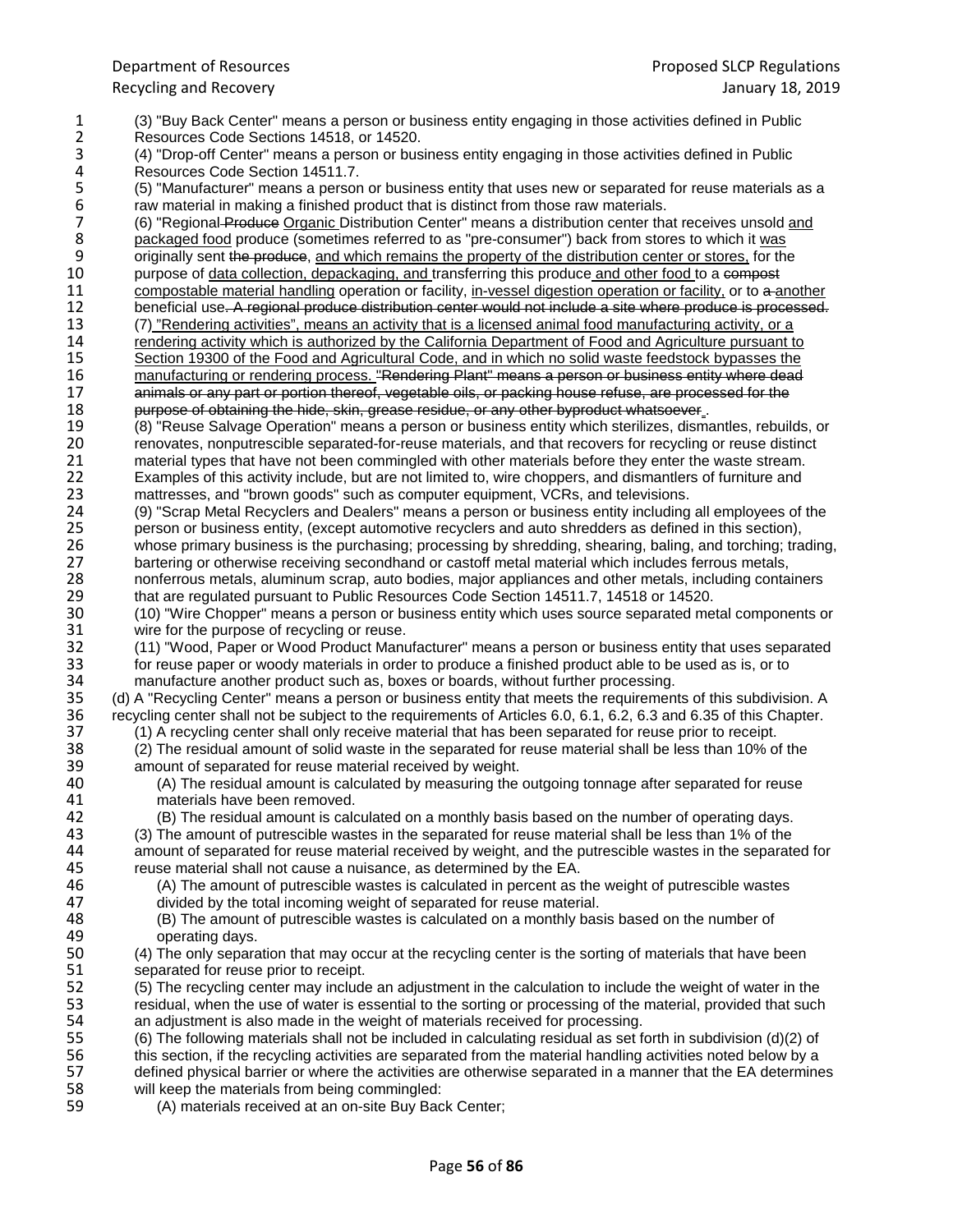- 1 (B) materials received at an on-site Drop-off Center;<br>2 (C) cannery waste; 2 (C) cannery waste;<br>3 (D) construction and 3 (D) construction and demolition materials;<br>4 (E) nonhazardous contaminated soil; 4 (E) nonhazardous contaminated soil;<br>5 (F) grease-trap pumpings; 5 (F) grease-trap pumpings;<br>6 (G) nonhazardous asbestd 6 (G) nonhazardous asbestos;<br>7 (H) nonhazardous ash: 7 (H) nonhazardous ash;<br>8 (I) compost and compo 8 (I) compost and compost feedstock;<br>9 (J) sewage sludge: 9 (J) sewage sludge;<br>10 (K) tires. 10 (K) tires.<br>11 (7) If the EA 11 (7) If the EA has information that material that is being received is not separated for reuse or source<br>12 separated, that the residual is 10% or more of the total per month, or that the amount of putrescible 12 separated, that the residual is 10% or more of the total per month, or that the amount of putrescible wastes<br>13 is 1% or more of the total per month, the burden of proof shall be on the owner or operator to demonstrate 13 is 1% or more of the total per month, the burden of proof shall be on the owner or operator to demonstrate 14 otherwise. 14 otherwise.<br>15 (A) A b 15 (A) A business that accepts loads of material that are not separated for reuse or source separated does 16 16 not qualify as a recycling center.<br>17 (B) If the EA has reason to believ 17 (B) If the EA has reason to believe that a business is accepting material that is not separated for reuse<br>18 or source separated due to averaging or combining of those loads with other loads of separated for 18 or source separated due to averaging or combining of those loads with other loads of separated for<br>19 separate in the burden of proof will be on the business to demonstrate that it is not accepting load 19 reuse material, the burden of proof will be on the business to demonstrate that it is not accepting loads 1<br>20 of mixed solid waste. 20 of mixed solid waste.<br>21 (C) If the EA has reas 21 (C) If the EA has reason to believe that a business is accepting material that is not separated for reuse<br>22 or source separated due to the separation of portions of the material at consecutive sites, each of which 22 or source separated due to the separation of portions of the material at consecutive sites, each of which<br>23 removes less than 10% residual, the burden of proof will be on the business to demonstrate that it is not 23 removes less than 10% residual, the burden of proof will be on the business to demonstrate that it is not<br>24 accepting loads of mixed solid waste. 24 accepting loads of mixed solid waste.<br>25 (D) If the EA determines that a busine 25 (D) If the EA determines that a business has exhibited a pattern and practice of failing to comply with the 26 provisions of this subsection, the EA may issue a Notice and Order requiring the business to obtain a<br>27 **Provisional and The Continuity of Contain** and the Enforcement Agency Notification requirements and Registration Permit or Full Permit or comply with the Enforcement Agency Notification requirements as 28 made applicable in sections 17403 through 17403.7 of this Article.<br>29 (E) At the time that the EA requires a recycling center to provide ev 29 (E) At the time that the EA requires a recycling center to provide evidence that it is in compliance with 30<br>30 this subdivision, the EA shall provide the recycling center with a written description of the information this subdivision, the EA shall provide the recycling center with a written description of the information 31 that has caused the EA to believe that the recycling center is not in compliance. Nothing in this<br>32 requirement is intended to require the EA to identify the name or other identifying information re 32 requirement is intended to require the EA to identify the name or other identifying information regarding 33 any individual(s) who have complained about the recycling center.<br>34 (F) Nothing in this section precludes the enforcement agency or the 34 (F) Nothing in this section precludes the enforcement agency or the board from the following: inspecting 35 a business to verify that it is conducted in a manner that meets the provisions of this subsection; or, from<br>36 taking any appropriate enforcement action, including the use of a Notice and Order as provided in 36 taking any appropriate enforcement action, including the use of a Notice and Order as provided in<br>37 Section 18304. 37 Section 18304.<br>38 (8) Operations which 38 (8) Operations which do not meet the 10% residual percentage in subdivision (d)(2) of this section but which<br>39 qualify as a Limited Volume Transfer Operation, shall comply with the requirements of section 17403.3 39 qualify as a Limited Volume Transfer Operation, shall comply with the requirements of section 17403.3<br>40 within one month of March 5. 1999. 40 within one month of March 5, 1999.<br>41 (9) recycling center operators may 41 (9) recycling center operators may voluntarily report their residual percentage to the EA and the CalRecycle 42 using form CIWMB 607 (located in Appendix A).<br>43 (10) If the EA determines that a person or busine 43 (10) If the EA determines that a person or business entity purporting to operate a recycling center is not in<br>44 compliance with this subsection and issues an enforcement order, that person or business entity may 44 compliance with this subsection and issues an enforcement order, that person or business entity may<br>45 appeal that order in accordance with Public Resources Code section 44307. Ab appeal that order in accordance with Public Resources Code section 44307.<br>46 (e) If a Chipping and Grinding Operation or Facility, as defined in section 17852 46 (e) If a Chipping and Grinding Operation or Facility, as defined in section 17852(a)(10) of this Division, handles 47 material that fails to meet the definition of green material due to contamination as set forth in section<br>48 17852(a)(21) of this Division, the operation or facility shall not be considered to be a recycling center 17852(a)(21) of this Division, the operation or facility shall not be considered to be a recycling center as set 49 forth in subsections (c) or (d) of section 17402.5 50<br>51 Note: 52 Authority cited: Sections 40502, 43020, 43021, and 42652.5 Public Resources Code.<br>53 Reference: Sections 40002.40053. 41780.01. 42652.5. 42653. 42654. 43020. 43021. 53 Reference: Sections 40002,40053, 41780.01, 42652.5, 42653, 42654, 43020, 43021, 43103, 44001-44017, 54 44100-44101, 44500-44503 and 44813-44816 Public Resource Code and Sections 39730.5, 39730.6, 39730.7<br>55 and 39730.8 Health and Safety Code. and 39730.8 Health and Safety Code. 56<br>57 57 **Section 17403.0. Regulatory Tiers Requirements for Transfer/Processing Operations and Facilities.**
- 58 Sections 17403.1 through 17403.7 set forth the regulatory tier requirements (Title 14, Division 7, Chapter 5.0, 59 Article 3.0, commencing with section 18100 or Title 27, Division 2, Subdivision 1, Chapter 4, Subchapter Article 3.0, commencing with section 18100 or Title 27, Division 2, Subdivision 1, Chapter 4, Subchapter 3,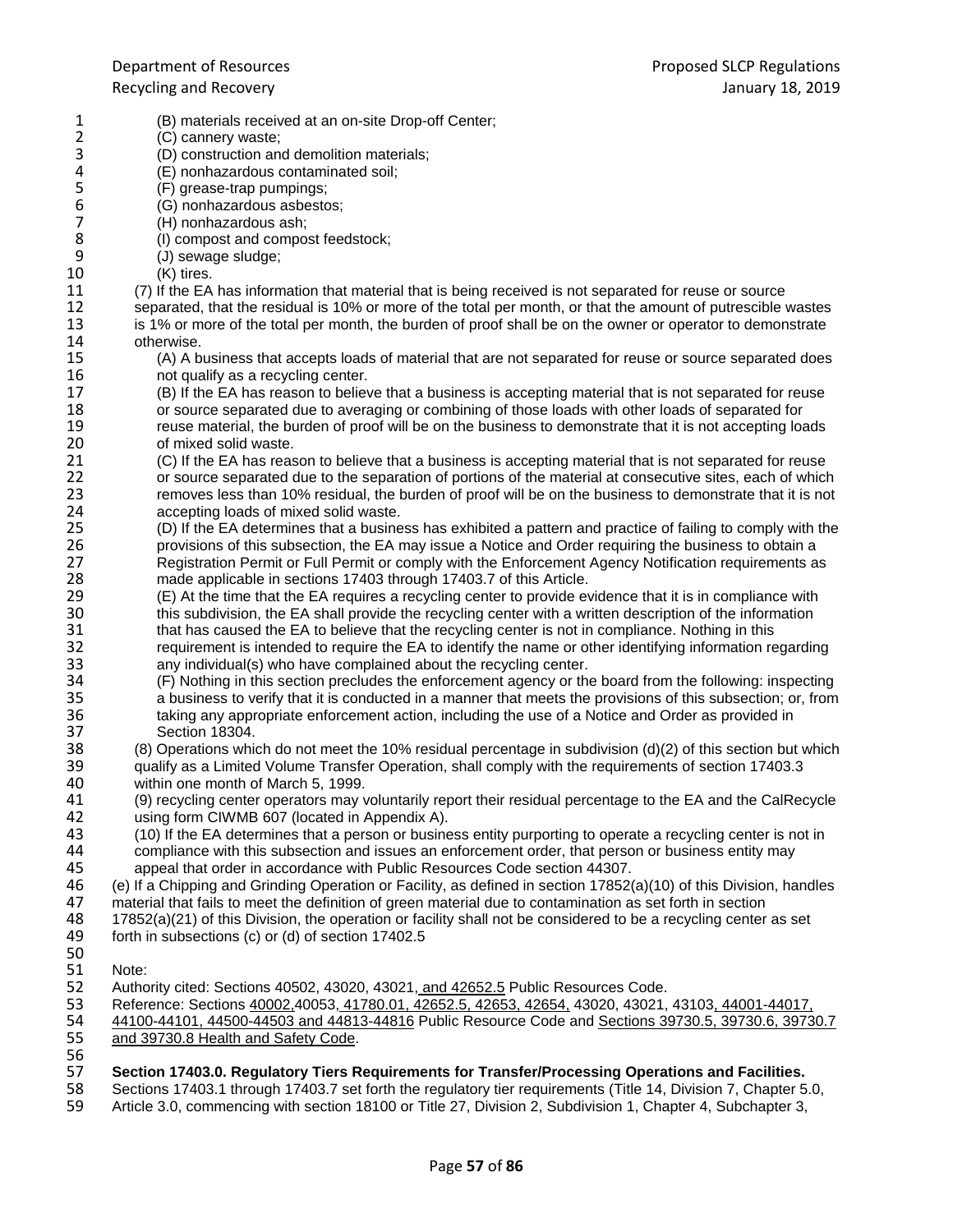1 Articles 2, 3 and 3.1 of the California Code of Regulations (commencing with section 21570) that apply to<br>2 specified types of transfer/processing operations and facilities. These requirements are summarized in Ta specified types of transfer/processing operations and facilities. These requirements are summarized in Table 1.

Authority cited: Sections 40502, 43020, 43021, and 42652.5 Public Resources Code.

- Reference: Sections 40002,40053, 41780.01, 42652.5, 42653, 42654, 43020, 43021, 43103, 44001-44017,
- 44100-44101, 44500-44503 and 44813-44816 Public Resource Code and Sections 39730.5, 39730.6, 39730.7
- and 39730.8 Health and Safety Code.

 $\begin{array}{c} 8 \\ 9 \\ 10 \end{array}$ 

## 10 **Table 1. Transfer/Processing Operations and Facilities Placement into the Regulatory Tiers**

|                                                                                                                                                                 | כוסות היוסוסוטורון וסטטסטווק טאטומוטוס מומ ו מטווונט ו ומטטווטות וווט מוט ולשמומוסו זו ויוס                                                                                |                                                                            |                                                                                                                             |                                                                           |
|-----------------------------------------------------------------------------------------------------------------------------------------------------------------|----------------------------------------------------------------------------------------------------------------------------------------------------------------------------|----------------------------------------------------------------------------|-----------------------------------------------------------------------------------------------------------------------------|---------------------------------------------------------------------------|
| <b>Not Subject to</b><br>Articles 6.0, 6.1,<br>6.2, 6.3 and 6.35                                                                                                | <b>Excluded Tier</b>                                                                                                                                                       | <b>Enforcement</b><br>Agency<br><b>Notification Tier</b>                   | <b>Registration Permit</b><br>Tier                                                                                          | <b>Full Solid Waste</b><br><b>Facility Permit</b>                         |
| Auto Dismantler<br>Section<br>17402.5(c)(1)                                                                                                                     | Locations where <15 Emergency<br>cubic yards of<br>combined container Operations Section<br>volume is provided<br>to serve as multi-                                       | Transfer/Processing<br>17403.5                                             | Medium Volume<br><b>Transfer/Processing</b><br>Facility Section 17403.6                                                     | Large Volume<br>Transfer/Processing<br><b>Facility Section</b><br>17403.7 |
| Auto Shredder<br><b>Operations Section</b><br>17402.5(c)(2)                                                                                                     | residence<br>receptacles for<br>residential refuse at<br>the place of<br>generation. Section<br>17403.1(a)(1)                                                              | Secondary Material<br>Processing<br><b>Operations Section</b><br>17403.3.2 | <b>Direct Transfer Facility</b><br>Section 17403.4<br>Secondary Material<br><b>Processing Facility</b><br>Section 17403.3.3 |                                                                           |
| <b>Buy Back Centers</b><br>Section<br>17402.5(c)(3)<br><b>Drop-off Centers</b><br>Section<br>17402.5(c)(4)                                                      | Locations where<br><15 cubic yards<br>of combined<br>container volume<br>is handled for<br>recycling. Section<br>17403.1(a)(2)                                             | <b>Sealed Container</b><br><b>Transfer Operations</b><br>Section 17403.2   |                                                                                                                             |                                                                           |
| Manufacturers<br>Section<br>17402.5(c)(5)<br><b>Recycling Centers</b><br>Section 17402.5(d)                                                                     | Storage<br>receptacle at the<br>place of<br>generation for<br>waste from multi-<br>residential<br>buildings or for<br>commercial solid<br>wastes. Section<br>17403.1(a)(3) | <b>Limited Volume</b><br><b>Transfer Operations</b><br>Section 17403.3     |                                                                                                                             |                                                                           |
| <b>Regional Organic</b><br>Distribution Centers to store<br>Section<br>17402.5(c)(6)                                                                            | Containers used<br>construction or<br>demolition wastes<br>at the place of<br>generation.<br>Section<br>17403(a)(4)                                                        |                                                                            |                                                                                                                             |                                                                           |
| Rendering Plants<br><b>Activities Section</b><br>17402.5(c)(67)<br>Reuse Salvage<br>Operations (includes Waste Hauling<br>furniture and<br>mattress dismantlers | Containers used<br>to store salvaged<br>materials. Section<br>17403.1(a)(5)<br>Yard Operations.                                                                            |                                                                            |                                                                                                                             |                                                                           |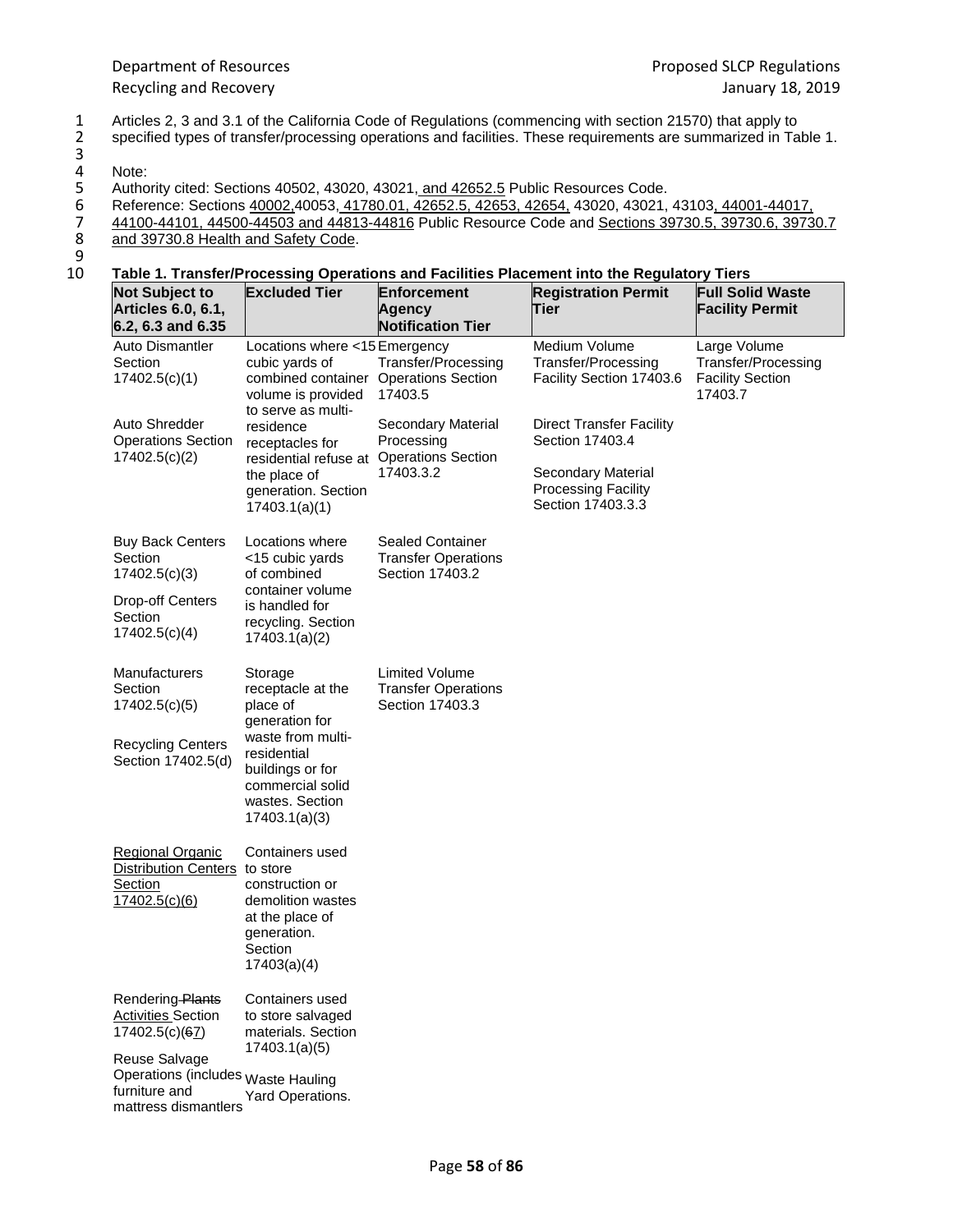and demanufacturers) Section 17402.5(c)(<sup>78</sup>) Section 17403.1(a)(6) Storage of Other Wastes. Section

Scrap Metal Recyclers and Dealers Section 17402.5(c)(89) Wire Choppers Section 17402.5(c)(910) Wood, Paper, or Wood Product Manufacturer **Section** 17402.5(c)(1011)

Note: There are no operations or facilities placed within the Standardized tier.

## 4 **Article 6.2 Operating Standards.**

# 6 **Section 17409.5. Loadchecking—Prohibited Wastes.**

17403(1)(a)(7)

7 (a) The operator of an attended operation or facility shall implement a loadchecking program to prevent the acceptance of waste which is prohibited by this Article. This program must include at a minimum: 8 acceptance of waste which is prohibited by this Article. This program must include at a minimum:<br>9 (1) the number of random loadchecks to be performed:

- 9 (1) the number of random loadchecks to be performed;<br>10 (2) a location for the storage of prohibited wastes remot
- 10 (2) a location for the storage of prohibited wastes removed during the loadchecking process that is
- 11 separately secured or isolated;<br>12 (3) records of loadchecks and t

12 (3) records of loadchecks and the training of personnel in the recognition, proper handling, and disposition<br>13 of prohibited waste. A copy of the loadchecking program and copies of the loadchecking records for the las 13 of prohibited waste. A copy of the loadchecking program and copies of the loadchecking records for the last<br>14 vear shall be maintained in the operating record and be available for review by the appropriate regulatory 14 year shall be maintained in the operating record and be available for review by the appropriate regulatory<br>15 agencies. agencies.

16<br>17

 $\frac{1}{2}$ 

3<br>4

5<br>6

- 17 Note:<br>18 Autho 18 Authority cited: Sections 40502, 43020, 43021, and 42652.5 Public Resources Code.<br>19 Reference: Sections 40002,40053, 41780.01, 42652.5, 42653, 42654, 43020, 43021,
- 19 Reference: Sections 40002,40053, 41780.01, 42652.5, 42653, 42654, 43020, 43021, 43103, 44001-44017, 44500-4<br>10 44100-44101, 44500-44503 and 44813-44816 Public Resource Code and Sections 39730.5, 39730.6, 3973 20 44100-44101, 44500-44503 and 44813-44816 Public Resource Code and Sections 39730.5, 39730.6, 39730.7<br>21 and 39730.8 Health and Safety Code.
- and 39730.8 Health and Safety Code.

### 22<br>23 23 **Section 17409.5.1. Organic Waste Recovery Efficiency.**

- 24 (a)This section applies to transfer and processing facilities and operations that conduct processing activities.<br>25 (b) For purposes of compliance with the reporting requirements in Section 18815.5 of this division, and
- 25 (b) For purposes of compliance with the reporting requirements in Section 18815.5 of this division, and 26 demonstrating that the facility is a "high diversion organic waste processing facility" as defined in Section
- 26 demonstrating that the facility is a "high diversion organic waste processing facility" as defined in Section 18982<br>27 (a)(33) of this division that meets or exceeds an annual average mixed waste organic content recover
- 27 (a)(33) of this division that meets or exceeds an annual average mixed waste organic content recovery rate of<br>28 50 percent on and after January 1, 2022 and 75 percent on and after January 1, 2025 as determined in Secti
- 28 50 percent on and after January 1, 2022 and 75 percent on and after January 1, 2025 as determined in Section<br>29 18815.5(e), the operator shall conduct the measurements described in this section.
- $\frac{18815.5(e)}{29}$ , the operator shall conduct the measurements described in this section.
- (c) The operator shall:
- 31 (1) Determine the quarterly sum of outgoing weights of organic waste recovered from the mixed waste<br>32 organic collection stream by adding together all weights determined pursuant to Section 17409.5.2(b)(6
- 32 organic collection stream by adding together all weights determined pursuant to Section 17409.5.2(b)(6) for<br>33 each operating day for the quarterly period. each operating day for the quarterly period.
- 34 (2) Determine the quarterly sum of outgoing weights of organic waste removed from the mixed waste
- 35 organic collection stream that is sent to disposal as measured pursuant to Section 17409.5.3(b)(5) for each 36 operating day for the quarterly period.
- 37 (3) Report the quarterly sums of Subdivision (c)(1) and (c)(2) to the Department pursuant to 18815.5 of this 38 38 <u>division</u><br>39 (d) The ope
- (d) The operator shall additionally: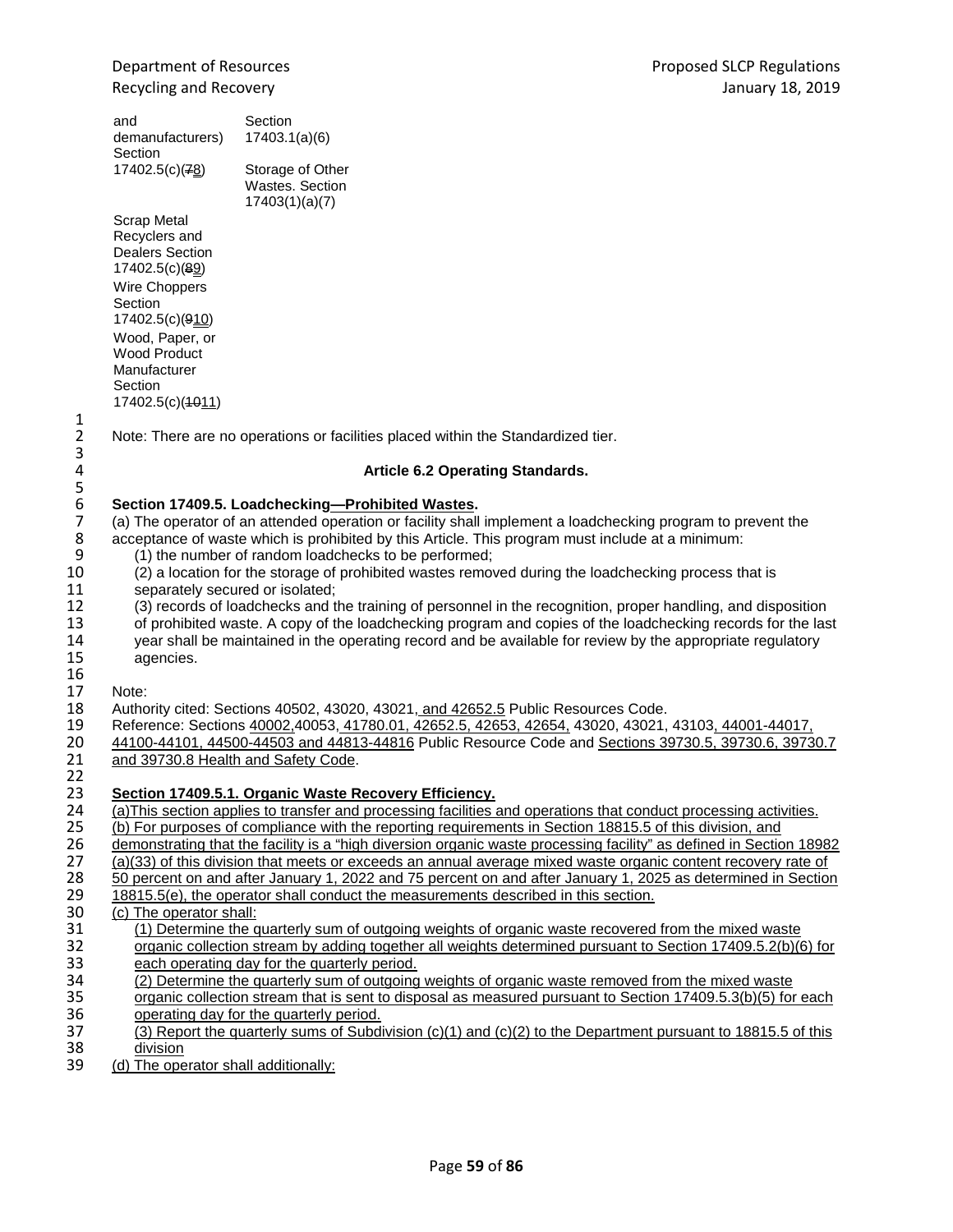Recycling and Recovery

| 1                         | (1) Determine the quarterly sum of outgoing weights of organic waste recovered from the source separated                                                                                                              |
|---------------------------|-----------------------------------------------------------------------------------------------------------------------------------------------------------------------------------------------------------------------|
| 2                         | organic waste collection stream by adding together all weights determined pursuant to Section                                                                                                                         |
| 3                         | 17409.5.4(b)(6) for each operating day for the quarterly period.                                                                                                                                                      |
| 4                         | (2) Determine the quarterly sum of outgoing weights of organic waste removed from the source separated                                                                                                                |
| 5                         | organic waste collection stream that is sent for disposal as measured pursuant to Section 17409.5.5(b)(5)                                                                                                             |
| 6                         | for each operating day for the quarterly period.                                                                                                                                                                      |
| $\overline{7}$<br>$\bf 8$ | (3) Report the quarterly sums of Subdivision (d)(1) and (d)(2) to the Department pursuant to 18815.5 of this                                                                                                          |
| $\boldsymbol{9}$          | division                                                                                                                                                                                                              |
| 10                        | (e) The operator shall maintain records demonstrating compliance with this section in a manner approved by<br>the EA and as described in Section 17414.2(a) of this chapter.                                          |
| 11                        |                                                                                                                                                                                                                       |
| 12                        | Note:                                                                                                                                                                                                                 |
| 13                        | Authority cited: Sections 40502, 43020, 43021, and 42652.5 Public Resources Code.                                                                                                                                     |
| 14                        | Reference: Sections 40002,40053, 41780.01, 42652.5, 42653, 42654, 43020, 43021, 43103, 44001-44017,                                                                                                                   |
| 15                        | 44100-44101, 44500-44503 and 44813-44816 Public Resource Code and Sections 39730.5, 39730.6, 39730.7                                                                                                                  |
|                           |                                                                                                                                                                                                                       |
| 16<br>17                  | and 39730.8 Health and Safety Code.                                                                                                                                                                                   |
| 18                        |                                                                                                                                                                                                                       |
| 19                        | Section 17409.5.2. Measuring Organic Waste Recovered from Mixed Waste Organic Collection Stream.<br>(a) The operator of an attended operation or facility that accepts a mixed waste organic collection stream shall, |
| 20                        | each operating day, measure the amount by weight of organic waste separated from the mixed waste organic                                                                                                              |
| 21                        | collection stream after processing for end-use, recovery or further processing.                                                                                                                                       |
| 22                        | (b) The operator shall comply with subdivision (a) by using the following protocol:                                                                                                                                   |
| 23                        | (1) Take at least a one (1) cubic yard sample from each of the organic waste type separated after                                                                                                                     |
| 24                        | processing at the operation or facility on that operating day prior to sending to a destination for end-use,                                                                                                          |
| 25                        | recovery, or further processing. Each sample shall be:                                                                                                                                                                |
| 26                        | (A) Representative of a typical operating day;                                                                                                                                                                        |
| 27                        | (B) A random, composite sample taken either from various times during the operating day or from                                                                                                                       |
| 28                        | various locations within each pile of each of the organic waste types separated after processing.                                                                                                                     |
| 29                        | (2) Determine the weight of each sample from each organic waste type.                                                                                                                                                 |
| 30                        | (3) For each sample, remove any incompatible material and determine the remaining weight of organic                                                                                                                   |
| 31                        | waste in that sample.                                                                                                                                                                                                 |
| 32                        | (4) Then determine a ratio for each type of organic waste in the mixed waste organic collection stream by                                                                                                             |
| 33                        | dividing the total from subdivision (b)(3) by the total from subdivision (b)(2).                                                                                                                                      |
| 34                        | (5) Multiply the ratio determined pursuant to subdivision (b)(4) for each type of organic waste by the total                                                                                                          |
| 35                        | weight of all of the same type of organic waste separated after processing and destined for end-use,                                                                                                                  |
| 36                        | recovery or further processing                                                                                                                                                                                        |
| 37                        | (6) Determine the total weight of organic waste separated from the mixed waste organic collection stream                                                                                                              |
| 38                        | for recovery by adding the sum of all the weights calculated pursuant to subdivision (b)(5).                                                                                                                          |
| 39                        | (c) The operator shall conduct a measurement in the presence of the EA when requested.                                                                                                                                |
| 40                        | (d) If it is determined by the EA that the measurements do not accurately reflect the records, the EA may                                                                                                             |
| 41                        | require the operator to increase the frequency of measurements and/or revise the measurement protocol to                                                                                                              |
| 42                        | improve accuracy.                                                                                                                                                                                                     |
| 43                        | (e) If the operator sends any material to a POTW that the POTW is not authorized to receive pursuant to                                                                                                               |
| 44                        | Section 17896.6(a)(1)(C) or (D), that material shall be deemed to constitute landfill disposal pursuant to Section                                                                                                    |
| 45                        | 18983.1(a)(3).                                                                                                                                                                                                        |
| 46                        |                                                                                                                                                                                                                       |
| 47                        | Note:                                                                                                                                                                                                                 |
| 48                        | Authority cited: Sections 40502, 43020, 43021, and 42652.5 Public Resources Code.                                                                                                                                     |
| 49                        | Reference: Sections 40002,40053, 41780.01, 42652.5, 42653, 42654, 43020, 43021, 43103, 44001-44017,                                                                                                                   |
| 50                        | 44100-44101, 44500-44503 and 44813-44816 Public Resource Code and Sections 39730.5, 39730.6, 39730.7                                                                                                                  |
| 51                        | and 39730.8 Health and Safety Code.                                                                                                                                                                                   |
| 52                        |                                                                                                                                                                                                                       |
| 53                        | Section 17409.5.3. Measuring Organic Waste in Residuals Removed from Mixed Waste Organic                                                                                                                              |
| 54                        | <b>Collection Stream.</b>                                                                                                                                                                                             |
| 55                        | (a) The operator of an attended operation or facility that accepts a mixed waste organic collection stream shall,                                                                                                     |
| 56                        | each operating day, measure the amount by weight of organic waste present in the residuals removed from the                                                                                                           |
| 57                        | mixed waste organic collection stream after processing that is sent to disposal.                                                                                                                                      |

58 (b) The operator shall comply with subdivision (a) by using the following protocol: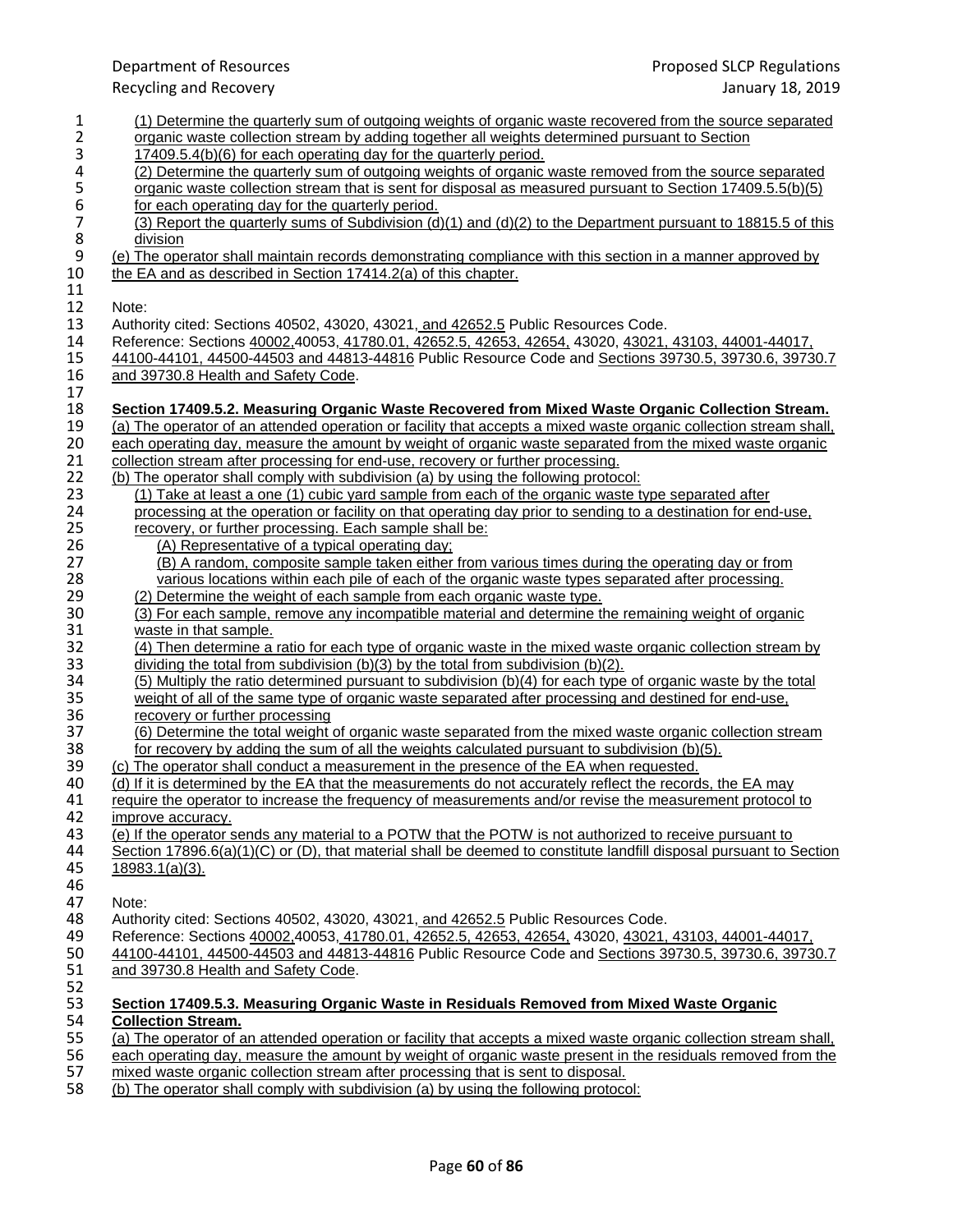| 1                | (1) Take at least one (1) cubic yard sample of the residuals removed from mixed waste organic collection        |
|------------------|-----------------------------------------------------------------------------------------------------------------|
| 2                | stream at the operation or facility on that operating day prior to sending to disposal. Each sample shall be;   |
| 3                | (A) Representative of a typical operating day                                                                   |
| 4                | (B) A random, composite sample taken either from various times during the operating day or from                 |
| 5                | various locations within the pile after processing.                                                             |
| $\boldsymbol{6}$ | (2) Determine the total weight of the sample;                                                                   |
| 7                | (3) Remove any incompatible material and determine the remaining weight of the organic waste in the             |
| 8                | sample;                                                                                                         |
| 9                | (4) Then determine the ratio of organic waste present in the residuals removed from the mixed waste             |
| 10               | organic collection stream by dividing the total from subdivision (b)(3) by the total from subdivision (b)(2).   |
| 11               | (5) Determine the total weight of organic waste removed from the mixed organic collection stream that is        |
| 12               | sent for disposal by multiplying the ratio determined pursuant to subdivision (b)(4) by the total weight of the |
| 13               | residuals removed from the mixed waste organic collection stream after processing.                              |
| 14               | (c) The operator shall conduct a measurement in the presence of the EA when requested.                          |
| 15               | (d) If it is determined by the EA that the measurements do not accurately reflect the records, the EA may       |
| 16               | require the operator to increase the frequency of measurements and/or revise the measurement protocol to        |
| 17               | improve accuracy.                                                                                               |
| 18               | (e) The operator shall maintain records of measurements and the training of personnel in evaluating the amount  |
| 19               | of organic waste in the residual material removed from mixed waste organic collection stream.                   |
| 20               |                                                                                                                 |
| 21               | Note:                                                                                                           |
| 22               | Authority cited: Sections 40502, 43020, 43021, and 42652.5 Public Resources Code.                               |
| 23               | Reference: Sections 40002,40053, 41780.01, 42652.5, 42653, 42654, 43020, 43021, 43103, 44001-44017,             |
| 24               | 44100-44101, 44500-44503 and 44813-44816 Public Resource Code and Sections 39730.5, 39730.6, 39730.7            |
| 25               | and 39730.8 Health and Safety Code.                                                                             |
| 26               |                                                                                                                 |
| 27               | Section 17409.5.4. Measuring Organic Waste Recovered from Source Separated Organic Waste                        |
| 28               | <b>Collection Stream.</b>                                                                                       |
| 29               | (a) The operator of an attended operation or facility that accepts source separated organic waste shall, each   |
| 30               | operating day, measure the amount by weight of organic waste separated from the source separated organic        |
| 31               | waste collection stream after processing for end-use, recovery or further processing.                           |
| 32               | (b) The operator shall comply with subdivision (a) by using the following protocol:                             |
| 33               | (1) Take at least a one (1) cubic yard sample from each of the organic waste type separated after               |
| 34               | processing at the operation or facility on that operating day prior to sending to a destination for end-use,    |
| 35               | recovery, or further processing. Each sample shall be:                                                          |
| 36               | (A) Representative of a typical operating day;                                                                  |
| 37               | (B) A random, composite sample taken either from various times during the operating day or from                 |
| 38               | various locations within each pile of each of the organic waste types separated after processing.               |
| 39               | (2) Determine the weight of each sample from each organic waste type.                                           |
| 40               | (3) For each sample, remove any incompatible material and determine the remaining weight of organic             |
| 41               | waste in that sample.                                                                                           |
| 42               | (4) Then determine a ratio for each type of organic waste in the source separated organic waste collection      |
| 43               | stream by dividing the total from subdivision $(b)(3)$ by the total from subdivision $(b)(2)$ .                 |
| 44               | (5) Multiply the ratio determined pursuant to subdivision (b)(4) for each type of organic waste by the total    |
| 45               | weight of all of the same type of organic waste separated after processing and destined for end-use.            |
| 46               | recovery or further processing.                                                                                 |
| 47               | (6) Determine the total weight of organic waste separated from the source separated organic waste               |
| 48               | collection stream for recovery for the operating day by adding the sum of all the weights calculated pursuant   |
| 49               | to subdivision (b)(5).                                                                                          |
| 50               | (c) The operator shall conduct a measurement in the presence of the EA when requested.                          |
| 51               | (d) If it is determined by the EA that the measurements do not accurately reflect the records, the EA may       |
| 52               | require the operator to increase the frequency of measurements and/or revise the measurement protocol to        |
| 53               | <i>improve accuracy.</i>                                                                                        |
| 54<br>EE.        | $N = +$                                                                                                         |
|                  |                                                                                                                 |

55 Note: Authority cited: Sections 40502, 43020, 43021, and 42652.5 Public Resources Code.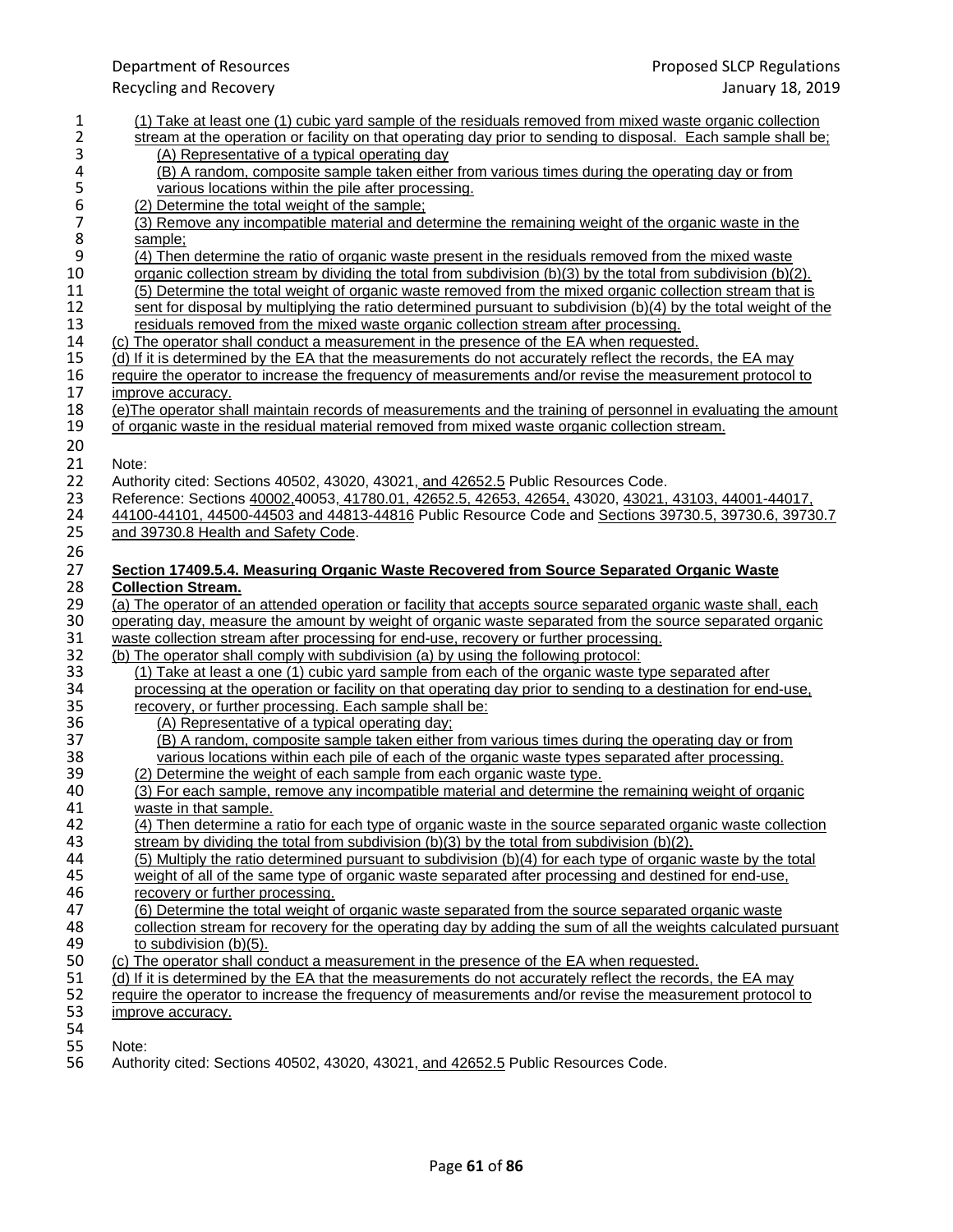| 1                | Reference: Sections 40002,40053, 41780.01, 42652.5, 42653, 42654, 43020, 43021, 43103, 44001-44017,                |
|------------------|--------------------------------------------------------------------------------------------------------------------|
| $\overline{2}$   | 44100-44101, 44500-44503 and 44813-44816 Public Resource Code and Sections 39730.5, 39730.6, 39730.7               |
| 3                | and 39730.8 Health and Safety Code.                                                                                |
| $\pmb{4}$        |                                                                                                                    |
| $\mathsf S$      | Section 17409.5.5. Measuring Organic Waste in Residuals Removed from Source Separated Organic                      |
| $\boldsymbol{6}$ | <b>Waste Collection Stream.</b>                                                                                    |
| $\overline{7}$   | (a) The operator of an attended operation or facility that accepts a source separated organic waste shall, each    |
| $\bf 8$          | operating day, measure the amount of organic waste by weight present in the residuals removed from the             |
| $\boldsymbol{9}$ | source separated organic waste collection stream after processing sent to disposal.                                |
| 10               | (b) The operator shall comply with subdivision (a) by using the following protocol:                                |
| 11               | (1) Take at least a one (1) cubic yard sample of the residuals removed from source separated organic               |
| 12               | waste collection stream at the operation or facility on that operating day prior to sending to disposal. Each      |
| 13               | sample shall be;                                                                                                   |
| 14               | (A) Representative of a typical operating day                                                                      |
| 15               | (B) A random, composite sample taken either from various times during the operating day or from                    |
| 16               | various locations within the pile after processing.                                                                |
| 17               | (2) Determine the total weight of the sample;                                                                      |
| 18               | (3) Remove any incompatible material and determine the remaining weight of the organic waste in the                |
| 19               | sample;                                                                                                            |
| 20               | (4) Then determine the ratio of organic waste present in the residuals removed from the source separated           |
| 21               | waste organic collection stream by dividing the total from subdivision (b)(3) by the total from subdivision        |
| 22               | $(b)(2)$ .                                                                                                         |
| 23               | (5) Determine the total weight of organic waste removed from the source separated organic waste collection         |
| 24               | stream that is sent for disposal by multiplying the ratio determined pursuant to subdivision $(b)(4)$ by the total |
| 25               | weight of the residuals removed from the source separated organic waste collection stream after                    |
| 26               | processing.                                                                                                        |
| 27               | (c) The operator shall conduct a measurement in the presence of the EA when requested.                             |
| 28               | (d) If it is determined by the EA that the measurements do not accurately reflect the records, the EA may          |
| 29               | require the operator to increase the frequency of measurements and/or revise the measurement protocol to           |
| 30               | improve accuracy.                                                                                                  |
| 31               |                                                                                                                    |
| 32               | Note:                                                                                                              |
| 33               | Authority cited: Sections 40502, 43020, 43021, and 42652.5 Public Resources Code.                                  |
| 34               | Reference: Sections 40002,40053, 41780.01, 42652.5, 42653, 42654, 43020, 43021, 43103, 44001-44017,                |
| 35               | 44100-44101, 44500-44503 and 44813-44816 Public Resource Code and Sections 39730.5, 39730.6, 39730.7               |
| 36               | and 39730.8 Health and Safety Code.                                                                                |
| 37               |                                                                                                                    |
| 38               | Section 17409.5.6. Source Separated Organic Waste Handling.                                                        |
| 39               | (a) Source separated organic waste processing shall be kept separate from other solid waste streams.               |
| 40               | (1) Remnant organic material separated from the gray container collection stream can be combined with              |
| 41               | organic material removed from the source separated organic waste collection stream once the material from          |
| 42               | the separated organic waste collection stream has gone through the measurement protocol described in               |
| 43               | Section 17409.5.4.                                                                                                 |
| 44               | (b) Source separated organic waste and organic waste removed from a mixed waste organic collection service         |
| 45               | for recovery shall be:                                                                                             |
| 46               | (1) stored away from other activity areas in specified, clearly identifiable areas as described in the Facility    |
| 47               | Plan or Transfer/Processing Report; and,                                                                           |
| 48               | (2) Removed from the site consistent with Section 17410.1 and either:                                              |
| 49               | (A) transported only to another solid waste facility or operation for additional processing, composting, in-       |
| 50               | vessel digestion, or other recovery as specified in Section 18983.1 of this division; or,                          |
| 51               | (B) used in a manner approved by local, state, and federal agencies having appropriate jurisdiction.               |
| 52               |                                                                                                                    |
| 53               | Note:                                                                                                              |
| 54               | Authority cited: Sections 40502, 43020, 43021, and 42652.5 Public Resources Code.                                  |
| 55               | Reference: Sections 40002,40053, 41780.01, 42652.5, 42653, 42654, 43020, 43021, 43103, 44001-44017,                |
| 56               | 44100-44101, 44500-44503 and 44813-44816 Public Resource Code and Sections 39730.5, 39730.6, 39730.7               |
| 57               | and 39730.8 Health and Safety Code.                                                                                |
| 58               |                                                                                                                    |
|                  |                                                                                                                    |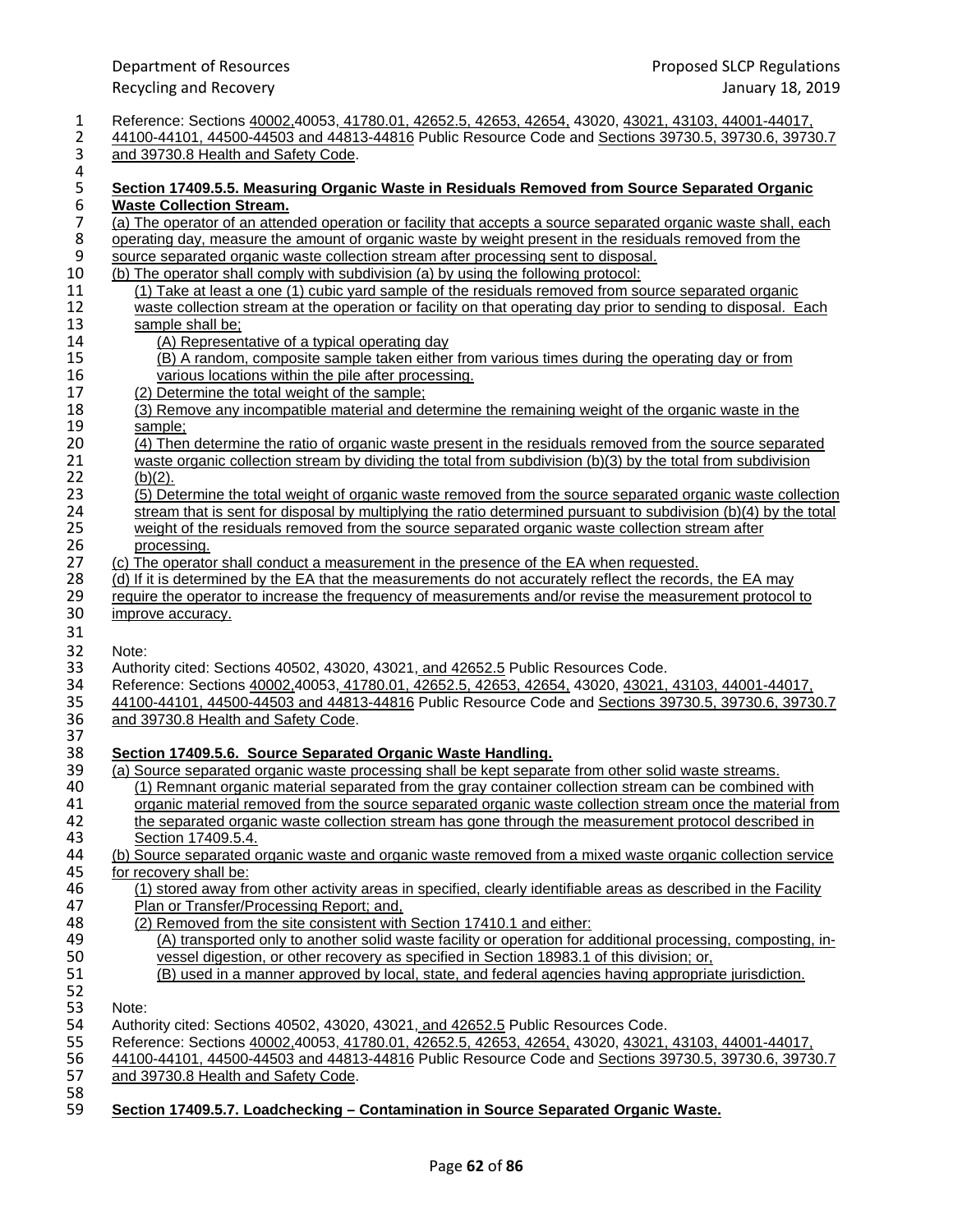| $\mathbf{1}$   | (a) The operator of an attended operation or facility that accepts source separated organics waste shall perform                                                            |
|----------------|-----------------------------------------------------------------------------------------------------------------------------------------------------------------------------|
| $\overline{2}$ | loadchecking to identify the amount of visible contamination in source separated organic waste according to the                                                             |
| 3              | following schedule:                                                                                                                                                         |
| 4              | (1) One (1) loadcheck shall be conducted for every 500 tons of source separated organic waste received                                                                      |
| 5              | per operating day. If the operator receives less than 500 tons for the operating day, a minimum of two (2)                                                                  |
| 6              | loadchecks shall be conducted for that operating day.                                                                                                                       |
| $\overline{7}$ | (2) At least one random loadcheck per day for each source sector as defined in Section 18815.2(a)(51).                                                                      |
| 8              | (3) The operator shall inform the jurisdiction of origin or jurisdiction's designee of received loads with visible                                                          |
| 9              | contamination                                                                                                                                                               |
| 10             | (b) The operator shall maintain the following loadchecking records under this section:                                                                                      |
| 11             | (1) Records of the number of rejected or redirected loads and reasons for rejection or redirection.                                                                         |
| 12<br>13       | (2) Records of received loads with visible contamination.<br>(3) Records of notices provided to jurisdiction and/or jurisdiction's designee pursuant to subdivision (a)(3). |
| 14             | (4) Records of loadchecks and the training of personnel in evaluating the amount of contamination in source                                                                 |
| 15             | separated organic waste. These records shall be maintained for three (3) years in the operating record and                                                                  |
| 16             | be available for review by the appropriate jurisdiction of origin, jurisdiction's designee, and other duly                                                                  |
| 17             | authorized regulatory agencies.                                                                                                                                             |
| 18             |                                                                                                                                                                             |
| 19             | (c) The EA may approve an alternative frequency for loadchecking if:                                                                                                        |
| 20             | (1) The facility receives waste from jurisdictions that are monitoring containers provided to generators using                                                              |
| 21             | the container contamination minimization described in Section 18984.5, or                                                                                                   |
| 22             | (2) The EA determines that the incoming material from the source separated organic waste collection                                                                         |
| 23             | stream does not contain any remnant organic material.                                                                                                                       |
| 24             | (d) The operator shall conduct a loadcheck in the presence of the EA when requested.                                                                                        |
| 25             |                                                                                                                                                                             |
| 26             | Note:                                                                                                                                                                       |
| 27             | Authority cited: Sections 40502, 43020, 43021, and 42652.5 Public Resources Code.                                                                                           |
| 28             | Reference: Sections 40002,40053, 41780.01, 42652.5, 42653, 42654, 43020, 43021, 43103, 44001-44017,                                                                         |
| 29             | 44100-44101, 44500-44503 and 44813-44816 Public Resource Code and Sections 39730.5, 39730.6, 39730.7                                                                        |
| $30\,$         | and 39730.8 Health and Safety Code.                                                                                                                                         |
| 31             |                                                                                                                                                                             |
| 32             | Section 17409.5.8. Incompatible Materials Limit in Recovered Organic Waste.                                                                                                 |
| 33             | (a) On and after January 1, 2022, a transfer/processing facility or operation shall send organic waster                                                                     |
| 34             | recovered after processing from the source separated organic waste stream and from the mixed waste organic                                                                  |
| 35             | collection stream with no more than 10 percent of incompatible material by weight to the destination it is being                                                            |
| 36             | sent per operating day.                                                                                                                                                     |
| 37             | (b) The operator shall measure compliance with subdivision (a) by using the following protocol:                                                                             |
| 38             |                                                                                                                                                                             |
| 39             | (1) Use the same samples taken to comply with Sections 17409.5.2 and 17409.5.4 and the same total                                                                           |
| 40             | weight of each of those samples.                                                                                                                                            |
|                | (2) For each sample, remove any incompatible material and determine the weight of the incompatibles in                                                                      |
| 41             | that sample.                                                                                                                                                                |
| 42             | (3) Then determine a ratio of the incompatible material for each type of organic waste in the mixed waste                                                                   |
| 43             | organic collection stream and the source separated organic waste collection waste stream by dividing the                                                                    |
| 44             | total from subdivision (b)(2) by the total from subdivision (b)(1).                                                                                                         |
| 45             | (4) Multiply the ratio determined pursuant to subdivision (b)(3) for each type of organic waste by the total                                                                |
| 46             | weight of all of the same type of organic waste separated after processing and destined for end-use,                                                                        |
| 47             | recovery or further processing.                                                                                                                                             |
| 48             | (5) Determine the total weight of incompatible materials separated from the mixed waste organic collection                                                                  |
| 49             | stream and from the source separated organic waste stream by adding the sum of all the weights calculated                                                                   |
| 50             | pursuant to subdivision (b)(4).                                                                                                                                             |
| 51             | (6) Determine the ratio of incompatible materials by taking the total weight of incompatible materials                                                                      |
| 52             | determined pursuant to subdivision (b)(5) and dividing by the sum of the outgoing weights of the materials                                                                  |
| 53<br>54       | recovered from the mixed waste organic collection stream and from the source separated organic waste<br>stream.                                                             |
| 55             | (7) Determine the percentage of incompatible materials by multiplying the ratio determined pursuant to                                                                      |
| 56             | subdivision (b)(6) by 100.                                                                                                                                                  |
| 57             | (c) The recovered organic waste stream shall not be subject to Section 17409.5.8(a) if the recovered organic                                                                |
| 58<br>59       | waste is sent to one of the following types of facilities:<br>(1) A transfer/processing facility or operation that complies with Section 17409.5.8(a); or,                  |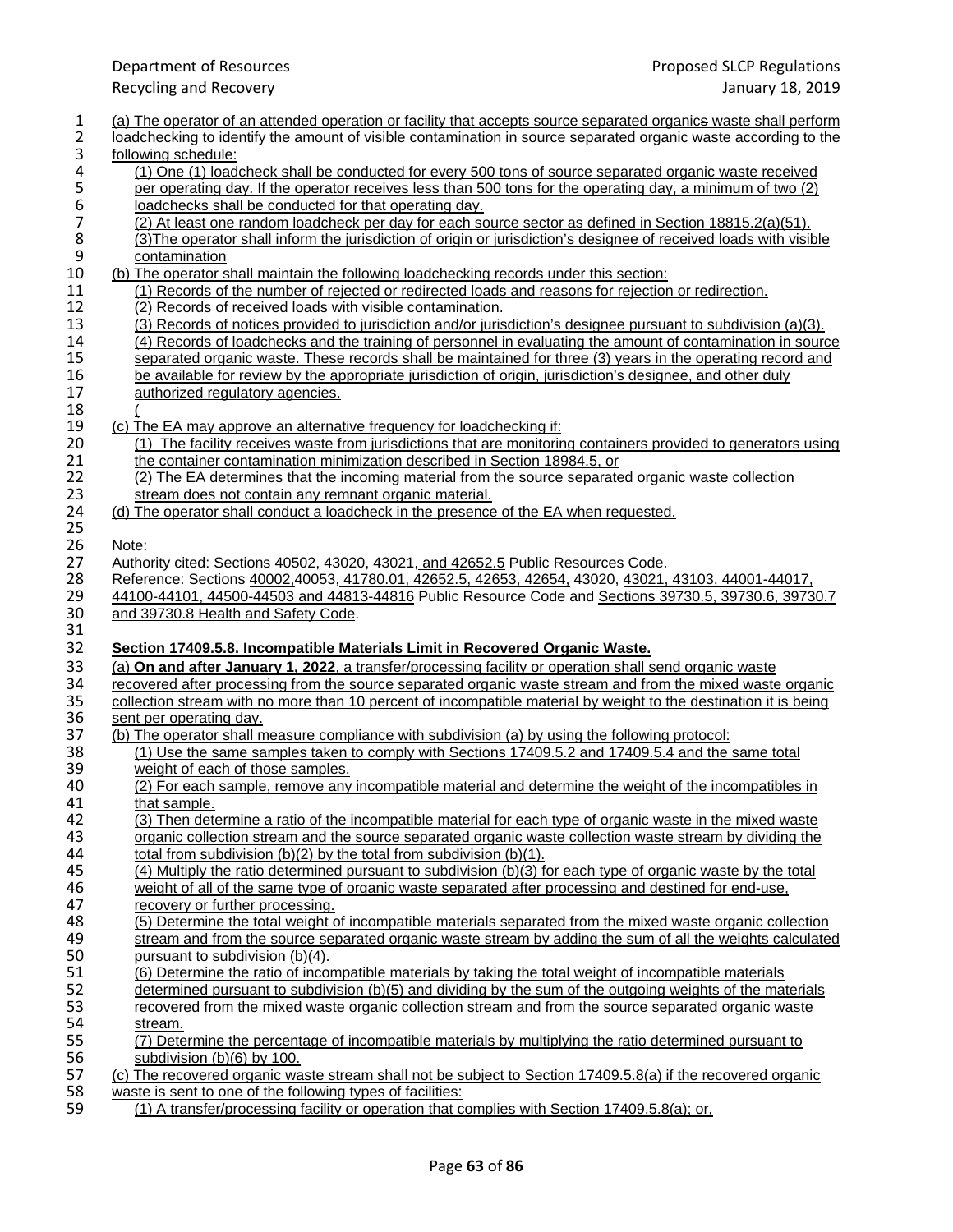Department of Resources Proposed SLCP Regulations Recycling and Recovery January 18, 2019 1 (2) A compostable material handling facility or operation that pursuant to Section 17867(a)(16) 2 demonstrates that no more than 10 percent of the residuals sent to disposal are organic waste,<br>(3) An in-vessel digestion facility or operation that pursuant to Section 17896.44.1 demonstrates 3 (3) An in-vessel digestion facility or operation that pursuant to Section 17896.44.1 demonstrates that no<br>4 more than 10 percent of the residuals sent to disposal are organic waste, 4 more than 10 percent of the residuals sent to disposal are organic waste,<br>  $(4)$  An activity that meets the definition of a recycling center as described i (4) An activity that meets the definition of a recycling center as described in Section 17402.5(d).<br>
(a) The operator shall conduct a measurement in the presence of the EA when requested.<br>
(b) If it is determined by the EA (d) The operator shall conduct a measurement in the presence of the EA when requested. 7 (e) If it is determined by the EA that the measurements do not accurately reflect the records, the EA may<br>8 require the operator to increase the frequency of measurements and/or revise the measurement protocol 8 require the operator to increase the frequency of measurements and/or revise the measurement protocol to improve accuracy. improve accuracy. 10<br>11 11 Note:<br>12 Autho 12 Authority cited: Sections 40502, 43020, 43021, and 42652.5 Public Resources Code.<br>13 Reference: Sections 40002,40053, 41780.01, 42652.5, 42653, 42654, 43020, 43021, 13 Reference: Sections 40002,40053, 41780.01, 42652.5, 42653, 42654, 43020, 43021, 43103, 44001-44017, 44500-44503 and 44813-44816 Public Resource Code and Sections 39730.5, 39730.6, 3973 14 44100-44101, 44500-44503 and 44813-44816 Public Resource Code and Sections 39730.5, 39730.6, 39730.7<br>15 and 39730.8 Health and Safety Code. and 39730.8 Health and Safety Code.  $\frac{16}{17}$ 17 **Section 17409.5.9. Alternatives to Measurement Protocols.** 18<br>19 19 (a) The EA may approve, with concurrence by the Department, alternative measurement protocols to the 100 regularity of Departments of Sections 17409.5.2, 17409.5.3, 17409.5.4, 17409.5.7, 17409.5.8, and 17409. 20 requirements of Sections 17409.5.2, 17409.5.3, 17409.5.4, 17409.5.5, 17409.5.7, 17409.5.8, and 17409.11 of <br>21 this division as long as they will still ensure that that the measurements will be as accurate. this division as long as they will still ensure that that the measurements will be as accurate. 22<br>23 23 Note:<br>24 Autho 24 Authority cited: Sections 40502, 43020, 43021, and 42652.5 Public Resources Code.<br>25 Reference: Sections 40002,40053, 41780.01, 42652.5, 42653, 42654, 43020, 43021, 25 Reference: Sections 40002,40053, 41780.01, 42652.5, 42653, 42654, 43020, 43021, 43103, 44001-44017, 26 44100-44101, 44500-44503 and 44813-44816 Public Resource Code and Sections 39730.5, 39730.6, 39730.7<br>27 and 39730.8 Health and Safety Code. and 39730.8 Health and Safety Code. 28<br>29 29 **Section 17409.5.10. Solid Waste Handling at Consolidation Sites.** 30<br>31 31 (a) Consolidation sites are not subject to the requirements of Sections 17409.5.1 through 17409.5.8 of this 32 division. 32 <u>division.</u><br>33 (b) Cons 33 (b) Consolidation sites are not subject to the recordkeeping and reporting requirements of Section 17414.2 of 34 this division. 34 this division.<br>35 (c) Consolida 35 (c) Consolidation sites shall keep source separated organic waste streams separate from other solid waste 36 36 streams.<br>37 (d) Mater 37 (d) Materials shall be transported only to transfer/processing facilities or operations that comply with Section<br>38 17409.5.1. 17409.5.1. 39<br>40 40 Note:<br>41 Autho 41 Authority cited: Sections 40502, 43020, 43021, and 42652.5 Public Resources Code. 42 Reference: Sections 40002,40053, 41780.01, 42652.5, 42653, 42654, 43020, 43021, 43103, 44001-44017, 44500-4<br>43 44100-44101, 44500-44503 and 44813-44816 Public Resource Code and Sections 39730.5, 39730.6, 3973 43 44100-44101, 44500-44503 and 44813-44816 Public Resource Code and Sections 39730.5, 39730.6, 39730.7<br>44 and 39730.8 Health and Safety Code. and 39730.8 Health and Safety Code. 45<br>46 46 **Section 17409.5.11. Remnant Organic Material in the Gray Container Collection Stream.** 47<br>48 (a) Remnant organic material separated from the gray container collection stream is not subject to the equirements of Sections 17409.5.1 and 17409.5.8 of this division.<br>50 (1) Remnant organic material removed from the gray container 50 (1) Remnant organic material removed from the gray container collection stream can be combined with 51 organic material removed from the source separated organic waste collection stream once the material organic material removed from the source separated organic waste collection stream once the material from 52 the source separated organic waste collection stream has gone through the measurement protocol<br>53 described in Section 17409.5.4. described in Section 17409.5.4. 54 (b) The operator of an attended operation or facility that accepts a gray container collection stream shall 55 perform loadchecking to identify the amount of visible remnant organic material according to the following 56 schedule:<br>57 (1) One 57 (1) One (1) loadcheck shall be conducted for every 500 tons of gray container waste received per operating 58 day. If the operator receives less than 500 tons for the operating day, a minimum of two (2) loadchecks shall

59 be conducted for that operating day.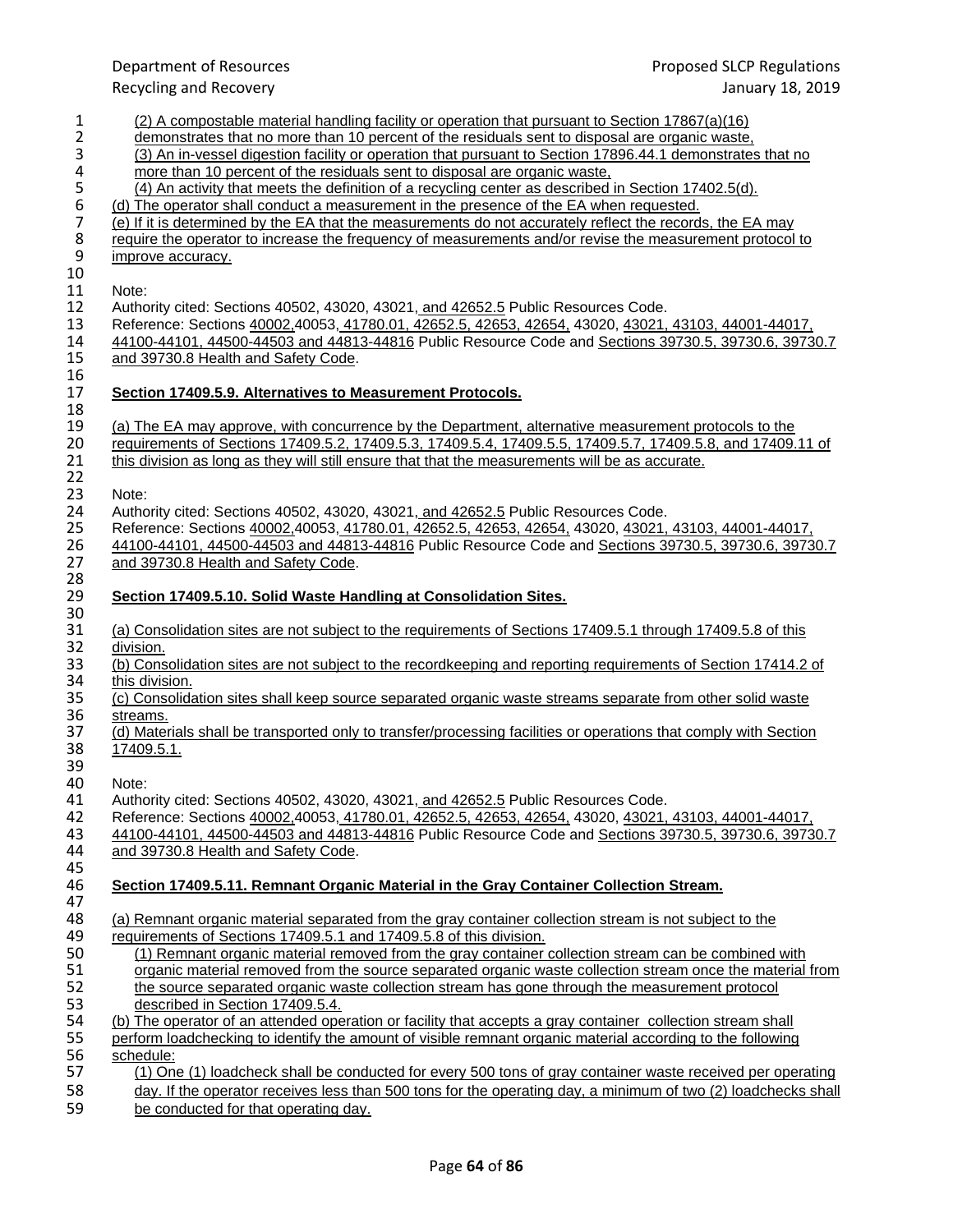|                | <b>Department of Resources</b>                                                                                      | <b>Proposed SLCP Regulations</b> |
|----------------|---------------------------------------------------------------------------------------------------------------------|----------------------------------|
|                | <b>Recycling and Recovery</b>                                                                                       | January 18, 2019                 |
| 1              | (2) At least one random loadcheck per day for each source sector as defined in Section 18815.2(a)(51).              |                                  |
| 2              | (3) The operator shall inform jurisdiction or jurisdiction designee of origin of received loads with visible        |                                  |
| 3              | remnant organic material.                                                                                           |                                  |
| 4              | (4) The EA may approve an alternative frequency for loadchecking if:                                                |                                  |
| 5              | (A) Jurisdictions are monitoring containers provided to generators using the container contamination                |                                  |
| 6              | minimization described in Section 18984.5, or                                                                       |                                  |
| $\overline{7}$ | (B) The EA determines that the incoming material from the gray container collection stream does not                 |                                  |
| 8              | contain any remnant organic material.                                                                               |                                  |
| 9              | (5) The operator shall maintain the following loadchecking records under this section:                              |                                  |
| 10             | (A) Records of the number of rejected or redirected loads and reasons for rejection or redirection.                 |                                  |
| 11             | (B) Records of received loads with visible remnant organic material.                                                |                                  |
| 12             | (C) Records of notices provided to jurisdiction and/or jurisdiction's designee pursuant to Subdivision              |                                  |
| 13             | $(b)(1)(3)$ .                                                                                                       |                                  |
| 14             | (D) Records of loadchecks and the training of personnel in evaluating the amount of remnant organic                 |                                  |
| 15             | material in gray container waste. These records shall be maintained for three (3) years in the operating            |                                  |
| 16             | record and be available for review by the appropriate jurisdiction of origin, haulers, and other duly               |                                  |
| 17             | authorized regulatory agencies.                                                                                     |                                  |
| 18             |                                                                                                                     |                                  |
| 19             | Note:                                                                                                               |                                  |
| 20             | Authority cited: Sections 40502, 43020, 43021, and 42652.5 Public Resources Code.                                   |                                  |
| 21             | Reference: Sections 40002,40053, 41780.01, 42652.5, 42653, 42654, 43020, 43021, 43103, 44001-44017,                 |                                  |
| 22             | 44100-44101, 44500-44503 and 44813-44816 Public Resource Code and Sections 39730.5, 39730.6, 39730.7                |                                  |
| 23             | and 39730.8 Health and Safety Code.                                                                                 |                                  |
| 24             |                                                                                                                     |                                  |
| 25             | Article 6.3. Record Keeping Requirements.                                                                           |                                  |
| 26             |                                                                                                                     |                                  |
| 27             | Section 17414.2. Recordkeeping and Reporting Requirements for Mixed Waste Organic Waste and                         |                                  |
| 28             | <b>Source Separated Organic Waste</b>                                                                               |                                  |
| 29             | (a). The operator shall keep the following records                                                                  |                                  |
| 30             | (1) The results of each sample conducted pursuant to Sections 17409.5.2, 17409.5.3, 17409.5.4, and                  |                                  |
| 31             | 17409.5.5.                                                                                                          |                                  |
| 32             | (2) The daily outgoing weights of material recovered from the mixed organic waste stream.                           |                                  |
| 33             | (3) The daily outgoing weights of residuals removed from the mixed organic waste stream sent to disposal.           |                                  |
| 34             | (4) The daily outgoing weights of material recovered from the source separated organic waste stream.                |                                  |
| 35             | (5) The daily outgoing weights of residuals removed from the source separated, organic-waste stream sent            |                                  |
| 36             | to disposal.                                                                                                        |                                  |
| 37             | (6) The daily incoming weights of mixed organic waste.                                                              |                                  |
| 38             | (7) The daily incoming weights of source separated organic waste.                                                   |                                  |
| 39             | (8) The results of the formula calculated pursuant to Section 17409.5.8(b)(7).                                      |                                  |
| 40             | (9) If the operator complies with the incompatible material requirements in Section 17409.5.8 by sending            |                                  |
| 41             | material to a facility that meets the requirements of subdivisions (b) of Section 17409.5.8, the operator shall     |                                  |
| 42             | keep a record of:                                                                                                   |                                  |
| 43             | (A) The name, address, location, and if applicable the RDRS number, of each facility that material is               |                                  |
| 44             | sent to.                                                                                                            |                                  |
| 45             | (B) The daily outgoing weights of material sent to each facility by type.                                           |                                  |
| 46             | (b) The records required in subdivision (a) and (b) shall be:                                                       |                                  |
| 47             | (1) Adequate for overall planning and control purposes.                                                             |                                  |
| 48             | (2) As current and accurate as practicable.                                                                         |                                  |
| 49             | (c) All records required by this article shall be kept by the operator in one location and accessible for three (3) |                                  |
| 50             | years and shall be available for inspection by the EA and other duly authorized regulatory agencies during          |                                  |
| 51             | normal working hours.                                                                                               |                                  |
| 52             | (d) The operator shall submit copies of specified records to the EA upon request or at a frequency approved by      |                                  |
| 53             | the EA.                                                                                                             |                                  |
| 54             | (e) Each operator shall maintain records in accordance with Title 14, California Code of Regulations, Division 7,   |                                  |
| 55             | Chapter 9, Article 9.25, Section 18815.1 et. seq. The records shall be available for inspections as authorized by   |                                  |
| 56             | that article during normal business hours and retained in the operating record near the site or in an alternative   |                                  |
| 57             | location approved by the EA.                                                                                        |                                  |
|                |                                                                                                                     |                                  |

 Note: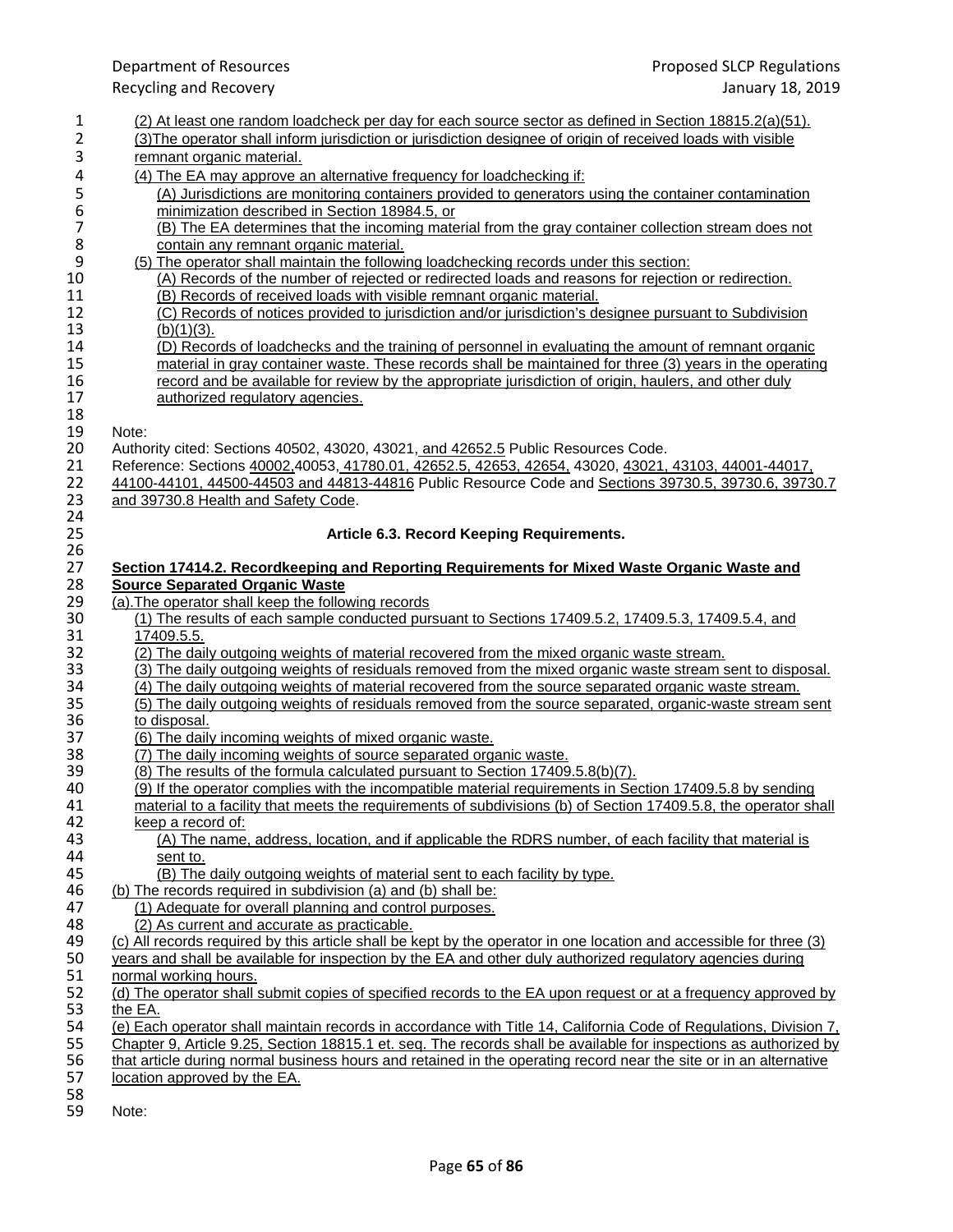1 Authority cited: Sections 40502, 43020, 43021, and 42652.5 Public Resources Code.<br>2 Reference: Sections 40002, 40053, 41780.01, 42652.5, 42653, 42654, 43020, 43021, 2 Reference: Sections 40002,40053, 41780.01, 42652.5, 42653, 42654, 43020, 43021, 43103, 44001-44017, 44500-44503 and 44813-44816 Public Resource Code and Sections 39730.6, 39730.6, 3973 3 44100-44101, 44500-44503 and 44813-44816 Public Resource Code and Sections 39730.5, 39730.6, 39730.7<br>4 and 39730.8 Health and Safety Code. and 39730.8 Health and Safety Code. 5<br>6 6 **Chapter 3.1. Composting Operations Regulatory Requirements**  7 8 **Article 1. General** 9 Section 17852. Definitions 10 (a) (23.5) "Hauler" has the same meaning as defined in Section 18815.2(a)(32) of this division. 11 12 **Note:**  13 Authority cited: Sections 40502, 43020, 43021, and 42652.5 Public Resources Code.<br>14 Reference: Sections 40002.40053. 41780.01. 42652.5. 42653. 42654. 43020. 43021. 14 Reference: Sections 40002,40053, 41780.01, 42652.5, 42653, 42654, 43020, 43021, 43103, 44001-44017, 44500-44503 and 44813-44816 Public Resource Code and Sections 39730.5, 39730.6, 3973 15 44100-44101, 44500-44503 and 44813-44816 Public Resource Code and Sections 39730.5, 39730.6, 39730.7<br>16 and 39730.8 Health and Safety Code. and 39730.8 Health and Safety Code. 17 18 **Article 2. Regulatory Tiers for Composting Operations and Facilities.** 19<br>20 20 **Section 17855. Excluded Activities.** 21 (a) Except as provided otherwise in this Chapter, the activities listed in this section do not constitute 22 compostable material handling operations or facilities and are not required to meet the requirements 22 compostable material handling operations or facilities and are not required to meet the requirements set forth<br>23 herein. Nothing in this section precludes the EA or the Department from inspecting an excluded activity t 23 herein. Nothing in this section precludes the EA or the Department from inspecting an excluded activity to verify<br>24 that the activity is being conducted in a manner that qualifies as an excluded activity or from taking 24 that the activity is being conducted in a manner that qualifies as an excluded activity or from taking any<br>25 appropriate enforcement action. 25 appropriate enforcement action.<br>26 (1) An activity is excluded if it 26 (1) An activity is excluded if it handles agricultural material derived from an agricultural site, and returns a<br>27 similar amount of the material produced to that same agricultural site, or an agricultural site owned o 27 similar amount of the material produced to that same agricultural site, or an agricultural site owned or 28 leased by the owner, parent, or subsidiary of the composting activity. No more than an incidental amount of <br>29 up to 1.000 cubic vards of compost product may be given away or sold annually. 29 up to 1,000 cubic yards of compost product may be given away or sold annually.<br>20 (2) Vermicomposting is an excluded activity. The handling of compostable materi 30 (2) Vermicomposting is an excluded activity. The handling of compostable material prior to and after its use<br>31 as a growth medium during the vermicomposting process is not an excluded activity and is subject to the 31 as a growth medium during the vermicomposting process is not an excluded activity and is subject to the<br>32 requirements of this chapter or the Transfer/Processing Operations and Facilities Regulatory Requiremen 32 requirements of this chapter or the Transfer/Processing Operations and Facilities Regulatory Requirements<br>33 (Title 14, California Code of Regulations, Division 7, Chapter 3, Article 6.0-6.35), whichever is applicable, 33 (Title 14, California Code of Regulations, Division 7, Chapter 3, Article 6.0-6.35), whichever is applicable, as 34 follows:<br>35 (A) v 35 (A) when the compostable material is active compost or is likely to become active compost, as determined by the EA, the requirements of this chapter apply; 36 determined by the EA, the requirements of this chapter apply;<br>37 (B) at all other times when it is not being used as a growth me 37 (B) at all other times when it is not being used as a growth medium during vermicomposting, the 38 compostable material is subject to the Transfer/Processing Operations and Facilities Regulatory 39 Requirements.<br>40 (3) Mushroom farn 40 (3) Mushroom farming is an excluded activity. The handling of compostable material prior to and after its<br>41 use as a growth medium during the mushroom farming process is not an excluded activity and is subject 41 use as a growth medium during the mushroom farming process is not an excluded activity and is subject to 42 the requirements of this chapter or the Transfer/Processing Operations and Facilities Requiatory 42 the requirements of this chapter or the Transfer/Processing Operations and Facilities Regulatory<br>43 Requirements (Title 14, California Code of Regulations, Division 7, Chapter 3, Article 6,0-6,35), v Requirements (Title 14, California Code of Regulations, Division 7, Chapter 3, Article 6.0-6.35), whichever is<br>44 applicable, as follows: 44 applicable, as follows:<br>45 (A) when the comp 45 (A) when the compostable material is active compost or is likely to become active compost, as determined by the EA, the requirements of this chapter apply; 46 determined by the EA, the requirements of this chapter apply;<br>47 (B) at all other times when it is not being used as a growth me 47 (B) at all other times when it is not being used as a growth medium during mushroom farming, the<br>48 compostable material is subiect to the Transfer/Processing Operations and Facilities Regulatory 48 compostable material is subject to the Transfer/Processing Operations and Facilities Regulatory<br>49 **Requirements**. 49 Requirements.<br>50 (4) Composting gre 50 (4) Composting green material, agricultural material, food material, and vegetative food material, alone or in<br>51 combination, is an excluded activity if the total amount of feedstock and compost on-site at any one time 51 combination, is an excluded activity if the total amount of feedstock and compost on-site at any one time<br>52 does not exceed 100 cubic vards and 750 square feet. [Note: Persons handling compostable material und does not exceed 100 cubic yards and 750 square feet.[Note: Persons handling compostable material under 53 the above exclusion are obligated to obtain all permits, licenses, or other clearances that may be required<br>54 by other regulatory agencies including, but not limited to local health entities and local land use authorit by other regulatory agencies including, but not limited to local health entities and local land use authorities.] 55 (5) The handling of compostable materials is an excluded activity if: 56 (A) the activity is located at a facility (i.e., landfill or transfer/processing facility) that has a tiered or full permit as defined in section 18101,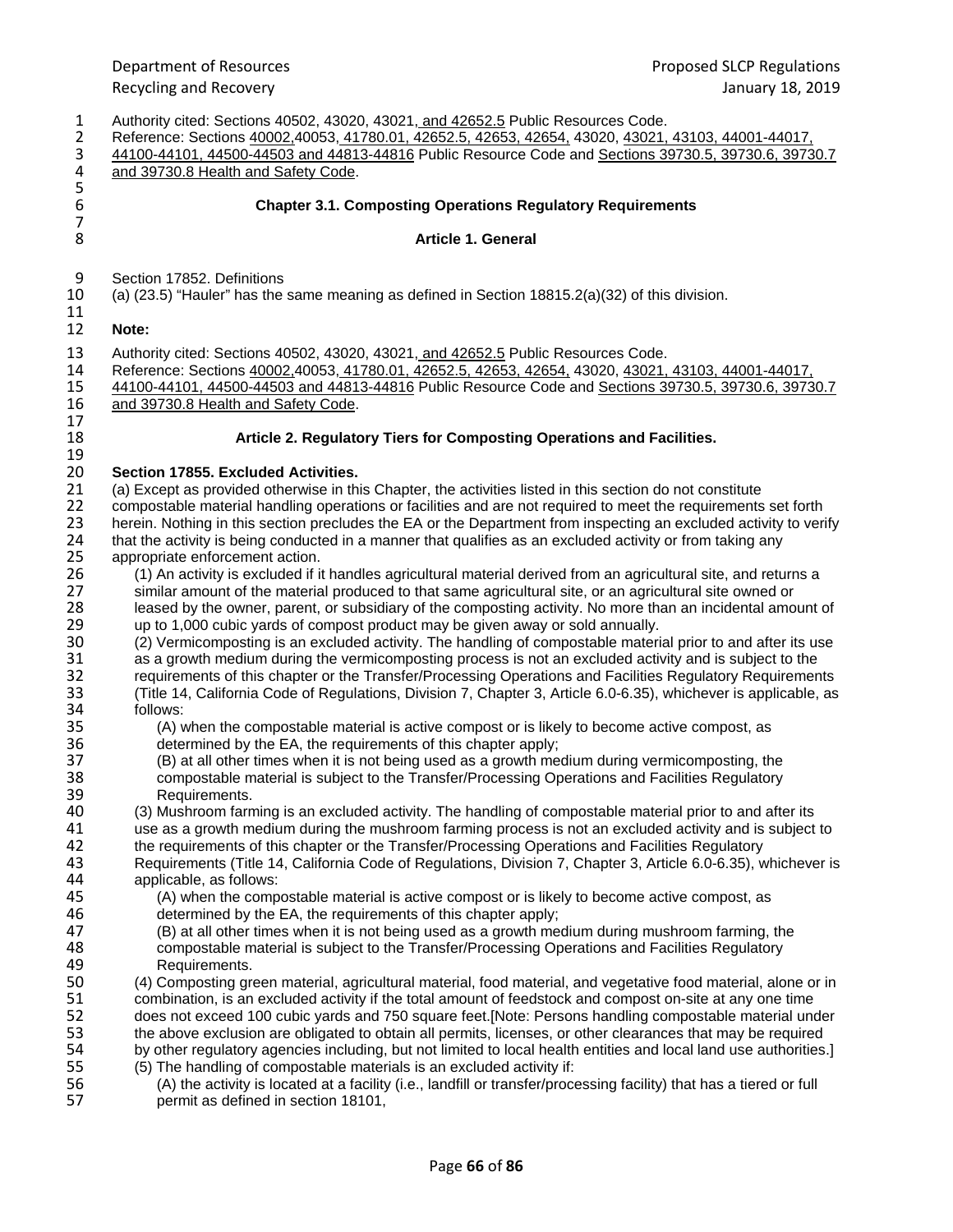1 1.has a Report of Facility Information which is completed and submitted to the EA that identifies and<br>2 describes the activity and meets the requirements of Titles 14 or 27; and, 2 describes the activity and meets the requirements of Titles 14 or 27; and,<br>3 2.will only use the material on the facility site, or 3 2.will only use the material on the facility site, or 4 (B) the activity is solely for the temporary storage of 4 (B) the activity is solely for the temporary storage of biosolids sludge at a Publicly Owned Treatment 5 Works (POTW), or<br>6 (C) the activity is lo 6 (C) the activity is located at the site of biomass conversion and is for use in biomass conversion as 7 defined in Public Resources Code section 40106; or<br>8 (D) the activity is part of a silvicultural operation or a 8 (D) the activity is part of a silvicultural operation or a wood, paper, or wood product manufacturing 9 operation; or<br>10 (E) the activit 10 (E) the activity is part of an agricultural operation and is used to temporarily store or process agricultural<br>11 material not used in the production of compost or mulch; or 11 material not used in the production of compost or mulch; or<br>12 (F) the activity is part of an operation used to chip and grind 12 (F) the activity is part of an operation used to chip and grind materials derived from and applied to lands<br>13 owned or leased by the owner, parent, or subsidiary of the operation; or 13 owned or leased by the owner, parent, or subsidiary of the operation; or 14 (G) the activity is part of an agricultural operation used to chip and grind 14 (G) the activity is part of an agricultural operation used to chip and grind agricultural material produced<br>15 on lands owned or leased by the owner, parent, or subsidiary of the agricultural operation, for use in 15 on lands owned or leased by the owner, parent, or subsidiary of the agricultural operation, for use in 16 16 biomass conversion; or<br>17 (H)-the activity is part of 17 (H) the activity is part of a licensed animal food manufacturing or a licensed rendering operation An 18<br>18 activity that is a licensed animal food manufacturing activity, or a rendering activity which is authorize 18 activity that is a licensed animal food manufacturing activity, or a rendering activity which is authorized<br>19 by the California Department of Food and Agriculture pursuant to Section 19300 of the Food and 19 by the California Department of Food and Agriculture pursuant to Section 19300 of the Food and<br>20 Agricultural Code, and in which no solid waste feedstock bypasses the manufacturing or renderin 20 Agricultural Code, and in which no solid waste feedstock bypasses the manufacturing or rendering<br>21 **Startupy of the contract of the manufacture** or process: or 21 <u>process</u>; or<br>22 (I) the activi 22 (I) the activity is the storage of yard trimmings at a publicly designated site for the collection of lot 23 clearing necessary for fire protection provided that the public agency designating the site has notif 23 clearing necessary for fire protection provided that the public agency designating the site has notified the<br>24 fire protection agency: or 24 fire protection agency; or<br>25 (J) the materials are hand 25 (J) the materials are handled in such a way to preclude their reaching temperatures at or above 122 26 degrees Fahrenheit as determined by the EA; or<br>27 (6) Storage of bagged products from compostable m 27 (6) Storage of bagged products from compostable material is an excluded activity provided that such bags 28 are no greater than 5 cubic yards. 29<br>30 Note: 31 Authority cited: Sections 40502, 43020, 43021, and 42652.5 Public Resources Code.<br>32 Reference: Sections 40002,40053, 41780.01, 42652.5, 42653, 42654, 43020, 43021, 32 Reference: Sections 40002,40053, 41780.01, 42652.5, 42653, 42654, 43020, 43021, 43103, 44001-44017, 44500-44503 and 44813-44816 Public Resource Code and Sections 39730.5, 39730.6, 3973 33 44100-44101, 44500-44503 and 44813-44816 Public Resource Code and Sections 39730.5, 39730.6, 39730.7<br>34 and 39730.8 Health and Safety Code. and 39730.8 Health and Safety Code. 35<br>36 36 **Article 5.0. Composting Operation and Facility Siting and Design Standards** 37<br>38 38 **Section 17867. General Operating Standards.** 39 (a) All compostable materials handling operations and facilities shall meet the following requirements:<br>2.40 (1) All handling activities are prohibited from composting any material specified in section 17855.2 40 (1) All handling activities are prohibited from composting any material specified in section 17855.2 of this Chapter. 42 (2) All handling activities shall be conducted in a manner that minimizes odor impacts so as to not cause a 43 nuisance.<br>44 (3) All han 44 (3) All handling activities shall be conducted in a manner that minimizes vectors, litter, hazards, nuisances,<br>45 and noise impacts; and minimizes human contact with, inhalation, ingestion, and transportation of dust, 45 and noise impacts; and minimizes human contact with, inhalation, ingestion, and transportation of dust, 46 particulates, and pathogenic organisms. 46 particulates, and pathogenic organisms.<br>47 (4) Random load checks of feedstocks. 47 (4) Random load checks of feedstocks, additives, and amendments for contaminants shall be<br>48 conducted. The operator of an attended compostable materials handling operation or facility sh 48 conducted.The operator of an attended compostable materials handling operation or facility shall perform 19 loadchecking to identify the amount of visible contamination according to the following schedule:<br>19 (A) One (1) loadcheck shall be conducted for every 500 tons of source separated organic was 50 (A) One (1) loadcheck shall be conducted for every 500 tons of source separated organic waste<br>51 received per operating day. If the operator receives less than 500 tons for the operating day, a m received per operating day. If the operator receives less than 500 tons for the operating day, a minimum 52 of two (2) loadchecks shall be conducted for that operating day.<br>53 (B) At least one loadcheck per day by source sector as defined i (B) At least one loadcheck per day by source sector as defined in Section 18815.2(a)(51) of this division. 54 (C)The operator shall conduct a loadcheck in the presence of the EA when requested.<br>55 (D) The operator shall inform the iurisdiction of origin or iurisdiction's designee of receive 55 (D) The operator shall inform the jurisdiction of origin or jurisdiction's designee of received loads with 56 visible contamination.<br>57 (E) The EA may appro 57 (E) The EA may approve an alternative frequency for loadchecking if:<br>58 1. The facility receives waste from iurisdictions that are monitoring 58 1. The facility receives waste from jurisdictions that are monitoring containers provided to generators 59 using the contamination minimization described in Section 18984.5, or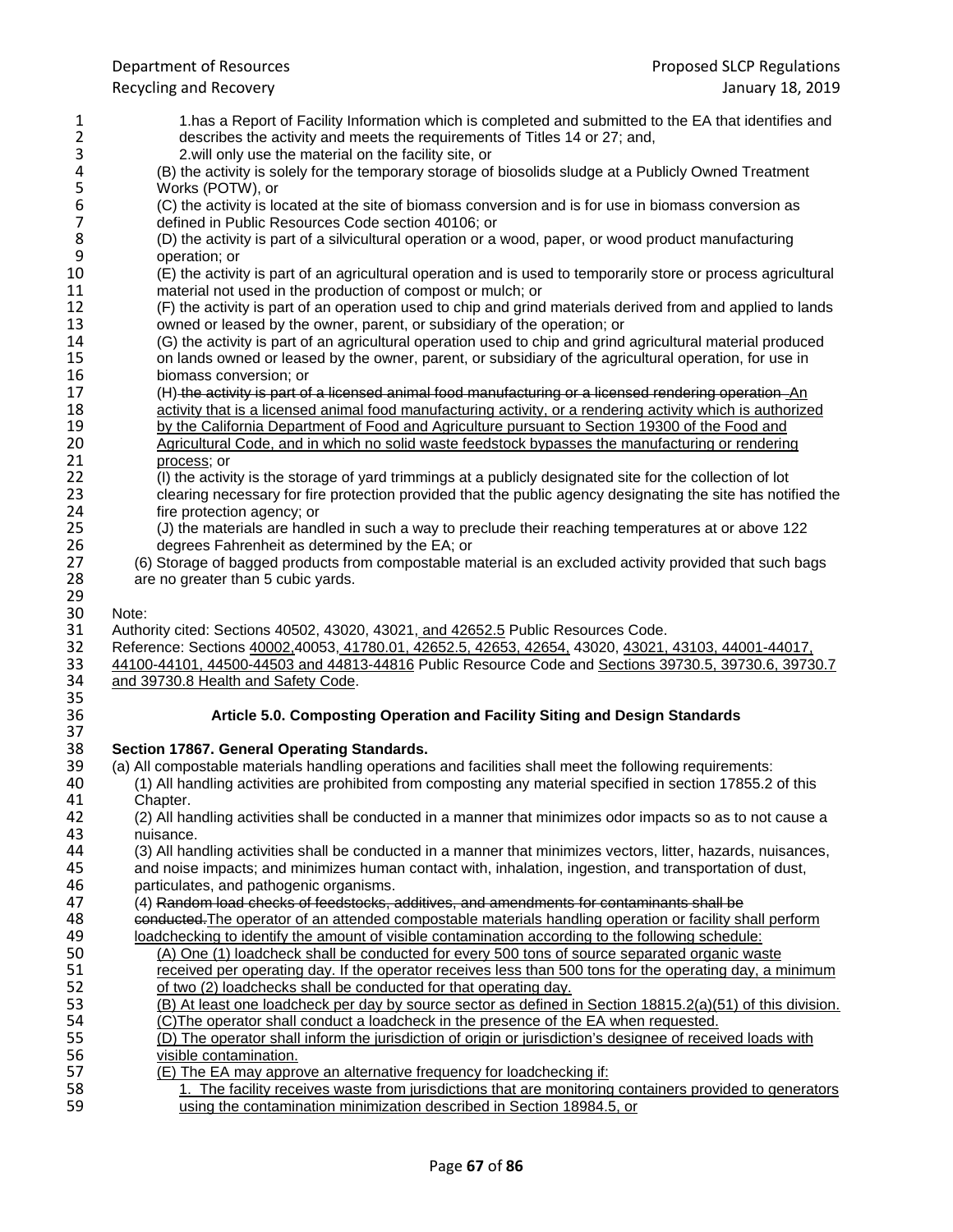| $\mathbf{1}$             | 2. The EA determines that the incoming material from the source separated organic waste collection               |
|--------------------------|------------------------------------------------------------------------------------------------------------------|
| $\mathbf 2$              | stream does not contain any remnant organic material.                                                            |
| 3                        |                                                                                                                  |
| 4                        | (5) Contamination of compostable materials that has undergone pathogen reduction, pursuant to section            |
| 5                        | 17868.3 of this Chapter, with feedstocks, compost, or wastes that have not undergone pathogen reduction,         |
| $\boldsymbol{6}$         | pursuant to section 17868.3 of this Chapter, or additives shall be prevented.                                    |
|                          |                                                                                                                  |
| $\overline{\mathcal{I}}$ | (6) Unauthorized human or animal access to the facility shall be prevented.                                      |
| 8<br>9                   | (7) Traffic flow into, on, and out of the composting operation or facility shall be controlled in a safe manner. |
|                          | (8) All compostable materials handling operations and facilities that are open for public business shall post    |
| 10                       | legible signs at all public entrances. These signs shall include the following information:                      |
| 11                       | (A) name of the operation or facility,                                                                           |
| 12                       | (B) name of the operator,                                                                                        |
| 13                       | (C) facility hours of operation,                                                                                 |
| 14                       | (D) materials that will and will not be accepted, if applicable,                                                 |
| 15                       | (E) schedule of charges, if applicable, and                                                                      |
| 16                       | (F) phone number where operator or designee can be reached in case of an emergency.                              |
| 17                       | (9) The operator shall provide fire prevention, protection and control measures, including, but not limited to,  |
| 18                       | temperature monitoring of windrows and piles, adequate water supply for fire suppression, and the isolation      |
| 19                       | of potential ignition sources from combustible materials. Firelanes shall be provided to allow fire control      |
| 20                       | equipment access to all operation areas.                                                                         |
| 21                       |                                                                                                                  |
|                          | (10) The operator shall provide telephone or radio communication capability for emergency purposes.              |
| 22                       | (11) Physical Contaminants and refuse removed from feedstock, compost, or chipped and ground material            |
| 23                       | shall be removed from the site within 7 days and transported to an appropriate facility.                         |
| 24                       | (12) Enclosed operations and facilities shall provide ventilation to prevent adverse public health effects from  |
| 25                       | decomposition gases.                                                                                             |
| 26                       | (13) The operator shall ensure that leachate is controlled to prevent contact with the public.                   |
| 27                       | (14) The operator shall prevent or remove physical contaminants in compost and chipped and ground                |
| 28                       | materials that may cause injury to humans.                                                                       |
| 29                       | (15) An attendant shall be on duty during business hours if the operation or facility is open to the public.     |
| 30                       | (16) The operator shall determine the monthly percentage of organic waste contained in residuals removed         |
| 31                       | after processing.                                                                                                |
| 32                       | (A) To determine the monthly percentage, the operator shall, each per operating day, measure the                 |
| 33                       | amount of organic waste by weight present in the residuals removed after processing.                             |
| 34                       | (B) The operator shall comply with subdivision (a)(16)(A) by using the following protocol:                       |
| 35                       | 1. Take at least a one (1) cubic yard sample of the residuals removed after processing at the                    |
| 36                       | operation or facility on that operating day prior to sending to disposal. Each sample shall be:                  |
| 37                       | i. Representative of a typical operating day.                                                                    |
| 38                       | ii. A random, composite sample taken either from various times during the operating day or from                  |
| 39                       | various locations within the pile after processing.                                                              |
| 40                       | 2. Determine the total weight of the sample.                                                                     |
| 41                       | 3. Remove any incompatible material and determine the remaining weight of the organic waste in the               |
|                          |                                                                                                                  |
| 42                       | sample.                                                                                                          |
| 43                       | 4. Then determine the ratio of organic waste present in the residuals removed after processing by                |
| 44                       | dividing the total from subdivision (a)(16)(B)3 by the total from subdivision (a)(16)(B)2.                       |
| 45                       | 5. Determine the total weight of organic waste removed after processing that is sent for disposal by             |
| 46                       | multiplying the ratio determined pursuant to subdivision (a)(16)(B)4 by the total weight of the                  |
| 47                       | residuals removed from the source separated organic waste collection stream after processing.                    |
| 48                       | 6. Determine the monthly sum of outgoing weights of organic waste present in the residuals after                 |
| 49                       | processing that is sent for disposal as determined pursuant to subdivision $(a)(16)(B)5$ .                       |
| 50                       | 7. Determine the monthly ratio of organic waste present in the residuals removed after processing by             |
| 51                       | dividing the total from subdivision (a)(16)(B)6 by the total monthly outgoing weights of residuals               |
| 52                       | removed that is sent for disposal.                                                                               |
| 53                       | 8. Determine the monthly percentage of organic waste present in the residuals removed after                      |
| 54                       | processing by multiplying the monthly ratio as determined pursuant to subdivision $(a)(16)(B)7$ by 100.          |
| 55                       | (C) The operator shall conduct a measurement in the presence of the EA when requested.                           |
| 56                       | (D) If it is determined by the EA that the measurements do not accurately reflect the records, the EA            |
| 57                       | may require the operator to increase the frequency of measurements, revise the measurement protocol,             |
| <b>CO</b>                |                                                                                                                  |

58 or both to improve accuracy.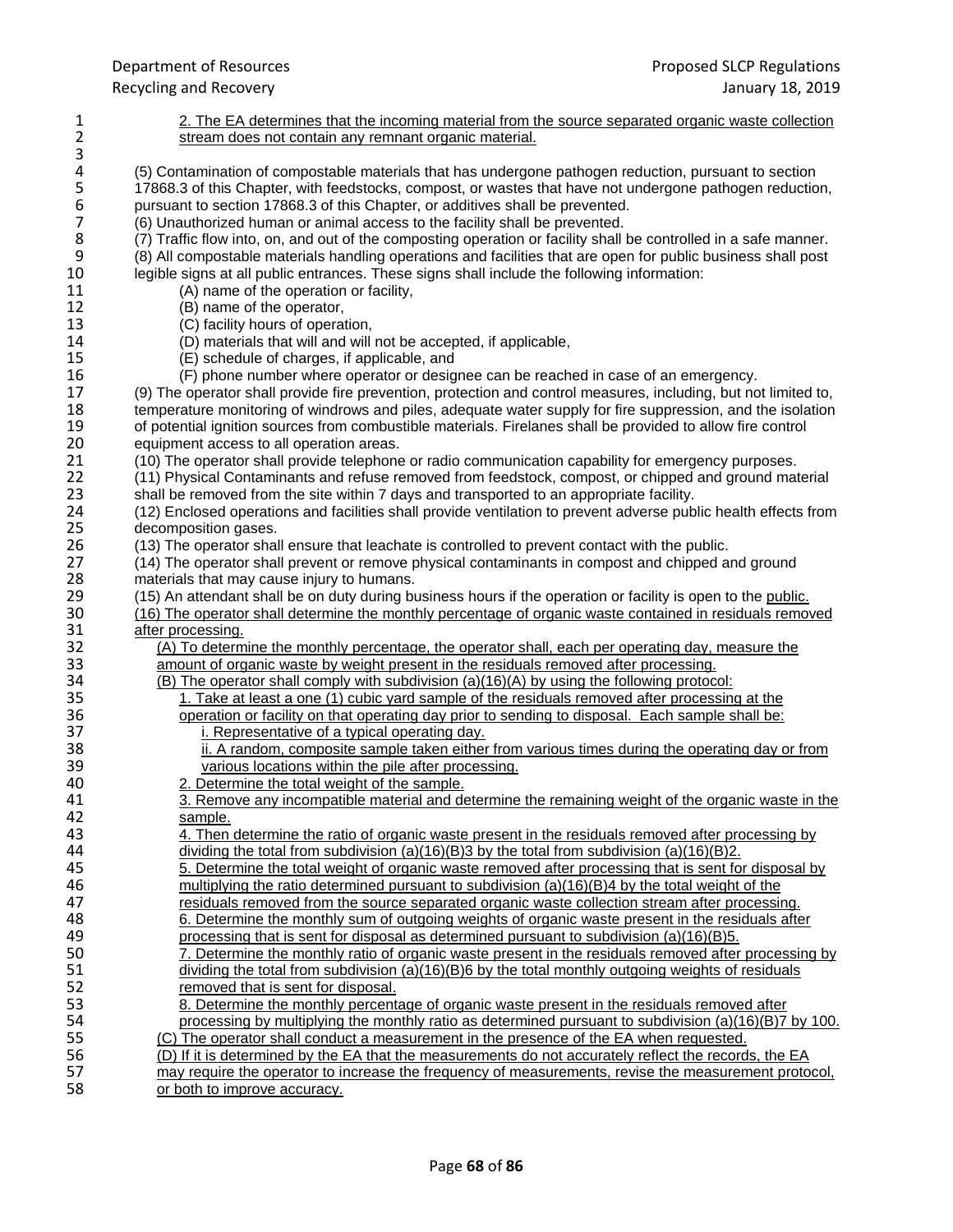Department of Resources Proposed SLCP Regulations Recycling and Recovery January 18, 2019 1 (E) An alternative frequency for determining the amount of organic waste contained in the residuals may<br>2 be approved by the EA, with concurrence by the Department. <u>be approved by the EA, with concurrence by the Department.</u><br>3 (F) For the purposes of the measurements required by this su 3 (F) For the purposes of the measurements required by this subdivision, organic waste that are textiles, 4<br>4 carpet, hazardous wood waste, plastic coated paper, human or pet waste, and material subject to a 4 carpet, hazardous wood waste, plastic coated paper, human or pet waste, and material subject to a<br>5 guarantine on movement issued by a county agricultural commissioner is considered incompatible 5 quarantine on movement issued by a county agricultural commissioner is considered incompatible<br>6 materials rather than organic waste. 6 materials rather than organic waste.<br>
7 (G) Organic waste sent to an activity 7 (G) Organic waste sent to an activity listed in Section 18983.1(a) of this division shall constitute disposal. 8<br>9 9 Note:<br>10 Autho 10 Authority cited: Sections 40502, 43020, 43021, and 42652.5 Public Resources Code.<br>11 Reference: Sections 40002,40053, 41780.01, 42652.5, 42653, 42654, 43020, 43021, 11 Reference: Sections 40002,40053, 41780.01, 42652.5, 42653, 42654, 43020, 43021, 43103, 44001-44017, 44500-44503 and 44813-44816 Public Resource Code and Sections 39730.5, 39730.6, 3973 12 44100-44101, 44500-44503 and 44813-44816 Public Resource Code and Sections 39730.5, 39730.6, 39730.7<br>13 and 39730.8 Health and Safety Code. and 39730.8 Health and Safety Code. 14 **Article 8. Composting Operation and Facility Records** 16<br>17 17 **Section 17869. General Record Keeping and Reporting Requirements.** 18 Except as provided in subsection (d), all compostable materials handling operations and facilities shall meet the<br>19 following requirements: 19 following requirements:<br>20 (a) All records required 20 (a) All records required by this Chapter shall be kept in one location and accessible for five (5) years and shall<br>21 be available for inspection by authorized representatives of the Department. EA, local health entity, 21 be available for inspection by authorized representatives of the Department, EA, local health entity, and other 22 duly authorized requilatory and EAs during normal working hours. 22 duly authorized regulatory and EAs during normal working hours.<br>23 (b) The operator shall record any special occurrences encountere 23 (b) The operator shall record any special occurrences encountered during operation and methods used to 24 resolve problems arising from these events, including details of all incidents that required implementing 24 resolve problems arising from these events, including details of all incidents that required implementing<br>25 emergency procedures. emergency procedures. 26 (c) The operator shall record any public complaints received by the operator, including:<br>27 (1) the nature of the complaint, (1) the nature of the complaint, 28 (2) the date the complaint was received,<br>29 (3) if available, the name, address, and t 29 (3) if available, the name, address, and telephone number of the person or persons making the complaint, 30  $30$  and<br> $31$   $(4)$  a 31 (4) any actions taken to respond to the complaint.<br>32 (d) The operator shall record the quantity and type of 4 32 (d) The operator shall record the quantity and type of feedstock received and quantity of compost and chipped<br>33 and ground material produced. maintain records listed in this subdivision in a form and manner approved by 33 and ground material produced. maintain records listed in this subdivision in a form and manner approved by the 34 EA. Agricultural compostable materials handling operations shall maintain records only for compostable  $34$  EA. Agricultural compostable materials handling operations shall maintain records only for compostable<br>35 material accepted from off-site. Such records shall be adequate for overall planning and control purpose 35 material accepted from off-site. Such records shall be adequate for overall planning and control purposes and<br>36 be as current and accurate as practicable. The records shall be maintained for three (3) years in the oper 36 be as current and accurate as practicable. The records shall be maintained for three (3) years in the operating<br>37 record and be available for review by the appropriate jurisdiction of origin, haulers, and other duly au 37 record and be available for review by the appropriate jurisdiction of origin, haulers, and other duly authorized<br>38 regulatory agencies. 38 regulatory agencies.<br>39 (e) The operator shal 39 (e) The operator shall maintain the following load-checking records under this section<br>40 (1) Records of the number of rejected or redirected loads and reasons for rejection 40 (1) Records of the number of rejected or redirected loads and reasons for rejection or redirection.<br>41 (2) Records of received loads with visible contamination. (2) Records of received loads with visible contamination. 42 (3) Records of loadchecks and the training of personnel in evaluating the amount of contamination in source 43 separated organic waste.<br>44 (4) Records of notices pro 44 (4) Records of notices provided to jurisdiction and jurisdiction's designee pursuant to Section 17867(a)(4).<br>45 (5) The monthly percentage of organic waste contained in residuals removed from processing as calculate 45 (5) The monthly percentage of organic waste contained in residuals removed from processing as calculated pursuant to Section 17867(a)(16). 46 pursuant to Section 17867(a)(16).<br>47 (6) Daily outgoing weights of reside 47 (6) Daily outgoing weights of residual sent to disposal.<br>48 (7) Daily outgoing weights of compost or chipped and of 48 (7) Daily outgoing weights of compost or chipped and ground material produced. 49 (8) Daily incoming weights by material type.<br>50 (e) The operator shall record the number of load 50 (e) The operator shall record the number of load checks performed, loads with contamination that exceeds 10<br>51 percent, and loads rejected and the reasons for rejection. percent, and loads rejected and the reasons for rejection. 52 (f) The operator shall record all test results generated by compliance with Article 7 of this Chapter, including but 53 not limited to, metal concentrations, physical contamination limits, fecal coliform and Salmonella not limited to, metal concentrations, physical contamination limits, fecal coliform and Salmonella sp. densities, 54 temperature measurements, and dates of windrow turnings; chipping and grinding operations and facilities 55 must record the determinations of the percentage of physical contaminants required by 17862.1(d). must record the determinations of the percentage of physical contaminants required by 17862.1(d). 56 (1) The operator shall retain records detailing pathogen reduction methods.<br>57 (g) The operator shall record and retain records of any serious injury to the pub 57 (g) The operator shall record and retain records of any serious injury to the public occurring on-site and any<br>58 complaint of adverse health effects to the public attributed to operations. Serious injury means any inju complaint of adverse health effects to the public attributed to operations. Serious injury means any injury that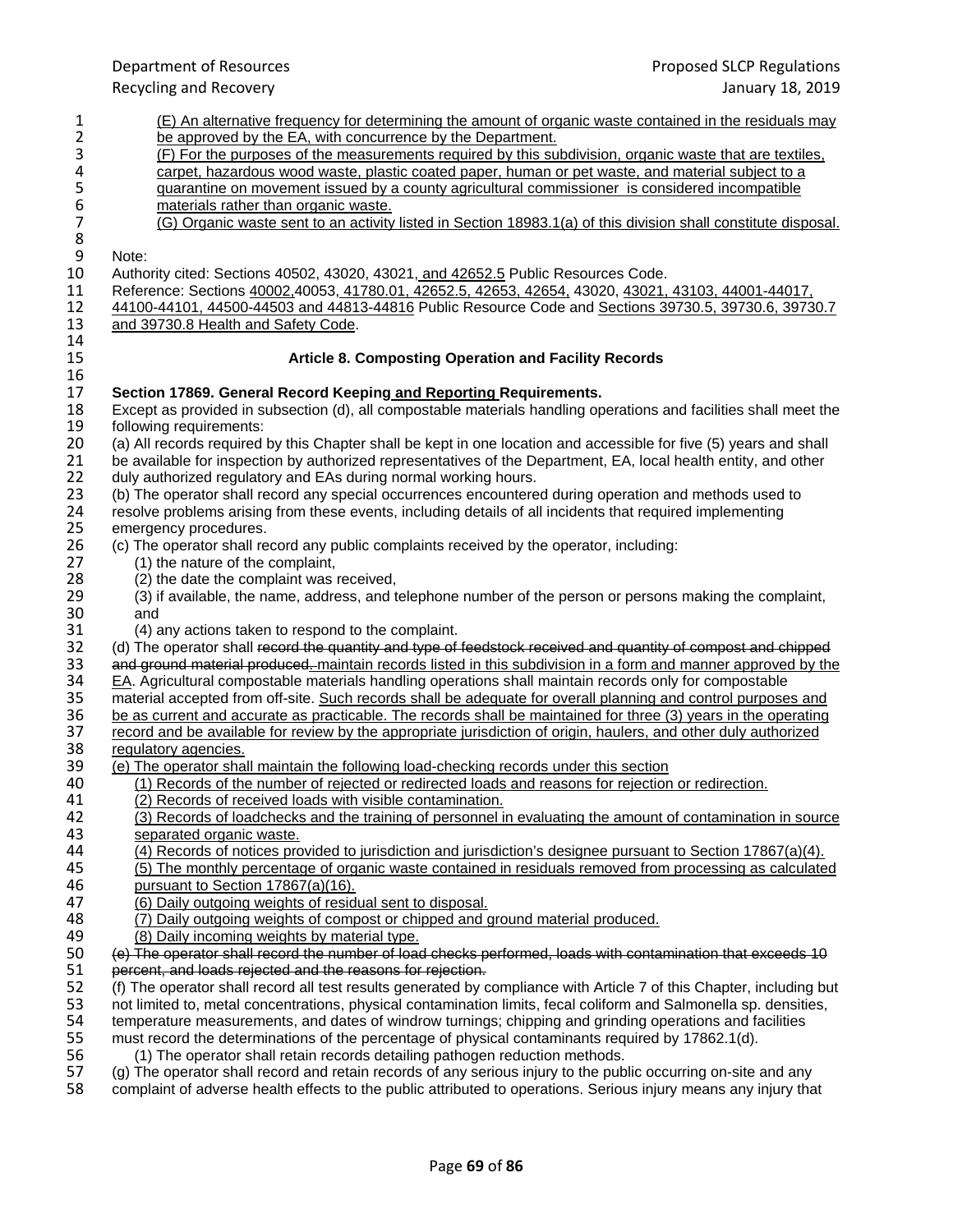- 1 requires inpatient hospitalization for a period in excess of 24 hours or in which a member of the public suffers a<br>2 loss of any member of the body or suffers any degree of permanent disfigurement. 2 loss of any member of the body or suffers any degree of permanent disfigurement.<br>
3 (h) The operator shall retain a record of training and instruction completed in accord
- 3 (h) The operator shall retain a record of training and instruction completed in accordance with section 17867.5.<br>4 (i) Each operator shall maintain records in accordance with Title 14, California Code of Regulations, Div

4 (i) Each operator shall maintain records in accordance with Title 14, California Code of Regulations, Division 7,

5 Chapter 9, Article 9.25, Section 18815.1 et.seq. The records shall be available for inspections as authorized by<br>6 that article during normal business hours and retained in the operating record near the site or in an alt that article during normal business hours and retained in the operating record near the site or in an alternative location approved by the Local Enforcement Agency.

8<br>9

14<br>15

16<br>17

27

38<br>39

9 Note:<br>10 Autho 10 Authority cited: Sections 40502, 43020, 43021, and 42652.5 Public Resources Code.<br>11 Reference: Sections 40002,40053, 41780.01, 42652.5, 42653, 42654, 43020, 43021,

11 Reference: Sections 40002,40053, 41780.01, 42652.5, 42653, 42654, 43020, 43021, 43103, 44001-44017, 44500-44503 and 44813-44816 Public Resource Code and Sections 39730.5, 39730.6, 3973

12 44100-44101, 44500-44503 and 44813-44816 Public Resource Code and Sections 39730.5, 39730.6, 39730.7<br>13 and 39730.8 Health and Safety Code. and 39730.8 Health and Safety Code.

## 15 **Chapter 3.2. In-Vessel Digestion Operations and Facilities Regulatory Requirements**

## 17 **Article 1. In-Vessel Digestion Operations and Facilities Regulatory Requirements**

## 18<br>19 19 **Section 17896.2. Definitions**

 $(a)(12.5)$  "Hauler" has the same meaning as defined in Section 18815.2(a)(32) of this division.

- 21<br>22
- 22 Note:<br>23 Autho 23 Authority cited: Sections 40502, 43020, 43021, and 42652.5 Public Resources Code.<br>24 Reference: Sections 40002,40053, 41780.01, 42652.5, 42653, 42654, 43020, 43021,

24 Reference: Sections 40002,40053, 41780.01, 42652.5, 42653, 42654, 43020, 43021, 43103, 44001-44017, 44500-4<br>25 44100-44101, 44500-44503 and 44813-44816 Public Resource Code and Sections 39730.5, 39730.6, 3973 25 44100-44101, 44500-44503 and 44813-44816 Public Resource Code and Sections 39730.5, 39730.6, 39730.7 26 and 39730.8 Health and Safety Code.

28 **Section 17896.6. Excluded Activities** 29 (a)(5) Rendering activities, authorized by the California Department of Food and Agriculture pursuant to Section<br>30 19300 of the Food and Agricultural Code, or an activity that is a licensed animal food manufacturing ac 30 19300 of the Food and Agricultural Code, or an activity that is a licensed animal food manufacturing activity, 31 and in which no solid waste feedstock bypasses the rendering or manufacturing process. and in which no solid waste feedstock bypasses the rendering or manufacturing process.

32<br>33

33 Note:<br>34 Autho 34 Authority cited: Sections 40502, 43020, 43021, and 42652.5 Public Resources Code.<br>35 Reference: Sections 40002.40053. 41780.01. 42652.5. 42653. 42654. 43020. 43021.

35 Reference: Sections 40002,40053, 41780.01, 42652.5, 42653, 42654, 43020, 43021, 43103, 44001-44017, 44500-4<br>36 44100-44101, 44500-44503 and 44813-44816 Public Resource Code and Sections 39730.5, 39730.6, 3973 36 44100-44101, 44500-44503 and 44813-44816 Public Resource Code and Sections 39730.5, 39730.6, 39730.7<br>37 and 39730.8 Health and Safety Code. and 39730.8 Health and Safety Code.

## 39 **Article 2.0. Siting and Design**

40<br>41 41 **Section 17896.25. Load Checking. – Prohibited Wastes.**

42 (a) The operator of an attended in-vessel digestion operation or facility shall implement a load checking<br>43 program to prevent the acceptance of waste which is prohibited by this Chapter. This program must incl 43 program to prevent the acceptance of waste which is prohibited by this Chapter. This program must include at 44 a minimum:

- 44 a minimum:
- 45 (1) the number of random load checks to be performed;<br>46 (2) a location for the storage of prohibited wastes remove
- 46 (2) a location for the storage of prohibited wastes removed during the load checking process that is 47 separately secured or isolated: 47 separately secured or isolated;<br>48 (3) records of load checks and t
	- 48 (3) records of load checks and the training of personnel in the recognition, proper handling, and disposition
- 49 of prohibited waste. A copy of the load checking program and copies of the load checking records for the 50<br>50 last vear shall be maintained in the operating record and be available for review by the appropriate
- 50 last year shall be maintained in the operating record and be available for review by the appropriate regulatory agencies.
- 52<br>53 Note:

54 Authority cited: Sections 40502, 43020, 43021, and 42652.5 Public Resources Code.<br>55 Reference: Sections 40002,40053, 41780.01, 42652.5, 42653, 42654, 43020, 43021,

- 55 Reference: Sections 40002,40053, 41780.01, 42652.5, 42653, 42654, 43020, 43021, 43103, 44001-44017,
- 56 44100-44101, 44500-44503 and 44813-44816 Public Resource Code and Sections 39730.5, 39730.6, 39730.7<br>57 and 39730.8 Health and Safety Code. and 39730.8 Health and Safety Code.
- 58<br>59 59 **Section 17896.25.1. Loadchecking – Contamination in Source Separated Organic Waste.**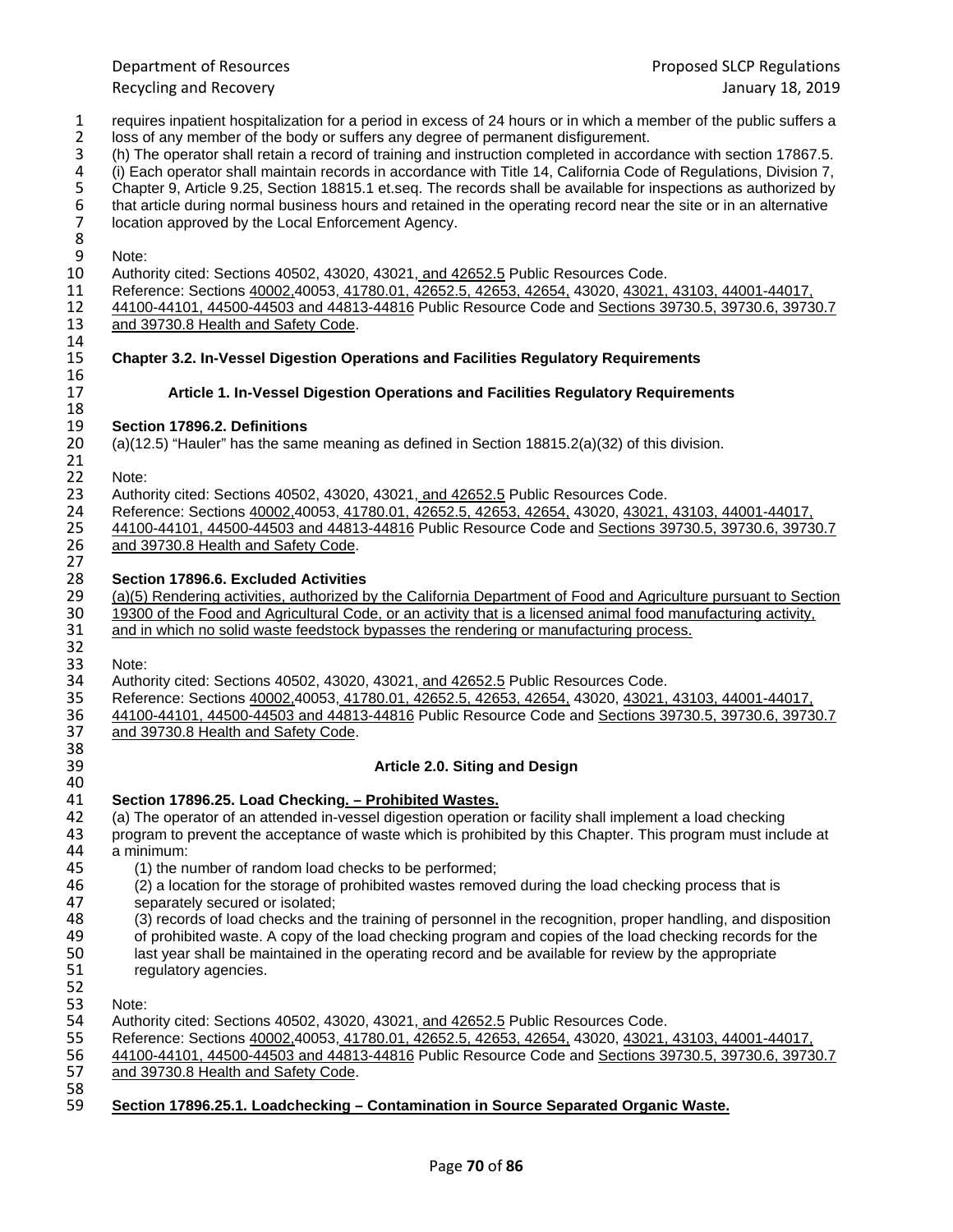# Recycling and Recovery

| 1                | (a) The operator of an attended in-vessel digestion operation or facility shall perform loadchecking to identify                                                                              |
|------------------|-----------------------------------------------------------------------------------------------------------------------------------------------------------------------------------------------|
| $\overline{2}$   | the amount of visible contamination according to the following schedule:                                                                                                                      |
| 3                | (1) One (1) loadcheck shall be conducted for every 500 tons of source separated organic waste received                                                                                        |
| 4                | per operating day. If the operator receives less than 500 tons for the operating day, a minimum of two (2)                                                                                    |
| $\mathsf S$      | loadchecks shall be conducted for that operating day.                                                                                                                                         |
| $\boldsymbol{6}$ | (2) At least one loadcheck per month of each hauler by source sector as defined in Section 18815.2(a)(51).                                                                                    |
| $\boldsymbol{7}$ | (3) The operator shall inform the jurisdiction of origin or jurisdiction's designee of received loads with visible                                                                            |
|                  |                                                                                                                                                                                               |
| 8                | contamination.                                                                                                                                                                                |
| 9                | (b) The operator shall maintain the following loadchecking records under this section:                                                                                                        |
| 10               | (1) Records of the number of rejected or redirected loads and reasons for rejection or redirection.                                                                                           |
| 11               | (2) Records of received loads with visible contamination.                                                                                                                                     |
| 12               | (3) Records of loadchecks and the training of personnel in evaluating the amount of contamination in source                                                                                   |
| 13               | separated organic waste. These records shall be maintained for three (3) years in the operating record and                                                                                    |
| 14               | be available for review by the appropriate jurisdiction of origin, haulers, and other duly authorized regulatory                                                                              |
| 15               | agencies.                                                                                                                                                                                     |
| 16               | (4) Records of notices provided to jurisdiction and jurisdiction's designee pursuant to subdivision (a)(3).                                                                                   |
| 17               | (c) The operator shall conduct a loadcheck in the presence of the EA when requested.                                                                                                          |
| 18               | (d) The EA may approve an alternative frequency for loadchecking if:                                                                                                                          |
| 19               | (1) The facility receives waste from jurisdictions that are monitoring containers provided to generators using                                                                                |
| 20               | the container contamination minimization described in Section 18984.5, or                                                                                                                     |
| 21               | (2) The EA determines that the incoming material from the source separated organic waste collection                                                                                           |
| 22               | stream does not contain any remnant organic material.                                                                                                                                         |
| 23               |                                                                                                                                                                                               |
| 24               | Note:                                                                                                                                                                                         |
|                  | Authority cited: Sections 40502, 43020, 43021, and 42652.5 Public Resources Code.                                                                                                             |
| 25               |                                                                                                                                                                                               |
| 26               | Reference: Sections 40002,40053, 41780.01, 42652.5, 42653, 42654, 43020, 43021, 43103, 44001-44017,                                                                                           |
| 27               | 44100-44101, 44500-44503 and 44813-44816 Public Resource Code and Sections 39730.5, 39730.6, 39730.7                                                                                          |
| 28               | and 39730.8 Health and Safety Code.                                                                                                                                                           |
|                  |                                                                                                                                                                                               |
|                  |                                                                                                                                                                                               |
| 29<br>30         | Article 3. Operating Standards for In-Vessel Digestion Operations and Facilities                                                                                                              |
| 31               |                                                                                                                                                                                               |
| 32               | Section 17896.44.1. Measuring Organic Waste in Residuals                                                                                                                                      |
| 33               | (a) The operator shall determine the monthly percentage of organic waste contained in residuals removed after                                                                                 |
| 34               | processing that is sent to disposal.                                                                                                                                                          |
|                  |                                                                                                                                                                                               |
| 35               | (1) To determine the monthly percentage, the operator shall, each per operating day, measure the amount<br>of organic waste by weight present in the residuals removed after processing.      |
| 36               |                                                                                                                                                                                               |
| 37               | (2) The operator shall comply with subdivision (a)(1) by using the following protocol:                                                                                                        |
| 38               | (A) Take at least a one (1) cubic yard sample of the residuals removed after processing at the operation                                                                                      |
| 39               | or facility on that operating day prior to sending to disposal. Each sample shall be:                                                                                                         |
| 40               | 1. Representative of a typical operating day.                                                                                                                                                 |
| 41               | 2. A random, composite sample taken either from various times during the operating day or from                                                                                                |
| 42               | various locations within the pile after processing.                                                                                                                                           |
| 43               | (B) Determine the total weight of the sample.                                                                                                                                                 |
| 44               | (C) Remove any incompatible material and determine the remaining weight of the organic waste in the                                                                                           |
| 45               | sample.                                                                                                                                                                                       |
| 46               | (D) Then determine the ratio of organic waste present in the residuals removed after processing by                                                                                            |
| 47               | dividing the total from subdivision (a)(2)(C) by the total from subdivision (a)(2)(B).                                                                                                        |
| 48               | (E) Determine the total weight of organic waste removed after processing that is sent for disposal by                                                                                         |
| 49               | multiplying the ratio determined pursuant to subdivision (a)(2)(D) by the total weight of the residuals                                                                                       |
| 50               | removed from the source separated organic waste collection stream after processing.                                                                                                           |
| 51               | (F) Determine the monthly sum of outgoing weights of organic waste present in the residuals after                                                                                             |
| 52               | processing that is sent for disposal as determined pursuant to subdivision $(a)(2)(E)$ .                                                                                                      |
| 53               | (G) Determine the monthly ratio of organic waste present in the residuals removed after processing by                                                                                         |
| 54               | dividing the total from subdivision $(a)(2)(F)$ by the total monthly outgoing weights of residuals removed                                                                                    |
|                  | that is sent for disposal.                                                                                                                                                                    |
| 55               |                                                                                                                                                                                               |
| 56               | (H) Determine the monthly percentage of organic waste present in the residuals removed after                                                                                                  |
| 57<br>58         | processing by multiplying the monthly ratio as determined pursuant to subdivision (a)(2)(G) by 100.<br>(b) The operator shall conduct a measurement in the presence of the EA when requested. |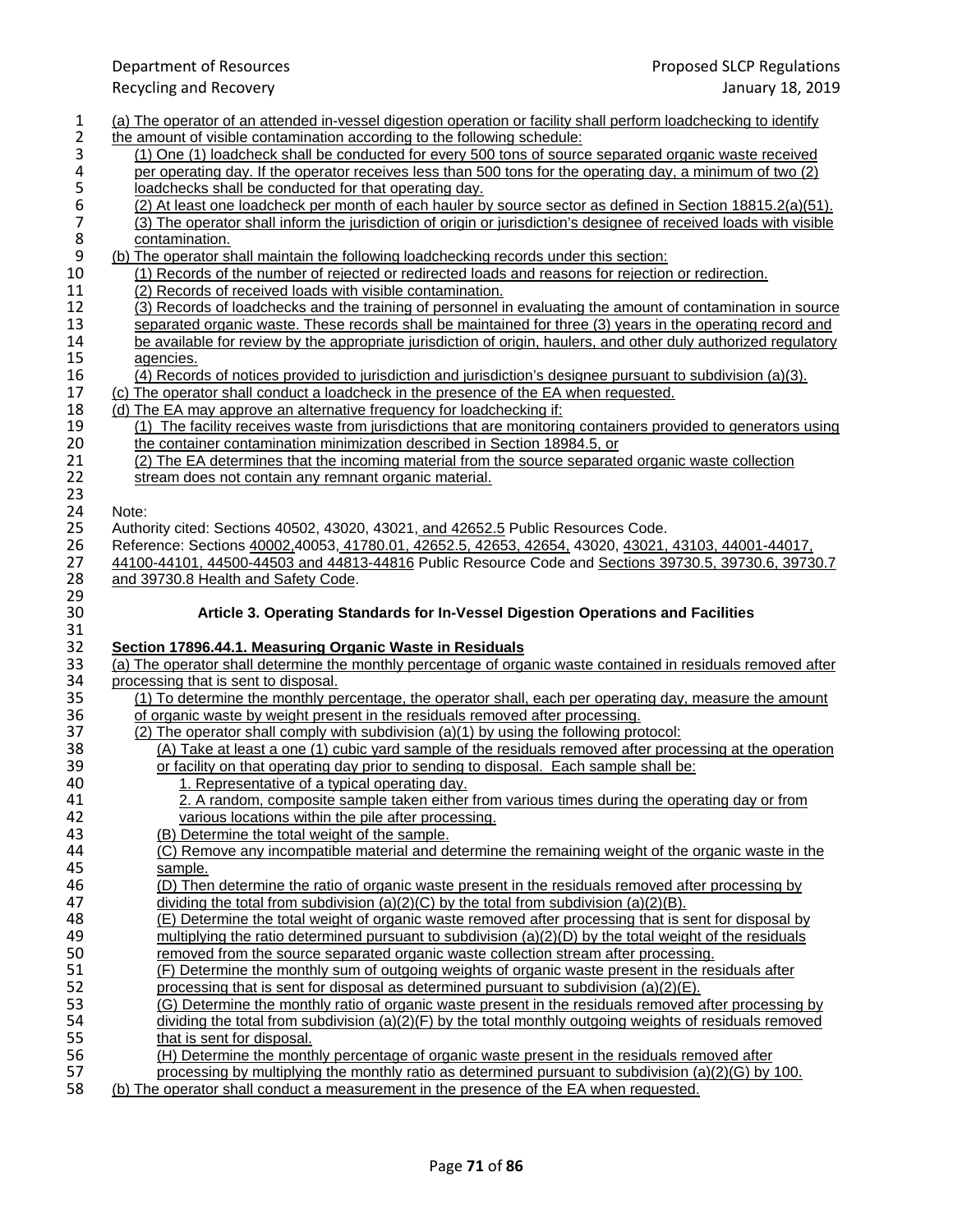Department of Resources Proposed SLCP Regulations Recycling and Recovery January 18, 2019 1 (c) If it is determined by the EA that the measurements do not accurately reflect the records, the EA may<br>12 require the operator to increase the frequency of measurements, revise the measurement protocol, or both 2 require the operator to increase the frequency of measurements, revise the measurement protocol, or both to the improve accuracy. 3 the improve accuracy.<br>4 (d) An alternative freque 4 (d) An alternative frequency for determining the amount of organic waste contained in the residual may be<br>5 approved by the EA, with concurrence by the Department. 5 approved by the EA, with concurrence by the Department.<br>6 (e) Organic waste that are textiles, carpet, hazardous wood<br>7 a quarantine on movement issued by a county agricultural (e) Organic waste that are textiles, carpet, hazardous wood waste, plastic coated paper and material subject to 7 a quarantine on movement issued by a county agricultural commissioner is considered incompatible materials rather than organic waste. 8 rather than organic waste.<br>9 (f) Organic waste sent to a (f) Organic waste sent to an activity listed in Section 18983.1(a) shall constitute disposal. 10<br>11 11 Note:<br>12 Autho 12 Authority cited: Sections 40502, 43020, 43021, and 42652.5 Public Resources Code.<br>13 Reference: Sections 40002,40053, 41780.01, 42652.5, 42653, 42654, 43020, 43021, 13 Reference: Sections 40002,40053, 41780.01, 42652.5, 42653, 42654, 43020, 43021, 43103, 44001-44017, 44500-44503 and 44813-44816 Public Resource Code and Sections 39730.5, 39730.6, 3973 14 44100-44101, 44500-44503 and 44813-44816 Public Resource Code and Sections 39730.5, 39730.6, 39730.7<br>15 and 39730.8 Health and Safety Code. and 39730.8 Health and Safety Code. 16<br>17 17 **Article 4. Record Keeping Requirements.** 18<br>19 19 **Section 17896.45. Record Keeping and Reporting Requirements.** 20 Each operator shall meet the following requirements:<br>21 (a) Each operator shall maintain records of incoming 21 (a) Each operator shall maintain records of incoming weights or volumes and outgoing salvage or residual 22<br>22 weights or volumes listed in this subdivision in a form and manner approved by the EA. Such records shall 22 weights or volumes listed in this subdivision in a form and manner approved by the EA. Such records shall be:<br>23 submitted to the EA or the Department upon request: be adequate for overall planning and control purposes: 23 submitted to the EA or the Department upon request; be adequate for overall planning and control purposes;<br>24 and. be as current and accurate as practicable 24 and, be as current and accurate as practicable<br>25 (1) The operator shall maintain the followinc 25 (1) The operator shall maintain the following loadchecking records under this section: 26 (A) Records of the number of rejected or redirected loads and reasons for rejection or redirection.<br>27 (B) Records of received loads with visible contamination. (B) Records of received loads with visible contamination. 28 (C) Records of loadchecks and the training of personnel in evaluating the amount of contamination in 29 29 source separated organic waste.<br>30 (D) Records of notices provided t 30 (D) Records of notices provided to jurisdictions and jurisdiction's designee pursuant to Section 31 17896.25.1.<br>32 (E) The mon <u>(E) The monthly percentage of organic waste contained in residuals removed from processing as</u><br>33 calculated pursuant to Section 17896.44.1. 33 calculated pursuant to Section 17896.44.1.<br>34 (F) The outgoing weights or volumes of resi 34 (F) The outgoing weights or volumes of residual sent to disposal.<br>35 (G) Daily outgoing weights or volumes of organic waste recovere 35 (G) Daily outgoing weights or volumes of organic waste recovered and produced.<br>36 (H) Daily outgoing weights or volumes of salvaged materials. 36 (H) Daily outgoing weights or volumes of salvaged materials.<br>37 (I) Daily Incoming weights of material. 37 (I) Daily Incoming weights of material.<br>38 (b) All records required by this Chapter shall 38 (b) All records required by this Chapter shall be kept by the operator in one location and accessible for five (5) vears and shall be available for inspection by the EA and other duly authorized regulatory agencies duri 39 years and shall be available for inspection by the EA and other duly authorized regulatory agencies during<br>40 normal working hours. 40 normal working hours.<br>41 (c) The operator shall s 41 (c) The operator shall submit copies of specified records to the EA upon request or at a frequency approved by 42 the EA;<br>43 (d) The 43 (d) The operator shall maintain a daily log book or file of special occurrences encountered during operations<br>44 and methods used to resolve problems arising from these events, including details of all incidents that re 44 and methods used to resolve problems arising from these events, including details of all incidents that required<br>45 implementing emergency procedures. Special occurrences shall include but are not limited to: fires, inj 45 implementing emergency procedures. Special occurrences shall include but are not limited to: fires, injury and<br>46 property damage, accidents, explosions, receipt or rejection of prohibited wastes, lack of sufficient num 46 property damage, accidents, explosions, receipt or rejection of prohibited wastes, lack of sufficient number of 47 personnel pursuant to section 17896.42, flooding, earthquake damage and other unusual occurrences. In 47 personnel pursuant to section 17896.42, flooding, earthquake damage and other unusual occurrences. In 48 addition, the operator shall notify the EA by telephone within 24 hours of all incidents requiring the addition, the operator shall notify the EA by telephone within 24 hours of all incidents requiring the 49 implementation of emergency procedures, unless the EA determines that a less immediate form of notification<br>50 will be sufficient to protect public health and safety and the environment: 50 will be sufficient to protect public health and safety and the environment;<br>51 (e) The operator shall record any written public complaints received by the 51 (e) The operator shall record any written public complaints received by the operator, including: 52 (1) the nature of the complaint,<br>53 (2) the date the complaint was i (2) the date the complaint was received, 54 (3) if available, the name, address, and telephone number of the person or persons making the complaint,<br>55 and and 56 (4) any actions taken to respond to the complaint;<br>57 (f) The operator shall maintain a copy of the written no 57 (f) The operator shall maintain a copy of the written notification to the EA and local health agency of the name,<br>58 address and telephone number of the operator or other person(s) responsible for the operations as requ 58 address and telephone number of the operator or other person(s) responsible for the operations as required by<br>59 section 17896.42; section 17896.42;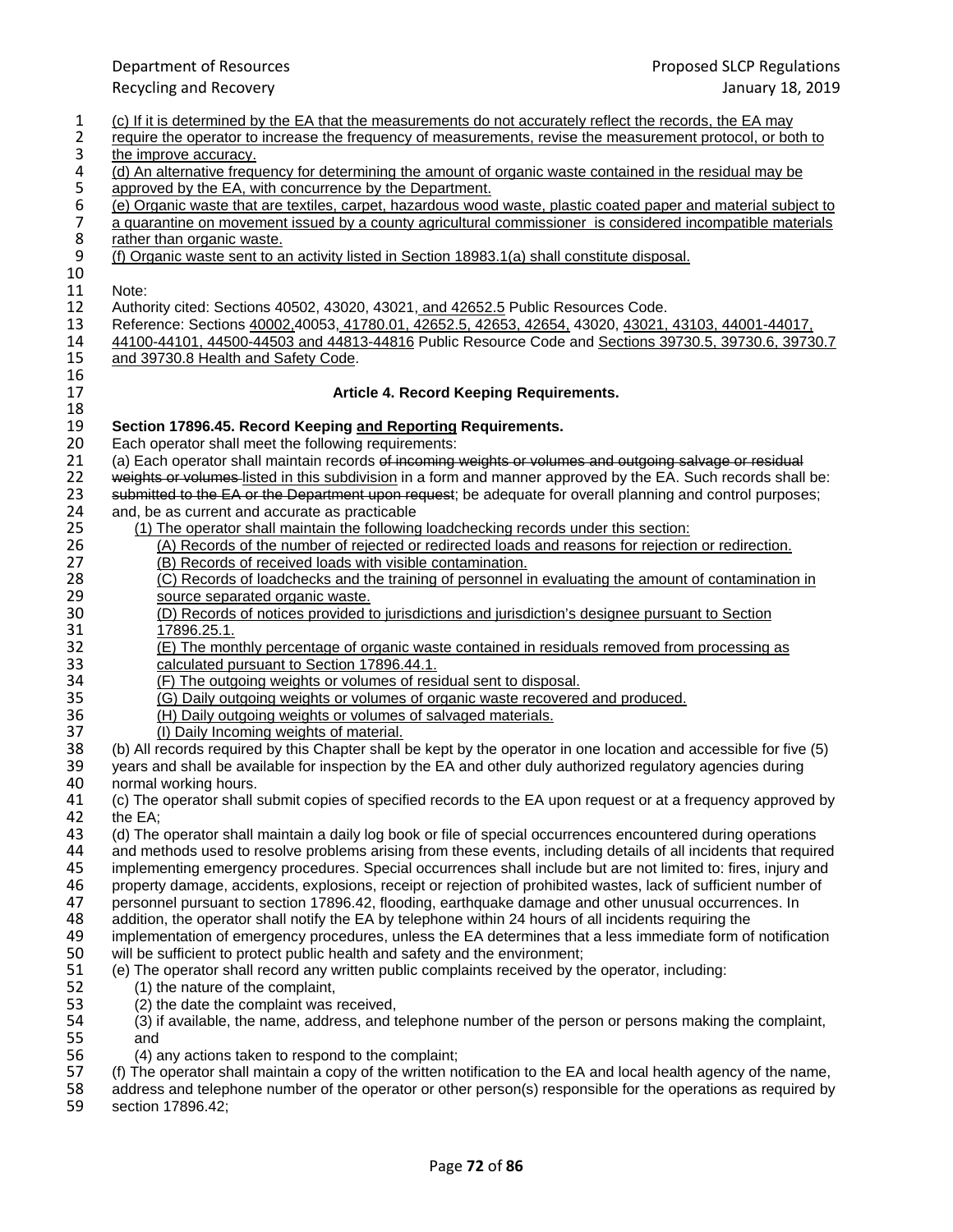1 (g) The operator shall maintain records of employee training as required by section 17896.43;

2 (h) all in-vessel digestion operations and facilities shall maintain records as required by section 18809 et seq.<br>3 (i) The operator shall record all test results generated by compliance with Article 6 of this Chapter, i

3 (i) The operator shall record all test results generated by compliance with Article 6 of this Chapter, including but<br>4 not limited to, metal concentrations, physical contamination limits, fecal coliform and Salmonella sp

4 not limited to, metal concentrations, physical contamination limits, fecal coliform and Salmonella sp. densities, <br>5 temperature measurements, and dates of windrow turnings.

5 temperature measurements, and dates of windrow turnings.<br>6 (1) The operator shall retain records detailing pathogen r<br>7 (i) Each operator shall maintain records in accordance with (1) The operator shall retain records detailing pathogen reduction methods.

7 (j) Each operator shall maintain records in accordance with Title 14, California Code of Regulations, Division 7,<br>8 Chapter 9, Article 9.25, Section 18815 et. seq. The records shall be available for inspections as author 8 Chapter 9, Article 9.25, Section 18815 et. seq. The records shall be available for inspections as authorized by<br>9 that article during normal business hours and retained in the operating record near the site or in an alte 9 that article during normal business hours and retained in the operating record near the site or in an alternative<br>10 location approved by the Local Enforcement Agency. location approved by the Local Enforcement Agency.

 $\frac{11}{12}$ 

20<br>21

12 Note:<br>13 Autho 13 Authority cited: Sections 40502, 43020, 43021, and 42652.5 Public Resources Code.<br>14 Reference: Sections 40002,40053, 41780.01, 42652.5, 42653, 42654, 43020, 43021,

14 Reference: Sections 40002,40053, 41780.01, 42652.5, 42653, 42654, 43020, 43021, 43103, 44001-44017, 15 44100-44101, 44500-44503 and 44813-44816 Public Resource Code and Sections 39730.5, 39730.6, 3973 15 44100-44101, 44500-44503 and 44813-44816 Public Resource Code and Sections 39730.5, 39730.6, 39730.7<br>16 and 39730.8 Health and Safety Code. and 39730.8 Health and Safety Code.  $\frac{17}{18}$ 

#### 18 **Chapter 5. Enforcement of Solid Waste Standards and Administration of Solid Waste Facilities**  19 **Permits; Loan Guarantees**

### 21 **Article 2.2. LEA Performance Standards, Evaluation Criteria, and Duties and Responsibilities**

## $\frac{22}{23}$ 23 **Section 18083. LEA Duties and Responsibilities for Inspections.**

24 (a) Pursuant to Public Resources Code Division 30, Parts 4 and 5, and 14 CCR Division 7, Chapters 3 and 5,<br>25 27 CCR, Division 2, Subdivision 1 (§20005 et seg.), and its EPP, the LEA/EA shall inspect and investigate sol 25 27 CCR, Division 2, Subdivision 1 (§20005 et seq.), and its EPP, the LEA/EA shall inspect and investigate solid 26 waste collection, handling, and storage, solid waste facilities, operations and disposal sites and equipment to 27 verify compliance with the state minimum standards, solid waste facilities permits, and related state solid waste 28 laws and regulations within their purview for the protection of the environment and the public health. The LEA<br>29 shall perform these inspections and related duties as required below, and forward inspection reports to t 29 shall perform these inspections and related duties as required below, and forward inspection reports to the<br>30 operator, and/or owner, and the Department within 30 days of the inspection:

30 operator, and/or owner, and the Department within 30 days of the inspection:<br>31 (1) Weekly, for sites operating on performance standards pursuant to 27 Q 31 (1) Weekly, for sites operating on performance standards pursuant to 27 CCR Section 20695;

32 (2) monthly, for all active and inactive facilities, and for illegal sites and facilities, pending abatement by

33 enforcement action(s);<br>34 (3) at the frequency rec 34 (3) at the frequency required by the state minimum standards for each type of operation specified in 14<br>35 CCR Sections 17383.9., 17403.5., and 17896.9. All other operations regulated under the EA Notification Sumbled Sections 17383.9., 17403.5., and 17896.9. All other operations regulated under the EA Notification tier<br>36 Shall be inspected by the EA at least once every three (3) months unless the EA approves, with Department 36 shall be inspected by the EA at least once every three (3) months unless the EA approves, with Department<br>37 concurrence, a reduced inspection frequency. The EA may approve a reduced inspection frequency only if 37 concurrence, a reduced inspection frequency. The EA may approve a reduced inspection frequency only if<br>38 it will not pose an additional risk to public health and safety or the environment, and in no case shall the 38 it will not pose an additional risk to public health and safety or the environment, and in no case shall the<br>39 inspection frequency be less than once per calendar year. The EA shall submit a copy of the EA-propose 39 inspection frequency be less than once per calendar year. The EA shall submit a copy of the EA-proposed<br>40 approval to the Department. The Department shall concur in the EA-proposed approval only if it finds that 40 approval to the Department. The Department shall concur in the EA-proposed approval only if it finds that 41 the reduced inspection frequency will not pose an additional risk to public health and safety or the 41 the reduced inspection frequency will not pose an additional risk to public health and safety or the 42 environment in light of the specific circumstances at the operation in question. The Department shall concur<br>43 or deny the EA-proposed approval within thirty (30) days from receipt.

- 43 or deny the EA-proposed approval within thirty (30) days from receipt.<br>44 (4) quarterly, for closed sites, abandoned sites, and sites exempted pu 44 (4) quarterly, for closed sites, abandoned sites, and sites exempted pursuant to 27 CCR Section 21565. For<br>45 closed sites, inspections shall be made until no potential threat exists to public health and safety or the 45 closed sites, inspections shall be made until no potential threat exists to public health and safety or the<br>46 environment. This determination shall be subject to Department approval. For the purposes of this 46 environment. This determination shall be subject to Department approval. For the purposes of this<br>47 subsection, the enumeration, and the workload analysis, a closed site means a site that has cease 47 subsection, the enumeration, and the workload analysis, a closed site means a site that has ceased<br>48 accepting waste and, should be closed, is undergoing closure, or has met applicable closure requirer accepting waste and, should be closed, is undergoing closure, or has met applicable closure requirements;
- 49 (A) the Department may approve an alternate inspection frequency for these sites where such an action<br>50 will not result in adverse impact on public health and safety and the environment.
- 50 will not result in adverse impact on public health and safety and the environment.<br>51 (5) if an LEA has been designated as the EA for waste tire facilities or entered into an 51 (5) if an LEA has been designated as the EA for waste tire facilities or entered into an agreement with the 52 Department through a grant program to inspect tire facilities, major waste tire facilities shall be inspected<br>53 annually, minor waste tire facilities shall be inspected at least once every two and a half vears pursuant annually, minor waste tire facilities shall be inspected at least once every two and a half years pursuant to
- 54 14 CCR Section 18443;<br>55 (6) upon receipt of a cor 55 (6) upon receipt of a complaint or emergency notification which cannot be resolved off-site;
- 56 (7) as necessary, pursuant to the EPP, upon receipt of a solid waste facilities permit application, revision, solid waste facilities permit application, revision, solid waste facilities permit application, revision, sol
- 57 review, RFI amendment, or closure/postclosure plan; and<br>58 (8) pursuant to the EPP, for solid waste handling and colle
- 58 (8) pursuant to the EPP, for solid waste handling and collection equipment.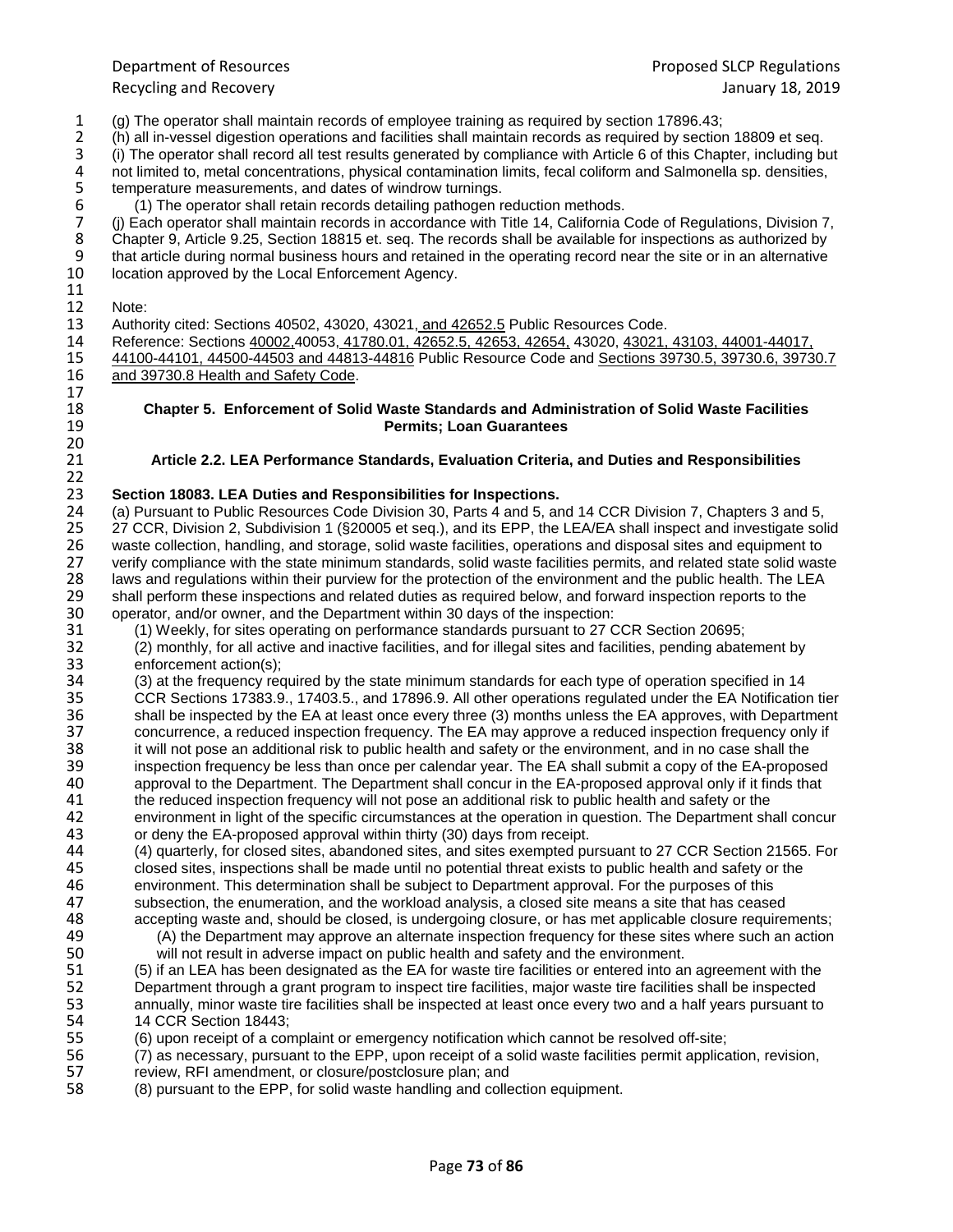- 1 (b) As specified in their EPP pursuant to Section 18077, the LEA/EA shall conduct any of the above<br>2 inspections, whenever possible, without prior notice to the owner or operator, on randomly selected
- 2 inspections, whenever possible, without prior notice to the owner or operator, on randomly selected days,<br>3 during normal business hours or the site's operating hours. during normal business hours or the site's operating hours.
- 
- (c) At least once per quarter, the EA shall oversee a minimum of one (1) measurement as described in 14 CCR
- Sections 17409.5.2, 17409.5.3, 17409.5.4, 17409.5.5, 17409.5.8, 17867 and 17896.44.1, during an inspection
- required in subdivision (a).
- 45678 8 Note:<br>9 Autho
- 9 Authority cited: Sections 40502, 43020, 43021, and 42652.5 Public Resources Code.<br>10 Reference: Sections 40002,40053, 41780.01, 42652.5, 42653, 42654, 43020, 43021,
- 10 Reference: Sections 40002,40053, 41780.01, 42652.5, 42653, 42654, 43020, 43021, 43103, 44001-44017, 11 44100-44101, 44500-44503 and 44813-44816 Public Resource Code and Sections 39730.5, 39730.6, 3973
- 11 44100-44101, 44500-44503 and 44813-44816 Public Resource Code and Sections 39730.5, 39730.6, 39730.7<br>12 and 39730.8 Health and Safety Code.
- and 39730.8 Health and Safety Code.
- 13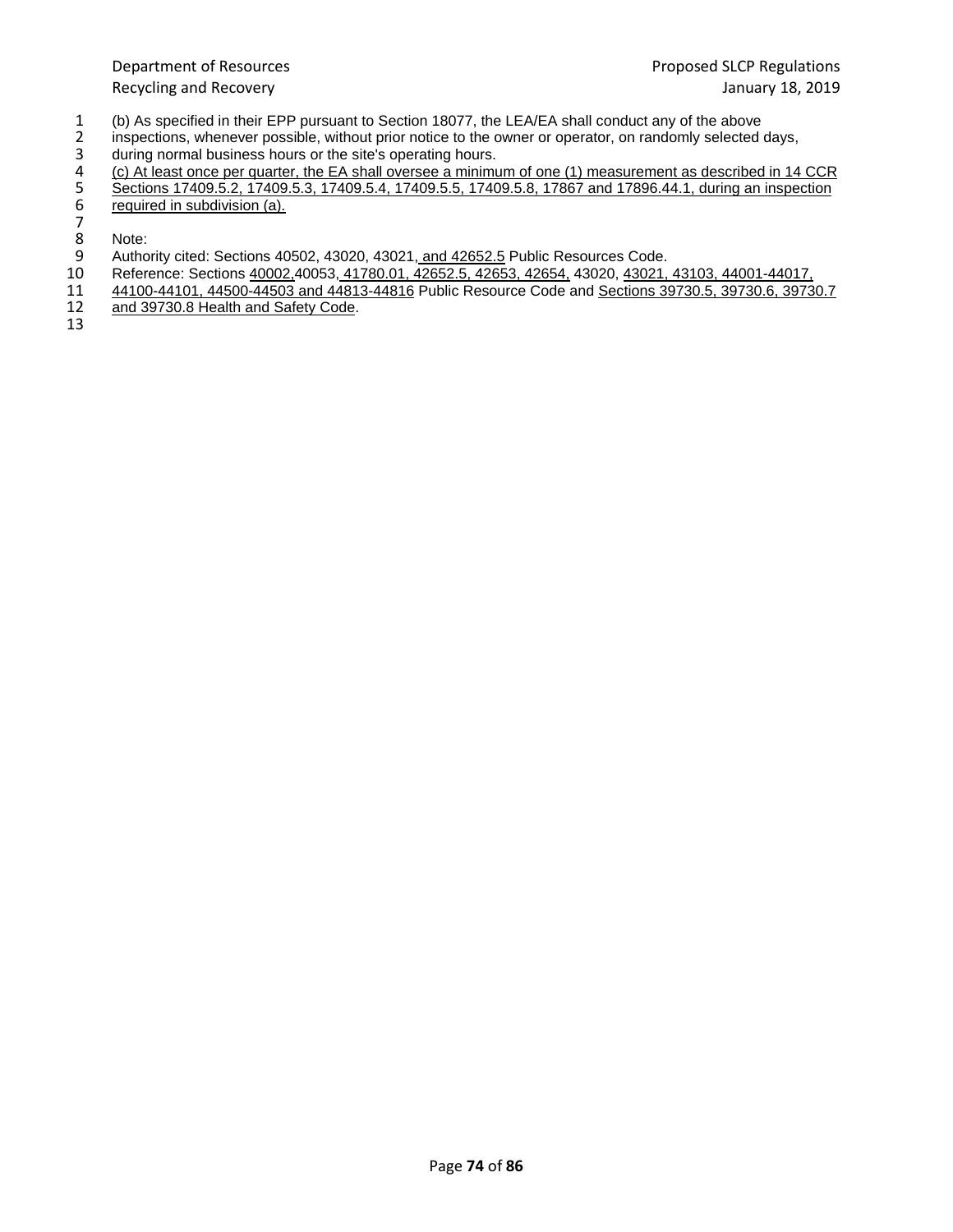2 The dotted underline text in the following section denotes text from a separate rulemaking package pending<br>3 OAL review. That text is not part of this rulemaking and not subject to comments under this rulemaking. The 3 OAL review. That text is not part of this rulemaking and not subject to comments under this rulemaking. The text denoted by double underline is part of this rulemaking (they show proposed additions to that pending text denoted by double underline is part of this rulemaking (they show proposed additions to that pending language) and comments may be submitted on that portion of the text on this page.

### **Chapter 9: Planning Guidelines and Procedures for Preparing, Revising, and Amending Countywide or Regional Integrated Waste Management Plans**

### **Article 9.25 Recycling and Disposal Reporting System**

### **Section 18815.4 Reporting Requirements for Haulers.**

- (a) A self-hauler shall provide the jurisdiction of origin for all material delivered to each transfer/processor or 16 disposal facility. A self-hauler does not have to report to the Department, unless they are a food waste self-hauler.
- 18 (b) "Food waste self-haulers", as defined in section 18815.2(a)(27) of this article, shall report to the Department the tons of food waste sent as follows: Department the tons of food waste sent as follows:
- (1) To a reporting entity inside California, report the tons of each material type, pursuant to section 18815.9 of this article, and their contact information and RDRS number.
- 22 (2) To an end user inside or outside California, report the tons of each material type, pursuant to section<br>23 18815.9 of this article, sent to each end user category, by region, pursuant to section 18815.3(k) of th 18815.9 of this article, sent to each end user category, by region, pursuant to section 18815.3(k) of this article.
- (3) To a recycling or composting facility or operation outside California, report the tons of each material type, pursuant to section 18815.9 of this article, by region, pursuant to section 18815.3(l) of this article.
- 27 (4) To each transfer/processor or disposal facility outside California, report the total tons of each material<br>28 type, pursuant to section 18815.9 of this article, sent to each person, and their contact information. 198 type, pursuant to section 18815.9 of this article, sent to each person, and their contact information.<br>29 (c) A contract hauler shall provide the following information to a receiving reporting entity for all tons
- (c) A contract hauler shall provide the following information to a receiving reporting entity for all tons delivered, using the methods in section 18815.9 of this article. A hauler shall provide the information at the time of delivery, unless both the hauler and receiving facility have previously agreed to periodic reports in lieu of providing information at the time of delivery. In all cases, the hauler shall provide the information to the receiving reporting entity within 30 days of the end of the reporting period.
- (1) For solid waste hauled:
- (A) A hauler shall provide the jurisdiction of origin for all material sent to each transfer/processor or disposal facility; and
- (B) If requested by a transfer/processor or disposal facility, then a hauler shall provide the source sector for all material delivered to each broker or transporter, transfer/processor, or disposal facility, in tons or by percentage using the methods provided in section 18815.9 of this article.
- (d) A contract hauler who takes material directly from a generator and hauls it to land application or to a 11 person outside of the state shall report to the Department. In their report to the Department, a contract<br>42 hauler shall provide the following information for tons hauled, using the methods described in section hauler shall provide the following information for tons hauled, using the methods described in section 18815.9 of this article:
- (1) Directly from a generator to land application, the tons of each material type sent by region pursuant to section 18815.3(k) of this article.
- (2) Directly from a generator to a person outside of the state:
- (A) For solid waste, the total tons by jurisdiction of origin for all material sent to a disposal facility or transfer/processor, their contact information, and an estimate of the overall source sector tons or percentages for waste sent .
- (B) For green material sent to each transfer/processor or disposal facility for potential beneficial reuse, the total tons by jurisdiction of origin, and the contact information of the receiving facility.
- (C) For non-green material sent to each transfer/processor or disposal facility for potential beneficial reuse, the total tons by material type pursuant to section 18815.9, and the contact information of the receiving facility.

 $\frac{1}{2}$ 

 

10<br>11

 $\frac{12}{13}$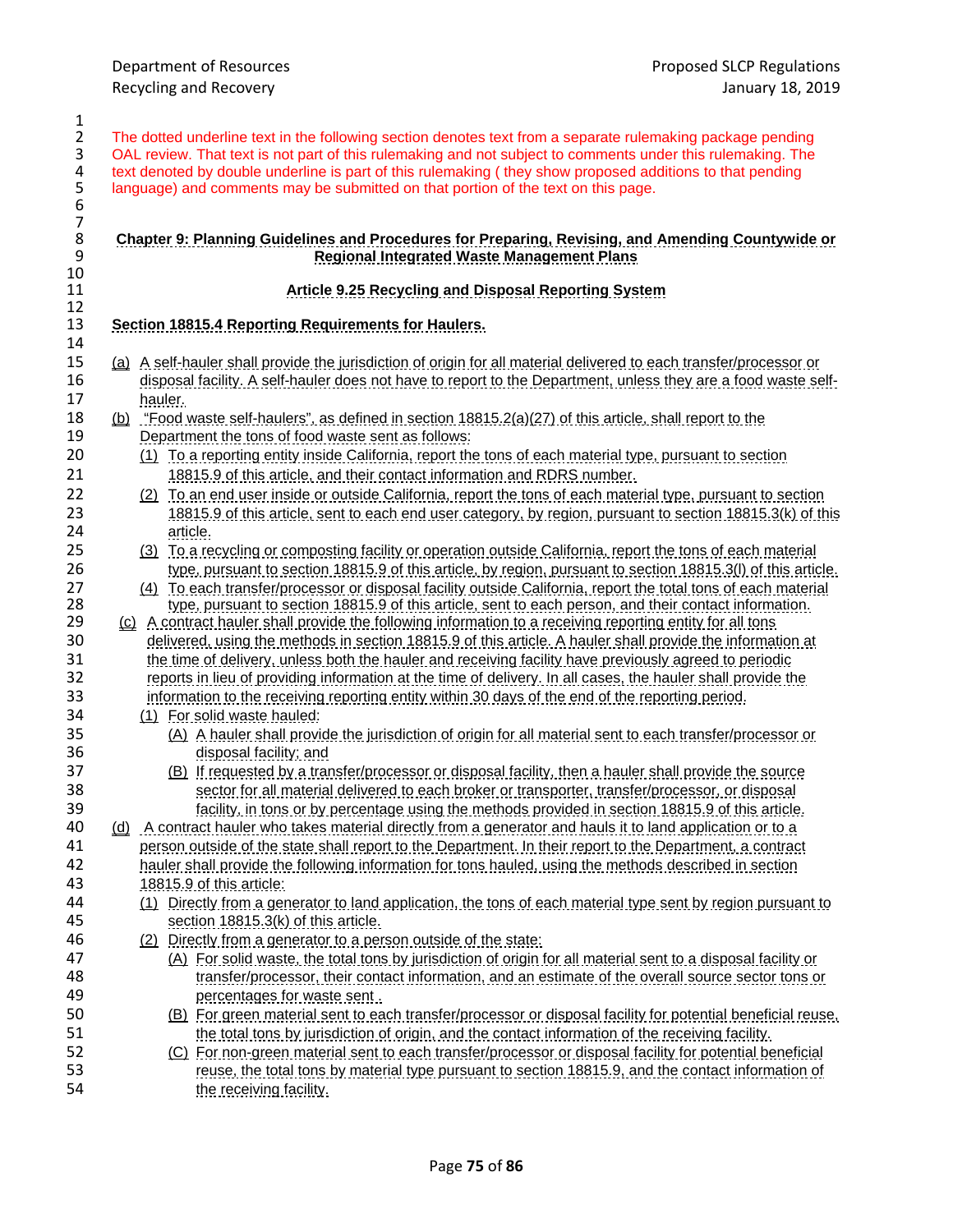Recycling and Recovery

| 1        | (D) For disaster debris and designated waste sent to each transfer/processor or disposal facility, the                              |
|----------|-------------------------------------------------------------------------------------------------------------------------------------|
| 2        | <u>total tons of each stream, and the contact information of the receiving facility.</u>                                            |
| 3        | (E) For material sent to recycling or composting facilities or operations, the tons of each material type                           |
| 4        | sent by region.                                                                                                                     |
| 5        | <u>(F) To end users, the tons of each material sent to each end user category by region pursuant to</u>                             |
| 6        | section 18815.3(k) of this article.                                                                                                 |
| 7        | (3) A hauler shall submit their report to the Department by the following due dates for each reporting                              |
| 8        | period:                                                                                                                             |
| 9        | (A) Reporting period 1 due April 30,                                                                                                |
| 10       | (B) Reporting period 2 due July 31,                                                                                                 |
| 11       | (C) Reporting period 3 due October 31, and                                                                                          |
| 12       |                                                                                                                                     |
|          | (D) Reporting period 4 due January 31.                                                                                              |
| 13       | (e) For the purposes of RDRS reporting, the Department shall not require a hauler to submit information on                          |
| 14       | specific collection locations or customers when providing jurisdiction of origin, material type or source                           |
| 15       | sector information to other reporting entities or to the Department as part of a quarterly report.                                  |
| 16       | (1) A jurisdiction is not precluded from requiring this information through franchise agreements, contracts,                        |
| 17       | local ordinances, section 41821.5(g) of the Public Resources Code, or other authority it may have.                                  |
| 18       | (2) The Department may require a hauler to submit this information in lieu of an audit, or as part of an                            |
| 19       | audit or administrative proceeding.                                                                                                 |
| 20       | Commencing January 1, 2022, a hauler providing an organic waste collection service pursuant to<br><u>(f)</u>                        |
| 21       | Article 3, Chapter 12 of this Division shall identify, for all materials delivered to each receiving reporting                      |
| 22       | entity whether the material is:                                                                                                     |
| 23       | (1) Collected from a "source separated organic waste collection stream" as defined in section 17402                                 |
| 24       | (a)(18.6) of this Division.                                                                                                         |
| 25       | (2) Collected from "mixed waste organics collection stream" as defined in in section 17402 (a)(11.5) of this                        |
| 26       | Division that is required to be transported to a high diversion organic waste processing facility.                                  |
|          |                                                                                                                                     |
|          |                                                                                                                                     |
| 27       | Notwithstanding subdivision (b), a hauler shall provide the information required by this subdivision at the time of                 |
| 28<br>29 | delivery.                                                                                                                           |
| 30       | <u>Authority Cited: Sections 40401, 40502, and 41821.5(e), and 42652.5 Public Resources Code.</u>                                   |
| 31       |                                                                                                                                     |
| 32       | Reference:: Sections 41821.5 and 41821.6 Public Resources Code and 39730.5, 39730.6, 39730.7, and                                   |
| 33       | 39730.8 Health and Safety Code.                                                                                                     |
| 34       |                                                                                                                                     |
| 35       |                                                                                                                                     |
| 36       | Section 18815.5 Reporting Requirements for Transfer/Processors.                                                                     |
| 37       |                                                                                                                                     |
| 38       | (a) In their report to the Department, a transfer/processor shall provide the following information, using the                      |
| 39       |                                                                                                                                     |
|          | methods in section 18815.9 of this article:                                                                                         |
| 40       | (1) For all tons accepted:                                                                                                          |
| 41       | (A) From another transfer/processor, report the tons of each of the following streams; solid waste,                                 |
| 42       | disaster debris, designated waste, green material potential beneficial reuse, and all other potential                               |
| 43       | beneficial reuse accepted from each facility and the sending facility's contact information and                                     |
| 44       | RDRS number, if applicable.                                                                                                         |
| 45       | <u>(B) For direct-hauled material, report the total aggregated tons of each of the following streams:</u>                           |
| 46       | solid waste, disaster debris, designated waste, green material potential beneficial reuse, and all                                  |
| 47       | other potential beneficial reuse. The tonnages for solid waste and green material potential                                         |
| 48       |                                                                                                                                     |
|          | beneficial reuse shall be further divided by jurisdiction of origin.                                                                |
| 49       | (C) Include accepted residuals generated by a recycling or composting facility or operation that is                                 |
| 50       | reporting under the same RDRS number as a transfer/processing facility or operation pursuant to                                     |
| 51<br>52 | section 18815.3(d)(4) of this article in the total tons accepted as direct-hauled, pursuant to                                      |
|          | paragraph (B), assigning the tons to the jurisdiction within which the site is located.                                             |
| 53<br>54 | (2) For all tons sent to recyclers, composters, brokers, transporters, or end users pursuant to section<br>18815.9 of this article: |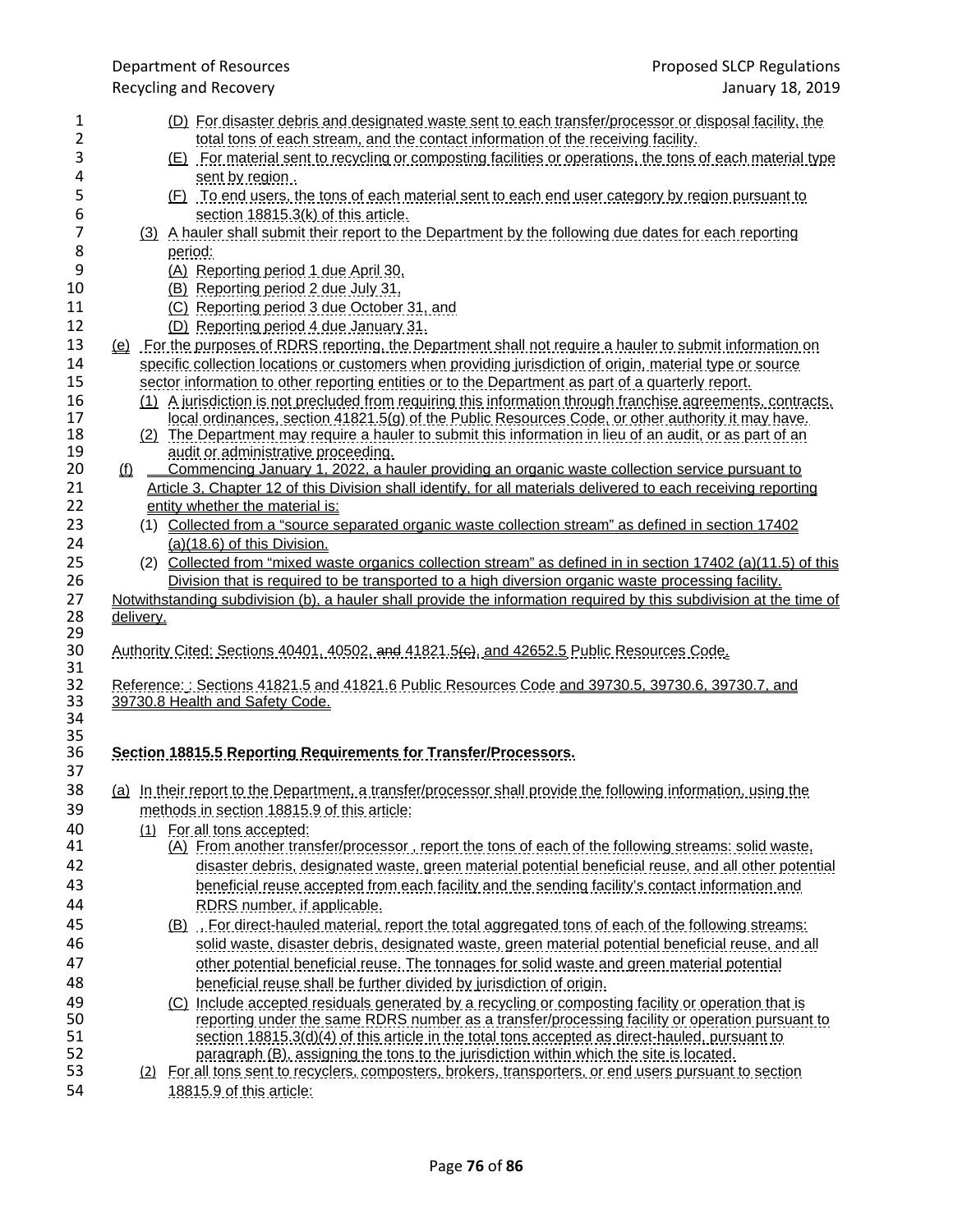| 1<br>2   |            |          | (A) To a recycling or composting facility or operation, with a different RDRS number inside California,                                                                                        |
|----------|------------|----------|------------------------------------------------------------------------------------------------------------------------------------------------------------------------------------------------|
|          |            |          | report the tons by material type, pursuant to section 18815.9(a) of this article, and their contact                                                                                            |
| 3        |            |          | information and RDRS number, if applicable.                                                                                                                                                    |
| 4        |            |          | (B) To an end user, report the tons of each material type, pursuant to section 18815.9(a) of this                                                                                              |
| 5        |            |          | <u>article, sent to each end user category by region pursuant to section 18815.3(k) of this article.</u>                                                                                       |
| 6        |            |          | (C) To a broker or transporter:                                                                                                                                                                |
| 7        |            |          | (i) In cases where the final destination of the material is determined by the reporting                                                                                                        |
| 8        |            |          | transfer/processor, report pursuant to subsections (a)(2)(A), (a)(2)(B), and (a)(2)(E).                                                                                                        |
| 9        |            |          | (ii) In cases where the final destination of the material is not determined by the reporting                                                                                                   |
| 10       |            |          | <u>transfer/processor, report tons of each material type, pursuant to section 18815.9(a) of this trans</u>                                                                                     |
| 11<br>12 |            |          | article, sent to each broker or transporter and their contact information and RDRS number, if                                                                                                  |
| 13       |            |          | applicable.<br><u>(D) To a recycling or composting facility or operation with the same RDRS number, report pursuant to</u>                                                                     |
| 14       |            |          |                                                                                                                                                                                                |
|          |            |          | section 18815.9(h) of this article.                                                                                                                                                            |
| 15       |            |          | <u>(E) To a recycling or composting facility or operation outside California, report the tons of each</u>                                                                                      |
| 16       |            |          | material type by region.                                                                                                                                                                       |
| 17       |            |          | (3) For all tons sent to transfer/processors or disposal facilities inside or outside of California of each of                                                                                 |
| 18       |            |          | <u>the following streams: recycling and composting, solid waste, disaster debris, designated waste, green</u>                                                                                  |
| 19       |            |          | material potential beneficial reuse, and all other potential beneficial reuse:                                                                                                                 |
| 20<br>21 |            |          | (A) To each transfer/processor or disposal facility, report the total tons of each stream, and their                                                                                           |
| 22       |            |          | contact information and RDRS number, if applicable. Report the percentage of solid waste and<br>green material potential beneficial reuse received from each transfer/processor; and the total |
| 23       |            |          | <u>percentage of materials that were direct-hauled pursuant to subsection (a)(1)(B). The percentage</u>                                                                                        |
| 24       |            |          | that was direct-hauled pursuant to subsection (a)(1)(B) shall be further divided into the jurisdictions                                                                                        |
| 25       |            |          | of origin of solid waste and green material potential beneficial reuse.                                                                                                                        |
| 26       |            |          | <u>(B) For all tons of solid waste, the percentage that was direct-hauled pursuant to subsection (a)(1)(B)</u>                                                                                 |
| 27       |            |          | shall be divided into source sectors, using methods described in section 18815.9(c) of this article.                                                                                           |
| 28       |            |          | Source sector shall be reported to the department as a facility-wide estimate.                                                                                                                 |
| 29       |            |          | (C) For all other material sent for potential beneficial reuse to a landfill or other transfer/processor                                                                                       |
| 30       |            |          | inside or outside California, report the tons sent to each facility by material type pursuant to                                                                                               |
| 31       |            |          | section 18815.9(a)(3) of this article, and the facility's contact information and RDRS number, if                                                                                              |
| 32       |            |          | applicable.                                                                                                                                                                                    |
| 33       |            |          | (D) For material sent for recycling to each transfer/processor or disposal facility with a different RDRS                                                                                      |
| 34       |            |          | number inside California, report the tons by material type, and the facility's contact information and                                                                                         |
| 35       |            |          | RDRS number, if applicable.                                                                                                                                                                    |
| 36       |            |          | (E) For material sent for recycling to each transfer/processor or disposal facility outside California,                                                                                        |
| 37       |            |          | report the tons by material type and region.                                                                                                                                                   |
| 38       |            |          | (b) A transfer/processor shall report to the Department by the following due dates for each reporting period:                                                                                  |
| 39       |            |          | (1) Reporting period 1 due May 31,                                                                                                                                                             |
| 40       |            |          | <u>(2) Reporting period 2 due August 31,</u>                                                                                                                                                   |
| 41       |            |          | (3) Reporting period 3 due November 30, and                                                                                                                                                    |
| 42       |            |          | (4) Reporting period 4 due February 28.                                                                                                                                                        |
| 43       |            |          | (c) With the exception of reporting entities who fail to provide required information, for the purposes of RDRS                                                                                |
| 44       |            |          | reporting, the Department shall not require a transfer/processor to submit information on the identities of                                                                                    |
| 45       |            |          | individual haulers when providing jurisdiction of origin, or source sector information to the Department as                                                                                    |
| 46<br>47 |            |          | part of their report. The Department shall not require a transfer/processor to submit information on the                                                                                       |
| 48       |            | /report. | identities of individual end users when providing material type or region to the Department as part of their                                                                                   |
| 49       |            |          | (1) A jurisdiction is not precluded from requiring this information through franchise agreements, contracts,                                                                                   |
| 50       |            |          | local ordinances, section 41821.5(g) of the Public Resources Code, or other authority it may have.                                                                                             |
| 51       |            |          | (2) The Department may require a transfer/processor to submit this information in lieu of an audit or as                                                                                       |
| 52       |            |          | part of an audit or administrative proceeding.                                                                                                                                                 |
| 53       | <u>(d)</u> |          | Commencing with the first reporting period in 2022, and in each subsequent reporting period thereafter:                                                                                        |
| 54       |            |          | (1) A reporting receiving facility that receives material from a "mixed waste organic collection stream" as                                                                                    |
| 55       |            |          | defined in section 17402 (a)(11.5) of this Division shall, for the purposes of determining the annual                                                                                          |
| 56       |            |          | average organic content recovery rate for organic waste received from the mixed waste organic                                                                                                  |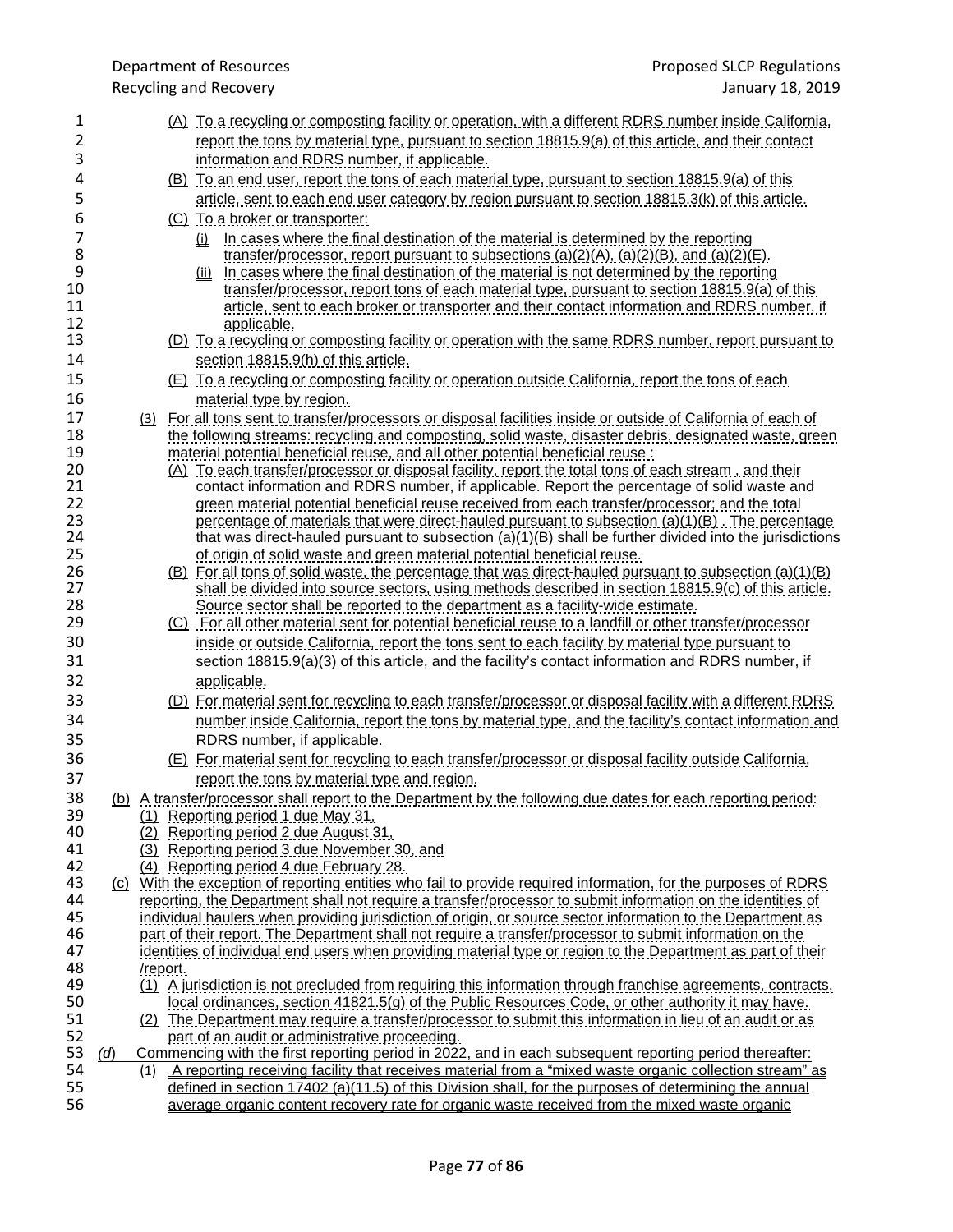# Recycling and Recovery

| 1        | collection stream as specified in section 18984.3 and 17409.5.1 of this Division, report the following               |
|----------|----------------------------------------------------------------------------------------------------------------------|
| 2        | to the Department:                                                                                                   |
| 3        | (A) The quarterly sum of outgoing weights of organic waste recovered from the mixed waste organic                    |
| 4        | collection stream as determined pursuant to Section $17409.5.1$ (c)(1) of this Division.                             |
| 5        | (B) The quarterly sum of outgoing weights of organic waste from the mixed waste organic collection                   |
| 6        | stream that is sent to disposal as determined pursuant to Section 17409.5.1 (c)(2) of this Division.                 |
| 7        | (C) The sum of records in 17414.2 (a)(2), 17414.2(a)(3), and 17414.2 (a)(6) of outgoing and incoming                 |
| 8        | weights of material from the mixed waste organic collection stream.                                                  |
| 9        | (2) A Reporting Receiving facility that receives material from a "source separated organic waste collection          |
| 10       | stream" as defined in section 17402 (a)(18.6) shall report the following to the department:                          |
| 11       | (A) The quarterly sum of outgoing weights of organic waste recovered from the source separated                       |
| 12       | organic collection stream as determined pursuant to Section 17409.5.1 (d)(1) of this Division.                       |
| 13       | (B) The quarterly sum of outgoing weights of organic waste recovered from the source separated                       |
| 14       | organic collection stream as determined pursuant to Section 17409.5.1(d)(2) of this Division.                        |
| 15       | (e) The Department shall determine if a facility meets or exceeds the recovery efficiency percentages specified      |
| 16       | in Section 18984.3 and 17409.5.1 of this Division in the following manner.                                           |
| 17       | (1) The Department shall determine the quarterly recovery efficiency by dividing the value of recovered              |
| 18       | organic waste reported in subdivision (d)(1)(A)[Recovered Organics (RO)] by the combined valued of                   |
| 19       | recovered and residual organic waste reported in (d)(1)(A)and (d)(1)(B)[Total Available                              |
| 20       | Organics(TAO)]: RO/TAO = Recovery Efficiency                                                                         |
| 21       | (2) The Department shall use the total weights for the immediately previous four quarters to determine the           |
| 22       | facility's annual recovery efficiency which shall constitute the annual average mixed waste organic                  |
| 23       | content recovery rate for the purposes of section 18984.3 of this Division.                                          |
| 24       | (3) The annual average mixed waste organic content recovery rate shall be determined by using the last               |
| 25       | four quarterly rates. A new annual average shall be calculated each quarter.                                         |
| 26       |                                                                                                                      |
| 27       | <u>Authority Cited: Sections 40502, and 41821.5(e), and 42652.5 Public Resources Code.</u>                           |
| 28       |                                                                                                                      |
| 29       | Reference: Sections 41821.5 and 41821.6 Public Resources Code, and 39730.5, 39730.6, 39730.7, and                    |
| 30       |                                                                                                                      |
| 31       | 39730.8 Health and Safety Code.                                                                                      |
|          |                                                                                                                      |
|          |                                                                                                                      |
| 32       | Section 18815.7 Reporting Requirements for Recycling and Composting Facilities and Operations.                       |
| 33       |                                                                                                                      |
| 34       | (a) In its report to the Department, a recycling or composting facility or operation shall provide the following     |
| 35       | <u>information for all tons handled, using the methods described in section 18815.9 of this article:</u>             |
| 36       | (1) For materials sent for disposal or potential beneficial reuse to each transfer/processor or disposal             |
| 37       | facility with a different RDRS number inside or outside of California, report the total tons of each                 |
| 38       |                                                                                                                      |
|          | material type, pursuant to section 18815.9(a) of this article, and their contact information and RDRS                |
| 39       | number, if applicable.                                                                                               |
| 40       | <u>(2) For materials sent to each recycling or composting facility or operation with a different RDRS number,</u>    |
| 41       | or for recycling at each transfer/processor with a different RDRS number inside California, report the               |
| 42       | tons of each material type, pursuant to section 18815.9(a) of this article, and their contact information            |
| 43       | and RDRS number, if applicable.                                                                                      |
| 44       | (3) For materials sent to a recycling or composting facility or operation with the same RDRS number.                 |
| 45       |                                                                                                                      |
|          | report pursuant to section 18815.9(h) of this article.                                                               |
| 46       | (4) For intermediate products sent to end users inside or outside of California, report the tons of each             |
| 47       | material type, pursuant to section 18815.9(a) of this article, sent to each end user category by region              |
| 48       | pursuant to section 18815.3(k) of this article.                                                                      |
| 49       | (5) For materials sent to a broker or transporter, report:                                                           |
| 50       | (A) In cases where the final destination of the material is determined by the reporting recycling or                 |
| 51       | composting facility or operation, report pursuant to subsections $(a)(1)$ , $(a)(2)$ , $(a)(4)$ , and $(a)(6)$ as    |
| 52       |                                                                                                                      |
|          | applicable.                                                                                                          |
| 53       | (B) In cases where the final destination of the material is not determined by the reporting recycling or             |
| 54       | composting facility or operation, report tons of each material type, pursuant to section 18815.9(a)                  |
| 55<br>56 | of this article, sent to each broker or transporter and their contact information and RDRS number.<br>if applicable. |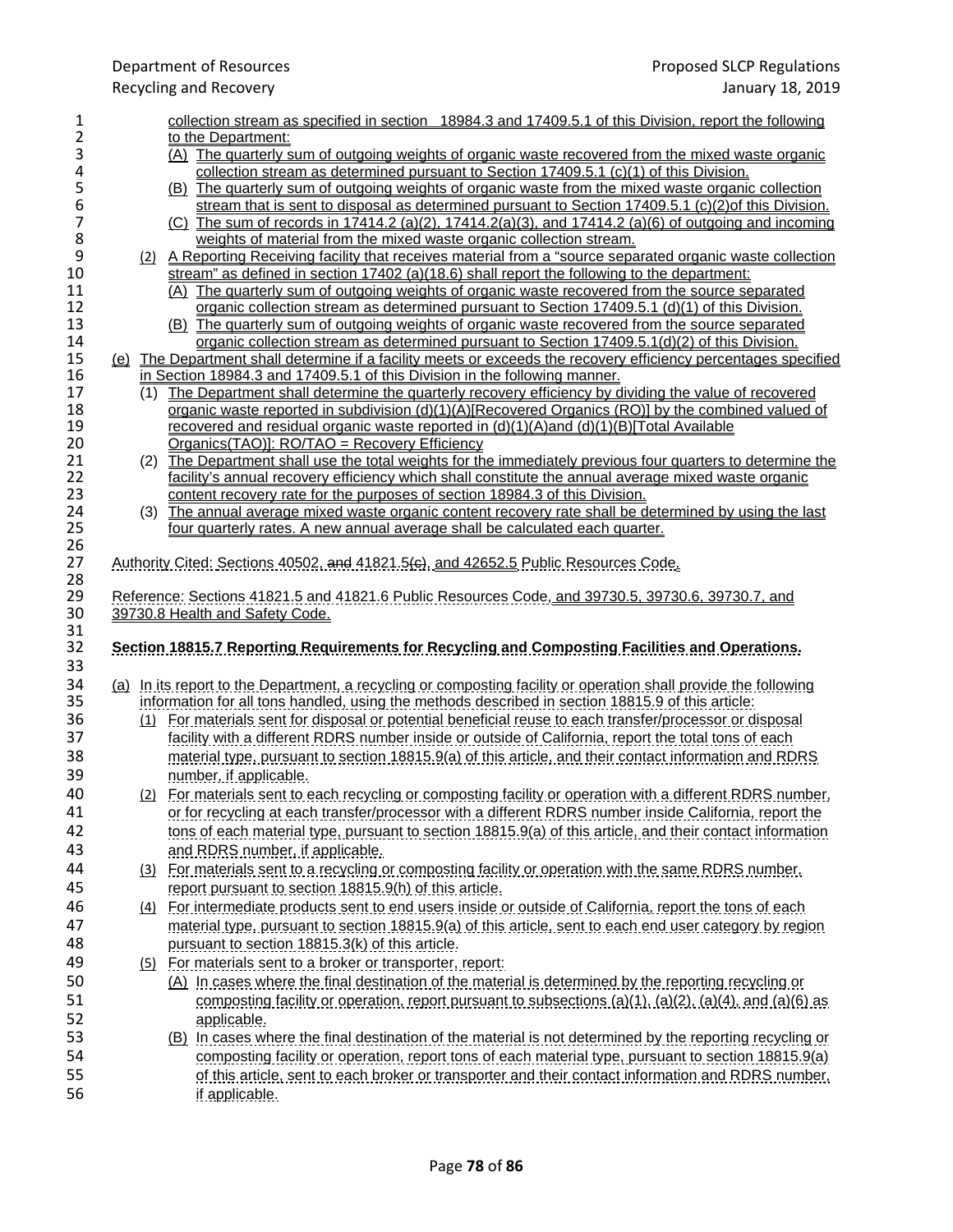- 1 (6) For materials sent to each recycling or composting facility or operation outside California, or for 2 recycling at a transfer/processor outside California, report the tons of each material type by region.
- 3 (b) A recycling or composting facility or operation is not required to report on material sold for reuse or 4 transferred for reuse.<br>5 (c) A recycler who handle
- 5 (c) A recycler who handles business-to-business post-industrial materials, but also handles materials that do<br>6 not meet the criteria in section 18815.2(a)(8) of this article, shall: 6 not meet the criteria in section 18815.2(a)(8) of this article, shall:
- 7 (1) Report as a recycler pursuant to this section for all materials that do not meet the criteria for business-8 to-business post-industrial recycling, and
- 9 (2) Not include information or tonnages associated with the business-to-business post-industrial materials recycled as defined in section 18815.2(a)(8) of this article. recycled as defined in section  $18815.2(a)(8)$  of this article.
- 11 (d) A recycling or composting facility or operation shall report to the Department by the following due dates for<br>12 each reporting period: 12 each reporting period:<br>13 (1) Reporting period 1
	- (1) Reporting period 1 due May 31,
- 14 (2) Reporting period 2 due August 31,
- 15 (3) Reporting period 3 due November 30, and
- 16 (4) Reporting period 4 due February 28.
- 17 (e) With the exception of other reporting entities, for the purposes of RDRS reporting, the Department shall 18 not require a recycling and composting facility or operation to submit information on the identities of 18 not require a recycling and composting facility or operation to submit information on the identities of<br>19 individual end users, suppliers, or customers when providing material type information to the Depart 19 individual end users, suppliers, or customers when providing material type information to the Department 20<br>20 as part of a quarterly report. 20 as part of a quarterly report.<br>21 (1) A jurisdiction is not prec
- 21 (1) A jurisdiction is not precluded from requiring this information through franchise agreements, contracts,<br>22 **Iocal ordinances, section 41821.5(g)** of the Public Resources Code, or other authority it may have. 22 local ordinances, section 41821.5(g) of the Public Resources Code, or other authority it may have.
- 23 (2) The Department may require that a recycler/composter submit this information in lieu of an audit, or as<br>24 part of an audit or administrative proceeding. 24 part of an audit or administrative proceeding.<br>25 (f) Commencing with first reporting period in 2022, a
- 25 *(f) Commencing with first reporting period in 2022, and in each subsequent reporting period thereafter*<br>26 *(1) A recycling or compost facility or operations shall, if applicable, additionally report the following t* 26 *(1) A recycling or compost facility or operations shall, if applicable, additionally report the following to the department:* 27 *department:*<br>28 **(A)** The mor
- 28 (A) The monthly percentage organic waste contained in residuals removed from processing as calculated pursuant to 17869(e)(5) or 17896.45 (a)(1)(E) calculated pursuant to  $17869(e)(5)$  or  $17896.45$  (a)(1)(E)
- 30 Authority Cited: Sections 40502, and 41821.5(c), and 42652.5 Public Resources Code.
- 31<br>32 32 Reference: Sections 41821.5 and 41821.6 Public Resources Code and 39730.5, 39730.6, 39730.7, and<br>33 39730.8 Health and Safety Code 33 39730.8 Health and Safety Code.

## **Title 27. Environmental Protection**

|    | <b>Division 2. Solid Waste</b>                                                                                     |
|----|--------------------------------------------------------------------------------------------------------------------|
| 34 |                                                                                                                    |
| 35 | <b>Chapter 2. Definitions</b>                                                                                      |
| 36 |                                                                                                                    |
| 37 | <b>Article 2. Specific Definitions</b>                                                                             |
| 38 |                                                                                                                    |
| 39 | <b>Section 20164.</b>                                                                                              |
| 40 | "Hauler" has the same meaning as defined in Section 18815.2(a)(32) of this division.                               |
| 41 |                                                                                                                    |
| 42 | Chapter 3. Criteria for All Waste Management Units, Facilities, and Disposal Sites                                 |
| 43 |                                                                                                                    |
| 44 | Subchapter 4. Criteria for Landfills and Disposal Sites                                                            |
| 45 |                                                                                                                    |
| 46 | Article 2: Alternative Daily Cover Material and Beneficial Reuse                                                   |
| 47 |                                                                                                                    |
| 48 | §20700.5. CalRecycle—Long-Term Intermediate Cover.                                                                 |
| 49 | (a) Compacted earthen material at least 36 inches shall be placed on all surfaces of the fill where no additional  |
| 50 | solid waste will be deposited within 30 months to control methane emissions.                                       |
| 51 | (1) The EA may approve, with concurrence by the Department, an alternative long-term intermediate cover            |
| 52 | if the operator demonstrates that the alternative is equivalent to 36 inches of earthen material.                  |
| 53 | (b) For waste classification, composition, and liquid percolation requirements of intermediate cover, refer to the |
| 54 | SWRCB requirements set forth in 27 CCR Section 20705.                                                              |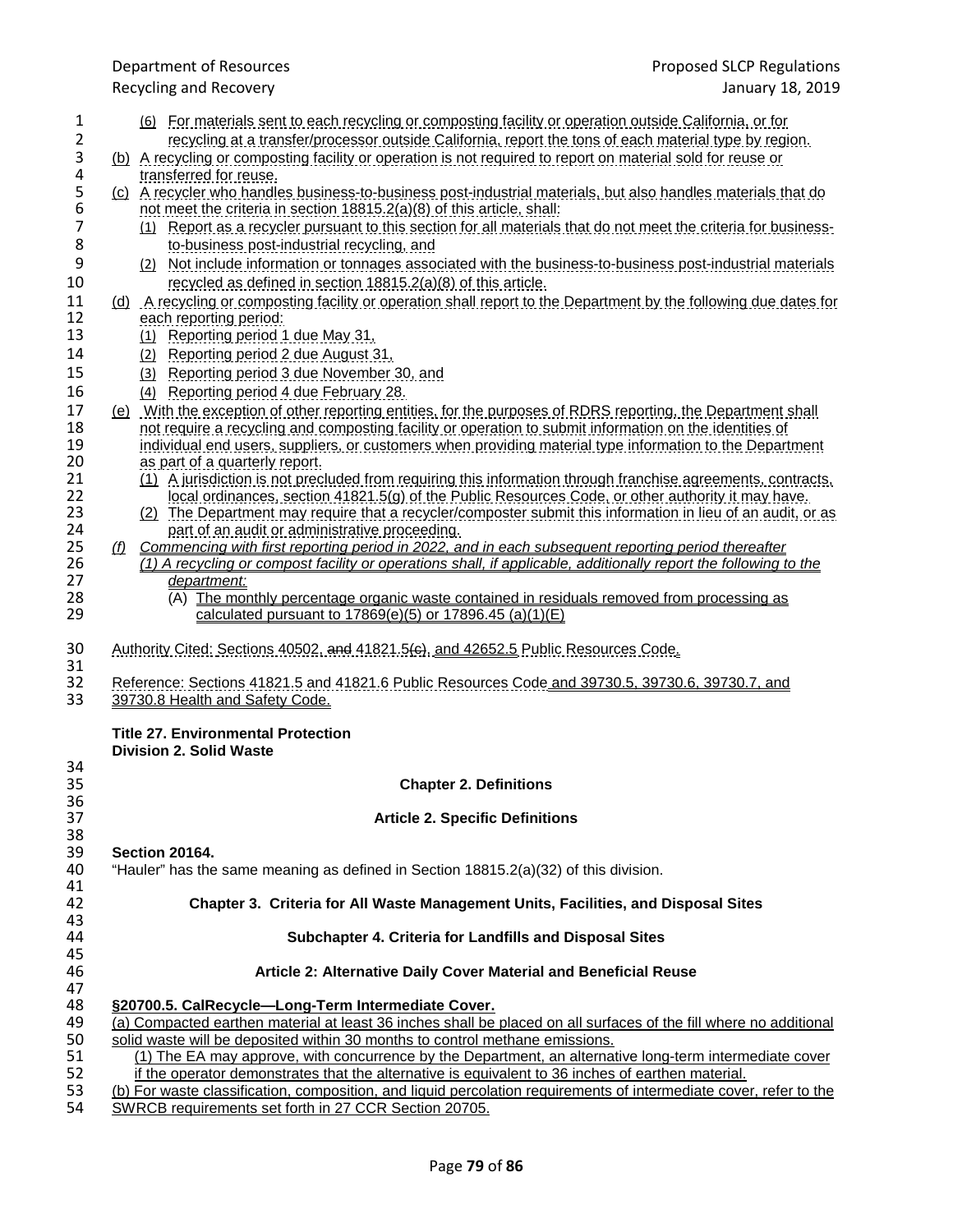| $\mathbf{1}$                          |                                                                                                                                                                                                              |
|---------------------------------------|--------------------------------------------------------------------------------------------------------------------------------------------------------------------------------------------------------------|
| $\overline{2}$                        | Note:                                                                                                                                                                                                        |
| 3                                     | Authority cited: Section 40502, 41781.3, 43020, and 42652.5 Public Resources Code.                                                                                                                           |
| 4                                     |                                                                                                                                                                                                              |
|                                       | Reference: Sections 40002,40053,40508, 42652.5, 42653, 42654,43020,43021 43103,44001-44017, 44100-                                                                                                           |
| $\begin{array}{c} 5 \\ 6 \end{array}$ | 44101, 44500-44503 and 44813-44816, Public Resources Code; Sections 39730.5, 39730.6, 39730.7 and                                                                                                            |
| $\overline{7}$                        | 39730.8 Health and Safety Code; and Code of Federal Regulations Section 258.21.                                                                                                                              |
| 8                                     |                                                                                                                                                                                                              |
| $\mathsf 9$                           | Article 3: CIWMBCalRecycle-Handling, Equipment, and Maintenance                                                                                                                                              |
| 10                                    |                                                                                                                                                                                                              |
| 11                                    | §20750.1. CalRecycle- Organic Waste Handling.                                                                                                                                                                |
| 12                                    | (a) For new or expanding solid waste landfills:                                                                                                                                                              |
| 13                                    | (1) The operator shall implement organic waste recovery activities, as approved by the EA, organic waste                                                                                                     |
| 14                                    | recovery activities shall be confined to specified, clearly identifiable areas of the site and shall be arranged                                                                                             |
| 15                                    | to minimize health and safety hazard, vector harborage, or other hazard or nuisance, and be limited to a                                                                                                     |
| 16                                    | volume and storage time as approved by the EA.                                                                                                                                                               |
| 17                                    | (A) Receipt of solid wastes that have already been processed through a high diversion organic waste                                                                                                          |
| 18                                    | processing facility does not need to be processed at the organic recovery activity.                                                                                                                          |
| 19                                    | (b) For the purposes of this section "organic waste recovery activities" means activities that divert organic                                                                                                |
| 20                                    | waste from disposal to constitute a reduction of landfill disposal of organic waste as defined in Article 2 of                                                                                               |
| 21                                    | Chapter 12 of Division 7 of Title 14 of the California Code of Regulations (commencing with Section 18983),                                                                                                  |
| 22                                    | either on-site or transport to another site where those activities occur.                                                                                                                                    |
| 23<br>24                              | (c) For the purposes of the section, "expanding" means a solid waste landfill proposing to make a significant<br>change to the design or operation as determined by the EA pursuant to 27 CCR Section 21665. |
| 25                                    | (1) Changing the hours of operation of a landfill is not considered an expansion pursuant to 14 CCR Section                                                                                                  |
| 26                                    | 20750.1(c).                                                                                                                                                                                                  |
| 27                                    |                                                                                                                                                                                                              |
| 28                                    | Note:                                                                                                                                                                                                        |
| 29                                    | Authority cited: Section 40502, 43020, and 42652.5 Public Resources Code.                                                                                                                                    |
| $30\,$                                |                                                                                                                                                                                                              |
| 31                                    | Reference: Sections 40002,40053,40508, 42652.5, 42653, 42654,43020,43021 43103,44001-44017, 44100-                                                                                                           |
| 32                                    | 44101, 44500-44503 and 44813-44816, Public Resources Code; Sections 39730.5, 39730.6, 39730.7 and                                                                                                            |
| 33                                    | 39730.8 Health and Safety Code.                                                                                                                                                                              |
| 34                                    |                                                                                                                                                                                                              |
| 35                                    | Article 4. CIWMB-CalRecycle-Controls                                                                                                                                                                         |
| 36                                    |                                                                                                                                                                                                              |
| 37                                    | §20901. CalRecycle—Loadchecking Contamination in Source Separated Organic Waste.                                                                                                                             |
| 38                                    | (a) The operator shall implement a loadchecking program to identify the amount of visible contamination in                                                                                                   |
| 39                                    | source separated organic waste according to the following schedule:                                                                                                                                          |
| 40                                    | (1) One (1) loadcheck shall be conducted for every 500 tons of source separated organic waste received                                                                                                       |
| 41                                    | per operating day. If the operator receives less than 500 tons for the operating day, a minimum of two (2)                                                                                                   |
| 42                                    | loadcheck shall be conducted for that operating day:                                                                                                                                                         |
| 43                                    | (2) At least one loadcheck per month of each hauler by source sector as defined in Section 18815.2(a)(51).                                                                                                   |
| 44<br>45                              | (3) At least one loadcheck per quarter from each service area.<br>(4) The operator shall inform the jurisdiction of origin or jurisdiction's designee of received loads with visible                         |
| 46                                    |                                                                                                                                                                                                              |
| 47                                    | contamination.<br>(b) The operator shall maintain the following loadchecking records under this section;                                                                                                     |
| 48                                    | (1) Records of the number of rejected or redirected loads and reasons for rejection or redirection:                                                                                                          |
| 49                                    | (2) Records of received loads with contamination that exceeds 10 percent.                                                                                                                                    |
| 50                                    | (3) Records of notices provided to operators and or jurisdictions pursuant to Section 18984. 5 of this                                                                                                       |
| 51                                    | division.                                                                                                                                                                                                    |
| 52                                    | (4) Records of loadchecks and the training of personnel in evaluating the amount of contamination in source                                                                                                  |
| 53                                    | separated organic waste. These records shall be maintained for three (3) years in the operating record and                                                                                                   |
| 54                                    | be available for review by the appropriate jurisdiction of origin, haulers, and other duly authorized regulatory                                                                                             |
| 55                                    | agencies.                                                                                                                                                                                                    |
| 56                                    | (c) The operator shall conduct a loadcheck in the presence of the EA when requested.                                                                                                                         |
| 57                                    | (d) The EA may approve an alternative frequency for loadchecking if:                                                                                                                                         |
| 58                                    | (1) The facility receives waste from jurisdictions that are monitoring containers provided to generators using                                                                                               |
| 59                                    | the container contamination minimization described in Section 18984.5, or                                                                                                                                    |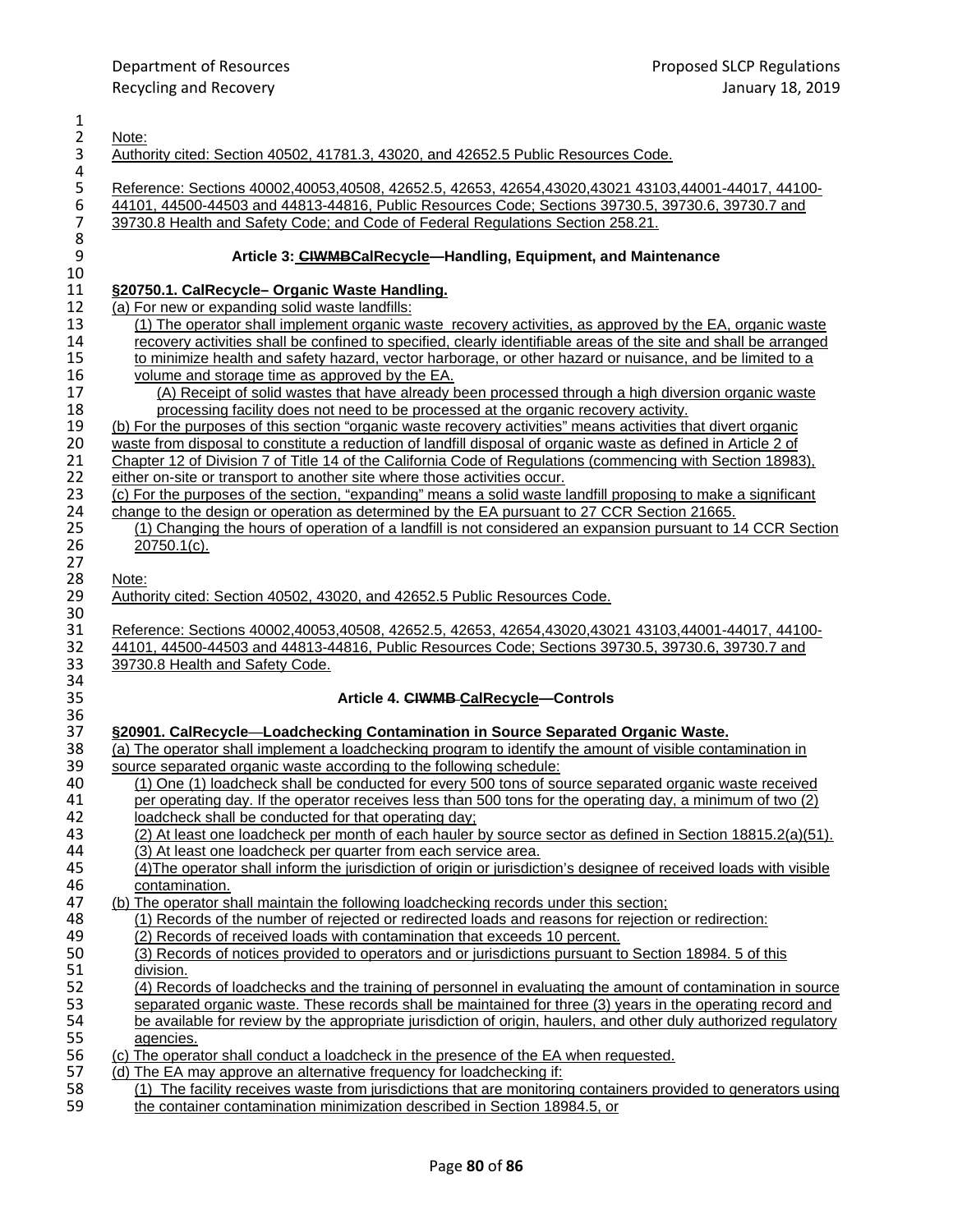3<br>4<br>5  $rac{6}{7}$ 10  $\frac{11}{12}$ 13<br>14 16<br>17 18<br>19

1 (2) The EA determines that the incoming material from the source separated organic waste collection<br>2 stream does not contain any remnant organic material. stream does not contain any remnant organic material. Note: Authority cited: Section 40502, 43020, and 42652.5 Public Resources Code. 7 Reference: Sections 40002,40053,40508, 42652.5, 42653, 42654,43020,43021 43103,44001-44017, 44100-<br>8 44101, 44500-44503 and 44813-44816, Public Resources Code; Sections 39730.5, 39730.6, 39730.7 and 8 44101, 44500-44503 and 44813-44816, Public Resources Code; Sections 39730.5, 39730.6, 39730.7 and<br>9 39730.8 Health and Safety Code. 39730.8 Health and Safety Code. 12 **Chapter 4. Documentation and Reporting for Regulatory Tiers, Permits, WDRs, and Plans** 14 **Subchapter 3: Development of Waste Discharge Requirements (WDRs) and Solid Waste Facility Permits** Article 2. CalRecycle-Applicant Requirements 19 **§21570. CalRecycle—Filing Requirements.** 20 (a) Any operator of a disposal site who is required to have a full solid waste facilities permit and waste<br>21 discharge requirements pursuant to Public Resources Code. Division 31 and §20080(f) shall submit an 21 discharge requirements pursuant to Public Resources Code, Division 31 and §20080(f) shall submit an 22<br>22 application package for a solid waste facilities permit in duplicate to the EA pursuant to ¶(f). The applica 22 application package for a solid waste facilities permit in duplicate to the EA pursuant to ¶(f). The applicant shall 23 also simultaneously submit one copy of the application form and the Joint Technical Document (JTD) 23 also simultaneously submit one copy of the application form and the Joint Technical Document (JTD) to the 24 Regional Water Quality Control Board (RWQCB) and one copy of the application form to the director of the 24 Regional Water Quality Control Board (RWQCB) and one copy of the application form to the director of the<br>25 Iocal agency that oversees local land use planning for the jurisdiction in which the site is located. The appli local agency that oversees local land use planning for the jurisdiction in which the site is located. The applicant 26 shall ensure demonstration of financial assurances to CalRecycle pursuant to Chapter 6 of this Subdivision.<br>27 (b) All other applicants who are required to have a full solid waste facilities permit shall submit an appli 27 (b) All other applicants who are required to have a full solid waste facilities permit shall submit an application 28 package for a solid waste facilities permit in duplicate to the EA pursuant to  $\P$ (f) and one copy of the application<br>29 form to the director of the local agency that oversees local land use planning for the jurisdicti 29 form to the director of the local agency that oversees local land use planning for the jurisdiction in which the site<br>30 is located. The applicant shall also simultaneously submit one copy of the application form to the 30 is located. The applicant shall also simultaneously submit one copy of the application form to the RWQCB.<br>31 (c) Any application package submitted to the EA shall be accompanied by the fee specified by the EA pursu 31 (c) Any application package submitted to the EA shall be accompanied by the fee specified by the EA pursuant 32 to Public Resources Code §44006(c). to Public Resources Code §44006(c). 33 (d) The application package shall require that information be supplied in adequate detail to permit thorough<br>34 evaluation of the environmental effects of the facility and to permit estimation of the likelihood that the 34 evaluation of the environmental effects of the facility and to permit estimation of the likelihood that the facility<br>35 will be able to conform to the standards over the useful economic life of the facility. The applica 35 will be able to conform to the standards over the useful economic life of the facility. The application package<br>36 shall require, among other things, that the applicant and the owner give the address at which process ma 36 shall require, among other things, that the applicant and the owner give the address at which process may be 37 served upon them.<br>38 (e) All information in 38 (e) All information in the application package shall be certified by the applicant and the owner of the site as 39 being true and accurate to the best knowledge and belief of each. The applicant, owner of the facility, or both, <br>40 shall supply additional information as deemed necessary by the EA. 40 shall supply additional information as deemed necessary by the EA.<br>41 (f) A complete and correct application package shall include, but not 41 (f) A complete and correct application package shall include, but not necessarily be limited to, the following

- 42 items:<br>43 (1) 43 (1) Application For Solid Waste Facilities Permit/Waste Discharge Requirements Form (CalRecycle E-1-77,
- 44 Version11-15, Appendix 1); and<br>45 (2) Complete and correct Report 45 (2) Complete and correct Report of Facility Information. In the case of disposal sites, this will be a Report of 46 (1995) 100 a Disposal Site Information (RDSI) in the format of a JTD or a Disposal Site Facility Plan o 46 Disposal Site Information (RDSI) in the format of a JTD or a Disposal Site Facility Plan or Disposal Facility 47 Report in the format of a JTD; and<br>48 (3) California Environmental Quality
	- 48 (3) California Environmental Quality Act (CEQA) compliance information as follows:
- 49 (A) Evidence that there has been compliance with the CEQA, Division 13 (commencing with §21000) of 450 the Public Resources Code, regarding the facility: or 50 the Public Resources Code, regarding the facility; or<br>51 (B) Information on the status of the application's com
- 51 (B) Information on the status of the application's compliance with the CEQA regarding the facility, 52 including the proposed project description. Once there has been compliance with the CEQA regarding<br>53 the facility, evidence of compliance shall be submitted to the EA: and the facility, evidence of compliance shall be submitted to the EA; and
- 54 (4) Any CEQA Mitigation Monitoring Implementation Schedule; and<br>55 (5) Conformance finding information, including one of the following:
	- 55 (5) Conformance finding information, including one of the following:
- 56 (A) Until a countywide or regional agency integrated waste management plan has been approved by<br>57 CalRecycle, the application shall include statements that: the facility is identified and described in or 57 CalRecycle, the application shall include statements that: the facility is identified and described in or<br>58 conforms with the County Solid Waste Management Plan, or otherwise complies with Public Resourc
	- conforms with the County Solid Waste Management Plan, or otherwise complies with Public Resources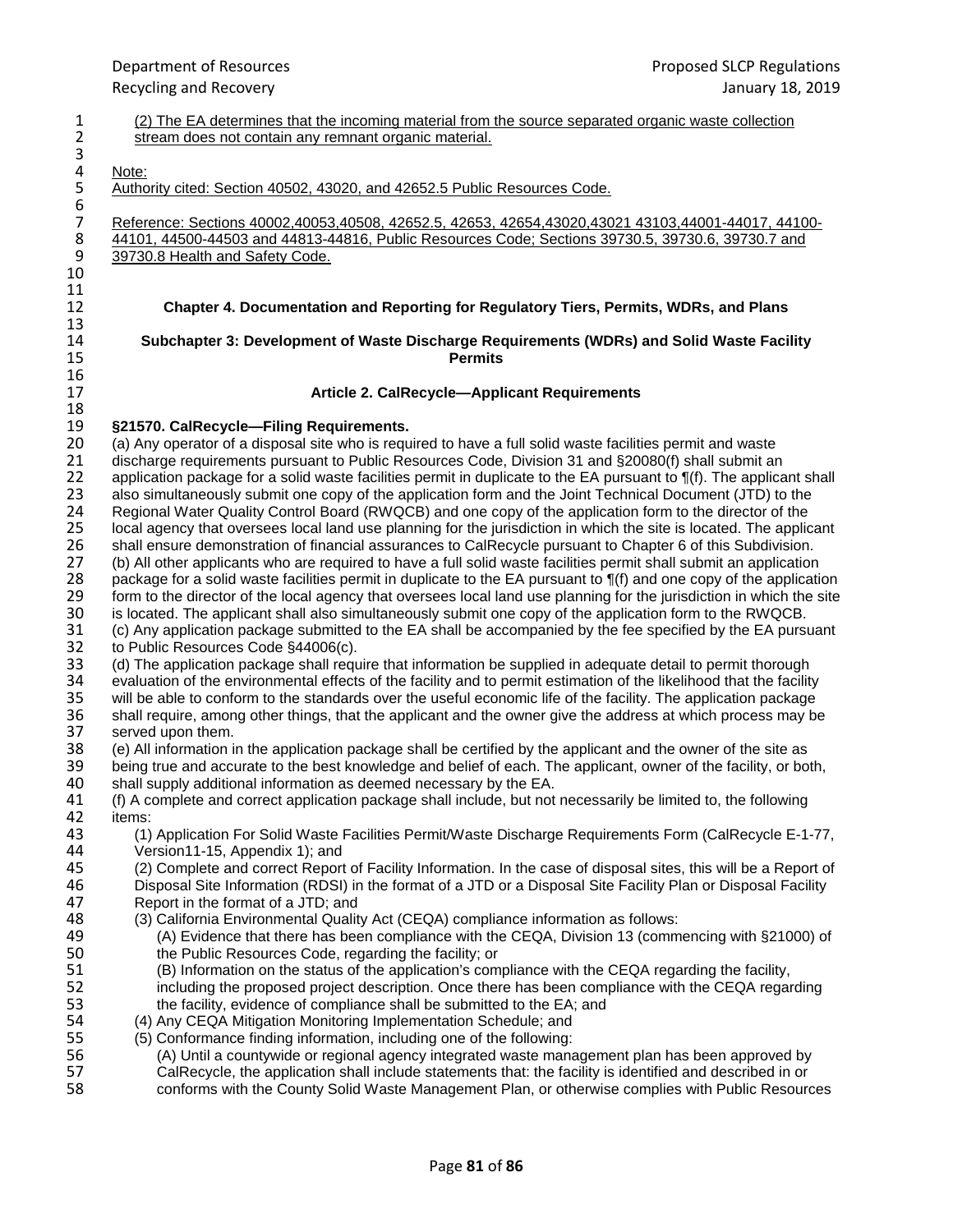1 Code §50000; and that the facility is consistent with the city or county General Plan and compatible with 2<br>2 surrounding land use, in accordance with Public Resources Code §50000.5; or 2 surrounding land use, in accordance with Public Resources Code §50000.5; or<br>3 (B) After a countywide or regional agency integrated waste management plan h 3 (B) After a countywide or regional agency integrated waste management plan has been approved by 4 CalRecycle, the application shall include a statement that: the facility is identified in either the<br>5 countywide siting element, the nondisposal facility element, or in the Source Reduction and R 5 countywide siting element, the nondisposal facility element, or in the Source Reduction and Recycling<br>6 Element for the jurisdiction in which it is located; or, that the facility is not required to be identified in ar<br>7 Element for the jurisdiction in which it is located; or, that the facility is not required to be identified in any 7 of these elements pursuant to Public Resources Code §50001; and<br>8 (6) For disposal sites, completeness determination of Preliminary or Fin 8 (6) For disposal sites, completeness determination of Preliminary or Final Closure/Postclosure Maintenance<br>9 Plan as specified in \$\$21780, 21865, and 21890 (Subchapter 4 of this chapter): and 9 Plan as specified in §§21780, 21865, and 21890 (Subchapter 4 of this chapter); and<br>10 Mote: The operator has the option of submitting the preliminary closure plan with the 10 [Note: The operator has the option of submitting the preliminary closure plan with the JTD, in which case the 11<br>11 EA, RWQCB, and CalRecycle would review it at the same time. If deemed complete by the reviewing 11 EA, RWQCB, and CalRecycle would review it at the same time. If deemed complete by the reviewing 12 agencies, the solid waste facilities permit application package could then be accepted for filing if all other<br>13 information in the JTD is accepted by the EA. Or the operator can submit a stand alone preliminary closur 13 information in the JTD is accepted by the EA. Or the operator can submit a stand alone preliminary closure<br>14 plan to be deemed complete by reviewing agencies before the application package is submitted to the EA. 14 plan to be deemed complete by reviewing agencies before the application package is submitted to the EA.<br>15 For CalRecycle purposes, all final closure/postclosure plans are stand alone documents but can be 15 For CalRecycle purposes, all final closure/postclosure plans are stand alone documents but can be<br>16 processed jointly with a proposed solid waste facilities permit revision as long as the final plan is de 16 processed jointly with a proposed solid waste facilities permit revision as long as the final plan is determined<br>17 complete prior to approval of the proposed solid waste facilities permit. The JTD Index prepared for th 17 complete prior to approval of the proposed solid waste facilities permit. The JTD Index prepared for the EA<br>18 should show where each closure requirement is addressed in the closure/post-closure plan.] 18 should show where each closure requirement is addressed in the closure/post-closure plan.]<br>19 (7) For disposal sites, a copy of the most recently submitted detailed written estimate or lates 19 (7) For disposal sites, a copy of the most recently submitted detailed written estimate or latest approved<br>20 estimate, whichever identifies the greatest cost, to cover the cost of known or reasonably foreseeable 20 estimate, whichever identifies the greatest cost, to cover the cost of known or reasonably foreseeable<br>21 corrective action activities, pursuant to §22101: 21 corrective action activities, pursuant to §22101;<br>22 (8) For disposal sites, current documentation of 22 (8) For disposal sites, current documentation of acceptable funding levels for required closure, postclosure<br>23 maintenance, and corrective action Financial Assurance Mechanisms (in accordance with Chapter 6, 23 maintenance, and corrective action Financial Assurance Mechanisms (in accordance with Chapter 6,<br>24 Division 2); and 24 Division 2); and<br>25 (9) For disposal 25 (9) For disposal sites, current documentation of compliance with operating liability requirements in 26 accordance with Chapter 6;<br>27 (10) For disposal sites perm 27 (10) For disposal sites permitted for more than 20 tons-per-day, a ground or aerial survey to be completed 28 at least once every five years or more frequently as determined by the EA. For disposal sites permitted for<br>29 20 tons-per-day or less, a ground or aerial survey must be completed at least once every ten years. Survey 29 20 tons-per-day or less, a ground or aerial survey must be completed at least once every ten years. Survey<br>20 results must be submitted as a CADD or vector graphics data file including at least two strata, i.e., 1) a 30 results must be submitted as a CADD or vector graphics data file including at least two strata, i.e., 1) a 31 stratum showing the base and finished ground surfaces, and 2) a stratum showing the existing and finished<br>32 or ground surfaces. For disposal sites where a change in permitted volume is proposed, a third stratum 32 ground surfaces. For disposal sites where a change in permitted volume is proposed, a third stratum<br>33 showing the base and proposed finished ground surface must be included. For each stratum the follo 33 showing the base and proposed finished ground surface must be included. For each stratum the following<br>34 information shall be included: site name, stratum name, surface1 name, surface2 name, volume calculation 34 information shall be included: site name, stratum name, surface1 name, surface2 name, volume calculation 35 method (grid, composite, section), expansion (cut) factor, compaction (fill) factor, cut volume, fill volume and<br>36 met volume. All volumes shall be reported in cubic vards. If the base ground surface is uncertain, the 36 net volume. All volumes shall be reported in cubic yards. If the base ground surface is uncertain, the 37 operator is allowed to provide the best available information as a substitute for the actual as-built cor 37 operator is allowed to provide the best available information as a substitute for the actual as-built contours.<br>38 If selecting this substitute method, the operator must provide an explanation of the basis for using the 38 If selecting this substitute method, the operator must provide an explanation of the basis for using the substitute base around surface. For the purposes of this section the following definitions apply: 39 substitute base ground surface. For the purposes of this section the following definitions apply: 40 (A) "base ground surface" - the best available excavation plan surface that existed prior to the 41 placement of any waste; 42 (B) "CADD" - computer aided design and drafting;<br>43 (C) "compaction (fill) factor" - the factor used to compaction 43 (C) "compaction (fill) factor" - the factor used to correct for expected compaction of fill material; this 44 factor should normally be unity (one); if the factor is not unity (one), an explanation must be provided for 45 the basis of the volumetric correction;<br>46 (D) "cut volume" - for any stratum, the 46 (D) "cut volume" - for any stratum, the volume removed by a cut of a lower surface to achieve the upper 47 surface;<br>48 (E) "exis 48 (E) "existing ground surface" - the topography that exists at the time of the subject survey; 49 (F) "expansion (cut) factor" - the factor used to correct for expected expansion of a cut surface; this<br>50 factor should normally be unity (one); if the factor is not unity (one), an explanation must be provide 50 factor should normally be unity (one); if the factor is not unity (one), an explanation must be provided for<br>51 the basis of the volumetric correction: the basis of the volumetric correction; 52 (G) "fill volume" - for any stratum, the volume bound between the upper and lower surfaces;<br>53 (H) "finished ground surface" - the final fill plan surface as shown in the approved closure pla 53 (H) "finished ground surface" - the final fill plan surface as shown in the approved closure plan for the 54 disposal site;<br>55 (I) "net volum 55 (I) "net volume" - the fill volume less the cut volume; 56 (J) "site name" - the name of the disposal site for which the survey information is being submitted;<br>57 (K) "stratum (plural: strata)" - a particular volume of a solid waste landfill bound by specified upper 57 (K) "stratum (plural: strata)" - a particular volume of a solid waste landfill bound by specified upper and lower surfaces: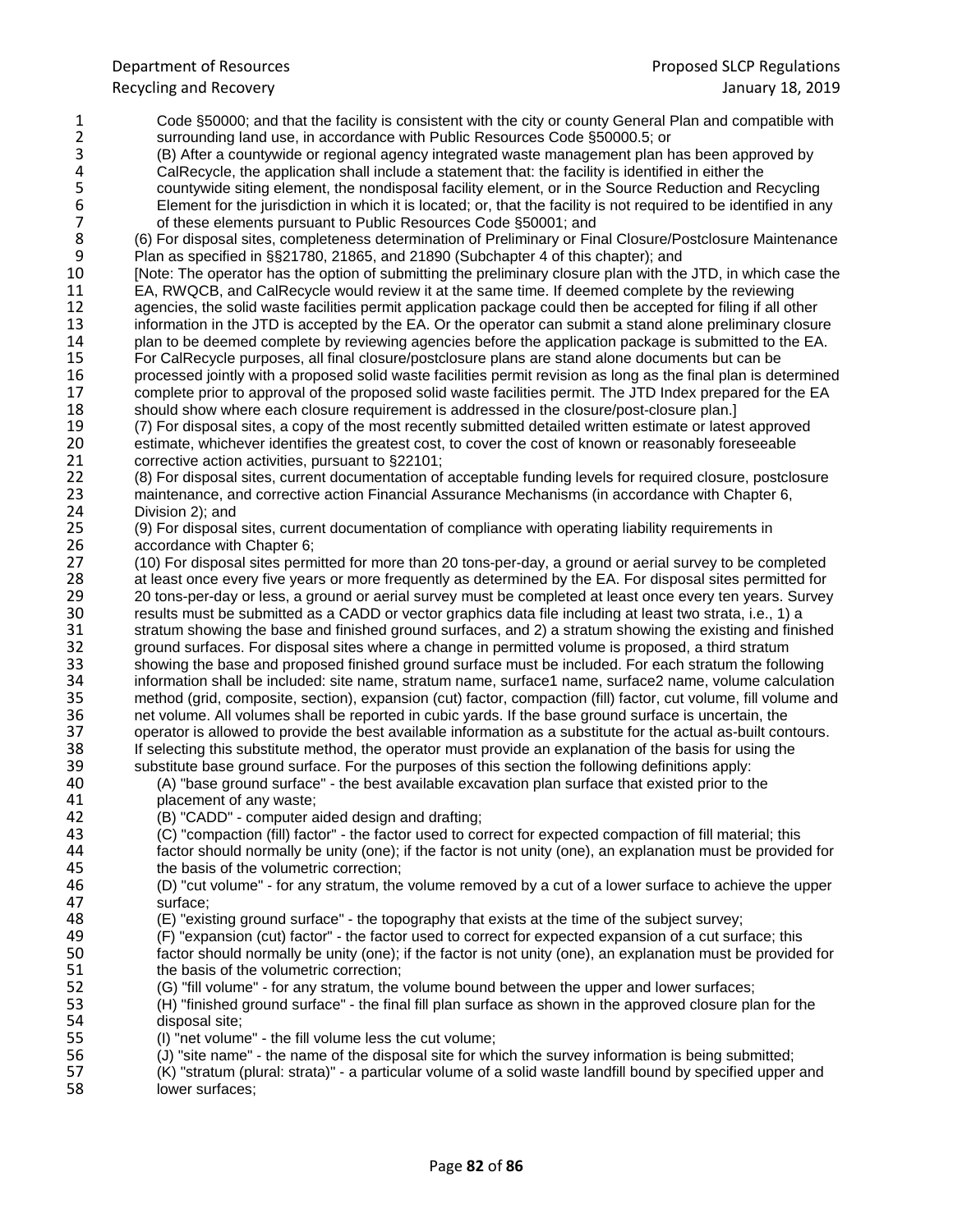- 1 (L) "stratum name" a descriptive name for the stratum for which volumetric information is being 2 submitted, e.g., total volume including proposed expansion;<br>3 (M) "surface names" - names for the pair of surfaces that de 3 (M) "surface names" - names for the pair of surfaces that define a named stratum, e.g., base ground 4 surface and proposed finished ground surface;<br>5 (N) "survey" - a comprehensive examination of 5 (N) "survey" - a comprehensive examination of the disposal site under the direction of registered civil<br>6 engineer or licensed land surveyor for purposes of determining the topography of the base, existing a<br>7 finished g engineer or licensed land surveyor for purposes of determining the topography of the base, existing and 7 finished ground surfaces, and the volumes bound by those surfaces;<br>8 (O) "vector graphics" - computer generated images comprised of line 8 (O) "vector graphics" - computer generated images comprised of lines and shapes of given origin, 9 direction, thickness, color and other attributes;<br>10 (P) "volume calculation method" - grid, compos 10 (P) "volume calculation method" - grid, composite, section or other method approved by the enforcement 11 agency.<br>12 (11) For dis 12 (11) For disposal sites, one of the following:<br>13 (A) 13 (A) 14 (i) In-place density (pounds of waste per cubic yard of waste). The in-place density is the estimated<br>15 or measured density of in-place waste material achieved by mechanical or other means in the 15 or measured density of in-place waste material achieved by mechanical or other means in the 16 development of the current lift of the current operating waste cell, and 16 development of the current lift of the current operating waste cell, and<br>17 (ii) Waste-to-cover ratio, estimated, (volume:volume). The waste-to-co 17 (ii) Waste-to-cover ratio, estimated, (volume:volume). The waste-to-cover ratio estimate is a unit-less<br>18 expression of the proportion of the volumes of waste and cover that comprise a volume of 18 expression of the proportion of the volumes of waste and cover that comprise a volume of 19<br>19 compacted fill material, e.g. 4:1. The cover portion of the waste-to-cover ratio estimate sho 19 compacted fill material, e.g. 4:1. The cover portion of the waste-to-cover ratio estimate should<br>20 completed a was include only soil or approved daily or intermediate alternative cover that is not considered a wa 20 include only soil or approved daily or intermediate alternative cover that is not considered a waste<br>21 material, i.e., payment of fees to CalRecycle is not required. The waste portion of the waste-to-cov 21 material, i.e., payment of fees to CalRecycle is not required. The waste portion of the waste-to-cover<br>22 fatio estimate should include only waste material for which payment of fees to CalRecycle is 22 ratio estimate should include only waste material for which payment of fees to CalRecycle is<br>23 reported. or 23 reported, or<br>24 (B) Airspace uti 24 (B) Airspace utilization factor (tons of waste per cubic yard of landfill airspace). The airspace utilization<br>25 factor (AUF) is the effective density of waste material in the landfill. The AUF is recorded as the total factor (AUF) is the effective density of waste material in the landfill. The AUF is recorded as the total 26 weight of waste material passing over the landfill scales that is placed in a known volume of landfill<br>27 airspace in a given period of time. The waste portion of the AUF should include only waste material airspace in a given period of time. The waste portion of the AUF should include only waste material for 28 which payment of fees to CalRecycle is reported.<br>29 (12) List of all public hearings and other meetings oper-29 (12) List of all public hearings and other meetings open to the public that have been held or copies of 30 motices distributed that are applicable to the proposed solid waste facilities permit action. 30 notices distributed that are applicable to the proposed solid waste facilities permit action.<br>31 (13) For new or expanded solid waste facilities, provide evidence that the operator held a 11 (13) For new or expanded solid waste facilities, provide evidence that the operator held a public meeting<br>32 with any affected groups or disadvantaged communities within 180 days prior to submittal of the permit 32 with any affected groups or disadvantaged communities within 180 days prior to submittal of the permit application package. 33 application package.<br>34 (A) Provide copies 34 (A) Provide copies (hard copy or electronic) of notices distributed to the affected groups or disadvantaged communities. 35 disadvantaged communities.<br>36 (B) Provide a summary of the 36 (B) Provide a summary of the comments received at the public meeting and, where applicable,<br>37 esponses to public comments and any other steps taken by the applicant relative to those com 37 responses to public comments and any other steps taken by the applicant relative to those comments.<br>38 (C) For the purposes of this section disadvantaged communities means communities identified by the 38 (C) For the purposes of this section disadvantaged communities means communities identified by the 39 (39 California Environmental Protection Agency pursuant to Section 39711 of the Health and Safety Code. California Environmental Protection Agency pursuant to Section 39711 of the Health and Safety Code. 40<br>41 41 Note:<br>42 Autho 42 Authority cited: Section 40002, 40502, 43020, and 42652.5 Public Resources Code. 43<br>44 44 Reference: Sections 40002,40053,40508, 42652.5, 42653, 42654,43020,43021 43103,44001-44017, 44100-<br>45 44101, 44500-44503 and 44813-44816, Public Resources Code; Sections 39730.5, 39730.6, 39730.7 and 45 44101, 44500-44503 and 44813-44816, Public Resources Code; Sections 39730.5, 39730.6, 39730.7 and 39730.8 Health and Safety Code. 47<br>48 48 **§21590. CalRecycle—Joint Technical Document for Disposal Facilities.** 49 Any operator of a disposal site which is required to submit a RDSI, closure/postclosure maintenance plan, <br>50 and/or a ROWD or any other report that addresses similar regulatory concerns, may address those 50 and/or a ROWD or any other report that addresses similar regulatory concerns, may address those<br>51 requirements under one JTD. The JTD will be used in place of the RDSI only if it meets all the requi 51 requirements under one JTD. The JTD will be used in place of the RDSI only if it meets all the requirements set<br>52 forth in §21600 and lists where each requirement has been satisfied in the document in the form of a JTD 52 forth in §21600 and lists where each requirement has been satisfied in the document in the form of a JTD<br>53 index. pursuant to (c). index, pursuant to (c). 54 (a) any operator of an existing facility who submits an application package to the EA, pursuant to §21570,<br>55 which proposes to change the facility's operations, or to change the SWFP shall do one of the following: which proposes to change the facility's operations, or to change the SWFP shall do one of the following: 56 (1) Submit the updated information as an amendment to the existing JTD along with, a JTD index as described in (c), referencing the new or updated information; or 57 described in (c), referencing the new or updated information; or<br>58 (2) Submit a complete JTD as described in §21600 along with a
- (2) Submit a complete JTD as described in §21600 along with a JTD index as described in subsection c.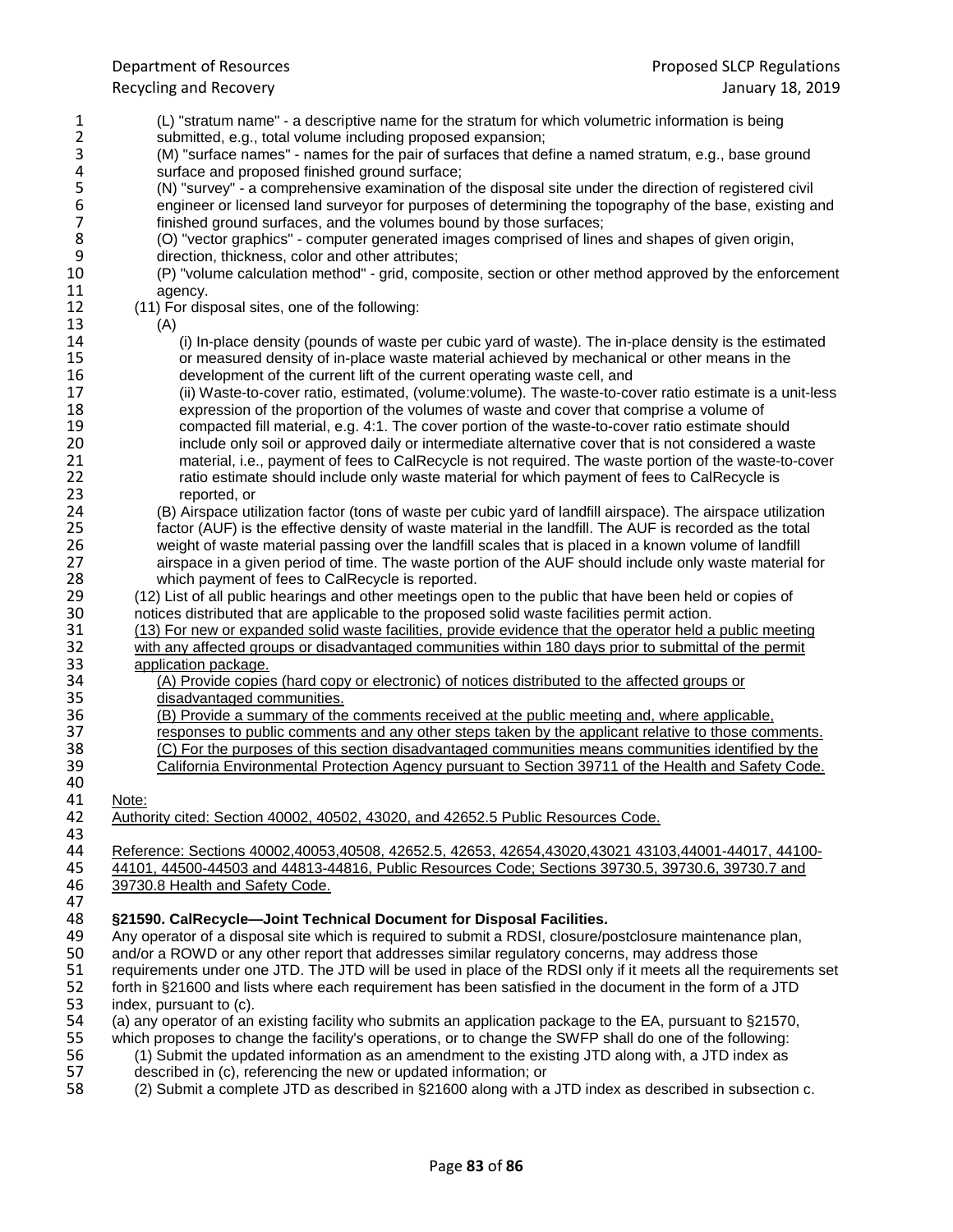- 1 (b) any operator of a new facility that submits an application package to the EA pursuant to §21570, shall 2 submit a complete JTD pursuant to §21600, and an index of the topics addressed in the JTD to be used by the EA as described in (c). 3 EA as described in (c).<br>4 (c) the operator shall in
- 4 (c) the operator shall include with the JTD a copy of an index specifically for use by the EA. The page number<br>5 or the first line number within the JTD which addresses the topic shall be Noted next to that topic in the 5 or the first line number within the JTD which addresses the topic shall be Noted next to that topic in the index.<br>5 The EA shall make available to the operator either in hard copy and/or on magnotic modia an electronic c The EA shall make available to the operator either in hard copy and/or on magnetic media an electronic copy a 7 JTD index listing, (Index found in Appendix 2) showing each topic which the JTD must address to provide the EA with relevant facility information for writing or revising the facility permit. EA with relevant facility information for writing or revising the facility permit.

 $\frac{9}{10}$ 10 Note:<br>11 Autho

Authority cited: Section 40002, 40502, 43020, and 42652.5 Public Resources Code.

 $\begin{array}{c} 12 \\ 13 \end{array}$ 

16  $\frac{17}{18}$ 

13 Reference: Sections 40002,40053,40508, 42652.5, 42653, 42654,43020,43021 43103,44001-44017, 44100-<br>14 44101, 44500-44503 and 44813-44816, Public Resources Code; Sections 39730.5, 39730.6, 39730.7 and 14 44101, 44500-44503 and 44813-44816, Public Resources Code; Sections 39730.5, 39730.6, 39730.7 and<br>15 39730.8 Health and Safety Code. 39730.8 Health and Safety Code.

### Article 3: CIWMBCalRecycle-Enforcement Agency (EA) Requirements

# 19<br>20

20 **§21650. CIWMBCalRecycle--EA Processing Requirements.** 21 (a) Upon its receipt, the EA shall stamp the application package with the date of receipt. The EA shall examine<br>22 the application package to determine whether it meets the requirements of §21570. If the EA finds the pa 22 the application package to determine whether it meets the requirements of §21570. If the EA finds the package<br>23 meets the requirements of §21570, the application package shall be accepted and stamped with the date of

23 meets the requirements of §21570, the application package shall be accepted and stamped with the date of 24 acceptance. Notwithstanding any other provision of this division, the application package shall be deemed fil 24 acceptance. Notwithstanding any other provision of this division, the application package shall be deemed filed<br>25 on the date of acceptance. on the date of acceptance.

26 (b) The EA shall either accept or reject the application package within thirty days of its receipt.<br>27 (c) Within five days of filing, the EA shall notify the CHWMBCalRecycle, and the RWQCB if app

(c) Within five days of filing, the EA shall notify the CIWMBCalRecycle, and the RWQCB if applicable, of its

28 determination. The EA shall submit as its notification to the CHWMB CalRecycle a copy of the accepted 29 applicable.

29 application form. The EA shall also forward a copy of the application form to the RWQCB if applicable.<br>20 (d) If the EA determines that the application package does not meet the requirements of §21570, it sha

(d) If the EA determines that the application package does not meet the requirements of §21570, it shall reject

31 and not file the application, and it shall, within five days of determination, so notify the applicant, the CHWMB<br>32 CalRecycle, and the RWQCB if applicable, enumerating the grounds for rejection. The EA shall include i

CalRecycle, and the RWQCB if applicable, enumerating the grounds for rejection. The EA shall include in its

33 notification to the CIWMB-CalRecycle a copy of the rejected application form. The application package, 34 together with the notice of rejection. shall be kept in the EA's file. together with the notice of rejection, shall be kept in the EA's file.

35 (e) After acceptance of an application for a new or revised full solid waste facilities permit as complete and<br>36 correct and within 60 days of receipt of the application by the EA, the EA shall notice and conduct an

36 correct and within 60 days of receipt of the application by the EA, the EA shall notice and conduct an 37 informational meeting as required by \$\$21660.2 and 21660.3. For modified solid waste facilities perm

37 informational meeting as required by §§21660.2 and 21660.3. For modified solid waste facilities permits, the<br>38 EA shall provide notice as required by §21660.3 after finding the permit application complete and correct a 38 EA shall provide notice as required by §21660.3 after finding the permit application complete and correct and

39 within 60 days of receipt of the application by the EA.<br>40 (f) Upon request of the applicant, the EA may accept

40 (f) Upon request of the applicant, the EA may accept an incomplete application package. As a condition of 41<br>41 acceptance, the operator and the EA shall waive the statutory time limit contained in Public Resources Coo 41 acceptance, the operator and the EA shall waive the statutory time limit contained in Public Resources Code

42 §44009. [Note: Section 21580 is the section for processing the applicant's waiver of timeframes and timing for

43 noticing and holding an informational meeting after the EA deems a previously submitted incomplete package<br>44 to be complete. The EA shall notify the applicant within 30 days if the applicant's request for review under

44 to be complete.] The EA shall notify the applicant within 30 days if the applicant's request for review under this<br>45 subsection has been accepted. If the application package does not conform with the requirements of §2

45 subsection has been accepted. If the application package does not conform with the requirements of §21570<br>46 within 180 days from the date of the EA agreeing to accept the package as incomplete the EA shall reject the

46 within 180 days from the date of the EA agreeing to accept the package as incomplete the EA shall reject the<br>47 application package, pursuant to ¶(d). If the EA finds the application package meets the requirements of 47 application package, pursuant to  $\P(d)$ . If the EA finds the application package meets the requirements of 48 <br>48 S21570, the application package shall be accepted pursuant to  $\P(c)$ .

- $\S21570$ , the application package shall be accepted pursuant to  $\P(c)$ .
- 49 (g) No later than 60 days after the application package has been accepted as complete and correct and after<br>50 conducting an informational meeting if required by §§21660.2 and 21660.3, the EA shall mail to the CHWMB 50 conducting an informational meeting if required by §§21660.2 and 21660.3, the EA shall mail to the CHWMB 51 CalRecycle the following: CalRecycle the following:
- 52 (1) A copy of the proposed solid waste facilities permit;<br>53 (2) The accepted application package:
	- (2) The accepted application package;
- 54 (3) A certification from the EA that the solid waste facilities permit application package is complete and

55 correct, including a statement that the RFI meets the requirements of §21600, 14 CCR §§17863, 17863.4, 56 17346.5, 18221.6, 18223.5, or 18227.<br>57 (4) Documentation, if applicable, of the

- 57 (4) Documentation, if applicable, of the applicant's compliance with any RWQCB enforcement order or the 58 status of the applicant's WDRs. as described in Public Resources Code §44009:
- 58 status of the applicant's WDRs, as described in Public Resources Code §44009;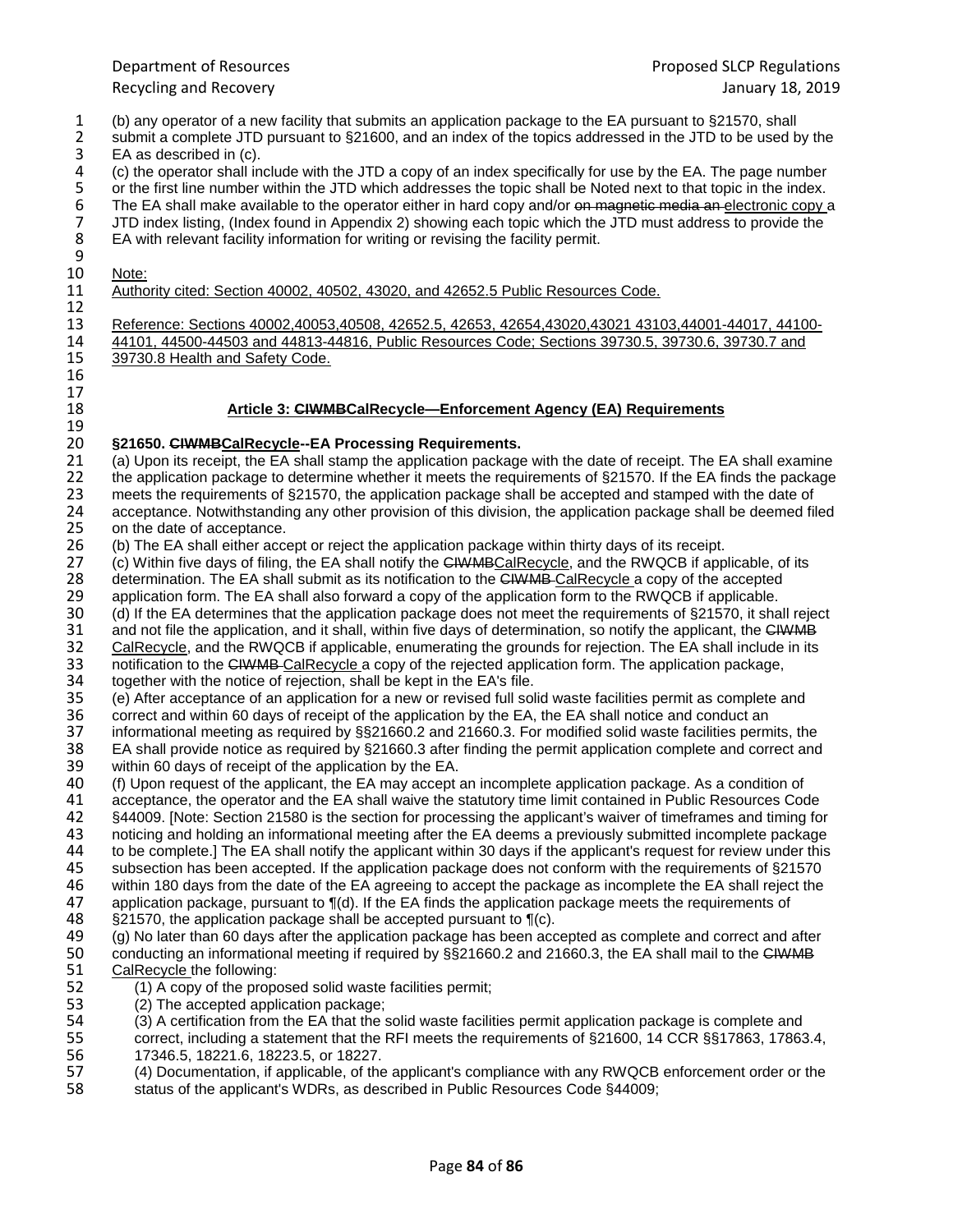- 1 (5) Any written public comments received on a pending application and a summary of comments received at
- 2 the informational meeting and, where applicable, responses to public comments and any other steps taken<br>3 by the EA relative to those comments. Subsequent to the transmittal of the proposed solid waste facilities
- 3 by the EA relative to those comments. Subsequent to the transmittal of the proposed solid waste facilities<br>4 permit, the EA shall, within five (5) days of receipt, provide a copy of any additional written public commen 4 permit, the EA shall, within five (5) days of receipt, provide a copy of any additional written public comments <br>5 and response to comments to the CIWMBCalRecycle.
- 5 and response to comments to the CIWMBCalRecycle.<br>
6 (6) A solid waste facilities permit review report which h<br>
7 five years. 6 (6) A solid waste facilities permit review report which has been prepared pursuant to §21675, within the last 7 five years.<br>8 (7) EA find
- 8 (7) EA finding that the proposed solid waste facilities permit is consistent with and is supported by existing <br>9 CEQA analysis, or information regarding the progress toward CEQA compliance.
- 9 CEQA analysis, or information regarding the progress toward CEQA compliance.<br>10 (h) At the time the EA submits the proposed solid waste facilities permit to the CHWM 10 (h) At the time the EA submits the proposed solid waste facilities permit to the CHWMBCalRecycle, the EA shall<br>11 submit a copy of the proposed solid waste facilities permit to the applicant, the RWQCB if applicable, an submit a copy of the proposed solid waste facilities permit to the applicant, the RWQCB if applicable, and any 12 person so requesting in writing. The copy of the proposed solid waste facilities permit provided to the applicant<br>13 shall also be accompanied by a form for request for hearing, which the applicant may use to obtain a h
- 13 shall also be accompanied by a form for request for hearing, which the applicant may use to obtain a hearing<br>14 before a hearing panel or hearing officer to challenge any condition in the solid waste facilities permit. 14 before a hearing panel or hearing officer to challenge any condition in the solid waste facilities permit. In cases<br>15 where a hearing panel or hearing officer may be requested, the EA shall notify the CIWMB CalRecycle 15 where a hearing panel or hearing officer may be requested, the EA shall notify the CIWMB CalRecycle within 16 seven days of being noticed by the operator.
- 16 seven days of being noticed by the operator.<br>17 (i) The proposed solid waste facilities permit to 17 (i) The proposed solid waste facilities permit shall contain the EA's conditions. The proposed solid waste<br>18 facilities permit shall not contain conditions pertaining solely to air or water quality, nor shall the condi
- 18 facilities permit shall not contain conditions pertaining solely to air or water quality, nor shall the conditions 19 conditions conditions from WDRs issued by the RWQCB.
- 19 conflict with conditions from WDRs issued by the RWQCB.<br>20 [Note: The process to obtain a full solid waste facilities pern 20 [Note: The process to obtain a full solid waste facilities permit might not include the RWQCB if the facility is<br>21 other than a landfill or disposal site. Therefore, EA submittals of forms and documents to the RWQCB wi
- 21 other than a landfill or disposal site. Therefore, EA submittals of forms and documents to the RWQCB will be 22 made if applicable to the type of facility.
- 22 made if applicable to the type of facility.<br>23 When writing conditions pursuant to 216 23 When writing conditions pursuant to 21650(i) the EA shall take into consideration PRC §44012, which requires 24 the EA to ensure that primary consideration is given to protecting public health and safety and preventing
- 24 the EA to ensure that primary consideration is given to protecting public health and safety and preventing<br>25 environmental damage, and the long-term protection of the environment. The EA may also take into
- 25 environmental damage, and the long-term protection of the environment. The EA may also take into
- 26 consideration other permits, entitlements and approvals when writing terms and conditions (e.g., conditional<br>27 use permit, zoning, Air Pollution Control District/Air Quality Management District permits to construct and
- 27 use permit, zoning, Air Pollution Control District/Air Quality Management District permits to construct and
- 28 operate, Department of Toxic Substances Control hazardous waste facility permit, Department of Fish and 29 Came permits, Coastal Commission approvals, Army Corps of Engineers permit, Federal Aviation
- 29 Game permits, Coastal Commission approvals, Army Corps of Engineers permit, Federal Aviation<br>30 Administration notification, and other required local and county ordinances/permits)]
- Administration notification, and other required local and county ordinances/permits)]
- 31<br>32 Note:
- 
- 33 Authority cited: Sections 40502, 43020, and 43021, Public Resources Code. 34 Reference: Sections 43020, 43021, and 43000-45802, Public Resources Code.

### 35<br>36 36 **§21660.2. Informational Meeting for New and Revised Full Solid Waste Facilities Permit Applications.**

- 37 (a) EA shall conduct an informational meeting for all new and revised full solid waste facilities permit<br>38 applications as determined by §21665. The EA shall hold an informational meeting on an application
- 38 applications as determined by §21665. The EA shall hold an informational meeting on an application for a new<br>39 full solid waste facilities permit or an application for a full solid waste facilities permit revision requ
- 39 full solid waste facilities permit or an application for a full solid waste facilities permit revision required under<br>40 this article. The EA may require the operator(s) of the facility or facilities that are the subiec
- 40 this article. The EA may require the operator(s) of the facility or facilities that are the subject of the informational<br>41 meeting to pay all costs incurred by the EA in connection with the meeting. The informational m
- 41 meeting to pay all costs incurred by the EA in connection with the meeting. The informational meeting may be
- 42 combined with another public meeting in which the EA participates that meets the criteria as specified in 43 (\$21660.2(b) and 21660.2(c).
- 43 §§21660.2(b) and 21660.2(c). 44 (b) The informational meeting shall be held after acceptance of the application package as complete and 45 correct by the EA and within 60 days of receipt of the application by the EA. The EA shall submit to the Board<br>46 CalRecycle a copy of the informational meeting notice at time of issuance. The Board-CalRecycle shall pos 46 CalRecycle a copy of the informational meeting notice at time of issuance. The Board CalRecycle shall post the 47 notice on its web site as a way to further inform the public.
- 47 notice on its web site as a way to further inform the public.<br>48 (c) The informational meeting shall meet the following crite (c) The informational meeting shall meet the following criteria:
- 49 (1) The meeting shall be held in a suitable location not more than one (1) mile from the facility that is the subject of the meeting and from any disadvantaged communities affected: if no suitable and available 50 subject of the meeting and from any disadvantaged communities affected; if no suitable and available<br>51 location exists within one (1) mile of the facility and from any disadvantaged communities affected, as location exists within one (1) mile of the facility and from any disadvantaged communities affected, as 52 determined by the EA, the EA may designate an alternative suitable location that is as close to the facility  $53$  disadvantaged communities as reasonably practical. disadvantaged communities as reasonably practical.
- 54 (A) The EA shall identify disadvantaged communities in a manner that meets or exceeds the methods of 55 the identification tools developed by the California Environmental Protection Agency pursuant to Section 56 39711 of the Health and Safety Code.<br>57 (2) The meeting shall be held on a day an
- 57 (2) The meeting shall be held on a day and at a time that the EA determines will enable attendance by<br>58 seconding the state of affected disadvantaged communities. Iiving in the vicinity of the facility that
- 58 residents, including those of affected disadvantaged communities, living in the vicinity of the facility that is<br>59 the subject of the meeting. the subject of the meeting.
-